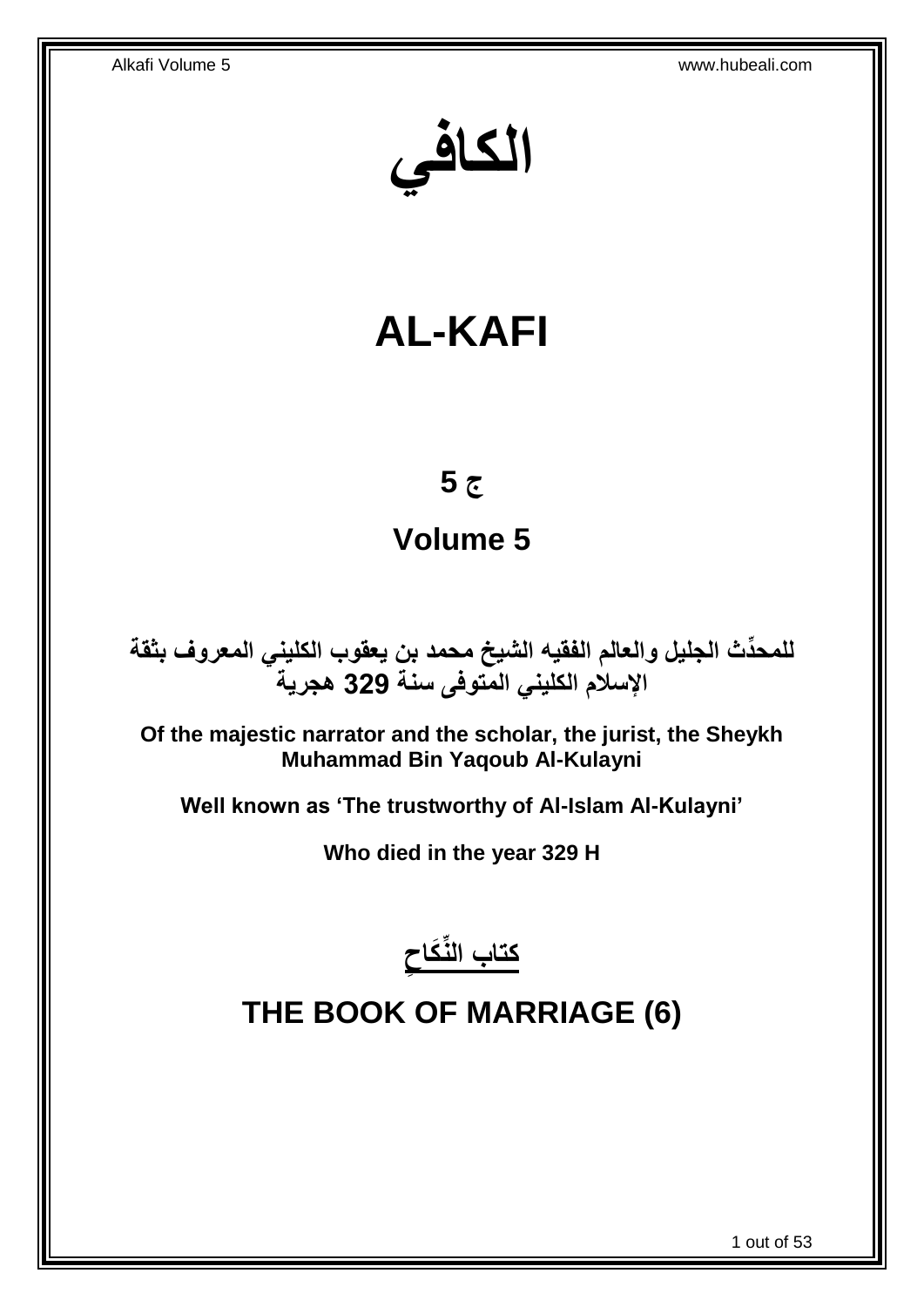## **TABLE OF CONTENTS**

| Chapter 136 - Abhorrence of the monasticism and neglecting the copulation  4              |
|-------------------------------------------------------------------------------------------|
|                                                                                           |
|                                                                                           |
| Chapter 139 - Abhorrence of the man falling upon his wife, and in the room is a child  10 |
| Chhapter 140 - The Words during the copulation of the man with his wife  10               |
| Chapter $141$ – The words during approaching the wife and what safeguards from the        |
|                                                                                           |
|                                                                                           |
|                                                                                           |
|                                                                                           |
|                                                                                           |
| Chapter 146 - Abhorrence of the women preventing their husbands  22                       |
| Chapter 147 - Abhorrence of the women being celibate and delaying themselves (for         |
|                                                                                           |
|                                                                                           |
|                                                                                           |
| Chapter 151 - What is Obligated upon the women from obedience to the husband  28          |
|                                                                                           |
|                                                                                           |
|                                                                                           |
|                                                                                           |
| Chapter 156 - The forbidding from the haristyles being disliked for them  37              |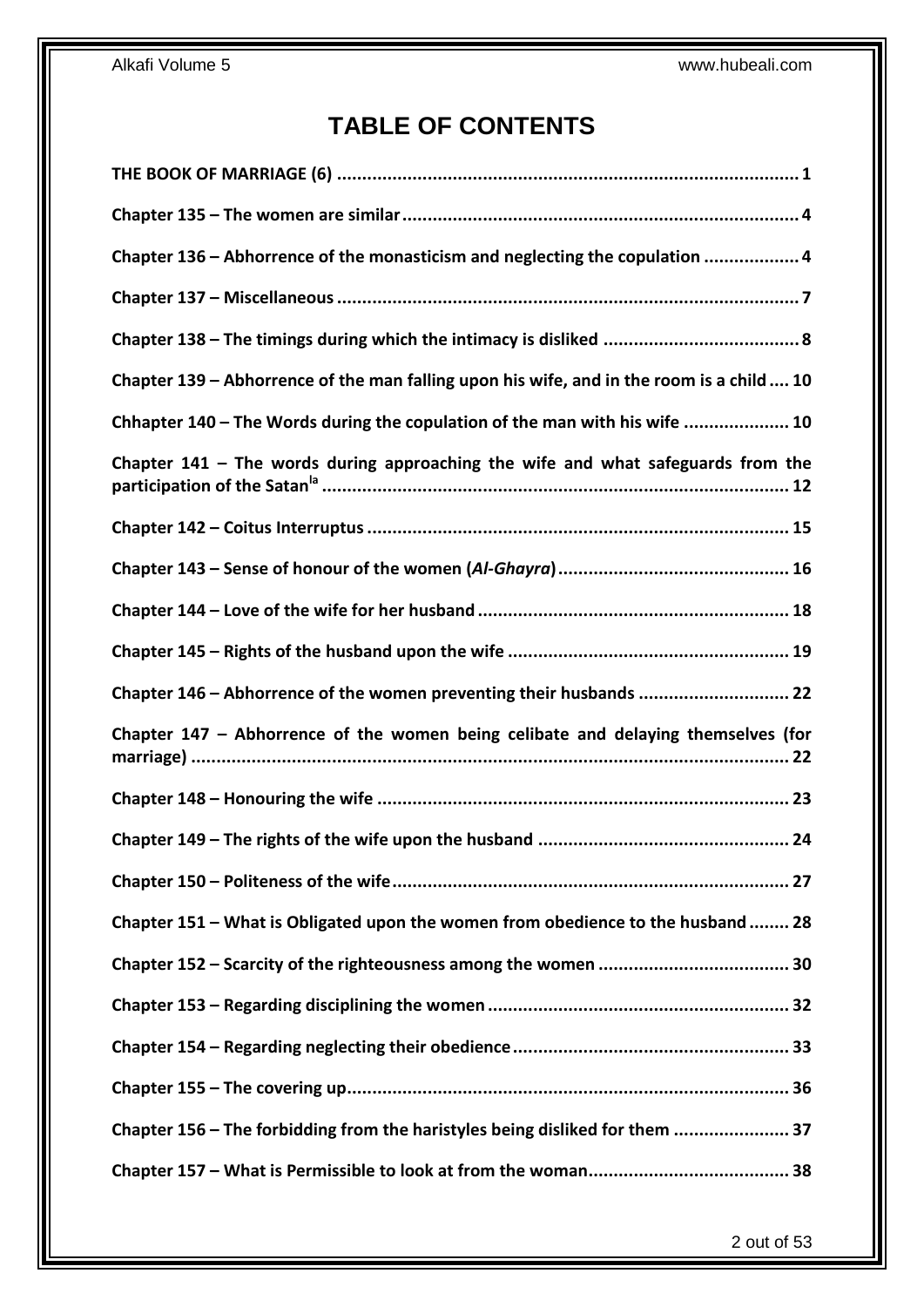| Chapter 160 - The looking at the women of the people under responsibility (Ahl Al-                   |
|------------------------------------------------------------------------------------------------------|
| Chapter 161 - The looking at the women of the Bedouins and the Nomads 42                             |
| Chapter 162 - Scarf of the slave girls and the mothers of the children  43                           |
|                                                                                                      |
| Chapter $164$ – Description of the pledging of the allegiances to the Prophet <sup>saww</sup> by the |
|                                                                                                      |
|                                                                                                      |
| Chapter 167 - What is Permissible for the slaves to look at from his mistress 49                     |
|                                                                                                      |
|                                                                                                      |
| Chapter 170 - Limit of the young girl who he is allowed to be kissed 51                              |
|                                                                                                      |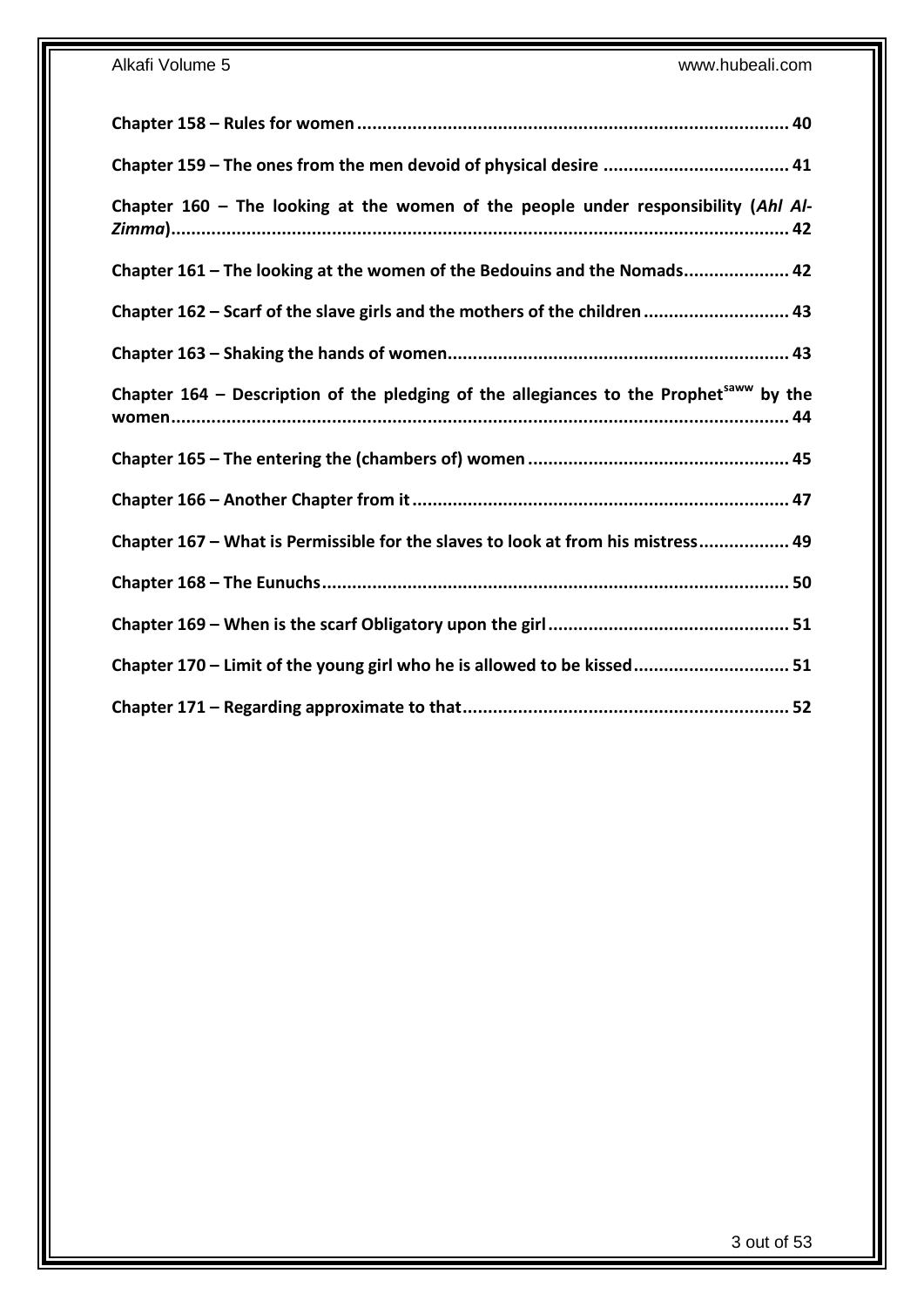**بسم هللا الرحمن الرحيم الحمد هلل رب العالمين، وصلى هللا على سيدنا محمد وآله الطاهرين، وسلم تسليما.**

In the Name of Allah<sup>azwj</sup> the Beneficent, the Merciful. The Praise is for Allah<sup>azwj</sup> Lord<sup>azwj</sup> of the Worlds, and Blessing be upon our Chief Muhammad<sup>saww</sup> and his<sup>saww</sup> Purified Progeny<sup>asws</sup>, and greetings with abundant greetings.

> **ْشَبا ه َّن الِّن َسا َء أ باب أ َ َ**

#### <span id="page-3-0"></span>**Chapter 135 – The women are similar**

عِدَّةٌ مِنْ أَصْحَابِنَا عَنْ سَهْلِ بْنِ زِيَادٍ عَنْ مُحَمَّدِ بْنِ الْحَسَنِ بْنِ شَمُّونٍ عَنْ عَبْدِ اللَّهِ بْنِ عَبْدِ الرَّحْمَنِ عَنْ مِسْمَعٍ عَنْ أَبِي عَبْدِ ْ ِ **∣** َ ِ َ ٍ اللَّهِ ( عليه إِلسلَام ) قَالَ قَالَ رَسُولُ اللَّهِ ( صلى اَلِله عليهَ وأَله ) إِذَا نَظَرَ أَحَدُكُمْ إِلَى الْمَرْأَةِ الْحَسْنَاءِ فَلْيَأْتِ أَهْلَهُ فَإِنَّ الَّذِي َّ ∣ļ َ **المشارا** ْ ْ َ ْ ֖֖֚֚֝׀׀<br>֧֪֪֓ َ مَعَهَا مِثْلُ الَّذِي مَعَ ٰتِلْكَ فَقَامَ رَجُلٌ فَقَالَ يَا رَسُولَ اللَّهِ فَإِنْ لَمْ يَكُنْ لَٰهُ أَهْلٌ فَمَا يَصنْغُ قَالَ فَلْيَرْفَعْ نَظَرَهُ إِلَى السَّمَاءِ وَ لَيُرَاقِبْهُ وَ َ ِ ْ َّ ْ ْ ِ لْيَسْأَلْهُ مِنْ فَضْلِهِ . ْ َ ا<br>ا

A number of our companions, from Sahl Bin Ziyad, from Muhammad Bin Al Hassan Bin Shamoun, from Abdullah Bin Abdul Rahman, from Misma'a,

Abu Abdullah<sup>asws</sup> has says that Rasool-Allah<sup>saww</sup> said: 'Whenever one of you looks at the beautiful woman, so let him go to his wife, for that which is in her is similar to that which is with that one'. So a man stood up and said, 'O Rasool-Allah<sup>saww</sup>! Supposing he does not happen to have a wife for him, so what should he do?' He<sup>saww</sup> said: 'So let him raise his sight to the sky and let him anticipate it, and let him Ask Him<sup>azwj</sup> from His $^{axmj}$  Grace'.<sup>1</sup>

**َبا ه باب َكَرا هَي ة ال َّر ْهَبان َّي ة َو َت ْر ك الْ**

### <span id="page-3-1"></span>**Chapter 136 – Abhorrence of the monasticism and neglecting the copulation**

َ عِدَّةٌ مِنْ أَصْحَابِنَا عَنْ سَهْلٍ بْنِ زِيَادٍ عَنْ جَعْفَرِ بْنِ مُحَمَّدٍ الْأَشْعَرِيِّ عَنِ ابْنِ الْقَدَّاحِ عَنْ أَبِي عَبْدِ اللَّهِ ( عِليه السلام ) قَالَ ِ ْ ِ ِ ِ **∣** َ جَاءَتِ الْمُرَأَةُ عُثْمَانَ بْنِ مَظْعُونٍ إِلَّى النَّبِيِّ (صِلْمٍ الله عليهِ وِاله ) فَقَالَتْ يَا رِّسُولٍ الْمُو إِنَّ عَثْمَانَ يَصوُمُ النَّهَارَ وَ يَقُومُ النَّيْلَ ْ َ ْ ِ **∶**  $\frac{1}{2}$ َّ فَخَرَجَ رَسُولُ إِللَّهِ ( صَلى الله عَلَيه وآلَه ۖ) مُغْضَبَأَ يَحْمِلُ نَعْلَيْهِ خُتَّى جَاءَ إِلَى عُثْمَانَ فَوَجَدَهُ يُصَلِّي فَانْصَرَفَ عُثْمَانُ حِينَ ْ ِ **ٔ** رَأَى رَسُولَ اللَّهِ ( ِصلى اللهِ عليهِ والَّه ) فَقَالَ لَهُ بَإِ عُثْمَانُ لَمْ يُرْسِلِّنِي اللَّهُ تَعَالَبٍ بِالْرَّهِمْبَانِيَّةِ وَ لَكِنَّ بَعَثَنِي بِالْحَنِيفِيَّةِ السَّهْلَةِ ِ ْ **ٔ** ْ ِ َ ْ السَّمْحَةِ أَصُومُ وَ أَصَلِّي وَ أَلْمِسُ أَهْلِي فَمَٰنْ أَحَبَّ فِطْرَتِي فَلْيَسْتَنَّ بِسُنَّتِيَّ وَ مِنْ سُنَّتِيَ النِّكَاحُ . َ ُ **∣** ْ َ َ

A number of our companions, from Sahl Bin Ziyad, from Ja'far Bin Muhammad Al Ashary, from Ibn Al Qaddah,

(It has been narrated) from Abu Abdullah<sup>asws</sup> having said: 'The wife of Usman Bin Mazoun came over to the Prophet<sup>saww</sup>, so she said, 'O Rasool-Allah<sup>saww</sup>! Usman tends to Fast during the day, and he stands (for the Prayer) during the night'. So Rasool-Allahsaww went out angered, carrying his saww slippers until he<sup>saww</sup> came over to Usman, and he<sup>saww</sup> found him Praying. So when Usman saw Rasool-Allah<sup>saww</sup> he finished it. So he<sup>saww</sup> said: 'O Usman! Allah<sup>azwj</sup> the Exalted did not Send me<sup>saww</sup> with the monasticism, but He<sup>azwj</sup> Sent me<sup>saww</sup> with the straightness, and the ease, and the tolerance. I<sup>saww</sup> Fast, and I<sup>saww</sup> Pray, and I<sup>saww</sup> touch my<sup>saww</sup> wife. So the one who

 $1$  Al Kafi – V 5 – The Book of Marriage Ch 134 H 1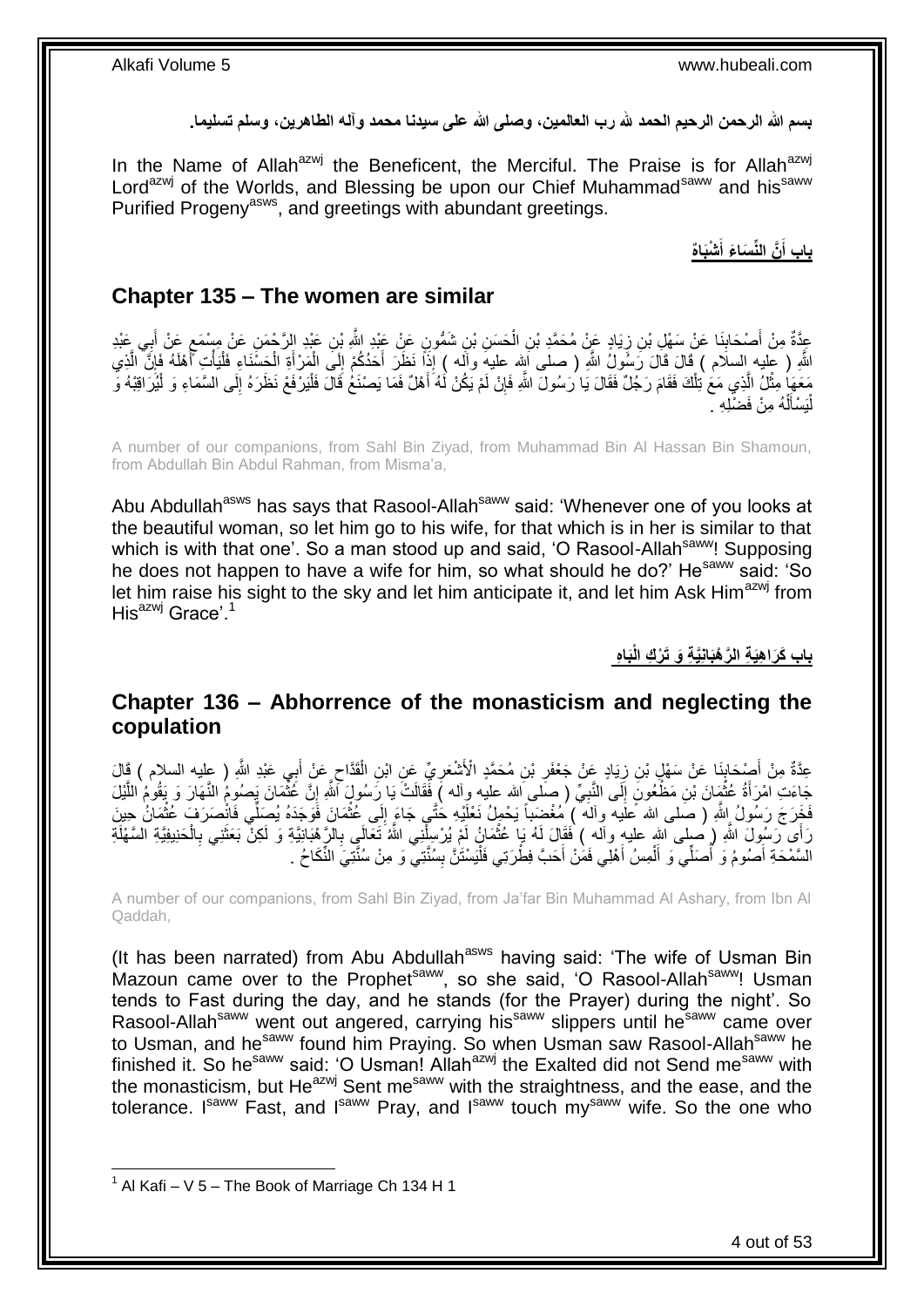loves my<sup>saww</sup> nature, so let him adopt a way with my<sup>saww</sup> Sunnah, and from my<sup>saww</sup> Sunnah is the marriage'.<sup>2</sup>

حَفْفَرُ بِنُ مُحَمَّدٍ عَنْ عَبْدِ اللَّهِ بْنِ الْقَدَّاحِ عَنْ أَبِي عَبْدٍ اللَّهِ ( عليه السلامِ ) قَالَ قَالَ رَسُولُ اللَّهِ لِرَجُلٍ أَصْبَحْتَ صَائِماً قَالَ لَا َ ِ ْ قَالَ فَأَطْعَمْتَ مِسْكِنِناً قَالَ لَا قَالَ فَارْجِعْ إِلَى أَهْلِكَ فَإِنَّهُ مِنْكُ عَلَيْهِمْ صَدَقَةٌ ` ِ ∣اٍ َ ∣∣<br>∶

Ja'far Bin Muhammad, from Abdullah Bin Al Qaddah,

(It has been narrated) from Abu Abdullh<sup>asws</sup> having said: 'Rasool-Allah<sup>saww</sup> said to a man: 'Are you Fasting this morning?' He said, 'No'. He<sup>saww</sup> said: 'Have you fed a poor one?' He said, 'No'. He<sup>saww</sup> said: 'So return to your family, for it would be a charity from you, upon them'. $3$ 

عَلِيُّ نِنْ اِبْرَاهِيمَ عَنْ أَبِيهِ وَ أَبُو عَلِيٍّ الْأَشْعَرِيُّ عَنْ مُحَمَّدِ بْنِ عَبْدِ الْجَبَّارِ عَنْ صَفْوَانَ عَنْ اِسْجَاقَ بْنِ عَمَّارٍ قَالَ سَأَلْتُ أَبَا ِ ْ **∶** َ **!** َ ِ َ ْ َ ِ عَبْدِ اللَّهِ ( عِليه السلامِ ) عَنِ الرَّجُلِ يَكُونُ مَعَهُ أَهْلُهُ فِي السَّفَرِ لَا يَجِدُ الْمَاءَ أَ يَأْتِي أَهْلَهُ قَالَ مَا أُحِبُّ أَنْ يَفْعَلَ إِلَّا لَنْ يَخَافَ َ ْ َ ْ ِ ا<br>ا َ َ ِ َ :<br>ا عَلَى نَفْسِهِ قَالَ قُلْتُ طَلَبَ بِذَلِّكَ اللَّذَّةَ أَوْ يَكُونُ شَبِقاً إِلَى الشَّباءِ ۖ قَالَ إِنَّ الشَّبِقَ يَخَافُ ۖ عَلَى نَفْسِهِ قُلْتُ يَطْلُبُ بِذَلِكَ اللَّذَّةَ قَالَ هُوَ َ َّ ْ َّ ُ ْ **!** ِ ِ َحَال ٌل

Ali Bin Ibrahim, from his father, and Abu Ali Al Ashary, from Muhammad Bin Abdul Jabbar, from Safwan, from Is'haq Bin Ammar who said,

'I asked Abu Abdullah<sup>asws</sup> about the man who happens to have his wife with him in the journey. He cannot find the water, can he sleep with his wife?' He<sup>asws</sup> said: 'I<sup>asws</sup> do not like it if he were to do so, except if he fears upon himsef'. I said, 'He seeks the pleasure with that or he happens to have craving for the women?'. He<sup>asws</sup> said: 'The craving is his fear upon himself'. I said, 'He seeks the pleasure with that?' He<sup>asws</sup> said: 'It is Permissible'.

قُلْتُ فَإِنَّهُ يُرْوَى عَنِ النَّبِيِّ ( صلى الله عليه وأله ) أَنَّ أَبَا ذِرٌّ رَِحِمَهُ اللَّهُ سَأَلَهُ عَنْ هَذَا فَقَالَ ائْتِ أَهْلَكَ تُؤْجَرٌ فَقَالَ يَا رَسُولَ ِ ِ ْ َ لَ َ َ اُ اللَّهِ أَتِيهِمْ وَ أُوجَرُ فَقَالَ رَسُّولُ اللَّهِ ( صلى الله عليه وأله ) كَمَا أَنَّكَ إِذَا أَتَيْتَ وَكَذَاكَ إِذَا أَتَيْتَ الْحَلَالَ أُوجِرْتَ ِ ُ ْ َ َ ا<br>ا ِ َ ا<br>ا ْ

I said, 'But is has been reported from the Prophet<sup>saww</sup> that Abu Zarr<sup>as</sup> asked him<sup>saww</sup> about this, so he<sup>saww</sup> said: 'Go to you wife, you will be Rewarded'. So he<sup>as</sup> said: 'O Rasool-Allah<sup>saww</sup>! I<sup>as</sup> go to them and I<sup>as</sup> get Rewarded (for it)?' So Rasool-Allah<sup>saww</sup> said: 'Just as when you<sup>as</sup> go to the Prohibition, you<sup>as</sup> are burdened, so similar to that, when you go to the Permissible, you will be Rewarded'.

> فَقَالَ أَبُو عَبْدِ اللَّهِ ( عليه السلام ) أَ لَا تَرَى أَنَّهُ إِذَا خَافَ عَلَى نَفْسِهِ فَأَتَى الْحَلَالَ أُوجِرَ . َ َ َ اُ ْ َ

So Abu Abdullah<sup>asws</sup> said: 'Do you not see that he, when he fears upon himself, so he goes to the Permissible, would be Rewarded?'<sup>4</sup>

عِدَّةٌ مِنْ أَصْحَابِنَا عَنْ أَحْمَدَ بْنِ أَبِي عَبْدِ اللَّهِ عَنْ أَبِيهِ عَنِ الْقَاسِمِ بْنِ مُحَمَّدٍ الْجَوْهِيِّ وَالْجَمْوِيِّ قَالَ مَعَا الْجَوْهِيِّ وَالَّذِي الْجِمْوَيِّ قَالَ َ **∣** َ ْ ∣∣<br>∶ ∣∣<br>∶ ِ ْ ِ ْ **∣** َ سَمِعْتُ أَبَا عَبْدِ اللَّهِ ( عليهِ السلام ٓ) يَقُولُ إِنَّ رَسُولَ اللَّهِ ( صلى الله عليه وآله ) دَخَّلَ نَيْبتَ أُمَّ سَلَمَةَ فَشَمَّ رِيحاً طَيِّبَةٌ فَقَالَ ُ ِ َ ِ أَتَتْكُمُ الْحَوْلَاءُ فَقَالَتْ ُهُوَ ذَا هِيَ تَشْكُو زَوْجَهَا فَخَرَجَتْ عَلَيْهِ الْحَوْلَاءُ فَقَالَتْ بِأَبِي أَنْتَ وَ أُمِّي إِنُّ زَوْجِي عُنِّيَ مُعْرِضٍّ فَقَالَ َ َ ِ ْ ْ ِ ِ ُ َ زِيدِيهِ يَا حَوْلَاءُ قَالَتْ مَا أَتْرُكْ شَيْئاً طَيِّباً مِمَّا أَتَطَيَّبُ لَهُ بِهِ وَ هُوَ عَنِّي مُعْرِضٌ فَقَالَ أَمَا لَوْ يَذْرِي مَا لَهُ بِإِقْبَالِهِ عَلَيْكِ قَالَتْ وَ َ ِ ْ ׀ו<br>ِי **∶** َ ِ ِ

 $2$  Al Kafi – V 5 – The Book of Marriage Ch 135 H 1

 $3$  Al Kafi – V 5 – The Book of Marriage Ch 135 H 2

 $4$  Al Kafi – V 5 – The Book of Marriage Ch 135 H 3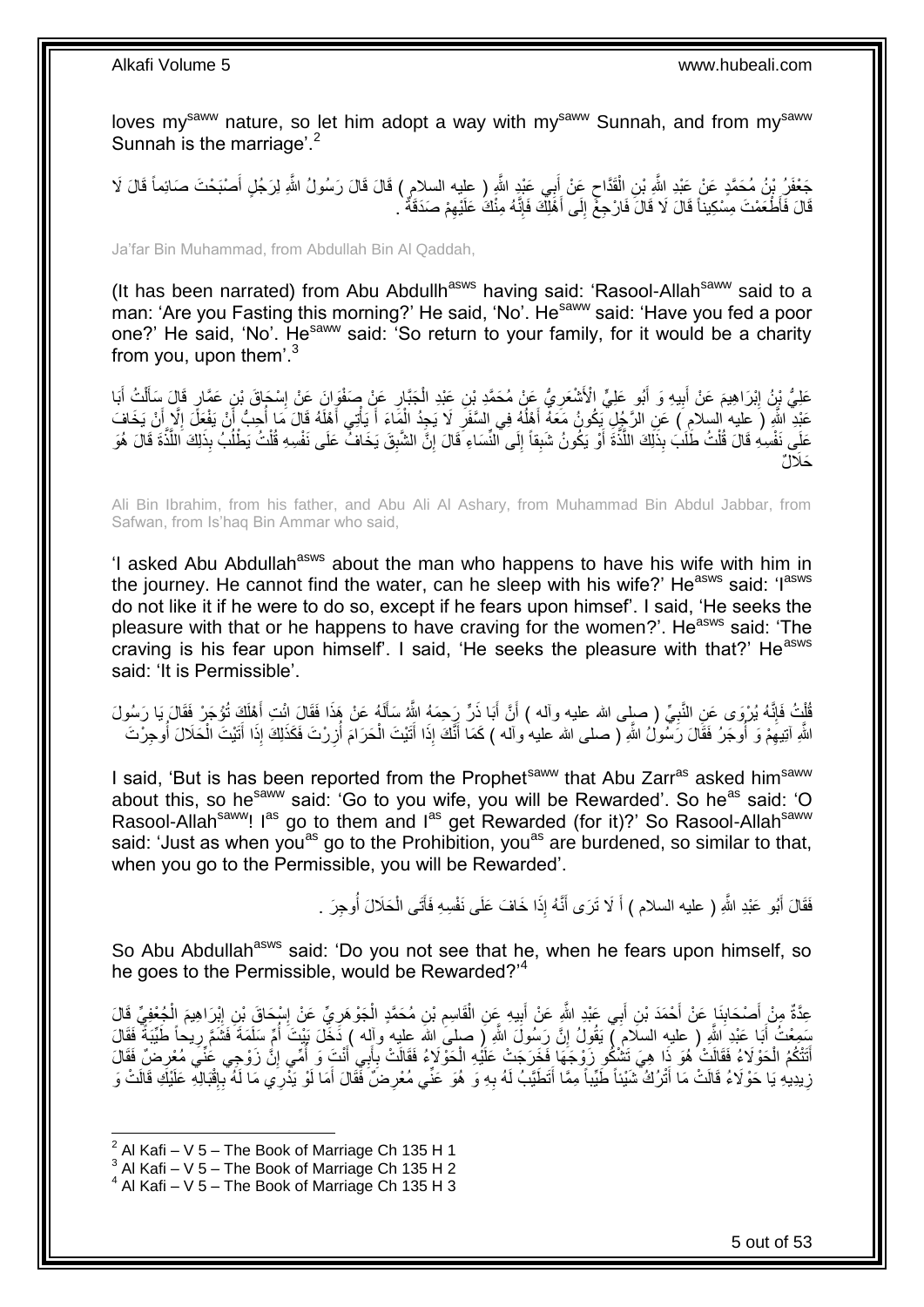مَا لَهُ بِإِقْبَالِهِ عَلَيَّ فَقَالَ أَمَا إِنَّهُ إِذَا أَقْبَلَ اكْتَنَفَهُ مَلَكَانٍ فَكَانَ كَالشَّاهِرِ سَيْفَهُ فِي سَبِيلِ اللّهِ فَإِذَا هُوَ جَامَعَ تَحَاتُّ عَنْهُ الذَّنُوبُ كَمَا ِ َ ِ َ ِ ِ ِ َيْتَحَاتُّ َوَرَقُ الشَّجَّرِ فَإِذَا هُوَّ اغْتَسَلَ انْسَلَخَ مِنَ الذُّنُوِّبِ . ِ

A number of our companions, from Ahmad Bin Abu Abdullah, from his father, from Al Qasim Bin Muhammad Al Jowhary, from Is'haq Bin Ibrahim Al Ju'fy who said,

'I heard Abu Abdullah<sup>asws</sup> saying that Rasool-Allah<sup>saww</sup> entered the chamber of Umm Salma<sup>as</sup>, so he<sup>saww</sup> smelt a good aroma. So he<sup>saww</sup> said: 'Al-Hawla came to you<sup>as</sup>?' So she<sup>as</sup> said, 'It is so. She is complaining about her husband'. So Al-Hawla came out to him<sup>saww</sup> and she said, 'May my father and my mother be sacrificed for you<sup>saww</sup>! My husband has turned away from me' So he<sup>saww</sup> said: 'Increase it (the perfuming), O Hawla'. She said, 'I have not left any perfume from what I perfume myself for him with it, and he turns away from me'. So he<sup>saww</sup> said: 'But, if only he knew what is for him with his facing towards you'. She said, 'And what is for him with facing towards me?' So he<sup>saww</sup> said: 'But he, when he faces you, two Angels would encircle him, so he would be like the striker of his sword in the Way of Allah<sup>azwj</sup>. So when he copulates, the sins would fall off from him like the falling of the leaves of the tree. So when he bathes, his sins would be pulled away'.<sup>5</sup>

إِنّْكُسَيْنُ بْنُ مُحَمَّدٍ عَنْ مُعَلِّى بْنِ مُحَمَّدٍ عَنْ أَبِي دَاوُدَ الْمُسْتَرِقِّ عَنْ بَعْضِ رِجَالِهِ عَنْ أَبِي عَبْدِ اللَّهِ ( عِلْيه السلام ) قَالَ إِنَّ ْ َ **∶** ِ ْ َ ِ ُّلَاثَ نَسْوَةٍ أَتَيْنَ رَسُولَ اللَّهِ ( صَلِي الله عليه وَاله ) فَقَالَتْ إِحْدَاهُنَّ إِنَّ زَوْجِي لَا يَأْكُلُ اللَّحْمَ وَ قَالَتُ الْأُخْرَى إِنَّ زُوْجِي لَا ِ ¦<br>∶ َ ِ َّ ْ يَشَمُّ الطِّيبَّ وَ قَالَتِ الْأُخْرَىِ إِنَّ زَوْجِي لَا يَقْرَبُ النِّسَاءَ ِ

Al Husayn Bin Muhammad, from Moalla Bin Muhammad, from Abu Dawood Al Mustaraq, from one of his men,

(It has been narrated) from Abu Abdullah<sup>asws</sup> having said: 'Three women came over to Rasool-Allahsaww, so one of them said, 'My husband does not eat the meat', and the other one said, 'My husband does not smell the perfume', and the other one said, 'My husband does not go near the women'.

َّفَحَرَجَ رَسُولُ اللَّهِ ( صلى الله عليه وأله ) يَجُرُّ رِدَاءَهُ حَتَّىٍ صَعِدَ الْمِنْبَرَ فَحَمِدَ اللَّهَ وَ أَثْنَى عَلَيْهِ ثُمَّ قَالَ مَا بَالُ أَقْوَامٍ مِنْ ْ َ ْ ِ ֖֦֦֦֦֦֧֦֚֚֬֝֝֝֝֝֓֬֝֓֝ َ ا<br>ا **ٔ** أَصْحَابِيِّ لَإِيَانُكُلُونَ اللَّحْمَ وَ لَا يَشَمُّونَ الطِّيبَ وَ لَأَ يَأْتُونَ النِّسَاءَ أَمَا إِنِّي آكُلُ اللَّحْمَ وَ أَشَمُّ الطِّيبَ وَ أَتِي النِّسَاءَ فَمَنْ رَّغِبَ َّ **ٔ** َ َّ ِ َ عَنْ سُنَّتِّي فَلَيْسَ مِنِّي .

So Rasool-Allah<sup>saww</sup> went out dragging his<sup>saww</sup> robe until he<sup>saww</sup> ascended the Pukpit. So he<sup>saww</sup> Praised Allah<sup>azwj</sup> and Extolled Him<sup>azwj</sup>, then said: 'What is the matter with a group of people from my<sup>saww</sup> companions who are neither eating the meat, nor are the smelling the perfume, nor are they going to the women? But, Isaww eat the meat, and Isaww smell the perfume, and lasws go to the women. So the one who turns away from my<sup>saww</sup> Sunnah, so he is not from me<sup>saww, 6</sup>

عِدَّةٌ مِنْ أَصِْحَابِنَا عَنْ سَهْلِ بْنِ زِيَادٍ عَنْ مُحَمَّدٍ بْنِ الْحَسَنِ بْنِ شَمُّونٍ عَنْ عَبْدِ إِللَّهِ بْنِ عَبْدٍ الرَّحْمَنِ عَنْ مِسْمَعٍ أَبِي سَيَّارٍ عَنْ ْ ِ **∣** َ **∶** َ ∕<br>} أَبِي عَبْدِ اللَّهِ ( ِعِليه السلامُ ) قَالَ قَالَ رَسُولُ اللَّهِ ( صلى الله عليه وَّاله ) مَنْ أَحَبَّ أَنْ يَكُونَ عَلَى فِطْرَتِي فَلْيَسْتَنَّ بِسُنَّتِي وَ اُ َ ِ ْ إِنَّ مِنْ سُنَّتِيَ النِّكَاحَ . اٍ

A number of our companions, from Sahl Bin Ziyad, from Muhammad Bin Al Hassan Bin Shamoun, from Abdullah Bin Abdul Rahman, from Misma'a Abu Sayyar,

 5 Al Kafi – V 5 – The Book of Marriage Ch 135 H 4  $6$  Al Kafi – V 5 – The Book of Marriage Ch 135 H 5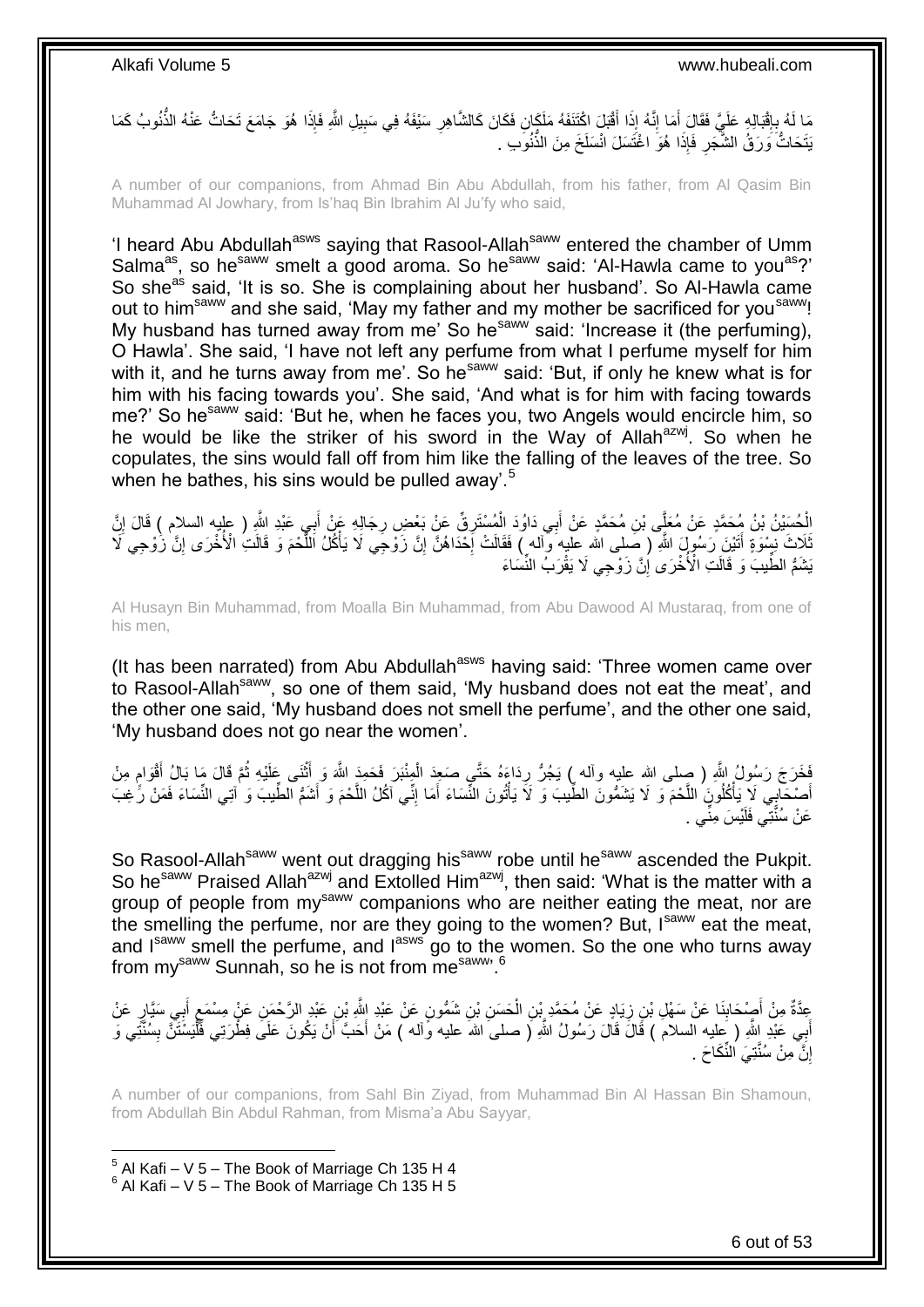(It has been narrated) from Abu Abdullah<sup>asws</sup> having said: 'Rasool-Allah<sup>saww</sup> said: The one who loves that he happens to be upon my<sup>saww</sup> nature, so let him adopt a way with my<sup>saww</sup> Sunnah, and the marriage is from my<sup>saww</sup> Sunnah'.<sup>7</sup>

#### **باب نَوَادِرَ**

### <span id="page-6-0"></span>**Chapter 137 – Miscellaneous**

عِدَّةٌ مِنْ أَصْحَابِنَا عَنْ سَهْلِ بْنِ زِيَادٍ عَنْ جَعْفَرٍ بْنِ مُحَمَّدٍ الْأَشْعَرِيِّ عَنِ ابْنِ الْقَدَّاجِ عَنْ أَبِي عَبْدِ اللَّهِ ( عليه السلام ) قَالَ قَالَ ِ ِ **∣** َ َ  $\zeta$ ْ ِ رَسُولُ اللَّهِ ( صَلى الله عليه وأَله َ ) إِذَا جَامَعَ أَحَدُكُمْ فَلَا يَأْتِيهِنَّ كَمَاۤ يَأْتِيَ الطُّيْرُ لِيَمْكُثْ وَ لَيَلَّيْكُثْ قَالَ بَعُضُهُمْ وَ لْيَتَلَبَّثْ :<br>أ ْ ِ ْ َ ْ ْ

A number of our companions, from Sahl Bin Ziyad, from Ja'far Bin Muhammad Al Ashary, from Ibn Al Qaddah,

(It has been narrated) from Abu Abdullah<sup>asws</sup> having said: 'Rasool-Allah<sup>saww</sup> said: 'When one of you copulates, so he should not come to her just as the bird comes. Let him endure (for longer), and let him play'. One of them said, 'And let him linger'.<sup>8</sup>

الْحُسَيْنُ بْنُ مُحَمَّدٍ عَنْ مُعَلَّى بْنِ مُحَمَّدٍ عَنِ الْوَشَّاءِ عَنْ إِبْرَاهِيمَ بْنِ أَبِي بَكْرٍ النَّحَاسِ عَنْ مُوسَى بْنِ بَكْرٍ عَنْ أَبِي الْحَسَنِ ( َ ِ ْ ْ ْ َ عليه السلام ) فِي الرَّجُلِ يُجَامِعُ فَيَقَعُ عَنْهُ ثَوْبُهُ قَالَ لَا بَأْسَ . ْ ة<br>أ

Al Husayn Bin Muhammad, from Moalla Bin Muhammad, from Al Washa, from Ibrahim Bin Abu Bakr Al Nahhas, from Musa Bin Bakr,

(It has been narrated) from Abu Al-Hassan $a<sup>asws</sup>$  regarding the man who copulates, so his clothes fall off from him. He<sup>asws</sup> said: 'There is no problem'.<sup>9</sup>

مُحَمَّدُ بْنُ يَحْيَى عَنْ أَحْمَدَ بْنِ مُحَمَّدٍ عَنْ إِسْمَاعِيلَ بْنِ هَمَّامٍ عَنْ عَلِيٍّ بْنِ جَعْفَرٍ قَالَ سَأَلْتُ أَبَا الْحَسَنِ ( عليه السلام ) عَنِ<br>مَعَنْدُ بَيِّنَ مُنْ ْ َ ֧֖֖֖֖֧֧֧֧֦֧ׅ֧֧ׅ֧֛֧ׅ֧֛֛֛֚֚֚֚֚֚֚֚֓֝֝֬֝֟֓֝֓֝֓֝֓֜֟֓֟֓֝֬֜֓֜֜֡֓֜֜֜ ِ َ َ ْ الرَّجُلِ يُقَبِّلُ قُبُلَ الْمَرْ أَةِ قَالَ لَاَ بَأْسَ ِ **ٔ** َ ْ

Muhammad Bin Yahya, from Ahmad Bin Muhammad, from Ismail Bin Hammam,

(It has been narrated) from Ali son of Ja'far<sup>asws</sup> who said, 'I asked Abu Al-Hassan<sup>asws</sup> about the man who kisses the front private part of the wife. He said, 'There is no problem'.<sup>10</sup>

عَلِيُّ بْنُ مُحَمَّدٍ بْنِ بُنْدَارَ عَنْ أَحْمَدَ بْنِ أَبِي عَبْدٍ اللَّهِ عَنْ أَبِيهِ عَنْ أَحْمَدَ بْنِ النَّضْرِ عَنْ مُحَمَّدِ بْنِ مِسْكِينٍ الْحَنَّاطِ عَنْ أَبِي ֦֧֦֧ َ **!** َ ْ ِ َ حَمْزَۖ ةَ قَالَ سَأَلْتُ أَبَا عَبْدِ اللَّهِ ( عليه السّلامَ ) أَ يَنْظُرُ الرَّجْلُ إِلَى فَرْجِ امْرَ أَتِهِۗ وَ هُوَ يُجَامِعُهَا فَقَالَ لَا بَأْسَ . َ ِ ِ َ َ ْ َ ْ

Ali Bin Muuhammad Bin Bundar, from Ahmad Bin Abu Abdullah, from his father, from Ahmad Bin Al Nazar, from Muhammad Bin Miskeen Al hannat, from Abu Hamza who said,

'I asked Abu Abdullah<sup>asws</sup> 'Can the man look at the front private part of his wife and he is copulating with her?' So he<sup>asws</sup> said: 'There is no problem'.<sup>11</sup>

<sup>7</sup> Al Kafi – V 5 – The Book of Marriage Ch 135 H 6

 $8$  Al Kafi – V 5 – The Book of Marriage Ch 136 H 1

 $^9$  Al Kafi – V 5 – The Book of Marriage Ch 136 H 2

<sup>&</sup>lt;sup>10</sup> Al Kafi – V 5 – The Book of Marriage Ch H 136 3

 $11$  Al Kafi – V 5 – The Book of Marriage Ch 136 H 4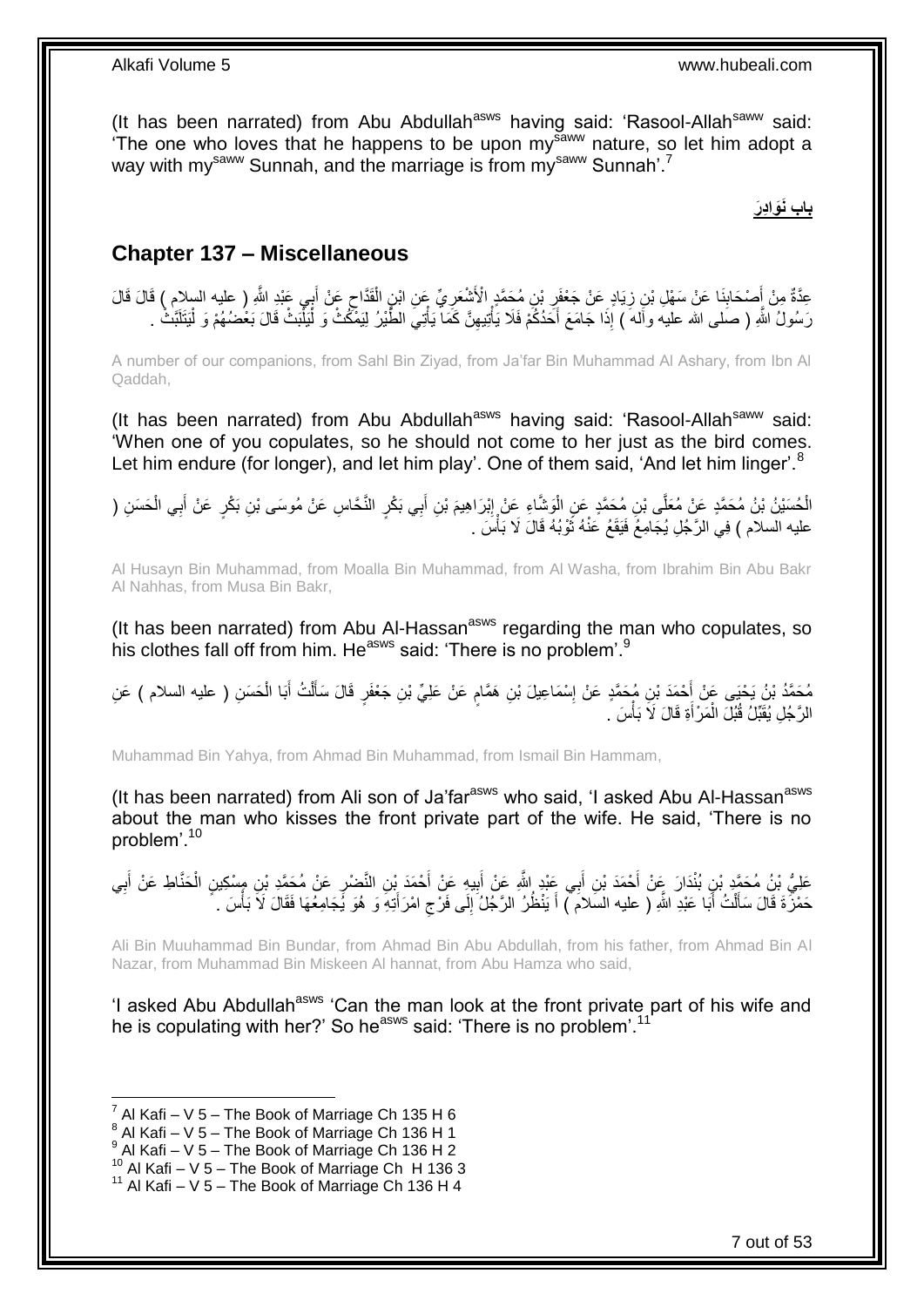عَلِيُّ بْنُِ إِبْرَاهِيِمَ عَنْ أَبِيهِ عَنِ إِبْنِ أَبِي عُمَيْرٍ عَنْ رَجُلٍ عَنْ إِسْحَاقَ بْنِ عَمَّارٍ عَنْ أَبِي عَبْدِ اللَّهِ ( عليه السلام ) فِي الرَّجُلِ َ ِ َ **!** َ َنْطُرُّ ۖ إِلَى اَمْرَ أَتِهِ وَ ۖ هِيَ عُرْ يَانَّةٌ قَالَ لَا ّبَأْسَ بِّذَلِكَ وَ ۖ هَلِ اللَّذَةُ إِلَّا ذَلِكَ ۚ ـ ِ َّ **ٔ**  $\frac{1}{2}$ 

Ali Bin Ibrahim, from his father, from Ibn Abu Umeyr, from a man, from Is'haq Bin Ammar,

(It has been narrated) from Abu Abdullah<sup>asws</sup> regarding the man who looks at his wife and she is nude. He<sup>asws</sup> said: 'There is no problem with that, and is the pleasure except for that?'<sup>12</sup>

ِ عَلِيُّ بْنُ مُحَمَّدِ بْنِ بُنْدَارٍ عِنْ أَحْمَدَ بْنِ أَبِي عَيْدِ النَّهِ عَنْ أَبِيهٍ عَنْ عَبْدِ النَّهِ ثَلِ الْمَعْلِمِ عَنْ عَلَيْهِ النَّهِ وَالنَّهِ وَالنَّهِ وَالنَّهِ وَالز ْ **!** َ َ َ َ ( عَليه السلام ) أَتَّقُوا الْكَلَامَ عِنْدَ مُلْتَقَى الْخِتَانَيْنِ فَإِنَّهُ يُورِّثُ الْخَرَسَ . ْ ْ ْ ِ ∣اٍ<br>∶ ْ

Ali Bin Muhammad Bin Bundar, from Ahmad Bin Abu Abdullah, from his father, from Abdullah Bin Al Qasim, from Abdullah Bin Sinan who said,

'Abu Abdullah<sup>asws</sup> said: 'Beware of the speaking during the meeting of the two private parts, for it inherits the dumbness'.<sup>13</sup>

َملِ ِك َقا َل َس ِن َعْبِد ال ْب ٍن َع ْن ِم ْس َمٍ َبا ْح َمَد َع ْن أ ِن أ ي ِه َع ْن ُم َح ِّس ِن ْب ب َم َع ْن أ ْب ََّا ِلي َبا َعْبِد ََّّللا َعلِ ُّ ْب ُن ذ ِ ) عليه السالم ( ِمْع ُ أ ْ ِ َ َ **!** َ ِ َ يَقُولُّ لَا يُجَامِعُ الْمُخْتَضِبَ قُلْتُ جُعِلْتُ فِدَاكَ لِمَ لَا يُجَامِعُ ۗ الْمُخْتَضِبُ ۖ قَالَ لِأَنَّهُ مُحْتَصَرٌ ۚ . ْ ْ ْ ْ

Ali Bin Ibrahim, from his father, from Muhsayn Bin Ahmad, from Aban, from Misma'a Bin Abdul Malik who said,

'I heard Abu Abdullah<sup>asws</sup> saying: 'The dyed one should not copulate'. I said. 'May I be sacrificed for you<sup>asws</sup>! Why shouldn't the dyed one copulate?' He<sup>asws</sup> said: 'Because he is restricted (by the application of the dye)'.<sup>14</sup>

باب الْأَوْقَاتِ الَّتِى يُكْرَهُ فِيهَا الْبَاهُ

#### <span id="page-7-0"></span>**Chapter 138 – The timings during which the intimacy is disliked**

عَلِيُّ بْنُ إِبْرَاهِيمَ عَنْ أَبِيهٍ عَنِ ابْنِ أَبِي عُمَيْرٍ عَنْ عَبْدِ الرَّحْمَنِ بْنِ سَالِمٍ عَنْ أَبِيهٍ عَنْ أَبِي جَعْفَرٍ ( عليه السلام ) قَالَ قُلْتُ لَهُ َ ِ َ ٍ َ ِ َ ِ ْ هَلْ يُكْرَهُ الْجِمَاعُ فِي وَقْتٍ مِنْ ٱلْأَوَقَّاتٍ وَ ۗ إِنْ كَانَ حَلاَلًا قَالَ نَّعَمْ مَّا بِئِنَ ظَلُوعِ الْفَجْرِ ۚ إِلَى ظُلُوعِ الشَّمْسِ وَ مِنْ مَغِيبِ ِ ْ ِ ِ **∶** ْ ِ الشَّمْسِ إِلَى مَغِيبِ الشَّفَقِ وَ فِي الْيَوْمِ الَّذِي تَنْكَسِفُ فِيهِ الشَّمْسُ وَ فِي اللَّيْلَةِ الَّت<br>يَتَبَدُّبُ الْقَمَلُ فَي اللَّذُقِ وَ فِي الْيَوْمِ الَّذِي تَنْكَسِفُ فِيهِ الشَّمْسُ وَ فِي اللَّيْلَةِ ال َّ َّ َّ ِ :<br>ا ِ ِ ْ َّ ْ اللَّذَيْنِ يَكُونُ فِيهِمَا الرِّيحُ السَّوْدَاءُ وَ اَلرِّيحُ الْحَمْرَاءُ وَ الرِّيحُ الصَّفْرَاءُ وَ الْيَوْمِ وَ اللَّيْلَةِ اللَّذَيْنِ يَكُونُ فِيهِمَا الزَّلْزَلَةُ َّ َّ َّ ِ ْ ْ ِ ْ ِ

Ali Bin Ibrahim, from his father, from Ibn Abu Umeyr, from Abdul Rahman Bin Salim, from his father,

(It has been narrated) from Abu Ja'far<sup>asws</sup>, said, 'I said to him<sup>asws</sup>, 'Is the copulation disliked during a particular time from the timings, and even if it was Permissible?' He<sup>asws</sup> said: 'Yes, whatever is between the emergence of the dawn up to the emergence of the sun, and from the disappearing of the sun up to the disappearance of the redness, and during the day in which is the eclipse of the sun, and during the night in which the moon is eclipsed, and during the night and the day in which there is the black wind and the red wind, and the yellow wind, and the night and the day in which is the earthquake.

 $12$  Al Kafi – V 5 – The Book of Marriage Ch 136 H 5

 $13$  Al Kafi – V 5 – The Book of Marriage Ch 136 H 6

 $14$  Al Kafi – V 5 – The Book of Marriage Ch 136 H 7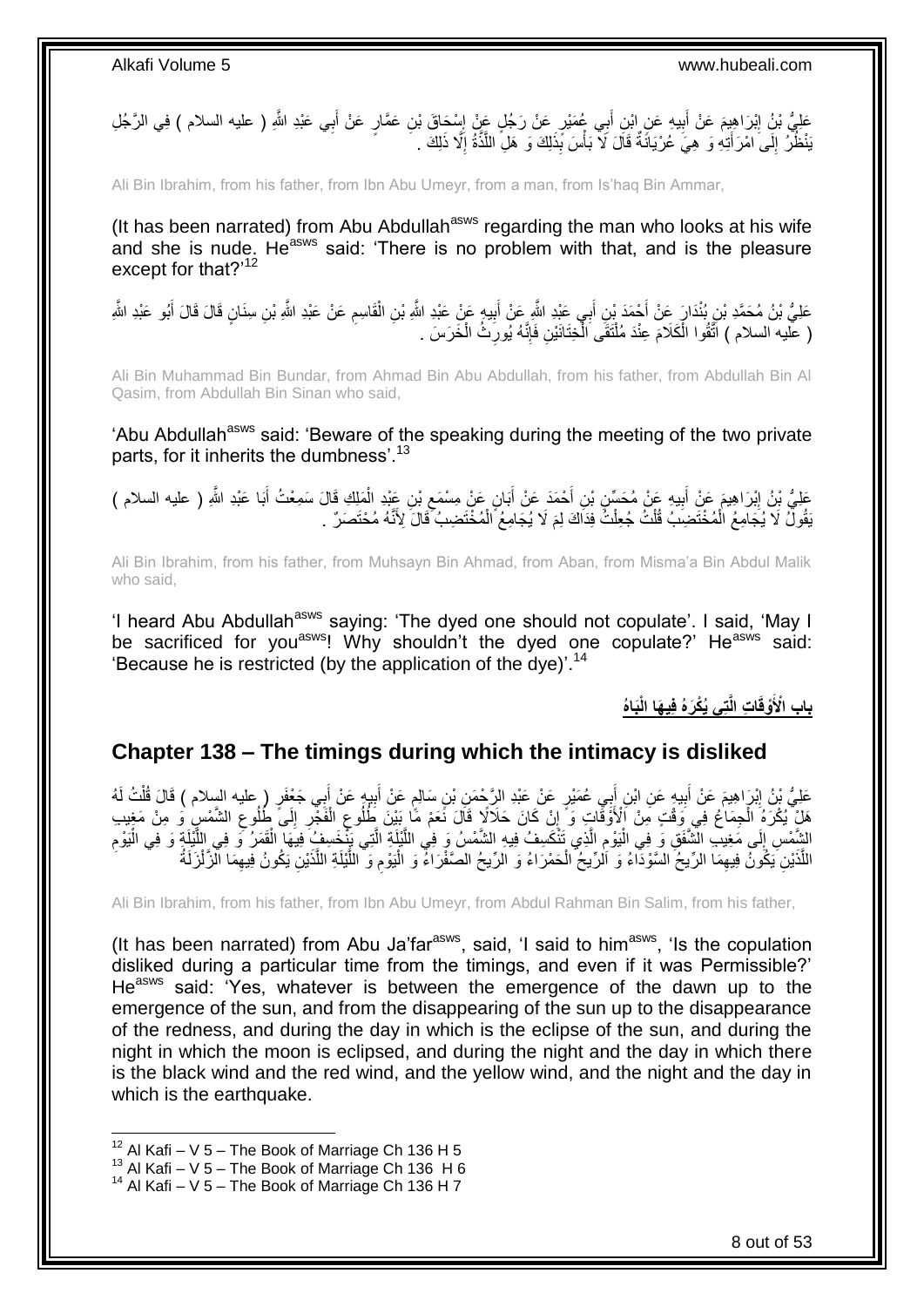وَ لَقَدْ بَاتَ رَسُولُ اللّهِ ( صلـي الله عليه وألـه ) عِنْدَ بَعْضِ أَزْوَاجِهِ فِي لَيْلَةٍ انْكَسَفَ فِيهَا الْقَمَرُ فَإِمْ يَكُنْ مِنْهُ فِي تِلْكَ اللَّيْلَةِ مَا ْ َ َّ ْ َّ كَانَ يَكُونُ مِنْهُ فِي غَيْرِهَا حَتَّـِي أَصِبْحَ فَقَالَتْ لَهُ يَا رَسُولَ اللَّهِ أَ لِيُغْضِ كَانَ مِنْكَ فِي هَذِهِ الْلَيْلَةِ قَالَ لَا وَ لَكِنْ هَذِهِ الْآيَةُ َ ِ ظَهَرَتْ فِي هَذِهِ اللَّيْلَةِ فَكَرٍ هُتُ أَنْ أَتَلَذَّذٍ وَ أَلْهُوَ فِيهَا وَ قَدْ عَيَّرَ اللَّهُ أَقْوَاماً فَقَالَ عَزَّ وَ جَلَّ فِي كِتَابِهِ إِنْ يَرَوْا كِسْفاً مِنَ السَّماءِ َ ِ َّ ِ ِ َ ْ َ ساقِطاً يَقُولُوا سَحابٌ مَرْكُومٌ فَذَرْهُمْ حَتَّى يُلاقُوا يَوْمَهُمُ الَّذِي فِيهِ يُصْعَقُونَ َّ

And Rasool-Allah<sup>saww</sup> had spent the night in the presence of one of his<sup>saww</sup> wives during a night in which the moon was eclipsed. So there did not happen to be from him<sup>saww</sup> during that night which used to happen from him<sup>saww</sup> during others until the morning. So she said to him<sup>saww</sup>, 'O Rasool-Allah<sup>saww</sup>! Is it due to hatred from you<sup>saww</sup> during this night?' He<sup>saww</sup> said: 'No, but this sign appeared during this night, so I<sup>saww</sup> disliked that Isaww should delve in pleasure and the desire therein, and Allahazwj has Rebuked people, so the Mighty and Majestic Said in His<sup>azwj</sup> Book **[52:44] And if they** *should see a portion of the sky coming down, they would say: Piled up clouds [43:83] So leave them plunging into false discourses and sporting until they meet their day which they* would thunderbolted with'.

نْتَم قَالَ أَبُو جَعْفَرٍ ( عليهِ السلامِ ) وَ إِنْهِمُ اللَّهِ لَا يُجَامِعُ أَحَدٌ فِي هَذِهِ الْأَوْقَاتِ الَّتِي نَهَى رَسُولُ اللَّهِ ( صلى الله عليه وأله ) َّ َ َ ُ عَنْٰهَا وَ قَدِ انْتَهَىَّ إِلَيْهِ الْخَبَرُ فَيُرْزُقُ وَلَداً فَيَرَى فِي وَلَدِّهِ ذَلِكَ مَآ يُحِبُّ . ْ لَ ∣∣<br>∶

Then Abu Ja'far<sup>asws</sup> said: 'And l<sup>asws</sup> swear by Allah<sup>azwj</sup>, no one would copulate during these timing which Rasool-Allah<sup>saww</sup> has forbidden from, and the news having ended up to him, so he would be Graced with a child, and he would see in that child what he does not like'.<sup>15</sup>

عِدَّةٌ مِنْ أَصْحَابِنَا عَنْ أَحْمَدَ بْنِ مُحَمَّدِ بْنِ خَالِدٍ عَنْ بَكْرِ بْنِ صَالِحٍ عَنْ سُلَيْمَانَ بْنِ جَعْفَرٍ الْجَعْفَرِيِّ عَنْ أَبِي الْحَسَنِ ( عليه ٍ ¦ **∣** َ ْ َ ِ ْ السلام ) قَالَ مَنَّ أَتَى أَهْلَهُ فِي مُحَاقِ الشَّهَّرِ فَلْيُسَلِّمْ لِسِقْطِ الْوَلَدِ . َ ْ ِّ :<br>إ ِ اً<br>ا

A number of our companions, from Ahmad Bin Muhammad Bin Khalid, from Bakr Bin Salih, from Suleyman Bin Ja'far Al Ja'fary,

(It has been narrated) from Abu Al-Hassan<sup>asws</sup> having said: 'The one whom comes to his wife during the obliteration (of the moon at the end of) the month, so he would not be safe from the miscarriage of the child'.<sup>16</sup>

عِدَّةٌ مِنْ أَصْحَابِنَا عَنْ سَهْلِ بِنِ زِيَادٍ عَنٍْ صَفْوَانَ عَنْ عَبْدِ اللَّهِ بْنِ سِنَانٍ عَنْ أَبِي عَبْدِ اللَّهِ ( عليه السلام ) قَالَ يُكْرَهُ لِلرَّجُلِ ِ ِ َ إِذَا قَدِمَ مِنَ السَّفَرِ أَنْ يَطْرُقَ أَهْلَهُ لَّيْلًا حَتَّى يُصْبِحَ . ِ َ َ ِ

A number of our companions, from Sahl Bin Ziyad, from Safwan, from Abdul Bin Sinan,

(It has been narrated) from Abu Abdullah<sup>asws</sup> having said: 'It is disliked for the man when he comes back from the journey that he sleeps with his wife at night until the morning'.<sup>17</sup>

سَهْلُ بْنُ زِيَادٍ عَنْ مُحَمَّدٍ بْنِ الْحَسَنِ بْنِ شَمُّونٍ عَنْ عَبْدٍ اللَّهِ بْنِ عَنْدٍ عَنْدٍ الرَّحْمَنِ عَنْ مِسْمَعٍ أَبِي سَنَّارٍ عَنْ أَبِي عَبْدِ اللَّهِ ( عليه ْ **∶** َ َ **≀** السلام ) قَالَ قَالَ رَسُولُ اللَّهِ ( صلب الله عليه واله ) أَكُرَهُ لِأُمَّتِنِي أَنْ يَغْشَى الرَّجُلُ أَهْلَهُ فِيَّ النِّصْفَ مِنَ الشَّمْلِ أَوْ فِي غُرَّةِ َ َ َ َ ِ الْهِلَالِ فُإِنَّ مَرَدَةَ الشَّيْطَانِ وَ اُلْجِنِّ تَغْشَى بَنِي آدَمَ فَيُٰجَنَّنُونَ وَ يُخْبَّنُونَ أَ مَا رَأَيْتُمُ الْمُصَابَ يُصْرَعُ فِي النِّصْفِ مِنَ الشُّهْرِ وَ ِ ِ ْ ْ َ َ ْ ِ عِنْدَ غُرَّةِ الْمِلَالِ . ِ ْ

 $15$  Al Kafi – V 5 – The Book of Marriage Ch 137 H 1

 $16$  Al Kafi – V  $5$  – The Book of Marriage Ch 137 H 2

 $17$  Al Kafi – V 5 – The Book of Marriage Ch 137 H 3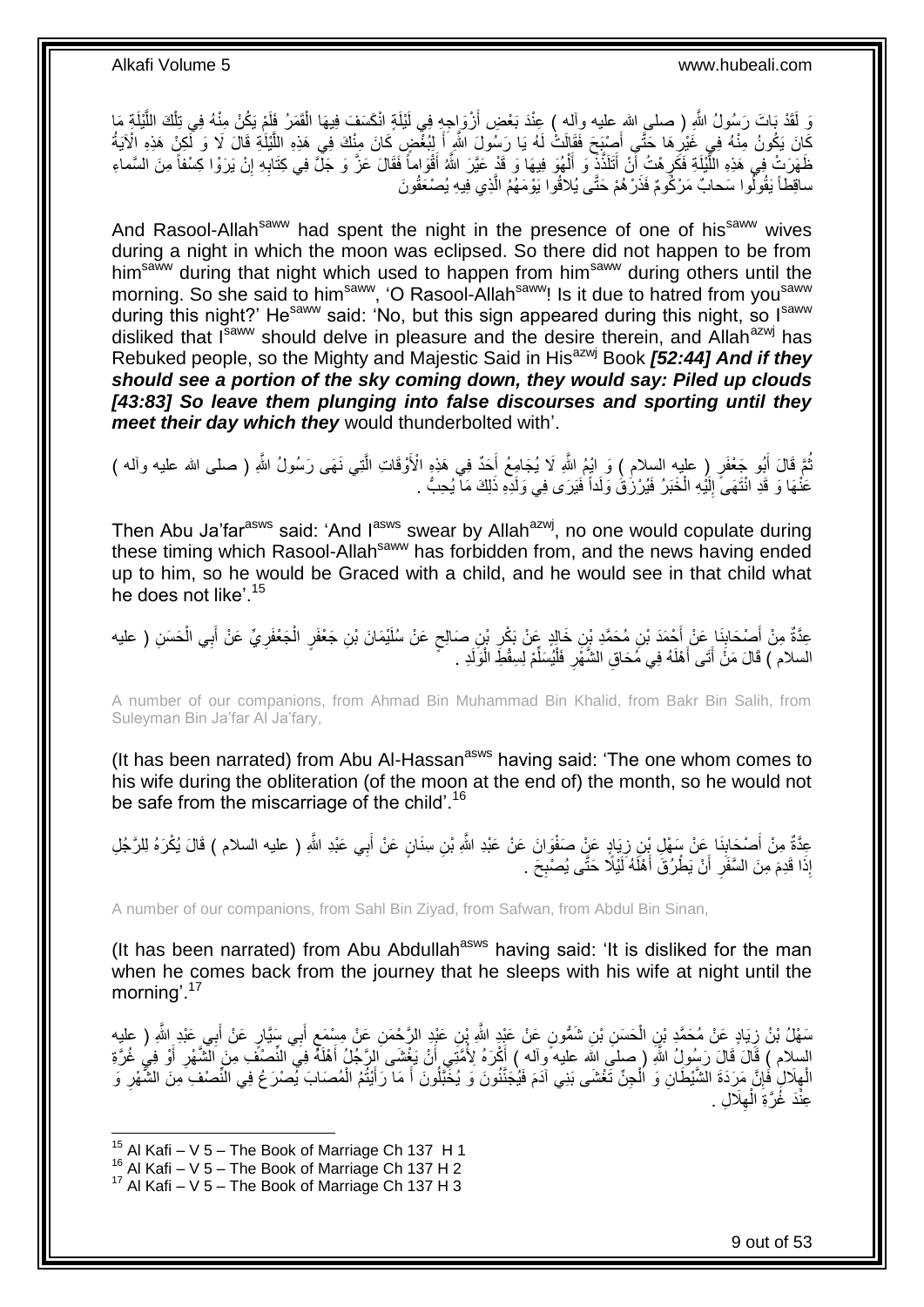Sahl Bin Ziyad, from Muhammad Bin Al Hassan Bin Shamoun, from Abdullah Bin Abdul Rahman, from Misma'a Abu Sayyar,

(It has been narrated) from Abu Abdullah<sup>asws</sup> having said: 'Rasool-Allah<sup>saww</sup> said: 'Isaww dislike it for mysaww community that the man sleeps with his wife during the middle of the month, or during the beginning of the crescent, for the rebellious devils and the Jinn overwhelm the children of Adam<sup>as</sup>, so they are becoming insane and deranged. Are you not seeing the ones afflicted ones having epileptic fits during the middle of the month and during the beginning of the cresecent?'.<sup>18</sup>

> **ي َبْي ت َصب ُه َو ف ي الْ ْهلَ ْن ُيَواق َع ال َّر ُجلُ أ باب َكَرا هَي ة أ َ َ**

#### <span id="page-9-0"></span>**Chapter 139 – Abhorrence of the man falling upon his wife, and in the room is a child**

عَلِيُّ بْنُ إِبْرَاهِيمَ عَنْ أَبِيهِ عَنِ الْقَاسِمِ بْنِ مُحَمَّدٍ الْجَوْهَرِيِّ عَنْ إِسْحَاقَ بْنِ إِبْرَاهِيمَ عَنِ ابْنِ رَاشِدٍ عَنْ أَبِيهِ قَالَ سَمِعْتُ أَبَا عَبْدِ ِ ْ ِ ْ **!** َ ِ َ ِ َ ِ ِ اللَّهِ لَر عليهَ السلام ) يَقُولُ لَا يَجَامِع الرَّجُلُ امْرَأَتَهُ وَ لَا جَارِيَتَهُ وَ فِي الْبَيْتَ صَبِيٌّ فَإِنَّ ذَلِكَ مِمَّا يُورِثُ الزِّنَا . ِ **∶** ْ **∶** َ  $\zeta$ ِ

Ali Bin Ibrahim, from his father, from Al Qasim Bin Muhammad Al Jowhary, from is'haq Bin Ibrahim, from Ibn Rashid, from his father who said,

'I heard Abu Abdullah<sup>asws</sup> saying: 'The man should neither sleep with his wife nor with his slave girl whilst in the room is a child (who is awake), for that is from what the adultery is inherited'.<sup>19</sup>

> **ْهل ه أ ْو ل عْنَد ُد ُخو ل ال َّر ُج ل ب باب الْقَ َ**

#### <span id="page-9-1"></span>**Chhapter 140 – The Words during the copulation of the man with his wife**

مُحَمَّدُ بْنُ يَحْيَى عَنْ أَحْمَدَ بْنِ مُحَمَّدِ بْنِ عِيسَى وَ عِدَّةٌ مِنْ أَصْحَابِنَا عَنْ أَحْمَدَ بْنِ أَبِي عَبْدٍ اللَّهِ عَنِ ابْنِ مَحْبُوبِ عَنْ جَمِيلِ بْنِ َ َ **∣** َ َ صَالِحٍ عَنْ أَبِي بَصِيرٍ قَالَ سَمِعْتُ رَجُلًا وَ هُوَ يَقُولُ لِأَبِي جَعْفَرٍ ( عليهِ السلام ) جُعِلْتُ فِدَاكَ إِنِّي رَجُلٌ قَدْ أَسْنَنْتُ وَ قَذَّ َ ٍ َ ِ ْ َنَرَقَّجَّتُ امْرَأَةً بِكُراً صَّغِيرَةً وَ لَمْ أَدْخُلْ بِهَا وَ أَنَا أَخَافُ أَنَّهَا إِذَا دَخَلَتْ عَلَيَّ تَرَانِي أُنْ تَكْرَهَنِي لِخِضَالِي وَ كِبَرِي ا<br>ا َ َ **∶** َ ِ َ ِ

Muhammad Bin Yahya, from Ahmad Bin Muhammad Bin Isa, and a number of our companions, from Ahmad Bin Abu Abdullah, from Ibn Mahboub, from Jameel Bin Salih, from Abu Baseer who said,

'I heard a man and he was saying to Abu Ja'far<sup>asws</sup>, 'May I be sacrificed for you<sup>asws</sup>! I am a man who had aged, and have married a young virgin woman and have not slept with her, and I fear that when she comes over to me, she would see me and dislike me due to my dyeing, and my old age'.

فَقَالَ أَبُو جَعْفَرٍ ( عليه السلام ) إِذَا دَخَلَتْ فَمُرْهَا قَبْلَ أَنْ تَصِلَ إِلَيْكَ أَنْ تَكُونَ مُتَوَضّنَّةً ثُمَّ أَنْتَ لَا تَصِلُ إِلَيْهَا حَتَّى تَوَضَّأَ وَ َ َ لَ ِ َ ُ اُ لَ ِ اُ صَلِّ رَكْحَتَيْنِ ثُمَّ مَجِّدِ اللَّهَ وَ صَلْ َعَلَى مُحَمَّدٍ وَ آلِ مُحَمَّدٍ ثُمَّ ادْعُ وَ مُرْ مَنْ مَعَهَا أَنْ يُؤَمِّنُوا عَلَى دُعَائِكَ وَ قُلِ اللَّهَمَّ ارْزُقْنِي َ ان<br>المقام ُ َّ الْفَهَا وَ وُدَّهَا وَ رِضَاهَا وَ أَرْضِنِي بِهَا وَ اجْمَعْ بَيْنَنَا بِأَحْسَنِ اجْتِمَاعٍ وَ آنَسِ ائْتِلَافٍ فَإِنَّكَ تُحِبُّ الْحَلَالَ وَ تَكْرَهُ الْحَرَامَ ا∣<br>ِ∘ِ ٍ َ ِ ِ ِ ْ ِ ْ ْ

Abu Ja'far<sup>asws</sup> said: 'When she comes over, so instruct her before she arrives to you that she should be in ablution. Then you should not go to her until you have

1

10 out of 53

 $18$  Al Kafi – V 5 – The Book of Marriage Ch 137 H 4

 $19$  Al Kafi – V 5 – The Book of Marriage Ch 138 H 1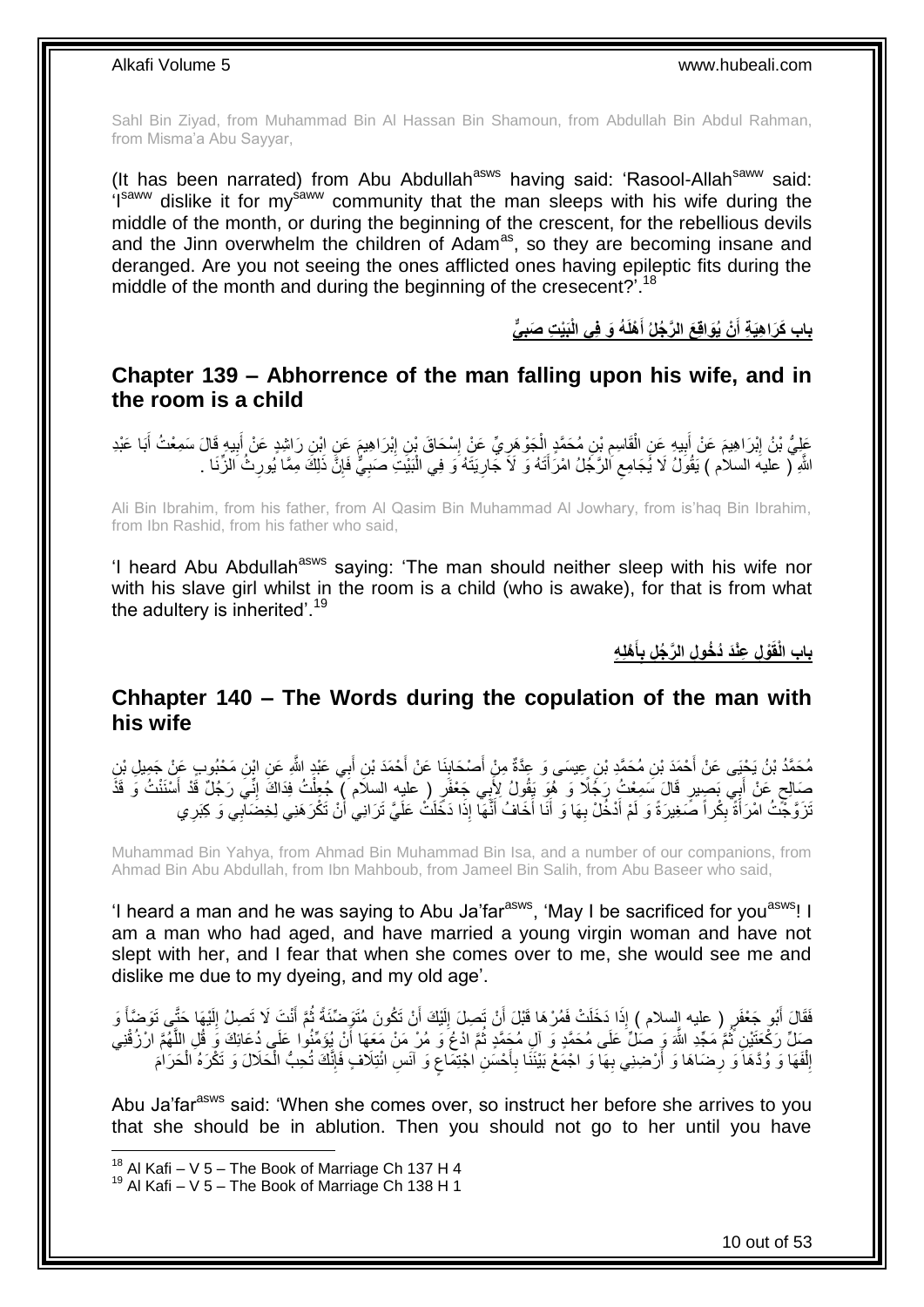performed ablution and Prayed two Cycles. Then you Glorify Allah<sup>azwj</sup>, and send Blessings upon Muhammad<sup>saww</sup> and the Progeny<sup>asws</sup> of Muhammad<sup>saww</sup>. Then supplicate and instruct the ones who are with her that they should say Ameen upon your supplication, and say, 'O Allah<sup>azwj</sup>! Grace me her kindness, and her cordiality, and her pleasure, and Make me to be pleased with her, and gather us together with the best of the gatherings, with kindly love, for You<sup>azwj</sup> Love the Permissible and Dislike the Prohibited'.

> نُّمَّ قَالَ وَ اعْلَمْ أَنَّ الْإِلْفَ مِنَ اللَّهِ وَ الْفِرْكَ مِنَ الشَّيْطَانِ لِيُكَرِّهَ مَا أَحَلَّ اللَّهُ عَزَّ وَ جَلَّ . َ ْ ْ اُ ُ

Then he<sup>asws</sup> said: 'And know that the kindness is from Allah<sup>azwj</sup>, and the separation is from the Satan<sup>la</sup> disliking what Allah<sup>azwj</sup> Mighty and Majestic has Permitted'.<sup>20</sup>

عَلِيُّ بْنُ إِبْرَاهِيمَ عَنْ أَبِيهِ عَنِ ابْنِ أَبِي عُمَيْرٍ عَنْ أَبِي أَيُّوبَ الْخَزَّازِ عَنْ أَبِي بَصِيرٍ عَنْ أَبِي عَبْدِ اللَّهِ ( عليه السلام ) قَالَ إِذَا َ ِ ْ َ َ **!** َ ِ َ نَخَلْتَ بِأَهْلِكَ فَخُذْ بِنَاصِبَتِهَا وَ اسْتَقْبِلَ الْقِبْلَةَ وَ قُلِ الْلَّهُمَّ بِأَمَانَتِكَ أَخَذْتُهَا وَ بِكَلِّمَاتِكَ اسْتَحْلَلْتُهَا فَإِنْ قَضَيْتُ لِي مِنْهَا وَلَداً فَاجْعَلْهُ ِ الا<br>أ .<br>ا َ ِ َّ ْ ِ **ٔ** َ ِ ْ ْ ِ ْ مُبَارَكاً نَقِيّاً مِنْ شِيعَةِ آلِ مُحَمَّدٍ وَ لَا تَجْعَلْ لِلشَّيْطَانِ فِيهِ شِرْكاً وَ لَا نَصِيباً ۗ ـ

Ali Bin Ibrahim, from his father, from Ibn Abu Umeyr, from Abu Ayoub Al Khazzaz, from Abu Baseer,

(It has been narrated) from Abu Abdullah<sup>asws</sup> having said: 'Whenever you sleep with your wife, so grab her forehead and face the Qiblah and say, 'O Allah<sup>azwi</sup>! With Yourazwj Security I take her, and with Yourazwj Words to I permit her, so if Youazwj have Judged a child to be from her, so Make it a Blessed, pious, a Shias of the Progeny<sup>asws</sup> of Muhammad<sup>saww</sup>, and do not Make a participation in it for the Satan<sup>la</sup>, nor a share'.<sup>21</sup>

مُحَمَّدُ بْنُ يَحْيَى عَنْ أَجْمَدَ بْنِ مُحَمَّدِ بْنِ عِيسَىٍ وَ عِدَّةٌ مِنْ أَصْحَابِذَا عَنْ أَجْمَدَ بْنِ أَبِي عَبْدِ اللَّهِ عَنِ الْقَاسِمِ بْنِ يَجْيَى عَنْ جَدِّهِ َ َ **∣** َ َ م<br>ا ْ الْحَسَنِ بْنِ رَاشِدٍ عَنْ أَبِي بَصَبِيرٍ قَالَ قَالَ لِي أَبُو جَعْفَرٍ ( عليه الَسلام ) إِذَا تَزَوَّجَ أَحَدُكُمْ كَيْفَ يَصُنْغَ قُلْتُ لَا أَدْرِي قَالَ إِذَا<br>الْحَسِنِ الْمُسْرَّةِ مِنْ يَجْبِيهِ مِنْ يَجْبِيهِ مِ َ َ َ ْ َ ْ مَمَّ بِذَلِّكَ فَلْيُصَلِّ رَكْعَتَيْنِ ۖ وَ لْيَحْمَدٍ اللَّهَ عَزَّ ۖ وَ جَلَّ ثُمَّ يَقُولُ اللَّهُمَّ إِنِّي أُرِيَدُ أَنْ أَثْرَوَّ جَ فَقُدِّرْ لِي مِنَ النِّسَاءِ أَعَفَّهُنَّ فَرْجاً وَ ْ :<br>ا َ َ َ ِ ِ َّ ُ أَخْفَظَهُنَّ لِي فِي نَفْسِهَا وَ مَالِي وَ أَوْسَعَهُنَّ رِزْقاً وَ أَعْظَمَهُنَّ بَرَكَةُ وَ قَدِّرْ لِي وَلَداً طَيِّباً تَجْعَلْهُ خَلَفاً صَالِحاً فِي حَيَاتِي وَ بَعْدَ َ ِ َ ْ َمْوِت

Muhammad Bin Yahya, from Ahmad Bin Muhammad Bin Isa, and a number of our companions, from Ahmad Bin Abu Abdullah, from Al Qasim Bin Yahya, from his grandfather Al Hassan Bin Rashid, from Abu Baseer who said,

'Abu Ja'far<sup>asws</sup> said to me: 'Whenever one of you gets married, how does he deal with it?' I said, 'I do not know'. He<sup>asws</sup> said: 'When he thinks of that (getting married), so let him Pray two Cycles, and let him Praise Allah<sup>azwj</sup> Mighty and Majestic, then he should be saying. 'O Allah<sup>azwj</sup>! I intend to get married, therefore Ordain for me from the women who is the most virtuous of her private parts and the most preserving for me with regards to herself and my wealth, and the most affluent in sustenance and of greatest Blessings, and greatest of them in Blessings; and Ordain for me a good child, Making him to be a righteous successor during my lifetime and after my death'.

قَالَ فَإِذَا دَخَلَتْ إِلَيْهِ فَلْيَصَعْ يَدَهُ عَلَي نَاصِبَتِهَا وَ لْيَقُلِ اللَّهُمَّ عَلَى كِتَابِكَ تَزَوَّجْتُهَا وَ فِي أَمَانَتِكَ أَخَذْتُهَا وَ بِكَلِمَاتِكَ اسْتَحْلَلْتُ<br>ِ ْ لَ ∣<br>∶ ْ ِ **ٔ** َ َ **∶** َّ ْ َفَرْجَهَاً فَإِنْ قَضَيْتَ إِلِي فِي رَجِمِهَا شَيْئاً فَاجْعَلْهُ مُسْلِماً سَوِيّاً وَ لَا تَجْعَلْهُ شِرْكَ شَيْطَانٍ قَالَ قُلْتُ وَ كَيْفٍ يَكُونُ شِرْكَ شَيْطَانٍ ْ ِ ْ ْ قَالَ إِنْ ذَكَّرَ اسْمَ اللَّهِ نَنَّحَى الشَّيْطَانُ وَ إِنْ فَعَلَ وَ لَمْ يُسَمِّ أَذْخَلَ ذَكَرَهُ وَ كَانَ الْعَمَلُ مِنْهُمًا جَمِيعاً وَ النُّطْفَةُ وَاحِدَّةٌ . ْ َ ِ ِ

 $^{20}$  Al Kafi – V 5 – The Book of Marriage Ch 139 H 1

 $21$  Al Kafi – V 5 – The Book of Marriage Ch 139 H 2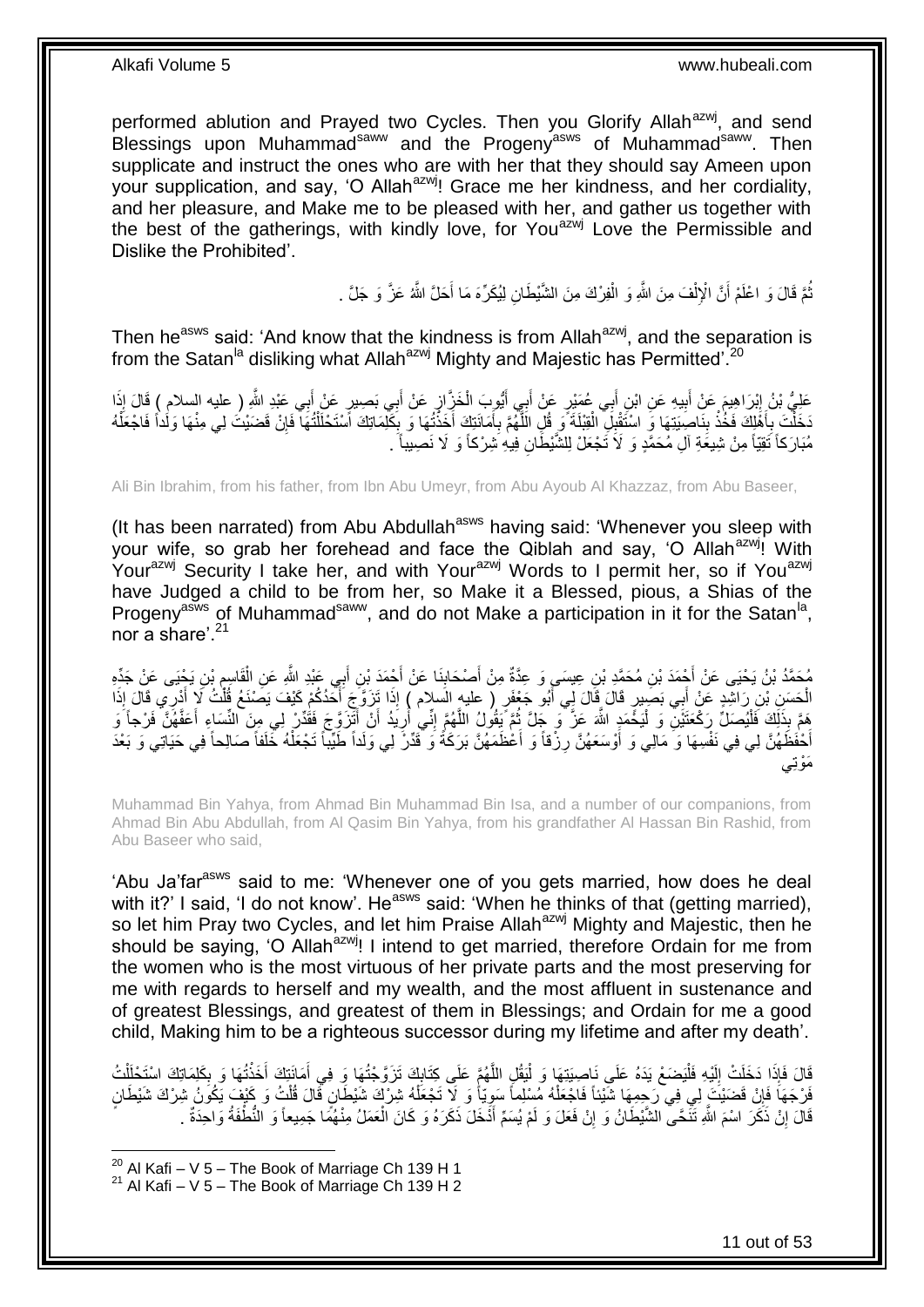He<sup>asws</sup> said: 'So whenever she comes over to him, so let him place his hand upon her forehead, and let him say, 'O Allah<sup>azwj</sup>! Upon Your<sup>azwj</sup> Book I have married her, and in Your<sup>azwj</sup> Security I take her, and with Your<sup>azwj</sup> Words I have permitted her private parts. So, if You<sup>azwj</sup> Judge for me something in her womeb, so Make it a complete Muslim, and do not Make Satan<sup>la</sup> to be a participant'. I said, 'And how does the participation of Satan<sup>la</sup> take place?' He<sup>asws</sup> said: 'If he mentions the Name of Allah<sup>azwj</sup>, Satan<sup>la</sup> get embarrassed, and if he does it and does not say Bismillah, and enters his manhood, and the deed would be together from them both, and the seed would be one<sup> $22$ </sup>

عَذْهُ عَنْ أَبِي يُوسُفَ عَنِ الْمِيثَمِيِّ رَفَعَهُ قَالَ أَتَـي رَجُلٌ أَمِيرَ الْمُؤْمِنِينَ ( عليه السلام<br>ُس حَّقِّب الْجَمَعِينَ وَجَمَعَ مِنْ الْمِيثَمِيِّ رَفَعَهُ قَالَ أَتَـي رَجُلٌ أَمِيرَ الْمُؤْمِنِينَ ( عليه ْ َ َ ٌٔ فی ْ ِ قُلِ اللَّهُمَّ بِكَلِّمَاتِكَ اسْتَحْلَلْتُهَا وَ بِأَمَّانَتِكَ أَخَذْتُهَا اللَّهُمَّ اجْعَلْهَا وَلُوداً وَدُوداً لَا تَفْرَكُ تَأْكُلُ مِمَّا رَاحَ وَ لَا تَسْأَلُ عَمَّا سَرَحَ . ْ َّ **ٔ** َ َ **∶** ْ ِ َّ َ ْ

From him, from Abu Yusuf, from Al Maysami, raising it, said,

'A man came over to Amir Al-Momineen<sup>asws</sup>, so he said to him<sup>asws</sup>, 'I have got married, therefore supplicate to Allah<sup>azwj</sup> for me'. So he<sup>asws</sup> said: 'Say, 'O Allah<sup>azwj</sup>! With Your<sup>azwj</sup> words I have permitted her, and with Your<sup>azwj</sup> Security I take her. O Allah<sup>azwj</sup>! Make her child-bearing, cordial, not separating, consuming from what is comfortable, and not asking about what is not available'. $^{23}$ 

ِ ُع ب ِن أ ي ِه َع ِن اْب ب َم َع ْن أ ْب ََّا ِلي َبا َعْبِد ََّّللا َعلِ ُّ ْب ُن ذ ِ ) عليه السالم ( ْعَي َن َقا َل َس ِمْع ُ أ ِن أ ِن ْب ٍن َع ْن َعْبِد ال ََّّ ْح َم َبا ٍَّ َع ْن أ َمْي َ **∣** ِ َ َ َ ْبَقُولٌ إِذَا أَرَادَ الرُّجُلُ أَنَّ يَتَزَوَّجَ الْمَرْأَةَ فَلْيَقُلْ أَقْرَرْتُ بِالْمِيثَاقِ الَّذِي أَخَذَ اللَّهُ إِمَّسَاكٌ بِمَعْرُوفٍ أَوْ تَسْرِيحٌ بِإِحْسَانٍ . ِ ۔<br>ا َّ َ ْ ِ ا<br>ا َ ْ َ َ ِ ا.<br>؛ ِ ِ

Ali Bin Ibrahim, from his father, from Ibn Abu Umeyr, from Aban, from Abdul Rahman Bin Ayn who said,

'I heard Abu Abdullah<sup>asws</sup> saying: 'Whenever the man intends to get marry the woman, so let him say, 'I accept with the Covenant which Allah<sup>azwj</sup> has Taken *[2:229] then keep (them) in good fellowship or let (them) go with kindness*'.<sup>24</sup>

باب الْقَوْل عِنْدَ الْبَاهِ وَ مَا يَعْصِمُ مِنْ مُشَارَكَةِ الشَّيْطَانِ

<span id="page-11-0"></span>**Chapter 141 – The words during approaching the wife and what safeguards from the participation of the Satanla**

عِدَّةٌ مِنْ أَصْحَابِنَا عَنْ سَفْلٍ بْنِ زِيَادٍ عَنِ الْحَسَنِ بْنِ مَجْبُوبٍ عَنْ عَلِيٍّ بْنِ رِئَابٍ عَنِ الْجَلَبِيِّ قَالَ قَالَ أَبُو عَبْدِ اللَّهِ ( عليه ِ ْ **∶** ْ ِ **∣** َ َ َ السلام ) فِي الزَّجُلِ إِذَا أَتَى أَهْلَهُ فَّخَشِّيَ أَنْ يُشَارِكَهُ الشَّيْطَانُ قَالَ يَقُولُ بِسْمِ اللَّهِ وَ يَتَعَوَّذُ بِاللَّهِ مِنَ الشَّيْطَانِ . **∶** ِ ِ **∶** اُ ا<br>ا

A number of our companions, from Sahl Bin Ziyad, from Al Hassan Bin Mahboub, from Ali Bin Raib, from Al Halby who said,

'Abu Abdllah<sup>asws</sup> said: 'Regarding the man, when he goes over to his wife, so he fears the participation of the Satan<sup>la</sup>. He<sup>asws</sup> said: 'He should be saying, 'In the Name of Allah<sup>azwj</sup>, and he should be seeking Refuge with Allah<sup>azwj</sup> from the Satan<sup>la, 25</sup>

 $^{22}$  Al Kafi – V 5 – The Book of Marriage Ch 139 H 3

 $^{23}$  Al Kafi – V 5 – The Book of Marriage Ch 139 H 4

<sup>24</sup> Al Kafi – V  $\frac{3}{2}$  – The Book of Marriage Ch 139 H 5

 $25$  Al Kafi – V 5 – The Book of Marriage Ch 140 H 1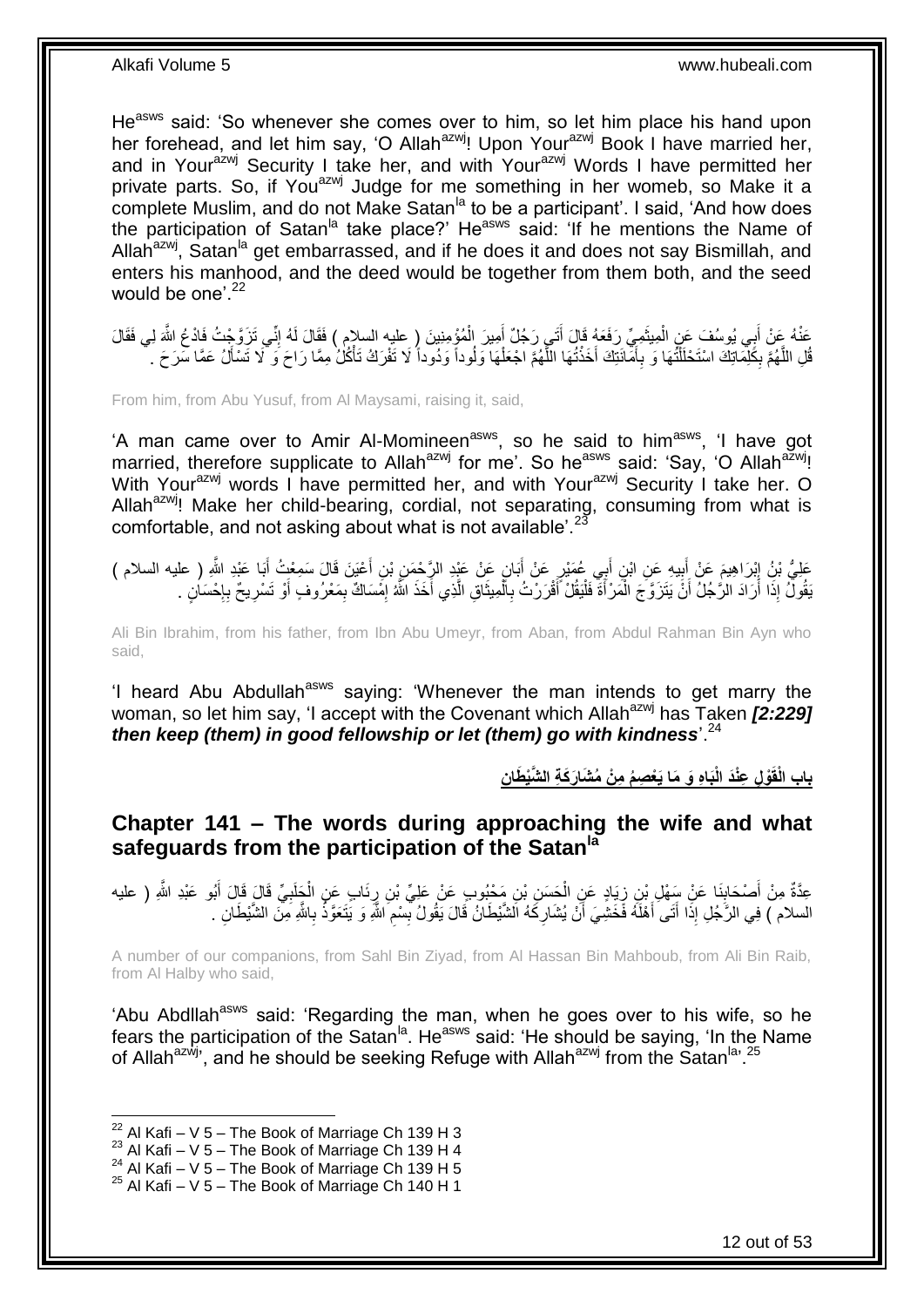الْحُسَيْنُ يْنُ مُحَمَّدٍ عَنْ مُعَلَّى بْنِ مُحَمَّدٍ وَ عِدَّةٌ مِنْ أَصْحَابِنَا عَنْ أَحْمَدَ بْنِ مُحَمَّدٍ جَمِيعاً عَنِ الْوَشَاءِ عَنْ مُوسَى بْنِ بَكْرٍ عَنْ<br>الْحُسَيْنُ بْنُ مُحَمَّدٍ عَنْ مُعَلَّى بْنِ مُحَمَّد َ َ ْ أَبِي بَصِِيلٍ قَالَ قَالَ أَبُو عَيْدِ اللَّهِ ۖ ( عليهِ السلام ) يَا أَبَا مُحَمَّدٍ أَيَّ شَيْءٍ يَقُولُ الرَّجُلُ مِنْكُمْ إِذَا دَخَلَتْ عَلَيْهِ امْرَأَتُهُ قُلْتُ جُعِلْتُ<br>وَالْجَمْلَةُ الْمَسْئَمَ مِنْ ذَلِكَ أَبُ َ َ ْ ْ َ فِذَاكَ أَ يَسْتَطِيعُ الرَّجُلُ أَنْ يَقُولَ شَيْئاً فَقَالَ أَ لَا أَعَلَّمُكَ مَا تَقُولُ قُلْتُ بَلَى ْ ِّ ا<br>ا َ اً َ

Al Husayn Bin Muhammad, from Moalla Bin Muhammad and a number of our companions, from Ahmad Bin Muhammad, altogether, from Al Washsha, from Muhsa Bin Bakr, from Abu Baseer who said,

'Abu Abdullah<sup>asws</sup> said: 'O Abu Muhammad! Which thing is the man from you saying when he goes over to his wife?' I said, 'May I be sacrificed for you<sup>asws</sup>! Does the man have the ability that he should be saying something?' So he<sup>asws</sup> said: 'Shall l<sup>asws</sup> teach you what you should be saying?' I said, 'Yes'.

قَالَ تَقُولُ بِكَلِمَاتِ اللَّهِ اسْتَحْلَلْتُ فَرِْجَهَا وَ فِي أَمَانَةِ اللَّهِ أَخَذْتُهَا اللَّهُمَّ إِنْ قَضَيْتَ لِي فِي رَحِمِهَا شَيْئاً فَاجْعَلْهُ بَارّاً تَقِيّاً وَ اجْعَلْهُ َ ْ ِ ْ ْ ِ َّ **ٔ** مُسْلِماً سَوِيّاً وَ لَا تَجْعَلْ فِيهِ شِرْكاً لِلشَّيْطَانِ ِ

He<sup>asws</sup> said: 'You should be saying, 'With the Words of Allah<sup>azwj</sup> I Permit her private parts, and in the Security of Allah<sup>azwj</sup> that I take her. O Allah<sup>azwj</sup>! If You<sup>azwj</sup> Judge for me anything in her womb, so Make it to be righteous, pious, and Makes it a complete Muslim, and do not Make therein a participation of the Satan<sup>la,</sup>.

ُفْلَٰثٍ وَ بِأَيِّ شَيْءٍ يُعْرَفٍ ذَلِكَ قَالٍ أَ مَا تَقْرَأُ كِتَابَ اللَّهِ عَنَّ وَ جَلَّ ثُمَّ ابْنَدَأَ هُوَ وَ شارِكْهُمْ فِي الْأَمْوالِ وَ الْإِوْلادِ ثُمَّ قَالَ إِنَّ اً.<br>ا **∶** ْ ِ َ ان<br>المقام المقام المقام المقام المقام المقام المقام المقام المقام المقام المقام المقام المقام المقام المقام المقا َ ِ ُ الشَّيْطَانَ لَيَجِيءُ جَتَّى يَقْعُدَ مِنَ الْمَرْأَةِ كَمَا يَقْعُدُ الرَّجُلُ مِنْهَا وَ يُحْدِثُ كَمَا يُحْدِثُ وَ يَنْكِحُ كَمَا يَنْكِحُ قُلْتُ بِأَيِّ شَيْءٍ يُعْرَفَ َ ْ َ ِ ْ ذَلِكَ قَالَ بِحُبَّنَا ۖ وَ بُغْضِنَا فَمَنْ أَحَبَّنَا كَانَ نُطْفَةَ الْعَبْدِ وَ مَنْ أَبْغَضَنَا كَانَ نُطْفَةَ الشَّيْطَانِ ۖ ـ َ ْ َ ِ

I said, 'And by which thing is that recognised?'  $He^{asws}$  said: 'Have you not read the Book of Allah<sup>azwj</sup> Mighty and Majestic **[17:64] and share with them in wealth and** *the children*'. Then he<sup>asws</sup> said: 'The Satan<sup>ia</sup> comes until he sits upon the woman just as the man sits upon her, and does just as what he does, and copulates just as he copulates'. I said, 'And by which thing is that recognised?' He<sup>asws</sup> said: 'By love for us<sup>asws</sup>, and hatred for us<sup>asws</sup>. So the one who loves us<sup>asws</sup> his was the seed of the servant, and the one who hates us<sup>asws</sup> his was the seed of the Satan<sup>la, 26</sup>

َ عِدَّةٌ مِنْ أَصْحَابِنَا عَنْ سَهْلِ بْنِ زِيَادٍ عَنْ جَعْفَرٍ بْنِ مُحَمَّدٍ الْأَشْعَرِيِّ عَنِ ابْنِ الْقَدَّاحِ عَنْ أَبِي عَبْدٍ اللَّهِ ( عِليهِ السلام ) قَالَ قَالَ  $\zeta$ ْ ِ ِ ِ **∣** َ أَمِيرُ الْمُؤْمِنِينَ لِ عليه السِلَام ) إِذَا َجَامَعَ أَحَدُكُمْ فَلْيَقُلْ بِسُمِ اللَّهِ وَ بِاللَّهِ الْلَّهُمَّ جَنِّبْنِي الشَّيْطَانَ وَ جَنِّبِ الشَّيْطَانَ مَا رَزُقْتَنِي قَالَ ْ َّ ِ ِ **∣** :<br>ا َ فَإِنْ قَضَى اللَّهُ بَيْنَهُمَا وَلَداً لَا يَضْنَرُّهُ الشَّيْطَانُ بِشَيْءٍ أَبَداً ۚ ـ **∣** ِ َ

A number of our companions, from Sahl Bin Ziyiad, from Ja'far Bin Muhammad Al Ashary, from Ibn Al Qaddah,

(It has been narrated) from Abu Abdullah<sup>asws</sup> having said: 'Amir Al-Momineen<sup>asws</sup> said: 'When one of you copulates, so let him say, 'In the Name of Allah<sup>azwj</sup>, and with Allah<sup>azwj</sup>. O Allah<sup>azwj</sup>! Keep the Satan<sup>la</sup> aside from what You<sup>azwj</sup> Grace me'. He<sup>asws</sup> said: 'So if Allah<sup>azwj</sup> judges a child between the two, the Satan<sup>la</sup> would not harm him with anything, ever! $i^{27}$ 

عِدَّةٌ مِنْ أَصْحَابِذَا عَنْ أَحْمَدَ بْنِ مُحَمَّدِ بْنِ خَالِدٍ عَنِْ عَلِيِّ بْنِ حَسَّانَ إِلْوِاسِطِيِّ عَنْ عَبْدِ الرَّحْمَنِ بْنِ كَثْبِي عَلْنَ كُنْتُ عِنْدَ أَبِي َ **∣** َ ِ َ ْ عَبْدِ اللَّهِ ( عليه السلام ) جَالِساً فَذَكَرَ شِرَّكَ الشَّيْطَانِ فَمِّظْمَهُ حَتَّى أَفْزَ عَنِي فَّلْتُ جُعِلْتُ فِدَاكَ فَمَا الْمَخْرِّجُ مِنْ ذَلِكَ قَالَ إِذَّا ْ ْ َ ْ

 $^{26}$  Al Kafi – V 5 – The Book of Marriage Ch 140 H 2  $27$  Al Kafi – V 5 – The Book of Marriage Ch 140 H 3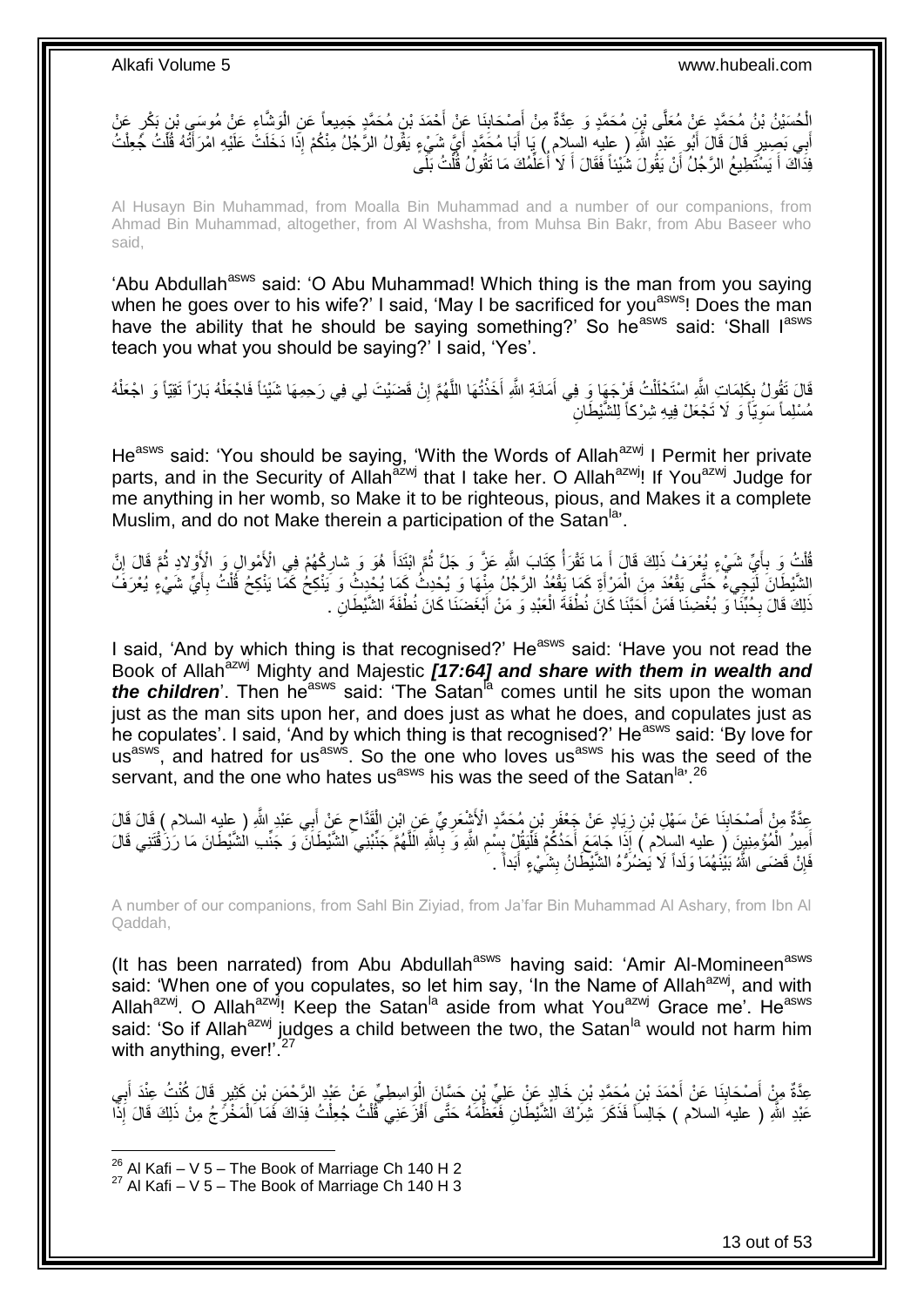أَرَدْتَ الْجِمَاعَ فَقُلْ بِسْمِ اللَّهِ الرَّحْمَنِ الرَّحِيمِ الَّذِي لَا إِلَهَ إِلَّا هُوَ بَدِيعُ السَّمَاوَاتِ وَ الْأَرْضِ اللَّهُمَّ إِنْ قَضَيْتَ مِنِّي فِي هَذِهِ اللَّيْلَةِ<br>وَالْأَرْضِ الْجِمَاعِ فَقُلْ بِسْمِ ِ لَ  $\frac{1}{2}$ َّ **ُ** ِ ِ ْ َّ ِ َّ خَلِيفَةً فَلاَ تَجْعَلْ لِلشَّيْطَانِ فِيهِ شِرْكاً وَ لَا نَصْبِيباً وَ لَا حَظَّاً وَ اجْعَلْهُ مُؤْمِناً مُخْلِصاً مُصَفِّى مِنَ الشَّيْطَانِ وَ رِجْزِهِ جَلَّ ثَنَاؤُكَ ِ ِ ان<br>ادا کا ْ َ

A number of our companions, from Ahmad Bin Muhammad Bin Khalid, from Ali Bin Hassan Al Wasity, from Abdul Rahman Bin Kaseer who said.

'I was seated in the presence of Abu Abdullah<sup>asws</sup>, so the participation of the Satan<sup>la</sup> was mentioned. So he<sup>asws</sup> magnified it until it panicked me. I said, 'May I be sacrificed for you<sup>asws</sup>! So what is the way out from that?' He<sup>asws</sup> said: 'Whenever you intend the copulation, so say, 'In the Name of Allah $a^{2}$ wj the Beneficent, the Merciful, there being no god except for  $\lim_{n \to \infty}$ , the Initiator of the skies and the earth. O Allah<sup>azwj</sup>! If You<sup>azwj</sup> Judge from me a successor in this night, so do not Make a participation for the Satan<sup>la</sup> in it, nor a share, nor a piece, and Make him to be a Believer, sincere, clean from the Satan $\mathrm{^{la}}$  and his filth, Majestic is His<sup>azwj</sup> Praise'.<sup>28</sup>

يَ عَنْهُ عَنْ أَبِيهِ عَنْ حَمْزَةَ بْنِ عَيْدِ اللَّهِ عَنْ جَمِيلٍ بْنِ دَرَّاجٍ عَنْ أَبِي الْوَلِيدِ عَنْ أَبِي بَصِيرٍ قَالَ قَالَ لِي أَبُو عَيْدٍ اللَّهِ رِ عليه<br>وَ عَنْهُ عَنْ أَبِيهِ عَنْ حَمْزَةَ بِنِ عَيْدِ الل **!** َ َ َ ْ ٍ السلام ) يَا أَبَا مُحَمَّدٍ إِذَا أَتَيْتَ أَهْلَكَ فَأَيَّ شَيْءٍ تَقُولُ قَالَ قُلَّتُ جُعِلْتُ فِذَاكَ وَ أَطِيقُ أَنْ أَقُولَ شَيْئاً قَالَ بَلَى قُلِ اللَّهُمَّ بِكَلِمَاتِكَ<br>مَعَينَ الْجَمَعِ الْجَمَعَ الْمَمَّ بِك ا<br>ا َ َ َ َّ َ َ ُ ْ ا<br>ا ِ اسْتَحْلَلْتُ فَرْجَهَا وَ بِأُمَانَتِكَ أَخَذْتُهَا فَإِنْ قَضَيْتَ فِي رَحِمِهَا شَيْئاً فَاجْعَلْهُ تَقِيّاً زَكِيّاً وَ لَا تَجْعَلْ لِلشَّيْطَانِ فِيهِ شِرْكَا نَّ ْ ِ **ٔ** َ **∶** ْ

And from him, from his father, from Hamza Bin Abdullah, from Jameel Bin Darraj, from Abu Al Waleed, from Abu Baseer who said,

'Abu Abdullah<sup>asws</sup> said to me: 'O Abu Muhammad! Whever you go to your wife, so which thing are you saying?' I said, 'May I be sacrificed for you<sup>asws</sup>, and can I endure saying anything?' He<sup>asws</sup> said: 'Yes. Say, 'O Allah<sup>azwj</sup>! With You<sup>azwj</sup> Words do I permit her private parts, and by Your<sup>azwj</sup> Security I take her. So if You<sup>azwj</sup> were to Judge anything for me in her womb, so Make it to be pious, pure, and do not Make a participation for the Satan<sup>la</sup> to be in it'.

َّفَالَ قُلْتُ جُعِلْتُ فِذَاكَ وَ يَكُونُ فِيهِ شِرْكٌ لِلشَّيْطَانِ قَالَ نَعَمْ أَ مَا تَسْمَعُ قَوْلَ اللَّهِ عَزَّ وَ جَلَّ فِي كِتَابِهِ وَ شارِكْهُمْ فِي الْأَمْوِالِ وَ َ ْ ْ ្ន **∶** الْأَوْلاِدِ إِنَّ الشَّيْطَانَ يَجِيءُ فَيَقْعُدُ كَمَا يَقْعُدُ الرَّجُلُ وَ يُنْزِلُ كَمَا يُنْزِلُ الرَّجُلُ قَالَ قُلْتُ بِأَيٍّ شَيْءٍ يُعْرَفُ ذَلِكَ فَّالَ بِخُبِّنَا وَ ِ َ **∶** ْ **ٍ** ِ ِ بُغْضِنَا .

He (Abu Baseer) said, 'I said, 'May I be sacrificed for you<sup>asws</sup>! And there happens to be a participation for the Satan<sup>la</sup> therein?' He<sup>asws</sup> said: 'Yes. Have you not heard the Words of Allah<sup>azwj</sup> Mighty and Majestic in His<sup>azwj</sup> Book *[17:64] and share with them in wealth and the children*. The Satan<sup>la</sup> comes over, so he<sup>la</sup> sits just as the man sits (upon the wife) and descends just as the man descends'. I said, 'And by which thing is that recognised?' He<sup>asws</sup> said: 'By love for us<sup>asws</sup> and hatred for us<sup>asws, 29</sup>

مُحَمَّدُ بْنُ يَحْيَى عَنٍْ أَحْمَدَ بْنِ مُحَمَّدٍ عَنْ عَلِيِّ بْنِ الْجَكَمِ عَنْ هِشَامِ بْنِ سَالِمٍ عَنْ أَبِي عَبْدِ اللَّهِ ( عِليه السلام ) فِي النُّطْفَتَيْنِ<br>يَجِمَدُ بْنُ يَحْيَى عَنٍْ أَحْمَدَ بْنِ مُحَمَّدٍ َ ֧֧֧֖֧֧֧֧֦֧֧֧֚֓֝֬֝֝֓֝֬֟֓֟֓֓֝֓֝֬֝֓֝֓֟֓֟֓֝֬ ِ ِ ْ َ اللَّنَيْنِ لِلْاَدَمِيِّ وَ الشَّيْطَانِ إِذَا اَشْتَرَكَا فَقَالَ أَبُو ۖ عَبْدِ اللَّهِ ( عليه السلام ) رُبَّمَا خُلِقَ مِنْ أَحَدِهِمَا وَ رُبَّمَا خُلِقَ مِنْهُمَا جَمِيعاً . َ

Muhammad Bin Yahya, from Ahmad Bin Muhammad, from Ali Bin Al Hakam, from Hisham Bin Salim,

(It has been narrated) from Abu Abdullah $a<sup>asws</sup>$  regarding the two seeds which are for the human being and the Satan<sup>la</sup>, when they are participated together. So Abu

 $^{28}$  Al Kafi – V 5 – The Book of Marriage Ch 140 H 4

 $29$  Al Kafi – V 5 – The Book of Marriage Ch 140 H 5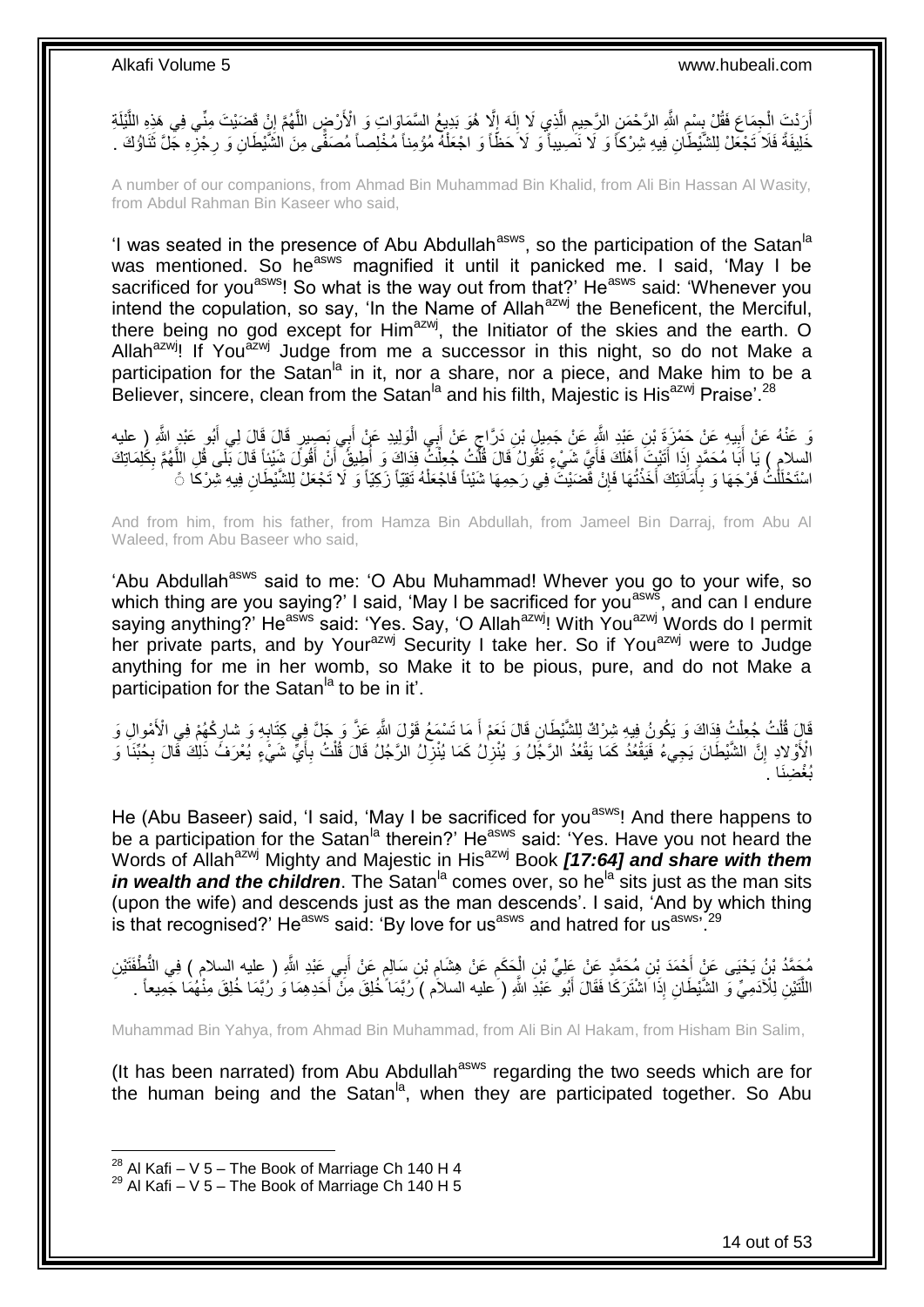Abdullah<sup>asws</sup> said: 'Sometimes the creation is from one of the two, sometimes the creation is from both of them together<sup>'.30</sup>

### **َعْز ل باب الْ**

### <span id="page-14-0"></span>**Chapter 142 – Coitus Interruptus**

**∶** مُحَمَّدُ بْنُ يَحْيَى عَنْ أَجْمَدَ بْنِ مُحَمَّدٍ عَنِ ابْنِ فَضَّالٍ عَنِ ابْنِ بُكَيْرٍ عَنْ عَبْدِ الرَّحْمَنِ بْنِ أَبِي عَبْدِ اللَّهِ فَالَ سَأَلْتُ أَبَا عَبْدِ اللَّهِ ( َ َ عليه السلام ) عَنِ الْعَزْلِ فَقَالَ ذَاكَ إِلَى الرَّجُلِ . ِ ْ

Muhammad Bin Yahya, from Ahmad Bin Muhammad, from Ibn Fazzal, from Ibn Bukeyr, from Abdul Rahman Bin Abu Abdullah who said,

'I asked Abu Abdullah<sup>asws</sup> about coitus interruptus. So he<sup>asws</sup> said: 'That is up to the man' $^{31}$ 

أَحْمَدُ بْنُ مُحَمَّدٍ الْعَاصِمِيُّ عَنْ عَلِيِّ بْنِ الْجَسَنِ بْنِ فَضَّالٍ عَنْ عَلِيٍّ بْنِ أَسْبَاطٍ عَنْ عَمِّهِ يَعْقُوبَ بْنِ سَالِمٍ عَنْ مُحَمَّدِ بْنِ مُسْلِمٍ َ ْ ْ َ ٍ ٍ عَنْ أَبِي جَعْفَرٍ ( عليه السلام ) قَالَ لَا بَأْسَ بِالْعَزْلِ عَنِ الْمَرْأَةِ الْحُرَّةِ إِنْ أَحَبَّ صَاحِبُهَا وَ إِنْ كَرِ هَتْ لَيْسَ لَهَا مِنَ الْأَمْرِ ِ ِ َ ِ ْ َ ْ ْ ِ **ٔ** ِ ِّ ٌ نُمْ ٍ .

Ahmad Bin Muhammad Al Aasimy, from Ali Bin Al Hassan Bin Fazzal, from Ali Bin Asbaat, from his uncle Yaqoub Bin Salim, from Muhammad Bin Muslim,

(It has been narrated) from Abu Ja'far<sup>asws</sup> having said: 'There is no problem with the coitus interruptus from the free woman if she likes, and if she dislikes, there is nothing from the command for her'.<sup>32</sup>

مُحَمَّدُ بْنُ يَحْيَى عَنْ أَحْمَدَ بْنِ مُحَمَّدٍ عَنِ ابْنِ مَحْبُوبٍ عَنِ الْعَلَاءِ عَنْ مُحَمَّدِ بْنِ مُسْلِمٍ قَالَ سَأَلْتُ أَبَا عَبْدِ اللَّهِ ( عليه السلام ) ٍ ْ َ ْ َ عَنِ الْعَزْلِ فَقَالَ ذَاكَ إِلَى الرَّجُلِ يَصْرِفُهُ حَيْثُ شَاءَ . ِ ∣<br>∶ ْ

Muhammad Bin Yahya, from Ahmad Bin Muhammad, from Ibn Mahboub, from Al A'ala, from Muhammad Bin Muslim who said,

'I asked Abu Abdullah<sup>asws</sup> about the coitus interruptus, so he<sup>asws</sup> said: 'That is up to the man. He can place it (seed) wherever he so desires to  $33$ 

أَبُو عَلِيٍّ الْأَشْعَرِيُّ عَنْ مُحَمَّدٍ بْنِ عَبْدِ الْجَبَّارِ عَنْ صَفْوَانَ عَنِ ابْنِ أَبِي عُهِدٍ كِمَّ أَبِي عَبْدِ الثَّهِ ( َ ِ ْ ِ ِ َ ْ عليه السّلامِ ) قَالَ كَإِنَ عَلِيُّ بْنُ اَلْجُسَيْنِ ( عِلَيه السلام ) لَا يَرَى بِاَلْعَزْلِّ بَأْساً فَقَرَأَ هَذِهِ الْآيَةَ وَ إِذْ أَخَذَ رَبُّكَ مِنْ بَنِي آدَمَ مِنْ َ ْ ْ ِ ْ َ **ٔ** ِ ظُهُورِ هِمْ ذُرِّيَّتَهُمْ وَ أَشْهَدَهُمْ عَلَى أَنْفُسِهِمْ أَ لَسْتُ بِرَبِّكُمْ فَالُوا بَلَى فَكُلُّ شَيْءٍ أَخَذَ اللَّهُ مِنْهُ الْمِيثَاقَ فَهُوَ خَارِجٌ وَ إِنْ كَانَ عَلَى ِ لَ َ ِ َ َ ِ ِ ِ َ ْ صَخْرَةٍ صَمَّاءَ

Abu Ali Al Ashary, from Muhammad Bin Abdul Jabbar, from Safwan, from Ibn Abu Umeyr, from Abdul Rahman Al Haza'a,

(It has been narrated) from Abu Abdullah<sup>asws</sup> having said: 'Ali<sup>asws</sup> Bin Al-Husayn<sup>asws</sup> did not see a problem with the coitus interruptus. So he<sup>asws</sup> recited this Verse **[7:172]** *And when your Lord brought forth from the Children of Adam, from their* 

 $30$  Al Kafi – V 5 – The Book of Marriage Ch 140 H 6

 $31$  Al Kafi – V 5 – The Book of Marriage Ch 141 H 1

 $32$  Al Kafi – V  $5$  – The Book of Marriage Ch 141 H 2

 $33$  Al Kafi – V 5 – The Book of Marriage Ch 141 H 3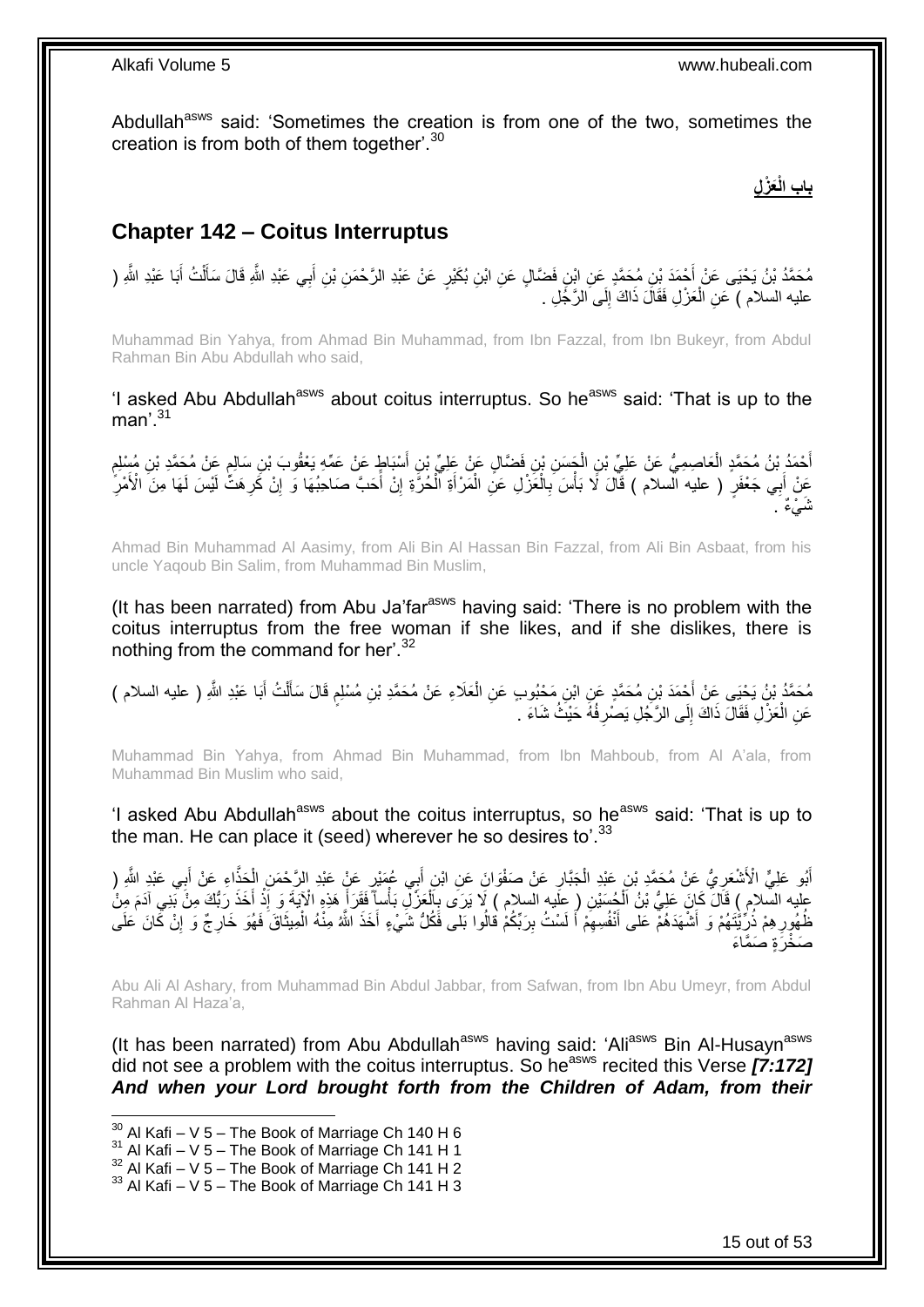*backs, their descendants, and made them testify against their own souls: Am I* not your Lord? They said: Yes!. Thus, everything which Allah<sup>azwj</sup> Took the Covenant from it, so it comes out, even though it may be upon a solid rock'.<sup>34</sup>

**باب َغْي َر ة الِّن َسا ء**

### <span id="page-15-0"></span>**Chapter 143 – Sense of honour of the women (***Al-Ghayra***)**

عِدَّةٌ مِنْ أَصْحَابِنَا عَنْ أَحْمَدَ بْنِ مُحَمَّدٍ بْنِ خَالِدٍ عَنْ عُثْمَانَ بْنِ عِيسَى عَنْ بَعْضِ . أَصْحَابِهِ عَنْ أَبِي عَبْدِ اللَّهِ ( عليه السلام ) **∶** َ ْ َ **∣** َ قَالَ لَيْسَ الْغَيْرِةُ إِلَّا لِلرِّجَالٍ وَ َأَمَّا اِلنِّسَاءُ فَإِنَّمَا ذَلِكَ مِنْهُنَّ حَسَدٌ وَ الْغَيْرَةُ لِلرِّجَالِ وَ لِذَلِكَ حَرَّمَ الثَّهُ عَلَى النِّسَاءِ إِلَّا زَوْجَهَا وَ َ ِ ْ ا<br>ا ْ ِ أَحَلَّ لِلرِّجَالِ أَرْبَعاً وَ إِنَّ اللَّهَ أَكْرَمُ أَنْ يَبْتَلِيَهُنَّ بِالْغَيْرَةِ وَ يُحِلَّ لِلرِّجَالِ مَعَهَا ثَلَاثًا ۚ . ْ **∶** َ َ יֲ<br>י َ َ

A number of our companions, from Ahmad Bin Muhammad Bin Khalid, from Usman Bin Isa, from one of his companions,

(It has been narrated) from Abu Abdullah<sup>asws</sup> having said: 'The sense of 'أَلْغَيْرَةُ' ْ (honour of lineage) is not for anyone except for the men, and as for the women, so that (sense of honour) from them is envy, and the sense of honour is for the men, and it is due to that Allah<sup>azwj</sup> has Prohibited it upon the women, except that He<sup>azwj</sup> Got her to be married and Permitted four (wives) for the men, and that Allah $a$ <sub>zwj</sub> is more Benevolent than that He<sup>azwj</sup> would  $Try$  them with the sense of honour and He $^{azwj}$  has Permitted three (more wives) for the men along with her'.  $35$ 

عَذْهُ عَنْ مُحَمَّدِ بْنِ عَلِيٍّ عَنْ مُحَمَّدِ بْنِ الْفُضْبْلِ عَنْ سَعْدِ بْنِ الْجَلَّابِ عَنْ أَبِي عَبْدِ إِللَّهِ ( عليه السلام ) قَالَ إِنَّ اللَّهَ عَزَّ وَ جَلَّ ْ ِ َ ْ مْ يَجْعَلِ الْغَيْرَةَ لِلَّئِسَاءِ ۖ وَ إِنَّمَا تَغَارُ الْمُنْكِرَاتُ مِنْهُنٍّ فَأَمَّا الْمُؤْمِنَاتُ فَلَا إِنَّمَا جَعَلَ اللَّهُ الْغُيْرَةَ لِلرِّجَالِ لِأَنَّهُ أَحَلُّ لِلرَّجُلِ أَرْبَعاً وَ ِ ْ َ ْ ِ ْ لَ ْ َ َ مَا مَلَكَتْ يَمِينُهُ وَ لَمْ يَجْعَلْ لِلْمَرْ أَةِ إِلَّا زَوْجَهَا فَإِذَا أَرَادَتْ مَعَهُ غَيْرَهُ كَانَتْ عِنْدَ اللَّهِ زَانِيَةً . َ ِ َ ْ

From him, from Muhammad Bin Ali, from Muhammad Bin Al Fuzayl, from Sa'ad Bin Al Jallab,

(It has been narrated) from Abu Abdullah<sup>asws</sup> having said: 'Allah<sup>azwj</sup> Mighty and Majestic did not Make the sense of 'أَلْغَيْرَةُ' (honour of lineage) to be for the women, ْ and rather it is the evil ones of them who express it, and as for the Believing women, so they don't. But rather, Allah<sup>azwj</sup> Made the sense of 'أَلْغَيْرَةُ' to be for the men ْ because He $^{azwj}$  Permitted four (wives) for the men and whatever his right hands possess (slave girls), and did not Make it to be for the women except for her (one) husband. So if she were to intend someone else along with him, she would be an adulteress in the Presence of Allah<sup>azwj</sup>.

قَالَ وَ رَوَاهُ الْقَاسِمُ بْنُ يَحْيَى عَنْ جَدِّهِ الْحَسَنِ بْنِ رَاشِدٍ عَنْ أَبِي بَكْرٍ الْحَضْرَمِيِّ عَنْ أَبِي عَبْدِ اللَّهِ ( عليه السلام ) إِلَّا أَنَّهُ قَالَ َ ْ َ ْ ْ َ ا<br>ا فَإِنْ بَغَتْ مَعَهُ غَيْرَهُ . ِ

He (the narrator) said, 'And it has been reported by Al Qasim Bin Yahya, from his grandfather Al Hassan Bin Rashid, from Abu Bakr Al Hazramy,

(It has been narrated) from Abu Abdullah<sup>asws</sup> except that he<sup>asws</sup> said: 'So if she were to be immoral with someone else along with him'.<sup>36</sup>

 $34$  Al Kafi – V 5 – The Book of Marriage Ch 141 H 4

 $35$  Al Kafi – V  $5$  – The Book of Marriage Ch 142 H 1

 $36$  Al Kafi – V 5 – The Book of Marriage Ch 142 H 2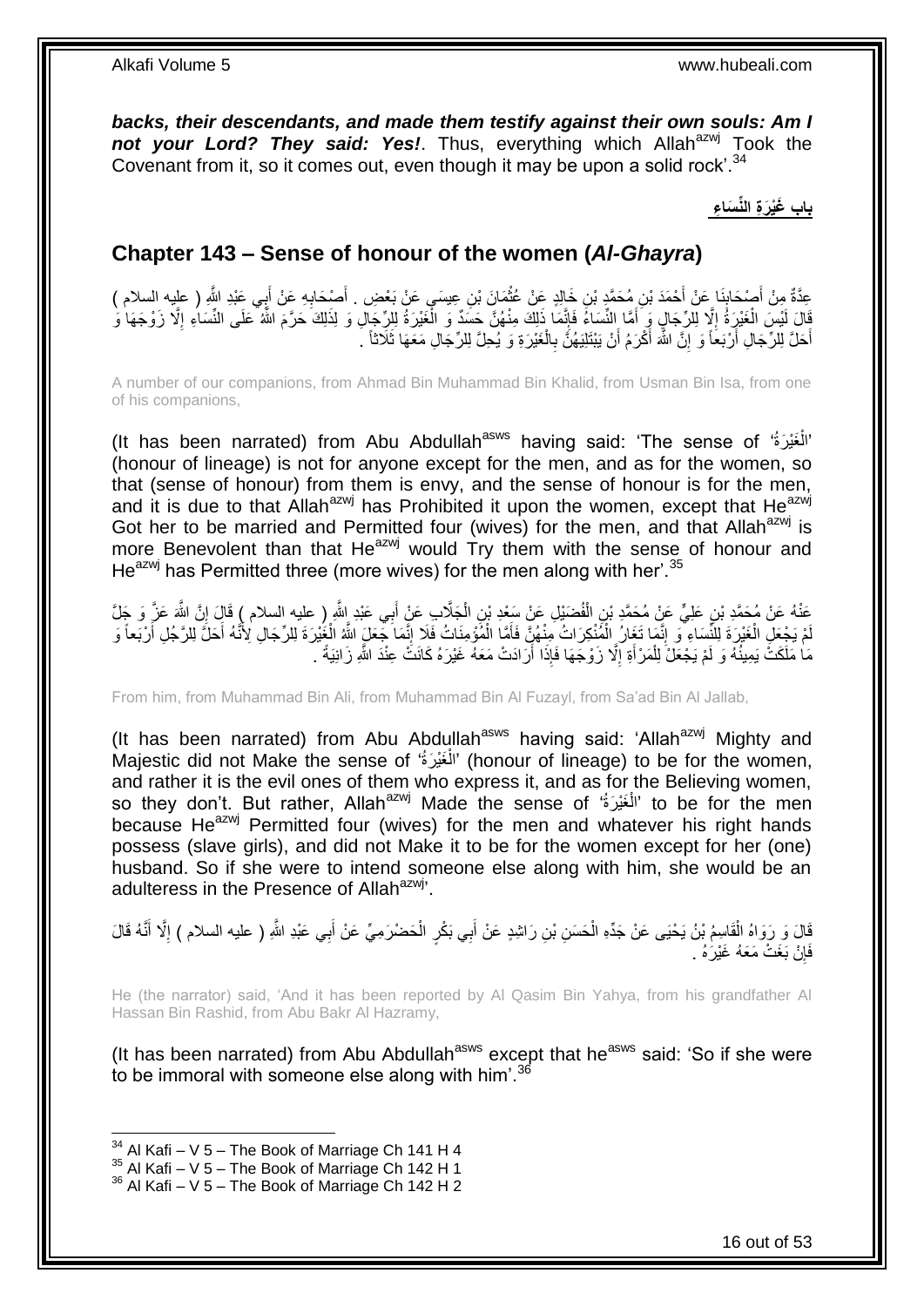عَلِيُّ بْنُ إِبْرَاهِيمَ عَنْ أَبِيهِ وَ مُحَمَّدُ بْنُ إِسْمَاعِيلَ عَنِ الْفَضْلِ بْنِ شَاذَانَ جَمِيعاً عَنِ ابْنِ أَبِي عُمَيْرٍ عَنْ عَبْدِ الرَّحْمَنِ بْنِ َ ْ ِ **!** ِ الْجَجَّاجِ رَفَعَهُ قَالَ بَيْنَا رَسُولُ اللَّهِ ( صلىَ الله عليه وإَلَه ) قَاعِدٌ إِذْ جَاءَتِ امْرَأَةٌ عُرْيَانَةٌ حَتَّىَ قَامَتْ بَيْنَ يَدَيْهِ فَقَالَتْ يَا رَسُولٍ َ .<br>.<br>. ِ اللَّهِ إِنِّي فَجَرْتُ فَطَهِّرْنِي قَالَ وَ جَاءَ رَجُلٌ يَعْدُو فِي أَثَرِهَا وَ أَلْقَى عَلَيْهَا ثَوْباً فَقَالَ مَا هِيَ مِنْكَ فَقَالَ صَاحِبَتِي يَا رَسُولَ اللَّهِ َ ْ َ ِ َ יִי (ו خَلَوْتُ بِجَارِيَتِي فَصَنَعَتْ مَا تَرَى فَقَالَ ضُمَّهَا إِلَيْكَ ثُمَّ قَالَ إِنَّ الْغَيْرَاءَ لَا تُبْصِرُ أَعْلَى الْوَادِي مِنْ أَسْفَلِهِ ِ ِ َ ْ َ ْ ِ ان<br>المقامات المقامات المقامات المقامات المقامات المقامات المقامات المقامات المقامات المقامات المقامات المقامات<br>المقامات المقامات المقامات المقامات المقامات المقامات المقامات المقامات المقامات المقامات المقامات المقامات لَ  $\frac{1}{2}$ 

Ali Bin Ibrahim, from his father, and Muhammad Bin Ismail, from Al Fazl in Shazaan, altogether from Ibn Abu Umeyr, from Abdul Rahman Bin Al Hajjaj, raising it, said:

'Whilst I was seated with Rasool-Allah<sup>saww</sup>, when a nude (scantily clad) woman came over until she stood in front of him<sup>saww</sup>, so she said, 'O Rasool-Allah<sup>saww</sup>! I have been immoral, therefore purify me'. And a man came in her footsepts and threw a cloth over her. So he<sup>saww</sup> said: 'And what is she from you?' So he said, 'My companion, O Rasool-Allah<sup>saww</sup>. I was alone with my slave girl, so she did what you<sup>saww</sup> saw'. So he<sup>saww</sup> said: The egotistic or jealous cannot distinguish between the top and the bottom of the valley'.<sup>37</sup>

عِدَّةٌ مِنْ أَصْحَابِنَا عَنْ أَحْمَدَ بْنِ أَبِي عَبْدِ اللَّهِ عَنْ مُحَمَّدِ بْنِ الْحَسَنِ عَنْ يُوسُفَ بْنِ حَمَّادٍ عَمَّنْ ذَكَرَهُ عَنْ جَابِرٍ قَالَ قَالَ أَبُو ْ َ َ ِ َ َ جُعْفَرٍ ( عليه السلام ) غَيْرَةُ اَلنِّسَاءِ الْحَسَدُ وَ الْحَسَدُ هُوَ أَصْلُ الْكُفْرِ إِنَّ النِّسَاءَ إِذَا غِرْنَ غَضِبْنَ وَ إِذَا غَضِّبْنَ كَفَرْنَ إِلَّا ِ ِ َ ْ ْ ا<br>ا الْمُسْلِّمَاتُ مِنْهُنَّ . ْ

A number of our companions, from Ahmad Bin Abu Abdullah, from Muhammad Bin Al Hassan, from Yusuf Bin Hammad, from the one who mentioned it, from Jabir who said,

'Abu Ja'far<sup>asws</sup> said: 'The 'أَلْغَيْرَةُ' (sense of honour) of the women is the envy, and the ْ evil is the root of the disbelief. The women, when they express (الْغَيْرَةُ , they get angry, ْ and when they are angry, they commit disbelief, except for the submissive ones from them'. $38$ 

عَنْهُ عَنْ أَبِيهِ عَنْ مُحَمَّدٍ بْنِ سِنَانٍ عَنْ خَالِدٍ الْقَلَانِسِيِّ قَالَ ذَكَرٍ رَجُلٌ لِأَبِي عَبْدِ اللَّهِ رِ عليهِ السلام ) امْرَأَتَهُ فَأَحْسَنَ عَلَيْهَا ْ **!** َ َ َ لَثَّنَاءَ فَقَالَ لَهُ أَبُو عَبْدِ اللَّهِ (َ عليهِ أَلسلام ) أَغَرْتَهَا قَالَ لَا قَالَ فَأَغِرْهَا فَأَغَانَ هَا فَتَبَتَتْ فَقُالَ لِأَبِي عَبْدِ اللَّهِ ( عليه السلام ) إِنِّي َ َ َ َ َ ِ قَدْ أَغَرْتُهَا فَثَبَتَتْ فَقَالَ هِيَ كَمَا تَقُولُ . اً<br>ا ا<br>ا

From him, from his father, from Muhammad Bin sinan, from Khalid Al Qalanasy who said,

'A man mentioned his wife to Abu Abdullah<sup>asws</sup>, so he was good in her praise. So Abu Abdullah<sup>asws</sup> said to him: 'Have you made her jealous?' He said, 'No'. He<sup>asws</sup> said: 'So make her feel jealous'. So he made her jealous, and she was steadfast. So he said to Abu Abdullah<sup>asws</sup>, 'I have made her jealous, so she was steadfast'. So he<sup>asws</sup> said: 'She is just as you are saying (her to be)'.<sup>39</sup>

أَبُو عَلِيٍّ الْأَشْعَرِيُّ عَنْ مُحَمَّدِ بْنِ عَيْدِ الْجَبَّارِ عَنْ صَفْوَانَ عَنْ إِسْحَاقَ بْنِ عَمَّارٍ قَالَ قُلْتُ لِأَبِي عَبْدِ اللَّهِ ( عليه السلام )<br>فَيَسْتَمَرُّ مِنْ أَنْسَعَ عَنْ مُحَمَّدِ بْنِ عَيْدِ الْ ِ َ ْ ِ ِ ْ الْمَرْ أَةُ تَّغَارُ ۚ عَلَىَ الْرَّجُلِ تُؤْذِيهِ قَالَ ذَلِكَ مِنَ الّْحُبِّ ۚ . ْ َ ْ

Abu Ali Al Ashary, from Muhammad Bin Abdul Jabbar, from Safwan Bin Is'haq Bin Ammar who said,

 $37$  Al Kafi – V 5 – The Book of Marriage Ch 142 H 3

 $38$  Al Kafi – V  $5$  – The Book of Marriage Ch 142 H 4

 $39$  Al Kafi – V 5 – The Book of Marriage Ch 142 H 5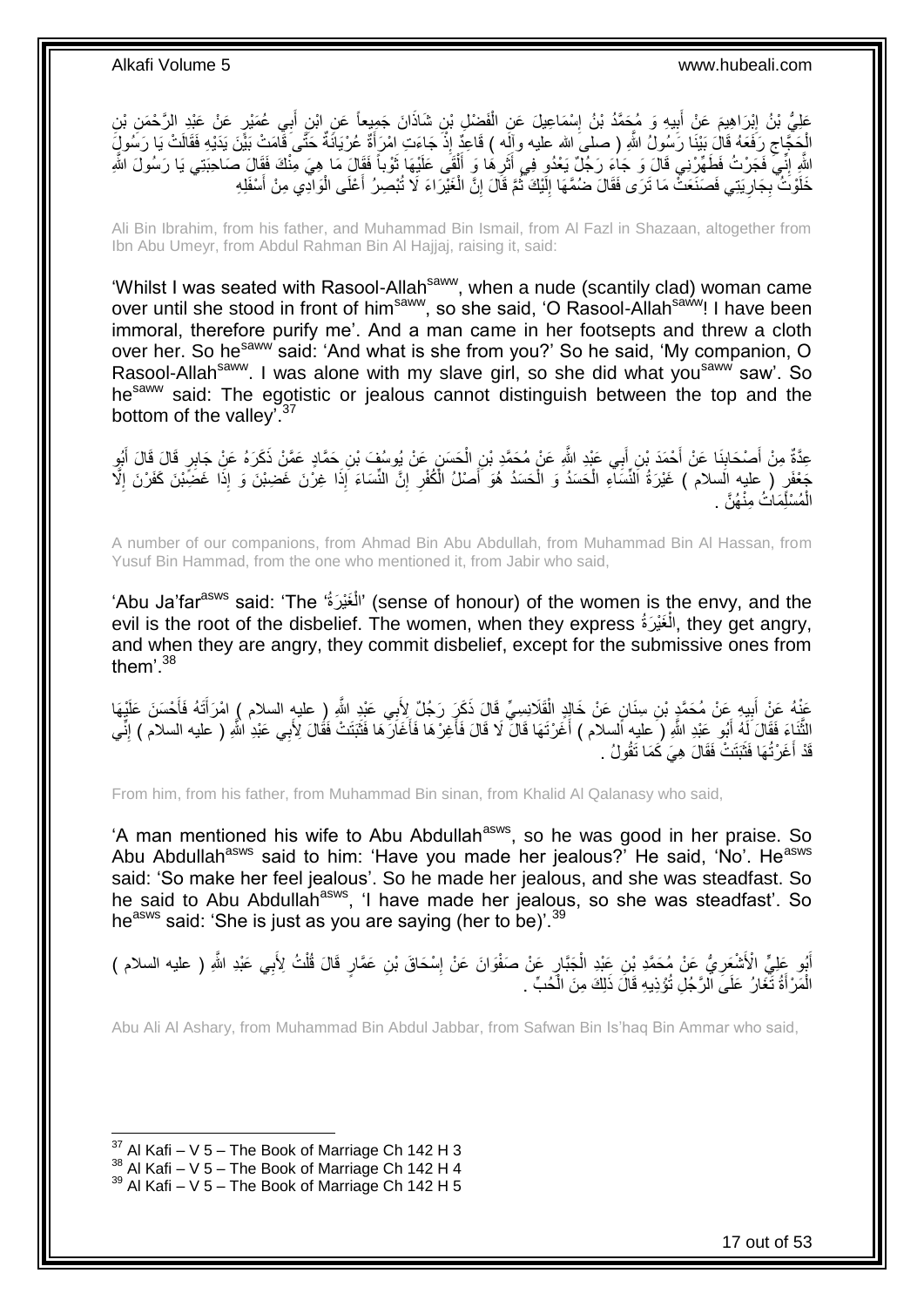'I said to Abu Abdullah<sup>asws</sup>, 'The woman expresses jealousy upon the man so she hurts him. He<sup>asws</sup> said: 'That is from the love'.<sup>40</sup>

> **ة ل َزْو ج َها َم ْرأ باب ُح ِّب الْ َ**

### <span id="page-17-0"></span>**Chapter 144 – Love of the wife for her husband**

َ ِن َو ْل ٍب َقا َل َس ِمْع ُ أ َي َة ْب َع ْن ُمَعاو َح َمم ِن ال ِن ُم َح َّمٍد َع ْن َعلِ ِّ ْب ْح َمَد ْب ُم َح َّمُد ْب ُن َي ْحَيا َع ْن أ و ُل َ َبا َعْبِد ََّّللاِ ) عليه السالم ( َيقُ ِ ِ ْ انْصَرَفَ رَسُولٌ اللَّهِ ( صلىِ الله علَيه وأله ) مِنْ سَرِيَّةٍ قَدْ كَانَ أُصِيبَ فِيهَا نَاسٌ كَثِيرٌ مِنَ الْمُسْلِمِينَ فَاسْتَقْبَلَنْهُ النِّسَاءُ يَسْأَلْنَهُ ُ ِ ْ َ ْ عَنْ قَتْلَاهُنَّ فَدَنَتْ مِنْهُ امْرَأَةً فَقَالَتْ يَا رَسُولُ اللَّهِ مَا فَعَلَ فُلَانٌ قَالَ وَ مَا هُوَ مِنْكِ قَالَتْ أَبِي قَالَ احْمَدِي اللَّهَ وَ اسْتَرْجِعِي فَقَدِ َ َ اسْتُشْهِدَ فَفَعَلَتْ ذَلِكَ ِ

Muhammad Bin Yahya, from Ahmad Bin Muhammad, from Ali Bin Al Hakam, from Muawiya Bin Wahab who said,

'I heard Abu Abdullah<sup>asws</sup> saying: 'Rasool-Allah<sup>saww</sup> left from a military expedition in which a lot of people from the Muslims had been killed, so the women faced him<sup>saww</sup> asking him<sup>saww</sup> about their killed ones. So a woman approached him<sup>saww</sup>, so she said, 'O Rasool-Allah<sup>saww</sup>! What happened with so and so?' He<sup>saww</sup> said: 'And what is he from you?' She said, 'My father'. So he<sup>saww</sup> said: 'Praise Allah<sup>azwj</sup> and say '*[2:156] Surely we are for Allah and to Him we are returning*'. So she did that.

ُّمَّ قَالَتْ يَا رَسُولَ اللَّهِ مَا فَعَلَ فُلَانٌ فَقَالَ وَ مَا هُوَ مِنْكِ فَقَالَتْ أَخِي فَقَالَ احْمَدِي اللَّهَ وَ اسْتَرْحِعِي فَقَدِ اسْتُشْهِدَ فَفَعَلَتْ ذَلِكَ َ ِ

Then she said, 'O Rasool-Allah<sup>saww</sup>! What happened with so and so?' So he<sup>saww</sup> said: 'And what is he from you?' So she said, 'My brother'. So he<sup>saww</sup> said: 'Praise Allah<sup>azwj</sup> and say '*[2:156] Surely we are for Allah and to Him we are returning*'. So she did that.

ُّعَ قَالَتْ يَا رَسُولَ اللَّهِ مَا فَعَلَ فُلَانٌ فَقَالَ وَ مَا هُوَ مِنْكِ فَقَالَتْ زِوْجِي قَالَ احْمَدِي اللَّهِ وَ إِسْتَرْجِعِي فَقَدِ اسْتُشْهِدَ فَقَالَتْ وَا وَيْلَا ُ ِ فَقَالَ رَسُولُ اللَّهِ ( صلى الله عليه وأله ) مَا كُنْتُ أَظُنُّ أَنَّ الْمَرْ أَةَ تَجِدُّ بِزَوْجِهَا هَذَا كُلَّهُ حَتَّى رَأَيْتٌ هَذِهِ الْمَرْأَةَ . َ ْ َ َّ **!** َ ْ اُ

Then she said, 'What happened with so and so?' So he<sup>saww</sup> said: 'And what is he from you?' So she said, 'My husband'. He<sup>saww</sup> said: 'Praise Allah<sup>azwj</sup> and say '*[2:156] Surely we are for Allah and to Him we are returning*'. So she said, 'Woe is unto me! So Rasool-Allah<sup>saww</sup> said: 'I<sup>saww</sup> had not seen (among you) that the wife would find all this with her husband until I saw this woman<sup>'.41</sup>

أَحْمَدُ بْنُ مُحَمَّدٍ عَنْ مُعَمَّرٍ بْنِ خَلَّادٍ قَالَ سَمِعْتُ أَبَا الْحَسَنِ ( عليه السلام ) يَقُولُ قَالَ رَسُولُ اللَّهِ ( صلى الله عليه وألم )<br>أَحْمَدُ بْنُ مُحَمَّدٍ عَنْ مُعَمَّرٍ بْنِ خَلَّادٍ وَمَنْ أَبَا الْ ْ َ ֦֧֦֦֦֦֦֦֦֦֦֝֝֝֝֜ َ ُ لِإِنْدَةِ جَحْشٍ قُتِلَ خَالُكِ حَمَّزَةُ قَالَ فَاسْتَرْجَعَتْ وَ قَالَتْ أَحْتَسِبُهُ عِنْدَ اللَّهِ ثُمَّ قَالَ لَهَا قُتِلَ أَخُوكِ فَاسْتَرْجَعَتْ وَ فَالَتْ أَحْتَسِبُهُ عِنْدَ َ اُ َ َ اللَّٰہِ

Ahmad Bin Muhammad, from Moammar Bin Khalid who said,

'I heard Abu Al-Hassan<sup>asws</sup> saying: 'Rasool-Allah<sup>saww</sup> said to a daughter of Jahash: 'Your maternal uncle Hamza<sup>as</sup> is killed, so say '**[2:156] Surely we are for Allah and** *to Him we are returning*', and she said, 'I will reckon it in the Presence of Allah<sup>azwj</sup>'. Then hesaww said to her: 'Your brother is (also) killed, so say '*[2:156] Surely we are* 

 $^{40}$  Al Kafi – V 5 – The Book of Marriage Ch 142 H 6

 $41$  Al Kafi – V 5 – The Book of Marriage Ch 143 H 1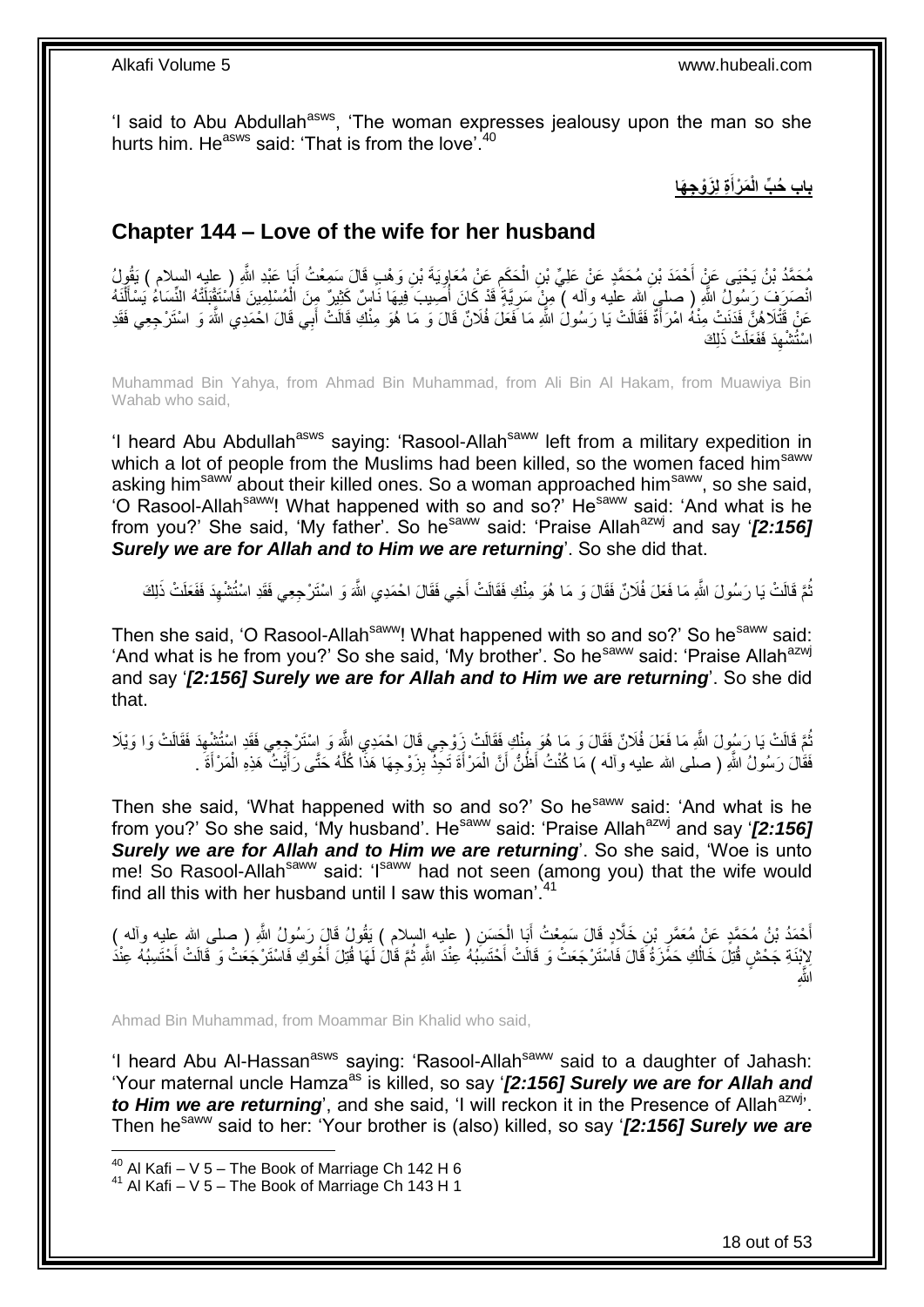*for Allah and to Him we are returning*', and she said, 'I shall reckon it in the Presence of Allah<sup>azwj</sup>'.

ُّمَّ قَالِ لَمَا قُتِلَ زَوْجُكِ فَوَضَعَتْ بَدَهَا عَلَى رَأْسِهَا وَ صَرَخَتْ فَقَالَ رَسُولُ اللَّهِ ( صلى الله عليه وألمه ) مَا يَعْدِلُ الزَّوْجَ عِنْدَ :<br>أ الْمَرْأَةِ شَيْءٌ ۚ. َ ْ

Then he<sup>saww</sup> said to her: 'Your husband is (also) killed'. So she placed her hand upon her head and shrieked. So Rasool-Allah<sup>saww</sup> said: 'Nothing equates the husband in the presence of the wife, with anything'. $42$ 

> **ة َم ْرأ َعلَى الْ باب َح ِّق ال َّزْوج َ**

#### <span id="page-18-0"></span>**Chapter 145 – Rights of the husband upon the wife**

عِدَّةٌ مِنْ أَصْحَابِنَا عَنْ أَحْمَدَ بْنِ مُحَمَّدٍ عَنِ ابْنِ مَحْبُوبٍ عَنْ مَالِكِ بْنِ عَطِيَّةَ عَنْ مُحَمَّدٍ بْنِ مُسْلِمٍ عَنْ أَبِي جَعْفَرٍ ( عليه السلام َ **∣** َ َ ֧֧֧֖֧֧֧֧֦֧֧֧֚֓֝֬֝֝֓֝֬֟֓֟֓֓֝֓֝֬֝֓֝֓֟֓֟֓֝֬ ِ ) قَالَ جَاءَتِ امْرَأَةٌ إِلَى النَّبِيِّ إِ صلِيَ الله عليه وآله ) فَقَالَتْ يَا رَسُولَ اللَّهِ مَا حَقُّ الزَّوج عَلَى الْمَرْأَةِ فَفَّالٍ لَمَا أَنُّ تُطِيعَهُ وَ لَا  $\frac{1}{2}$ َ َ ْ ِ نُّعْصِيَهُ وَ لَا تَصَدَّقَ مِنْ بَيْتِهِ إِلَّا بِإِنْنِهِ وَ لَا تَصُومَ تَطُوُّعَ إِلَّا بِإِنْنِهِ وَ لَا تَطُرُجَ .<br>.<br>. ِ ا<br>ا **ٔ** ِ ِ ِ ِ مِنْ بَيْتِهَا إِلَّا بِإِنْذِهِ وَ إِلَّ خَرَجَتْ َمِنْ بَيْتِهَا بِغَيْرِ إِذْنِهِ لَعَنَتْهَا مَلَائِكَةُ السَّمَاءِ وَ مَلَائِكَةُ الْأَرْضِ وَ مَلَائِكَةُ الْغَضَبَ وَ مَلَائِكَةُ **ٔ ∶ ∶** ِ **ٔ** ِ ِ ْ الرَّحْمَةِ حَتَّى تَُرْجِعَ إِلَى بَيْتِهَا لَ  $\frac{1}{2}$ 

A number of our companions, from Ahmad Bin Muhammad, from Ibn Mahboub, from Malik Bin Atiyya, from Muhammad Bin Muslim,

Abu Ja'far<sup>asws</sup> has said: 'A woman came over to the Prophet<sup>saww</sup>, so she said, 'O Rasool-Allah<sup>saww</sup>! What are the rights of the husband upon the wife?' So he<sup>saww</sup> said: 'For her is that she obeys him and does not disobey him, nor give charity from his house except by his permission, nor Fast voluntarily except by his permission, nor prevent him from herself even though it may be upon the back of a hump (camel), nor go out from her house except by his permission, and if she does go out from her house without his permission, the Angels of the sky curse her as well as the Angels of the earth, and the Angels of the Wrath and the Angels of the Mercy until she returns to her house'.

فَقَالَتْ يَا رَسُولَ اللَّهِ مَنْ أَعْظَمُ النَّاسِ حَقَّاً عَلَى الرَّجُلِ قَالَ وَالِدُهُ فَقَالَتْ يَا رَسُولَ اللَّهِ مَنْ أَعْظَمُ النَّاسِ حَقَّاً عَلَى الْمَرْ أَةِ قَالَ<br>مَنذُ النَّاسِ َ َ ْ َ زَوْجُهَا قَالَتْ فَمَا لِي عَلَيْهِ مِنَ الْحَقِّ مِثْلُ مَا لَهُ عَلَيَّ قَالَ لَا وَ لَا مِنْ كُلِّ مِائَةٍ وَاحِدَةٌ قَالَ فَقَالَتْ وَ الَّذِي بَعَثَكَ بِالْحَقِّ نَبِيّاً لَا **ٔ** ْ ِ ْ ِ َ َّ يَمْلِكُ رَقَبَتِي رَجُلٌ أَبَداً . َ

So she said, 'O Rasool-Allah<sup>saww</sup>! Who from the people is with the greatest right upon the man?' He<sup>saww</sup> said: 'His father'. So she said, 'O Rasool-Allah<sup>saww</sup>! Who from the people is with the greatest right upon the woman?' He<sup>saww</sup> said: 'Her husband'. She said, 'So what is for me upon him, from the rights, similar to what is for him upon me?' He<sup>saww</sup> said: 'No, and not even one from every hundred'. So she said, 'By the One Who Sent you<sup>saww</sup> with the Truth as a Prophet<sup>saww</sup>, I will not let a man own my neck, ever<sup>'43</sup>

 $42$  Al Kafi – V 5 – The Book of Marriage Ch 143 H 2

 $43$  Al Kafi – V 5 – The Book of Marriage Ch 144 H 1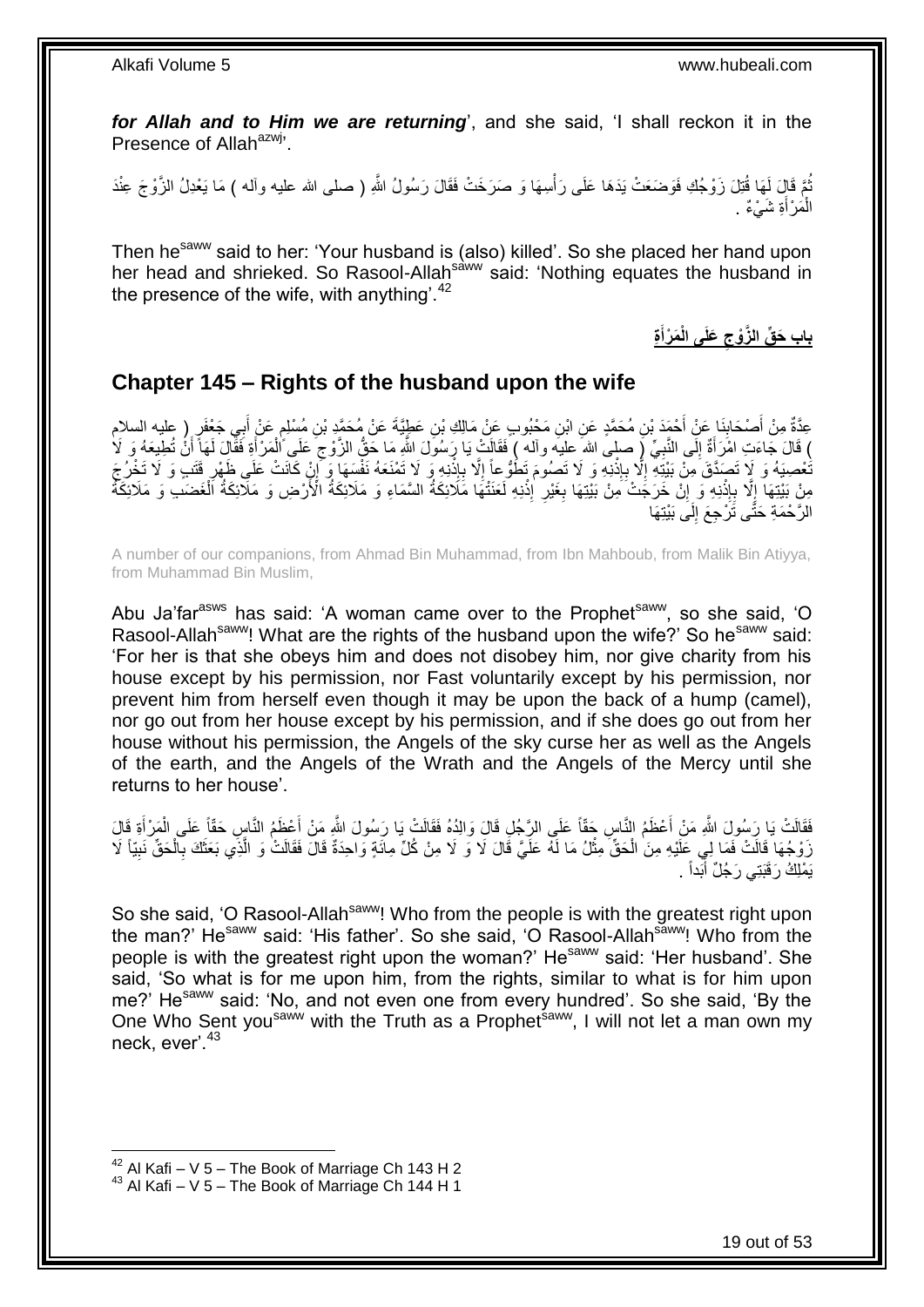مُحَمَّدُ بِنُ يَحْيَى عَنْ أَحْمَدَ بْنِ مُحَمَّدٍ عَنْ عَلِيِّ بْنِ الْحَكِمِ عَنْ مُجَمَّدِ بْنِ الْفُضَيْلِ عَنْ سَعْدِ بْنِ أَبِي عَمْرٍ و الْجَلَّابِ قَالَ أَبُو<br>. َ ْ َ ْ ِ ْ عَبْدِ اللَّهِ ( عليه السلام ) أَيُمَاً امْرَأَةٍ بَاتَتِ ۖ وَ زُّوْجُهَا عَلَيْهَا سَاخِطٌ فِي حَقٍّ لَمْ تُفْبَلْ مِنْهَا صَلَاَةٌ حَثِّى وَرُّضَى عَنْهَا وَ أَيُمَا امْرَأَةٍ َ َ َ َ َـٰطَيَّبَتْ لِغُيْرِ زَوْجِهَا لَمْ تُقْبَلْ مِنْهَا صَلَاةٌ حَتَّى تَغْتَسِلَ مِنْ طِيبِهَا كَغُسْلِهَا مِنْ جَنَابَتِهَا . ِ ِ

Muhammad Bin Yahya, from Ahmad Bin Muhammad, from Ali Bin Al Hakam, from Muhammad Bin Al Fuzayl, from Sa'ad Bin Abu Amro Al Jallab who said,

'Abu Abdullah<sup>asws</sup> said: 'Whichever woman is irrevocably divorced and her husband is angered upon her regarding a right, a Prayer would not be Accepted from her until she pleases him from it; and whichever woman perfumes herself for other than her husband, a Prayer would not be Accepted from her until she bathes from her perfume like she bathes from her sexual impurities'.<sup>44</sup>

عَلِيُّ بْنُ الْجَمَعِ عَنْ مُوسَى بْنِ بَكْرٍ عَنْ أَبِي عَبْدِ اللَّهِ ( عليه السلام ) قَالَ ثَلاَثَةٌ لَا يُرْفَعُ لَهُمْ عَمَلٌ عَبْدٌ آبِقٌ وَ امْرَأَةٌ زَوْجُهَا َ َ ِ ِ َ عَلَيْهَا سَاخِطٌ وَ ٰ الْمُسْبِلُ إِزَارَهُ ۖ خُيَلآًءَ ۚ. יִי (ו ِ ْ

Ali Bin Al Hakam, from Musa Bin Bakr,

Abu Abdullah<sup>asws</sup> has said: 'There are three for whom deeds would not be raised, ever – An absconder (slave), and a woman whose husband is angered upon her, and the one who drags his trousers for pomp'.<sup>45</sup>

عِدَّةٌ مِنْ أُصْحَابِذَا عَنْ سَهْلِ بْنِ زِيَادٍ عَنْ عَلِيِّ بْنِ حَسَّانَ عَنْ مُوسَى بْنِ بَكْرٍ عَنْ أَبِي إِبْرَاهِيمَ ( عليه السلام ) قَالَ جِهَادُ<br>أَمَّةٌ مِنْ أَصْحَابِذَا ِ َ ِ **∣** َ الْمَرْ أَةِ حُسْنُ النَّبَعُّلِ َ ْ

A number of our companions, from Sahl Bin Ziyad, from Ali Bin Hassan, from Musa Bin Bakr,

(It has been narrated) from Abu Ibrahim<sup>asws</sup> having said: 'Jihad of the wife is goodness with the husband'.<sup>46</sup>

مُحَمَّدُ بْنُ يَحْيَيِ عَنْ عَبْدِ اللَّهِ بْنِ مُحَمَّدٍ عَنْ عَلِيِّ بْنِ الْحَكَمِ عَنْ أَبَانِ بْنِ عُثْمَانَ عَنِ الْحَسَنِ بْنِ مُنْذِرٍ عَنْ أَبِي عَبْدِ اللَّهِ ( عِليه<br>مستقلِقات اللَّهِ اللَّهِ اللَّهِ اللَّهِ بَ َ ْ **ٔ** َ ِ ْ السلام ) قَالَ ثَلَاثَةٌ لَا تُقْبَلُ لَهُمْ صَلَاةٌ عَبْدٌ آبِقٌ مِنْ مَوَالِيهِ ٰحَتَّى يَضَّعَ يَدَهُ فِي أَيْدِيهِمْ وَ امْرَأَةٌ بَاتَتْ وِّ زَوْجُهَا عَلَيْهَا سَاخِطٌ وَ ِ َ ِ ٔ, رَجُلٌ أَمَّ قَوْماً وَ ۖ هُمْ لَهُ كَارِ هُونَ ۚ ـ **∶** َ

Muhammad Bin Yahya, from Abdullah Bin Muhammad, from Ali Bin Al Hakam, from Aban Bin Usman, from Al Hassan Bin Munzir,

(It has been narrated) from Abu Abdullah<sup>asws</sup> having said: 'There are three for whom a Prayer is not Accepted – and absconder from his master until (he returns and) places his hand in his hand, and a woman irrevocably divorced and her husband is angered upon her, and a man who leads a group of people (in Prayer) and they are disliking him'.<sup>47</sup>

مُحَمَّدُ بْنُ يَحْيَى عَنْ أَحْمَدَ بْنِ مُجَمَّدٍ عَنِ ابْنِ مَحْبُوبٍ عَنْ مَالِكٍ بْنِ عَطِيَّةَ عَنْ سُلَيْمَانٍ بْنِ خَالِدٍ عَنْ أَبِي عَبْدِ اللَّهِ ( عِليه<br>منصوبات اللہ اللہ عليه عَبْدِ اللہ عَليہ اللہ عَليہ اللہ َ السلام ) أَنَّ قَوْماً أَتَوْا رَسُولَ اللَّهِ ( صِلَى الله عليه واله ) فَقَالُوا يَا رَسُولَ اللَّهِ إِنَّا رَأَيْنَا أُنَاساً يَسْجُدُ بَعْضُهُمْ لِبَعْضٍ فَقَالَ َ ر<br>ا َ ِ رَسُولُ اللَّهِ (َ صَلَّى الله عليه وآله ) لَوْ أَمَرْتُ أَحَداً أَنْ يَسْجُدَ لِأَحَدٍ لَأَمَرْتُ الْمَرْأَةَ أَنْ تَسْجُدَ لِزَوْجِهَا ۚ َ َ ْ َ

- $45$  Al Kafi V 5 The Book of Marriage Ch 144 H 3
- $^{46}$  Al Kafi V 5 The Book of Marriage Ch 144 H 4

 $44$  Al Kafi – V 5 – The Book of Marriage Ch 144 H 2

 $47$  Al Kafi – V 5 – The Book of Marriage Ch 144 H 5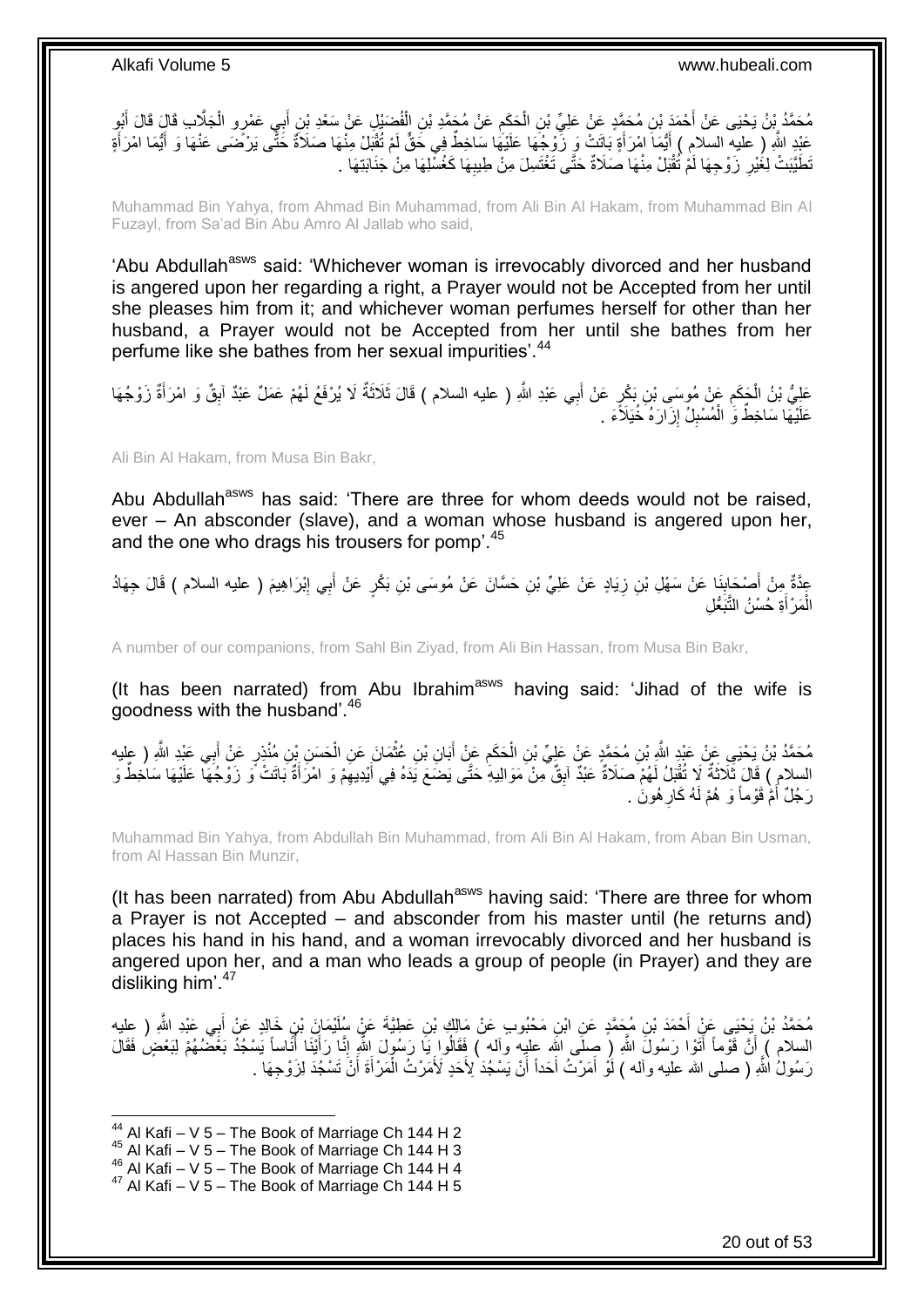Muhammad Bin Yahya, from Ahmad Bin Muhammad, form Ibn Mahboub, from Malik Bin Atiyya, from Suleyman Bin Khalid,

(It has been narrated) from Abu Abdullah<sup>asws</sup> that: 'A group of people came to Rasool-Allah<sup>saww</sup>, so they said, 'O Rasool-Allah<sup>saww</sup>! We see people, some of them prostrating to others'. So Rasool-Allah<sup>saww</sup> said: 'If I<sup>saww</sup> were to order anyone that he prostrates to anyone, Isaw would have ordered the wife that she prostrates to her husband'.<sup>48</sup>

ْ عِدَّةٌ مِنْ أَصْحَابِنَا عَنْ أَحْمَدَ بْنِ مُحَمَّدِ بْنِ خَالِدٍ عَنِ الْجَامُورَانِيِّ عَنِ ابْنِ أَبِي حَمْزَةَ عَنْ عَمْرِو بْنِ جُنِيْرٍ الْعَزْرَمِيِّ عَنْ أَبِي َ ِ َ **∶** َ ْ َ عَبْدِ اِللَّهِ ( عِلْيِهَ السلامِ ) قَالَ جَاءَتِ امْرَأَةٌ إِلَى رَسُولِ اللَّهِ ( صَّلمى اَلله عَليهَ وألم ) فَقَالَتْ يَا رَسُولَ اللَّهِ مَا حَقُّ الزَّوْجِ عَلَّى ِ َ ِ الْمَرْ أَةٍ قَالَ أَكْثَرُ مِنْ ذَلِكَ فَقَالَتْ فَخَبِّرْنِي عَنْ شَيْءٍ مِنْهُ فَقَالَ لَيْسَ لَمِا أَنْ تَصِبُومَ إِلَّا بِإِنْنِهِ يَعْنِي تَطَوُّعاً وَ لَا تَخْرُجَ مِنْ بَيْتِهَا ۖ ة<br>ا َ َ **ٔ** ِ ِ اُ إِلَّا بِإِذْنِهِ وَ عَلَيْهَا أَنْ تَطَيَّبِ بِأَطْيَبِ طِيبِّهَا وَ تَنْسَ أَحْسَنَ ثِيَابِهَا وَ تَزَيَّنَ بِأَحْسَنِ زِينَتِهَا وَ تَعْرِضَ نَفْسَهَا عَلَيْهِ غُذْوَةً وَ عَشِيَّةً ْ ِ **∶** اً **ٔ** ِ ِ ِ **∶** َ ِ ِ وَ أَكْثَرُ مِنْ ذَلِكَ حُقُوقُهُ عَلَيْهَا ۖ ـ ة<br>أ َ

A number of our companions, from Ahmad Bin Muhammad Bin Khalid, from Al Jamourany, from Ibn Abu Hamza, from Amro Bin Jubeyr Al Azramy,

(It has been narrated) from Abu Abdullah<sup>asws</sup> having said: 'A woman came over to Rasool-Allah<sup>saww</sup>, so she said, 'O Rasool-Allah<sup>saww</sup>! What are the right of the husband upon the woman?' He<sup>saww</sup> said: 'There are lots from that'. So she said, 'So inform me about something from it'. So he<sup>saww</sup> said: 'It is not for her that she Fasts except by his permission, meaning voluntary Fasts, nor go out from her house except by his permission, and upon her is that she perfumes with perfume and wear goods ones of her clothes, and adorn with the best of her adornments, and present herself to him morning and evening, and much more than that are his rights upon her'.<sup>49</sup>

ِ عَنْهُ عَنِ الْجَامُورَانِيِّ عَنِ ابْنِ أَبِي حَمْزَةَ عَنْ أَبِي الْمَغْرَاءِ عَنْ أَبِي بَصِيرٍ عَنْ أَبِي عَبْدِ اللَّهِ ( عليه السلام ) قَالَ أَتَتِ امْرَأَةٌ اُ ْ َ َ َ َ ْ َ إِلَى رَسُولِ اللَّهِ ( صلَّى الله عَليهِ وَّاله ) فَقَالَتْ مَا حَقُّ الزِّوْجِ عَلَى الْمَرْأَةِ فَقَالَ أَنْ تُجِيبَهُ إِلَى جَاجَتِهِ وَ إِنْ كَانَتْ عَلَى قَتَبٍ وَ ِ اُ َ ْ ِ ِ ِ لَا تُُعْطِيَ شَيْئاً إِلَّا بِإِذْنِهِ فَإِنْ فَعَلَتْ فَعَلَيْهَا الْوِزْرُ وَ لَهُ الْأَجْرُ ۖ وَ لاَ تَبِيتَ لَيْلَةً وَ هُوَ عَلَيْهَا سَاخِطٌ قَالَتْ يَا رَسُولَ اللَّهِ وَ إِنْ كَانَ ِ ِ ِ **ٔ** ِ ِ ِ ظَالِماً قَالَ نَعَمْ قَالَتُّ وَ الَّذِي بَعَثَكَ بِالْحَقِّ لَا تَزَوَّجْتُ زَوْجاً أَبَداً . اُ َ ْ **∶** ٔ،

From him, from Al Jamourany, from Ibn Abu Hamza, from Abu Al Magra, from Abu Baseer,

(It has been narrated) from Abu Abdullah<sup>asws</sup> having said: 'A woman came over to Rasool-Allah<sup>saww</sup>, so she said, 'What are the rights of the husband upon the wife?' So he<sup>saww</sup> said: 'Answer to his needs, and even though it may be upon a hump (of a camel), and not to give anything except with his permission, so if she were to do it, the burden of it woud be upon her and the Recompense for him, and that she would not spend a night and he is angry upon her'. She said, 'O Rasool-Allah<sup>saww</sup>! And even if he was unjust?'. He<sup>saww</sup> said: 'Yes'. She said, 'By the One Who Sent you<sup>saww</sup> with the Truth, I will never marry a husband ever!'.<sup>50</sup>

 $48$  Al Kafi – V 5 – The Book of Marriage Ch 144 H 6

 $49$  Al Kafi – V  $5$  – The Book of Marriage Ch 144 H 7

 $50$  Al Kafi – V 5 – The Book of Marriage Ch 144 H 8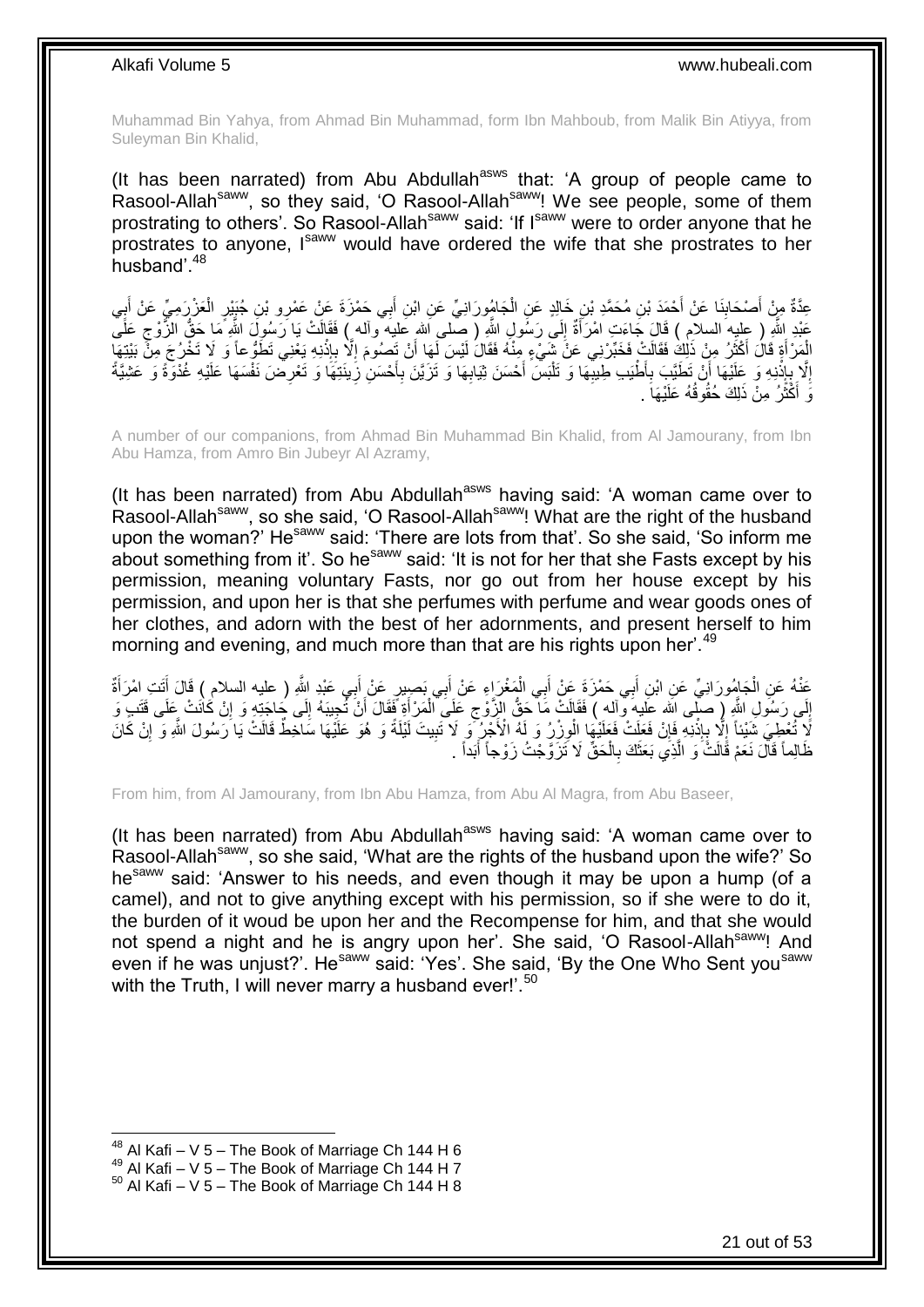#### **ْزَوا َج ُه َّن ْن َت ْمَن َع الِّن َسا ُء أ باب َكَرا هَي ة أ َ َ**

### <span id="page-21-0"></span>**Chapter 146 – Abhorrence of the women preventing their husbands**

عِدَّةٌ مِنْ أَصْحَابِنَا عَنْ أَحْمَدَ بْنِ أَبِي عَبْدِ اللَّهِ عَنْ أَبِيهِ عَنْ فَضَالَةَ بْنِ أَيُّوبٍ عَنْ أَبِي الْمَغْرَاءِ عَنْ أَبِي بَصِببِ عَنْ أَبِي جَعْفَرٍ ( ْ َ َ ِ َ َ َ ِ َ َ عليه السلام ) قَالَ قَالَ رَسُولُ اللَّهِ (ّ صلى الله عليه وأله ) لِلنِّسَاءِ لَا نُطَوِّلْنَ صَلاَتَكِّنَّ لِتَمْنَعْنَ أَزْوَاجَكَّنَّ ـ َ ْ

A number of our companions, from Ahmad Bin Abu Abdullah, from his father, from Fazalat Bin Ayoub, from Abu Al Magra, from Abu Baseer,

(It has been narrated) from Abu Ja'far<sup>asws</sup> having said: 'Rasool-Allah<sup>saww</sup> said to the women: 'Do not prolong your Prayers in order to prevent your husbands'.<sup>51</sup>

عَنْهُ عَنْ مُوسَى بْنِ الْقَاسِمِ عَنْ أَبِي جَمِيلَةَ عَنْ ضُرَيْسٍ الْكُنَاسِيِّ عَنْ أَبِي عَبْدٍ اللَّهِ ( عليه السلام ) قَالَ إِنَّ إِمْرَأَةً أَتَتْ رَسُولَ َ َ ِ ْ َ َ ِ اللَّهِ ( صلى الله عليه وأله ) لِبَعْضِ الْحَاجَةِ فَقَالَ لَمَا لَعَظَّكِ مِنَ الْمُسَوِّفَاتِ قَالَتْ وَ مَا الْمُسَوِّفَاتُ بَٰبِ ْ رَسُولَ اللَّهِ قَالَ الْمَرْأَةُ الَّتِي ْ َّ َ ْ ْ ْ َّ َبْدْعُوهَا زَوْجُهَا لِبَعْضِ الْحَاجَةِ فَلَا تَزَالُ تُسَوِّفُهُ حَتَّى يَنْعُسَ زَوْجُهَا وَ يَنَامَ فَتِلْكَ لَا تَزَالُ الْمَلَائِكَةُ تَلْعَنُهَا حَتَّى يَسْتَيْقِظَ ْ ْ ْ ْ َزْو ُج َها.

From him, from Musa Bin Al Qasim, from Abu Jameela, from Zureys Al Kunasy,

(It has been narrated) from Abu Abdullah<sup>asws</sup> having said: 'A woman came over to Rasool-Allah<sup>saww</sup> for one of the needs, so he<sup>saww</sup> said to her: 'Perhaps you are from the *Musawwifaat* women?' She said, 'And what is the *Musawwifaat*, O Rasool-Allah<sup>saww</sup>?' He<sup>saww</sup> said: 'The woman whom her husband calls for one of the needs, but she does not cease to delay him until her husbands drowses and sleeps. So that is the one the Angels do not cease cursing her until her husband wakes up'.<sup>52</sup>

> **َس ُه َّن ْنفُ َن أ ْن َتَتَبَّتلَ الِّن َسا ُء َو ُيَع ِّطلْ باب َكَرا هَي ة أ َ َ**

### <span id="page-21-1"></span>**Chapter 147 – Abhorrence of the women being celibate and delaying themselves (for marriage)**

مُحَمَّدُ بْنُ يَحْيَى عَنْ أَحْمَدَ بْنِ مُحَمَّدٍ عَنِ ابْنِ مَحْبُوبٍ عَنْ عَلِيٍّ بْنِ رِيَابٍ عَنِ ابْنِ أَبِي يَعْفُورٍ عَنْ أَبِي عَبْدِ اللَّهِ ( عليه السلام َ ِ َ ) قَالَ نَهَى رَسُولُ اللَّهِ ( صلبَى الله عَليه وآله ) النِّسَاءَ أَنْ يَتَبَتَّلْنَّ وَ يُعَطِّلْنَ أَنْفُسَهُنَّ مِنَ الْأَزْوَاجِّ .  $\zeta$ َ ْ ْ َ

Muhammad Bin Yahya, from Ahmad Bin Muhammad, from Ibn Mahboub, from Ali Bin Raib, from Ibn Abu Yafour,

(It has been narrated) from Abu Abdullah<sup>asws</sup> having said: 'Rasool-Allah<sup>saww</sup> forbade the women that they be celibates and delay themselves from the marriage'.  $53$ 

ابْنُ مَحْبُوبٍ عَنِ الْعَلَاءِ عَنْ مُحَمَّدِ بْنِ مُسْلِمٍ عَٖنْ أَبِي جَعْفَرٍ (ِ عليه السلامِ ) قَالٍَ لَا يَنْبَغِي لِلْمَرْ أَةِ أَنٍْ تُعَطِّّلَ نَفْسَهَا وَ لَوْ تُعَلِّقُ ْ َ ٍ ْ َ ِّ فِي عُلُقِهَا قِلَادَةً وَ لَا يَنْبَغِي أَنْ تَدَعَ يَدَهَا مِنًّ الْخِضَالَّبِ وَ لَوْ تَمْسَحُهَا مَسْحاً بِالْحِنَّاءِ وَ إِنْ كَانَتْ مُسِنَّةً . ِ ْ ِ ْ اُ

Ibn Mahboub, from Al A'ala, from Muhammad Bin Muslim,

 $51$  Al Kafi – V 5 – The Book of Marriage Ch 145 H 1

 $52$  Al Kafi – V 5 – The Book of Marriage Ch 145 H 2

 $53$  Al Kafi – V 5 – The Book of Marriage Ch 146 H 1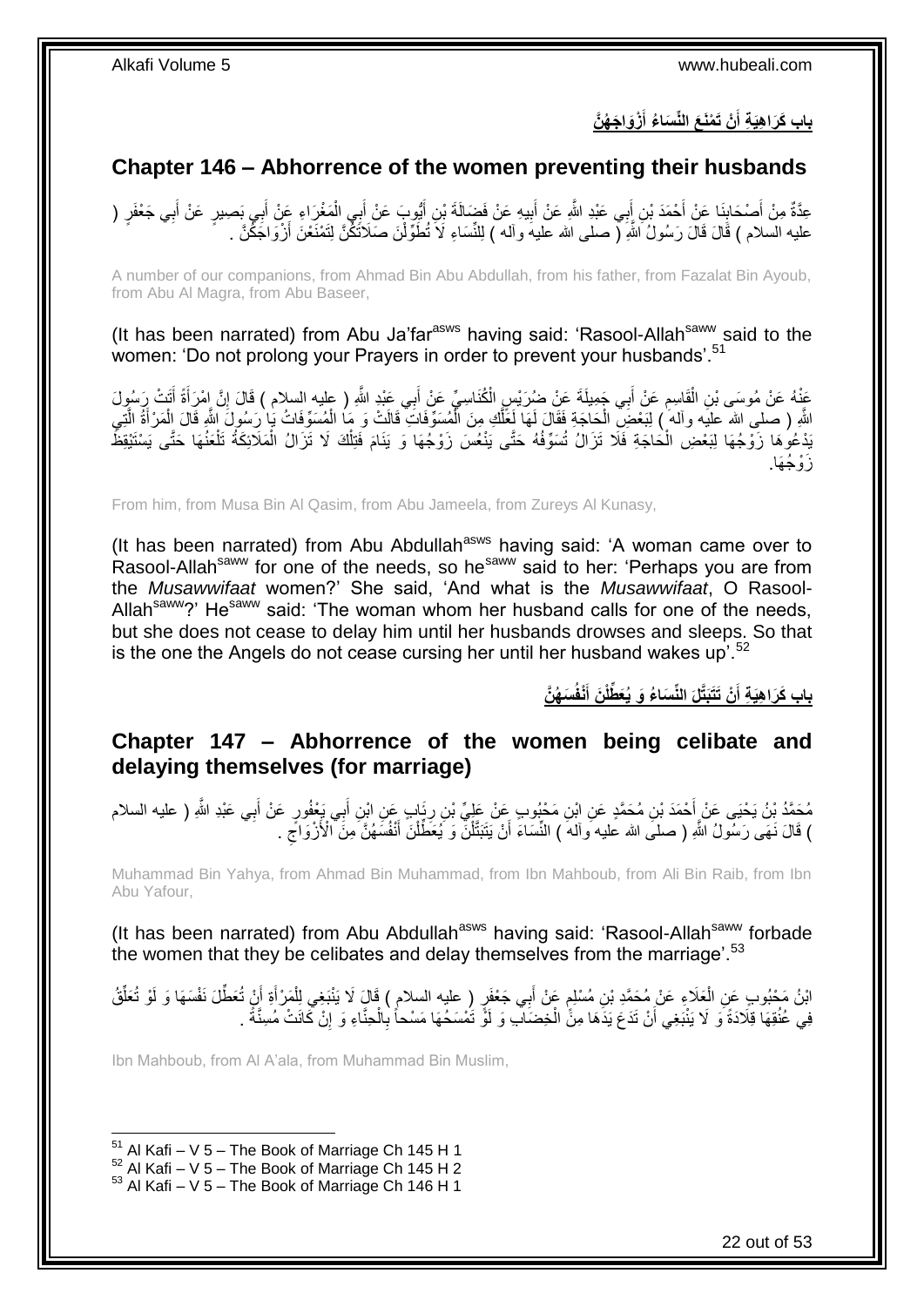(It has been narrated) from Abu Ja'far<sup>asws</sup> having said: 'It is not befitting for the woman that she neglects herself, even if she attaches a necklace in her neck, nor is it befitting that she leaves her hand from the dyeing even if she wipes it with a touch with henna, even if she was old'.<sup>54</sup>

عِدَّةٌ مِنْ أَصْحَابِنَا عَنْ أَحْمَدَ بْنِ أَبِي عَبْدِ اللَّهِ عَنْ عَبْدِ الصَّمَدِ بْنِ بَشِيرٍ قَالَ دَخَلَتِ امْرَأَةٌ عَلَى أَبِي عَبْدِ اللَّهِ ( عليه السلام )<br>ِيَرَةٌ وَمَّ ذَكَرَ اللَّهُ فَيَّ أَنْ أَحْمَدَ الل َ َ ِ َ َ َفَقَالَتْ أَصَلْحَكَ اللَّهُ إِنِّي امْرَأَةٌ مُثَنَبِّئَةٌ فَقَالَ وَ مَا التَّبَتُّلُ عِنْدَكِ قَالَتْ لَا أَتَزَوَّجُ قَالَ وَ لِمَ قَالَتْ أَلْتَمِسُ بِذَلِكَ الْفَضْلُ فَقَالَ انْصَرِفِي<br>تَبَعَثَ الْمَسْلَمَاتُ اللَ َ ِ َ ْ ْ َ َ ِ فَلَوْ كَانَ ذَلِكِ فَضْلًا لَكَّانَتْ فَاطِمَةُ ( عليه السلام ) أَحَقَّ بِهِ مِنْكِ إِنَّهُ لَيْسَ أَحَدٌ يَسْبِقُهَا ٰإِلَى الْفَضْلِ ِ َ ِ ِ َ ْ ِ

A number of our companions, from Ahmad Bin Abu Abdullah,from Abdul Samad Bin Basheer who said,

'A woman came over to Abu Abdullah<sup>asws</sup>, so she said, 'May Allah<sup>azwj</sup> Keep you<sup>asws</sup> well! I am a celibate woman'. So he<sup>asws</sup> said: 'And what is the celibacy with you?' She said, 'I do not get married'. He<sup>asws</sup> said: 'And why (not)?' She said, 'I seek the merit by that'. He<sup>asws</sup> said: 'Leave! If that was meritorious, Fatima<sup>asws</sup> would have been more rightful with it than you, for there is no one who precedes her<sup>asws</sup> to the merit'.<sup>55</sup>

> **ال َّزْو َج ة ْكَرام باب إ**

#### <span id="page-22-0"></span>**Chapter 148 – Honouring the wife**

حُمَّدُ بْنُ زِيَادٍ عَنِ الْحَسَنِ بْنِ مُحَمَّدِ بْنِ سَمَاعَةَ عَنْ غَيْرِ وَاجِدٍ عَنْ أَبَانٍ عَنْ أَبِي مَرْيَمَ عَنْ أَبِي جَعْفَرٍ ( عليه السلام ) قَالَ َ َ ِ ْ ِ قَالَ رَسُولُ اللَّهِ ( صَلمى الله علَيه وآله ) أَ يَضْرِبُ أَحَدُكُمُ الْمَرْأَةَ ثُمَّ يَظَلُّ مُّعَانِقَهَا كَ ُ َ ْ َ ِ َ

Humeyd Bin Ziyad, from Al Hassan Bin Muhammad Bin Sama'at, from someone else, from Aban, from Abu Maryam,

(It has been narrated) from Abu Ja'far<sup>asws</sup> having said: 'Rasool-Allah<sup>saww</sup> said: 'How can one of you hurt the woman whom he continues to embrace?'<sup>56</sup>

عَلِيُّ بْنُ إِبْرَاهِيمَ عَنْ أَبِيهِ عَنِ النَّوْفَلِيِّ عَنِ السَّكُونِيِّ عَنْ أَبِي عَبْدِ اللَّهِ ( عليه السلام ) قَالَ قَالَ رَسُولُ اللَّهِ ( صلى الله عليه َ **!** ِ والله ) إِنَّمَا الْمَرْأَةُ لُعْبَةٌ مَنِ اتَّخَذَهَا فَلاَ يُضَيِّعْهَا . ُ َ ْ ِ

Ali Bin Ibrahim, from his father, from Al Nowfaly, from Al Sakuny,

(It has been narrated) from Abu Abdullah<sup>asws</sup> having said: 'Rasool-Allah<sup>saww</sup> said: 'But rather, the woman is a plaything for the one who takes her, so he should not lose her' $57$ 

أَبُو عَلِيٍّ الْأَشْعَرِيُّ عَنْ بَعْضٍ أَصْحَابِنَا عَنْ جَعْفَرِ بْنِ عَنْبَسَةَ عَنْ عَبَّادِ بْنِ زِيَادٍ الْأَسَدِيِّ عَنْ عَمْرِو بْنِ أَبِي الْمِقْدَامِ عَنْ أَبِي **ٍ** ِ **∣** َ **∶** ِ َ ِ ْ َ جَعْفَرٍ ( عليهِ السلام ) وَ أَحْمَدُ بْنُ مُحَمَّدٍ الْعَاصِمِيُّ عَمَّنْ حَدَّثَهُ عَنْ مُعَلَّىَ بْنِ مُحَمَّدٍ الْبَصْرِيِّ عَنَ عَلَي فَلْ عَبْدِ مَعْلَمَ لِّهِ حَمَّرٍ فَيَا عَنْ عَبْدِ َ ْ َ ِ ْ الرَّحْمَنُِ بْنِ كَثِيرٍ عَنْ أَبِي عَبْدِ اللَّهِ ( عِليه السلام ) قَالَ فِي رِسَالَةِ أَمِيرِ الْمُؤْمِنِينَ ( عِليه السَلام ) إِلَى الْحَسَنِ ( عِليه السلام ْ **∶** َ **ٍ** َ ْ ِ ْ ) لَا تُمَلَّكِ اَلْمَرْأَةً مِنَ الْأَمْرِ مَا يُجَاوِزُ نَفْسَهَا فَإِنَّ ذَٰلِكَ أَنْعَمُ لِخَالِهَا وَ أَلِّكَ فَالِكَاهَا وَ أَدْوَمُ لِجَمَالِهَا فَإِنَّ الْمَرْأَةَ رَيْحَانَةٌ وَ لَيْسَتْ ِّ َ َ ِ **∶** ِ َ َ ْ ∣ļ بِقَهْرَمَانَةٍ وَ لَا تَعْدُ بِكَرَامَتِهَا نَفْسَهَا وَ اغْضُضْ بَصَرَهَا بِسِٰتُرِكَ وَ اكْفُفْهَا بِجِجَابِكَ وَ لَا تُطْمِعْهَا أَنْ تَشْفَعَ لِغَيْرِهَا فَيَمِيلَ عَلَيْكَ ِ ِ **ِ** ِ َ ِ ِ **∶** 

<sup>1</sup>  $54$  Al Kafi – V 5 – The Book of Marriage Ch 146 H 2

 $55$  Al Kafi – V 5 – The Book of Marriage Ch 146 H 3

 $56$  Al Kafi – V  $5$  – The Book of Marriage Ch 146 H 1

 $57$  Al Kafi – V 5 – The Book of Marriage Ch 146 H 2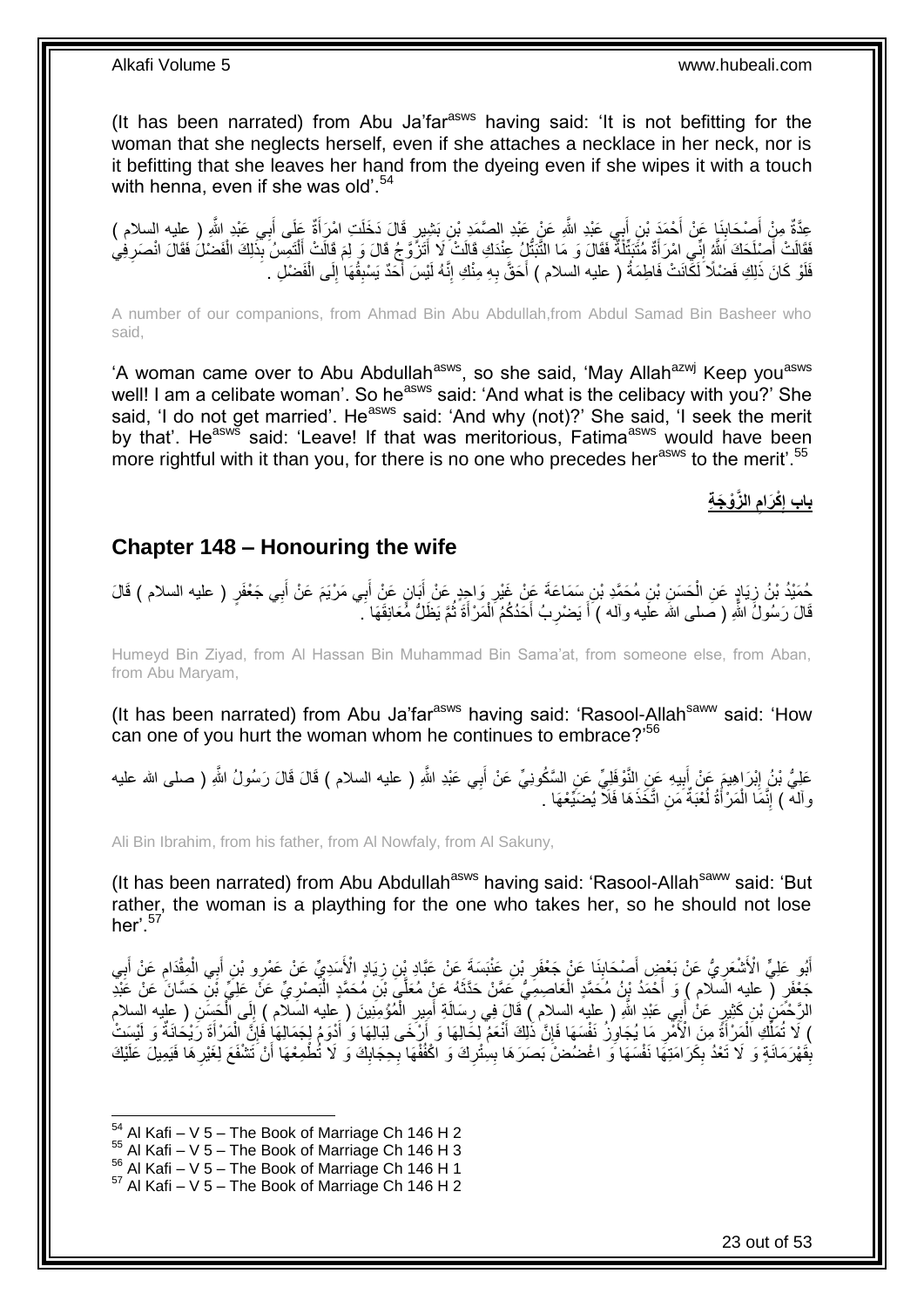مَنْ شَفَعَتْ لَهُ عَلَيْكَ مَعَهَا وَ اسْتَبْقِ مِنْ نَفْسِكَ بَقِيَّةً فَإِنَّ إِمْسَاكَكَ نَفْسَكَ عَنْهُنَّ وَ هُنَّ يَرَيْنَ أَنَّكَ ذُو اقْتِدَارٍ خَيْرٌ مِنْ أَنْ يَرَيْنَ ِ ِ َ مِنْكَ حَالًا عَلَى انْكِسَارٍ .

Abu Ali Al Ashary, from one of our companions, from Ja'far Bin Anbasa, from Abbad Bin Ziyad Al Asady, from Amro Bin Abu Al Miqdam, from Abu Ja'far<sup>asws</sup>;

and Ahmad Bin Muhammad Al Aasimy, from the one who narrated it, from Moalla Bin Muhammad Al Basry, from Ali Bin Hassan, from Abdul Rahman Bin Kaseer,

(It has been narrated) from Abu Abdullah<sup>asws</sup> having said: 'In a letter of Amir Al-Momineen<sup>asws</sup> to Al-Hassan<sup>asws</sup>: 'Do not give control to the woman from the matters what exceeds the affairs of a woman, for that is more favourable for her state, and more relaxing for her mind, and more lasting for her beauty, for the woman is an aroma and not a wrestling champion and she must not allow her soul to bypass her grace and honour. Help her to cast down her eyes by your covering, withhold her with your veil, and do not incite her to intercede for others before you so that the intereceded one would incline towards her and go before yourself for the rest. Your restraining yourself from woman when they see you dominant is better than their seeing you in a condition of breaking apart.

أَحْمَدُ بْنُ مُحَمَّدٍ بْنِ سَعِيدٍ عَنْ جَعْفَرٍ بْنِ مُحَمَّدٍ الْحَسَنِيِّ عَنْ عَلِيِّ بْنِ عَبْدَكٍ عَنِ الْحَسَنِ بْنِ طَرِيِفٍ بْنِ نَاصِحٍ عَنِ الْحُسَيْنِ بْنِ<br>. ْ ِ َ ْ ٍ ِ ْ عُلْوَانَ عَنْ سَعْدِ بْنِ طَرِيفٍ عِنِ الْأَصْنَعِ بْنِ نُبَاتَهَ عَنَّ أَمِيِّرِ الْمُؤْمِنِّينَ ( عَليه السلام ) مَثْلَهُ إَلَّا أَنَّهُ قَالَ كَثَبَ أَمِيرُ الْمُؤْمِنِينَ ِ لَ **ٔ** ْ ِ َ  $\ddot{\phantom{0}}$ ِ ْ َ َ صَلَوَاتُ اللَّهِ عَلَيْهِ بِهَذِهِ اَلرِّسَالَةِ إِلَى ابْنِهِ مُمَحَّدٍ رِضْوَانُ اللَّهِ عَلَيْهِ . ِ ِ **∶** 

Ahmad Bin Muhammad Bin Saeed, from Ja'far Bin Muhammad Al Hassany, from Ali Bin Abddaki, from Al Hassan Bin Tareyf Bin Nasih, from Al Husayn Bin Ulwan, from Sa'ad Bin Tareyf, from Al Asbagh Bin Nubata,

(It has been narrated) from Amir Al-Momineen<sup>asws</sup>, similar to it except that he<sup>asws</sup> said: 'Amir Al-Momineen<sup>asws</sup> wrote this letter to his<sup>asws</sup> son Muhammad, may Allah<sup>azwj</sup> be Pleased with him<sup>'58</sup>

> **باب َح ِّق ة َعلَى ال َّزْوج َم ْرأ الْ َ**

### <span id="page-23-0"></span>**Chapter 149 – The rights of the wife upon the husband**

أَبُو عَلِيٍّ الْأَشْعَرِ يُّ عَنْ مُحَمَّدِ بْنِ عَبْدٍ الْجَبَّارِ عَنْ صَفْوَانَ بْنِ يَحْيَى عَنْ اِسْحَاقَ بْنِ عَمَّارٍ قَالَ قُلْتُ لِأَبِي عَبْدِ اللَّهِ ( عليه ِ ِ ْ **∶** ْ السِلام ﴾ مَا حَقٌّ الْمَرْ أَةِ عَلَى زَوْجَهَا إِلَّذِي إِذَا فَعَلَهُ كَانَ مُحْسِناً قَالَ يُشْبِعُهَا وَ يَكْسُوهَا وَ إِنَّ جَهِلَتْ غَفَرَ لَّهَا وَ قَالَ أَبُو عَبْدِ ِ ِ ِ َّ َ ْ َ اللَّهِ ( عليه السلام ) كَانَتِ امْرَأَةٌ عِنْدَ أَبِي ( عليه السلام ) تُؤذِيهِ فَيَغْفِرُ لَهَا . َ َ لَ

Abu Ali Al Ashary, from Muhammad Bin Abdul Jabbar, from Safwan Bin Yahya, from Is'haq Bin Ammar who said,

'I said to Abu Abdullah<sup>asws</sup>, 'What are the rights of the women upon her husband which when he does it, he would be good?' He<sup>asws</sup> said: 'He has to satiate her (hunger), and clothe her, and if she is ignorant, forgive her'. And Abu Abdullah<sup>asws</sup>

<sup>1</sup>  $58$  Al Kafi – V 5 – The Book of Marriage Ch 146 H 3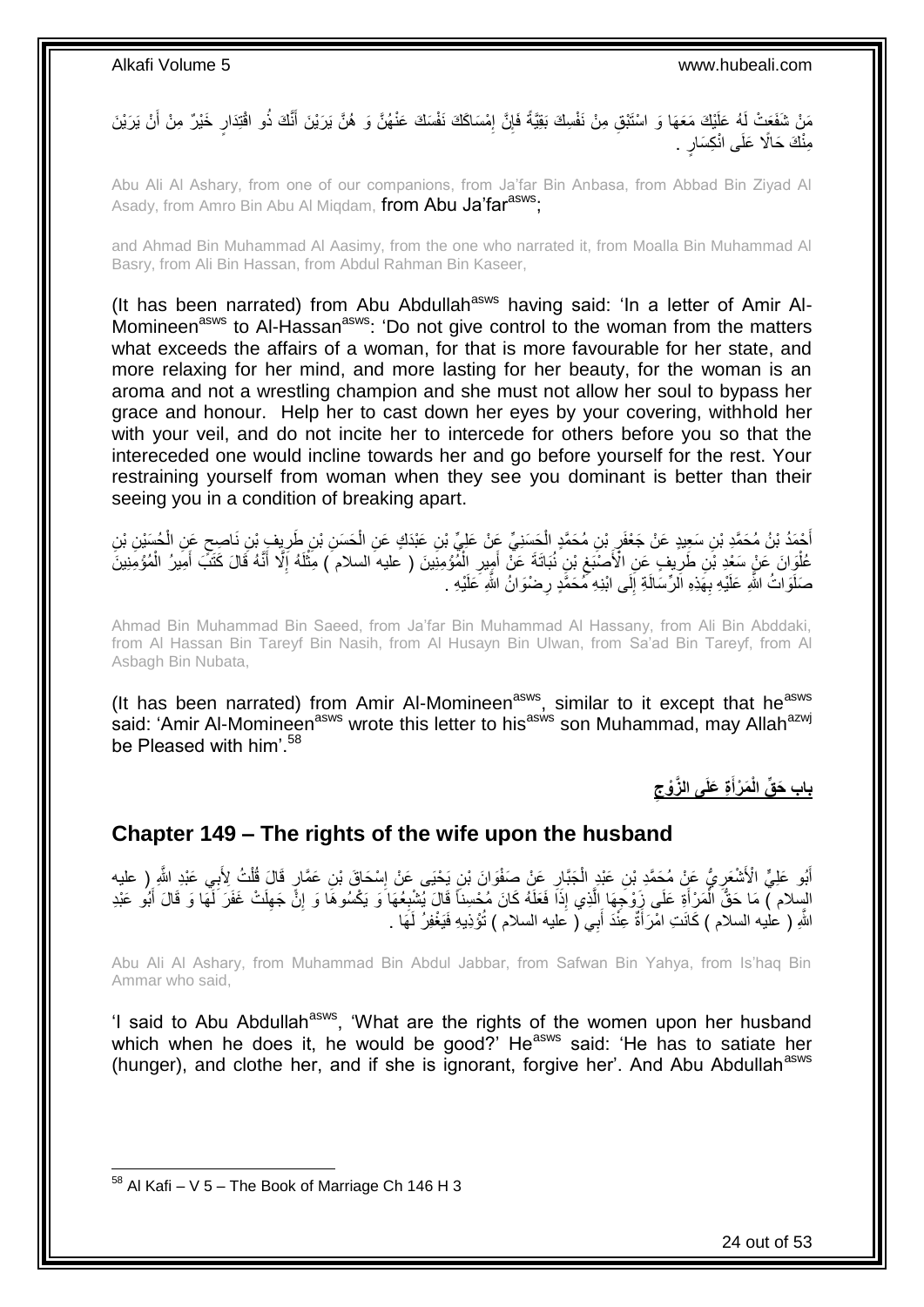said: 'There was a wife with my<sup>asws</sup> father<sup>asws</sup> who used to hurt him<sup>asws</sup>, so he would forgive her'.<sup>59</sup>

**∶** عِدَّةٌ مِنْ أَصْحَابِذَا عَنْ أَجْمَدَ بْنِ أَبِي عَبْدِ اللَّهِ عَنِ الْجَامُورَانِيِّ عَنِ الْحَسَنِ بْنِ عَلِيِّ بْنِ أَبِي حَمْزَةَ عَنْ عَمْرِو بْنِ جُبَيْرِ<br>يَعْمَدُ مِنْ أَصِدَ بِنِ مَعْرِدٍ مِن الْجَمْدَ بْنِ أَب َ ِ َ َ ْ ْ الْعَزْرَمِيِّ عَنْ أَبَى عَنْدِ اللَّهِ ( عِلَيه اَلسَّلام ) قَالَ جَاَءَتِ امْرَأَةٌ إِلَى النَّبِّيِّ ( صَلبٍ الله عليه وِإِلهَ ) فَسَأَلْتُهُ عَنْ حَقِّ الْزَّوْجِ عَلَى ِ ِ َ َ لَ ِ الْمَرْ أَةِ فَخَّبَرَ هَا ثُمَّ قَالَتْ فَمَا حَقُّهَا عَلَيْهِ قَالَ يَكْسُوهَا مِنَ الْعُرْيِ وَ يُطْعِمُهَا مِنَ الْجُوعِ وَ إِنْ أَذْنَبَتْ غَفَرَ لَهَا ِ ْ  $\ddot{\phantom{0}}$ ْ اً<br>ا َ **ٔ** َ ِ لَ

A number of our companions, from Ahmad Bin Abu Abdullah, from Al Jamourany, from Al Hassan Bin Ali Bin Abu Hamza, from Amro Bin Jubeyr Al Aramy,

(It has been narrated) from Abu Abdullah<sup>asws</sup> having said: 'A woman came over to the Prophet<sup>saww</sup> and asked him<sup>saww</sup> about the rights of the husband upon the wife. So he<sup>saww</sup> informed her. Then she said, 'So what are her rights upon him?' He<sup>saww</sup> said: 'He has to clothe her from the nakedness, and feed her from the hunger, and if she sins, forgive her'.

فَقَالَتْ فَلَيْسَ لَمَها عَلَيْهِ شَيْءٌ غَيْرُ هَذَا قَالَ لَا قَالِتْ لَا وَ اللّهِ لَا تَزَوَّجْتُ أَبَداً ثُمَّ وَلَّتْ فَقَالَ النَّبِيُّ ( صلى الله عليه وأله ) ِ ا پایا<br>سال َ ارْجِعِي فَرَجَعَتْ فَقَالَ إِنَّ اللَّهَ عَزَّ وَ جَلَّ يَقُولُ وَ أَنْ يَسْنَعْفِفْنَ خَيْرٌ لَهُنَّ . اُ יֲ<br>י

So she said, 'So isn't there anything for her upon him apart from this?' He<sup>saww</sup> said: 'No'. She said, 'No, by Allah<sup>azwj</sup>, I will not get married, ever!' Then she turned around to leave. So the Prophet<sup>saww</sup> said: 'Come back!' So she returned. So he<sup>saww</sup> said: 'Allah<sup>azwj</sup> Mighty and Majestic is Saying **[24:60] and if they restrain themselves it** *is better for them*<sup>60</sup>

عَذْهُ عَنْ عُثْمَانَ بْنٍ عِيسَى عَنْ سَمَاعَةَ بْنِ مِهْرَانَ عَنْ أَبِي عَبْدِ اللَّهِ ( عليه السلام ) قَالَ اتَّقُوا اللَّهَ فِي الضَّعِيفَيْنِ يَعْنِي بِذَلِكَ َ ់<br>" الْبَنِيمَ وَ النِّسَاءَ وَ إِنَّمَا هُنَّ عَوْرَةٌ . ِ :<br>ا

From him, from Usman Bin Isa, from Sama'at Bin Mihran,

(It has been narrated) from Abu Abdullah<sup>asws</sup> having said: 'Fear Allah<sup>azwj</sup> regarding the weak ones, meaning by that the orphans, and the women rather are exposed'.<sup>61</sup>

عَنْهُ عَنْ مُحَمَّدٍ بْنِ عَلِيٍّ عَنْ ذُبْيَانَ بْنِ حَكِيمٍ عَنْ بُهْلُولِ بْنِ مُسْلِمٍ عَنْ يُونُسَ بْنِ عَمَّارٍ قَالَ زَوَّجَنِي أَبُو عَيْدِ اللَّهِ ( عليهِ السلام م<br>م ٍ َ ِ جَارِيَةً كَانَتْ لِإِنَّسْهَاعِلِّلَ الَّذِهِ فَقَالَ أَحْسِنْ إِلَيْهَا فَقُلْتُ وَ مَا الْإِحْسَانُ إِلَيْهَا فَقَالَ أَشْبِعْ بَطْنَهَا وَ اكْفرْ ذَنْبَهَا ثُمَّ ِ َّ **∶** َ لَ ِ ْ لَ ∣<br>∶ َ الا<br>أ ُقَالَ اذْهَبِي وَسَّطَٰكِ اللَّهُ مَا لَهُ . اد<br>-<br>ـ

From him, from Muhammad Bin Ali, from Zubyan Bin Hakeym, from Buhlook Bin Muslim, from Yunus Bin Ammar who said,

'Abu Abdullah<sup>asws</sup> got me married to a slave girl of his<sup>asws</sup> son Ismail, so he<sup>asws</sup> said: 'Be good to her'. So I said, 'And what is the goodness towards her?' So he<sup>asws</sup> said: 'Satiate her belly, and clothe her body, and forgive her sins'. Then he<sup>asws</sup> said: 'Go, both of you, May Allah<sup>azwj</sup> Keep you in the middle of what is for him'.<sup>62</sup>

 $59$  Al Kafi – V 5 – The Book of Marriage Ch 147 H 1

 $60$  Al Kafi – V 5 – The Book of Marriage Ch 147 H 2

 $61$  Al Kafi – V  $5$  – The Book of Marriage Ch 147 H 3

 $62$  Al Kafi – V 5 – The Book of Marriage Ch 147 H 4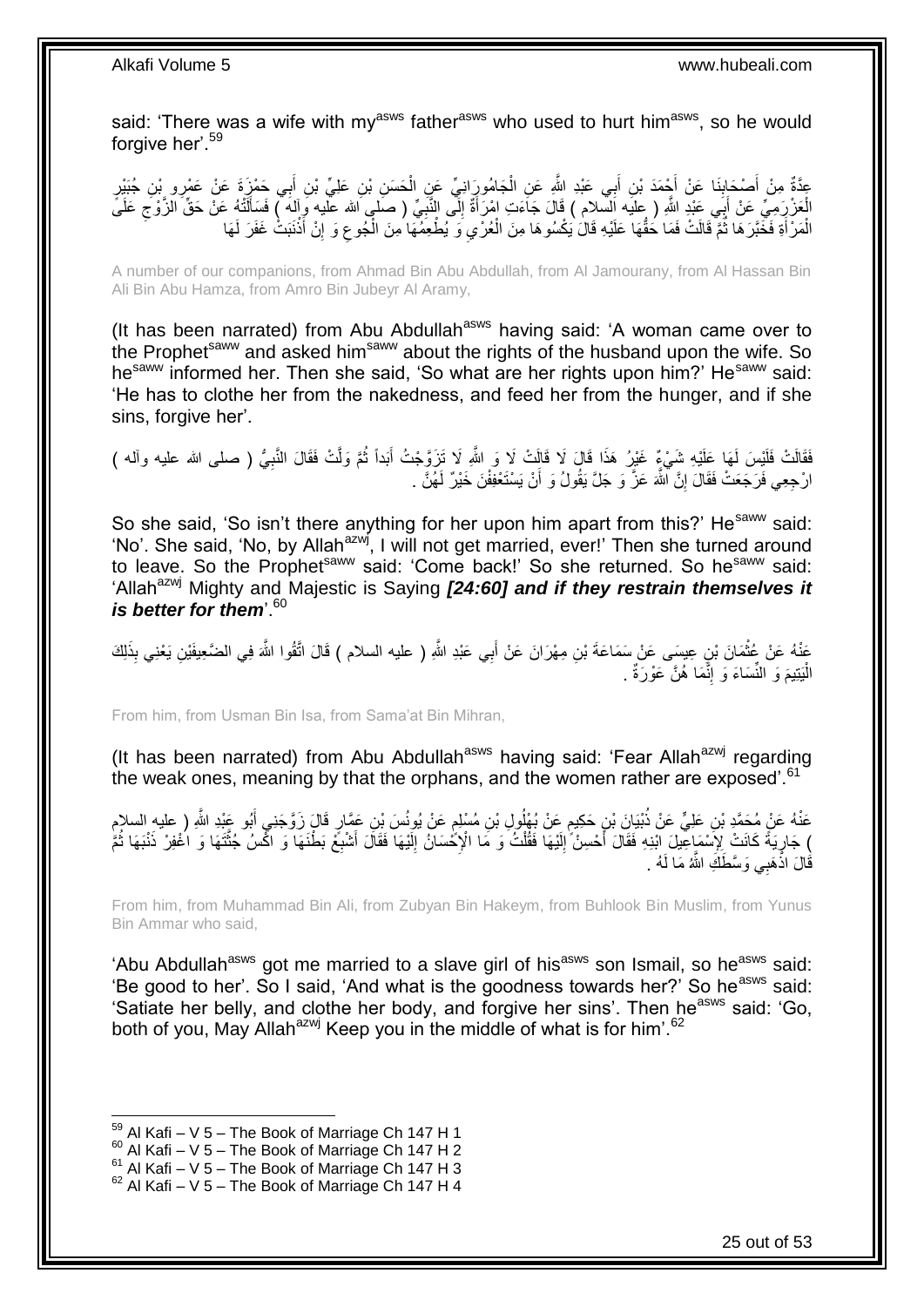عَنْهُ عَنْ مُحَمَّدٍ بْنِ عِيسَى عَمَّنْ حَذَّنَهُ عَنْ شِهَابٍ بْنِ عَبْدِ رَبِّهِ قَالَ قُلْتُ لِأَبِي عَبْدِ اشَّرٍ ( عليهِ السلام ) مَا حَقُّ الْمَرْ أَةِ عَلَى<br>ِ ْ  $\ddot{\phantom{0}}$ َ ْ رَوْجِهَا قَالَ يَسُدُّ جَوْعَتَهَا وَ يَسْتُرُ عَوْرَتَهَا وَ لَا يُقَبِّحُ لَهَا وَجْهاً فَإِذَا فَعَلَ ذَلِكَ فَقَدْ وَ اللَّهِ أَذَّى حَقَّهَا قُلْتُ فَالدُّهْنُ قَالَ غِبَّاً يَوْمٌ وَ<br>زِيجِهَا قَالَ يَبِدَّدُ جَوْعَ ْ َ يَوْمٌ لَا قُلْتُ فَاللَّحْمُ قَالَ فِي كُلِّ ثَلاَثَةٍ فَيَكُونُ فِي الشَّهْرِ عَشْرَ مَرَّاتٍ لَا أَكْثَرَ مِنْ ذَلِكَ ة<br>أ َ **∶** ة<br>ا َّ ْ

From him, from Muhammad Bin Isa, from the one who narrated it, from Shihaab Bin Abd Rabbihi who said,

'I said to Abu Abdullah<sup>asws</sup>, 'What are the rights of the woman upon her husband?' Heasws said: 'Closed down her hunger, and veil her nakedness, and not to spoil her face. So when he does that, by Allah<sup>azwj</sup>, he has fulfilled her rights'. I said, 'So (what about) the oil (for the hair & body)?' He<sup>asws</sup> said: 'Intermittently day and not a day'. I said, 'So (what about) the meat?' He<sup>asws</sup> said: 'During every three (days), so it would come to be ten times in the month, no more than that'.

قُلْتُ فَالصَّبْغُ قَالَ وَ الصَّبْغُ فِي كُلِّ سِتَّةٍ أَشْهُرٍ وَ يَكْسُوهَا فِي كُلِّ سَنَةٍ أَرْبَعَةَ أَثْوَابٍ ثَوْبَيْنِ لِلشَّنَاءِ وَ نَّوْبَيْنِ لِلصَّيْفِ وَ لَا يَنْبَغِي<br>نَسْءُ تَلْفُسُونَ مِنْ يَسْبَبُونَ فَ َ **ٔ** ا<br>ا اُ َ ْ َ أَنْ يُفْقِرَ بَيْتَهُ مِنْ ثَلَاثَةٍ أَشْيَاءَ دُهْنِ الرَّأْسِ وَ اَلْخَلِّ وَ الزَّيْتِ وَ يَقُوتُهُنَّ بِالْمُدِّ فَإِنِّي أَقُوتُ بِهِ نَفْسِي وَ عِيَالِيَ وَ الْمِثَدِّرِ لِكُلِّ إِنْسَانٍ اً ِ َ ِ ْ ِ ْ ْ َ ٔ, ِ ْ مِنّْهُمْ قُوِّتَهُ فَإِنْ شَاءَ أَكَلَهُ وَ إِنْ شَاءَ زِهَبَهُ وَ إِنْ شَاءَ تَصِدَّقَ بِهِ وَ لَإِ تَكُونُ فَآكِهَةٌ عَامَّةٌ إِلَّا أَطْعَمَ عِيَالَهُ مِنْهَا وَ لَا يَدَعُ أَنَّ ِ ِ ِ ِ َ ا<br>ا يَكُونُ لِلْعِيدِ عَنّْدَهُمْ فَضْلٌ فِي اَلْطَّعَامِ أَنْ يُسَنِّيَ مِنْ ذَلِكَ شَيْئاً لَّا يُسَنِّي لَهُمْ فِي سَائِرِ الْأَيَّامِ . ِ َ ِ ْ ِ

I said, 'So (what about) the dye?' He<sup>asws</sup> said: 'And the dyeing is during every six months, and clothe her during every year with four clothes, two clothes for the winter and two clothes for the summer, and it is no befitting if one impoverishes his house from three things – the hair oil, and the vinegar, and the oil, and provide her with a handful (of food), for lasws provide myself with it, and my<sup>asws</sup> family; and let each human being from them measure his own food intake, so if he so desires it he eats it, and if he so desires it, he gifts it, and if he so desires it, he gives in charity with it; and there should not happen to be any fruits during the year except that he feeds is family from these, and he should not leave it if there happens to be the Eid (festival) with them, the extra in the meal, that he should make for them something which he does not make for them in the rest of the days'.<sup>63</sup>

َ مُحَمَّدُ بْنُ يَحْيَى عَنْ أَحْمَدَ بْنِ مُحَمَّدٍ عَنِ ابْنِ مَحْبُوبٍ عَنِ الْعَلَاءِ عَنْ مُحَمَّدِ بْنِ مُسْلِمٍ عَنْ أَبِي عَيْدِ اللَّهِ ( عليه السلام ) قَالَ<br>مَذْ يَنْ يَحْبَى عَنْ أَحْمَدَ بْنِ مُحَمَّدٍ عَنِ ابْن ֧֖֧֖֖֖֖֧֧֧֧֧֧֧֧֧ׅ֧֧֧֧֧֧֧֧֧֧֧֚֚֚֚֚֚֝֝֝֟֓֟֓֝֓֟֓֝֓֝֬֝֓֝֬֜֝֓֝֬֝֓֓֜֟֓֝֬֝֓֝֬֝֓֝֬֝֓֬֝֬֝֬֝ ْ َ قَالَ رَسُولُ اللَّهِ ( صلى الله عَليه وأله ) أَوْصَانِي جَبْرَئِيلُ ( عليه السلام ) بِالْمَرْأَةِ خَُتَّى ظَنَنْتُ أَنَّهُ لَا يَنْبَغِي طَلَاقُهَا إِلَّا مِنْ َ َ ْ ِ اُ ِ فَاحشَة مُنَنِّنَة

Muhammad Bin Yahya, from Ahmad Bin Muhammad, from Ibn Mahboub, from Al A'ala, from Muhammad Bin Muslim,

(It has been narrated) from Abu Abdullah<sup>asws</sup> having said: 'Rasool-Allah<sup>saww</sup> said:  $\cdot$ Jibraeel<sup>as</sup> advised me<sup>saww</sup> with the women until I<sup>saww</sup> thought that it is not befitting to divorce her except due to manifest immorality<sup>'.64</sup>

أَبُو عَلِيٍّ الْأَشْعَرِيُّ عَنْ مُحَمَّدِ بْنِ عَيْدِ الْجَبَّارِ أَوْ غَيْرِهِ عَنِ ابْنِ فَضَّالٍ عَنْ غَالِبٍ بْنِ عُثْمَانَ عَنْ رَوْحٍ بْنِ عَبْدِ الرَّحِيمِ قَالَ ْ **∶** َ ِ ْ ِ م<br>برا ِ َّلْكَ لِأَبِّي عَبْدِ أَللَّهِ ( عِلْيه السلام ) قَوْلُهُ عَزَّ وَ جَلَّ وَ مَنَّ قُدِّرَ عَلَيْهِ رِزْقُهُ فَلْيُنْفِقْ مِمَّا آتاه اللَّهُ قَالَ إِذَا أَنْفَقَ عَلَيْهَا مَا يُقِيمُ ا<br>ا ْ َ ْ ِ ظَهْرَ هَا َمَّعَ كِسْوَةٍ وَ ۚ إِلَّا فُرِّقَ بَيْنَهُمَاۚ . ِ

Abu Ali Al Ashary, from Muhammad Bin Abdul Jabbar, or someone else, from Ibn Fazzal, from Ghalib Bin Usman, from Rawh Bin Abdul Raheem who said,

 $63$  Al Kafi – V 5 – The Book of Marriage Ch 147 H 5  $64$  Al Kafi – V 5 – The Book of Marriage Ch 147 H 6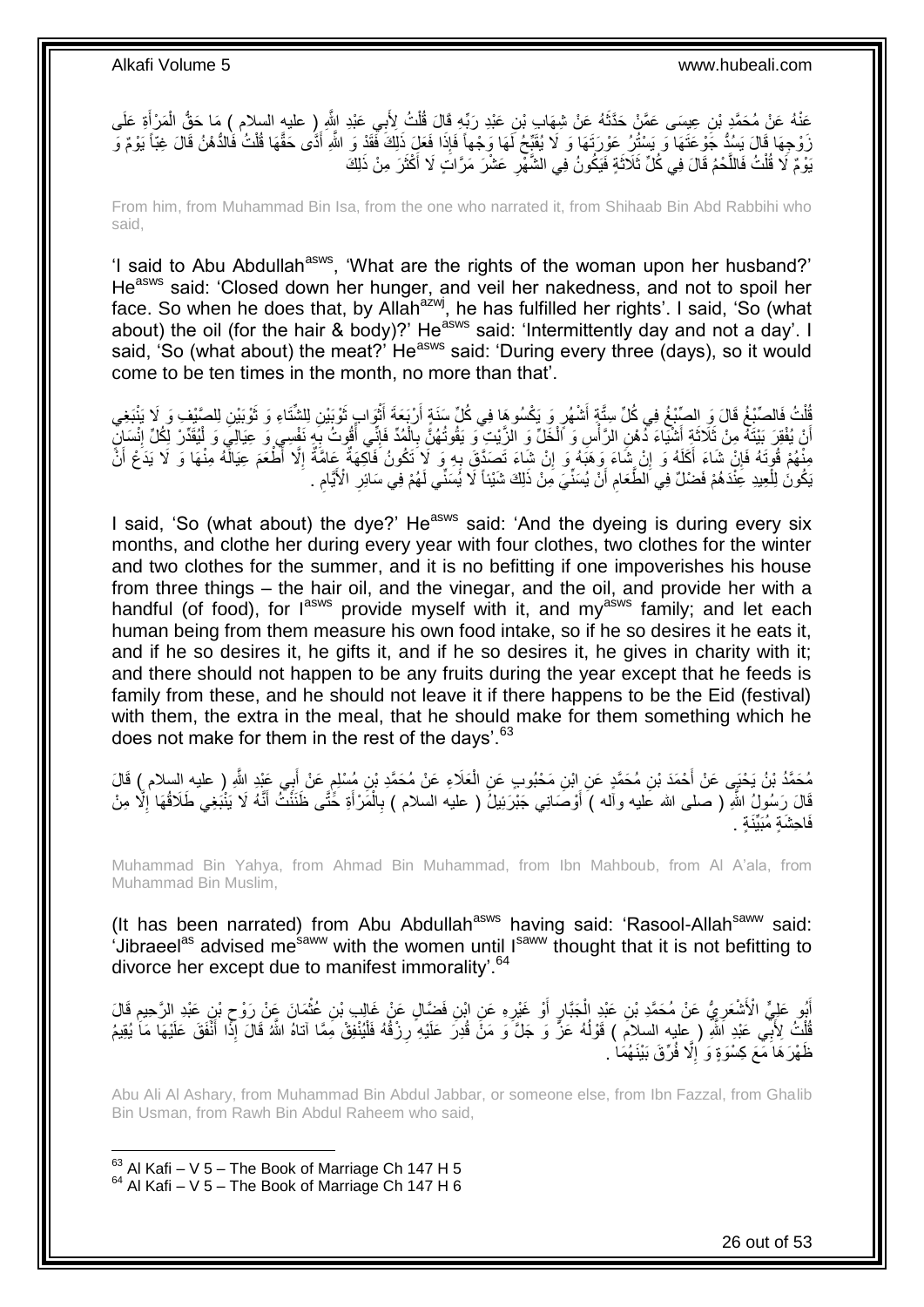'I said to Abu Abdullah<sup>asws</sup>, '(What about) the Words of the Mighty and Majestic *[65:7] and whoever has his means of subsistence straitened to him, let him*  spend out of that which Allah has Given him. He<sup>asws</sup> said: 'Either he spends upon her what would straighten her back with a clothing, or else separation would be effected between the two of them'.<sup>65</sup>

عَلِيُّ بْنُ إِبْرَاهِيمَ عَنْ أَبِيهِ عَنِ ابْنِ أَبِي عُمَيْرٍ عَنْ جَمِيلِ بْنِ دَرِّاجٍ قَالَ لَإِ يُجْبَرُ الرَّجُلُ إِلَّا عَلَى نَفَقَةِ الْأَبَوَيْنِ وَ الْوَلَدِ قَالَ الِّنُ ٍ ِ َ ِ ْ ا<br>ا أَبِي عُمَيْرٍ قُلْتُ لِجَمِيلٍ وَ الْمَرْأَةُ قَالَ قَذْ رُوِيَّ عَنْ عَنْبَسَةَ عَنْ أَبِيٍّ عَبْدِ اللَّهِ ( عليه السلام ) قَالَ إِذَا كَسَاهَا مَا يُوَارِي عَوْرَتَهَا َ ِ َ ْ ْ َ ِ وَ يُّطْعِمُهَاً مَا يُقِيمُ صُلُّبَهَا أَقَامَتْ مَعَهُ وَ إِلَّا ظَلَّقَهَا ۚ ـ َّ ِ َ :<br>أ

Ali Bin Ibrahim, from his father, from Ibn Abu Umeyr, from Jameel Bin Darraj who said,

'The man is not compelled except for spending upon the two parents and the children. Ibn Abu Umeyr said, 'I said to Jameel, 'And (what about) the wife?' He said, 'Anbasat has reported from Abu Abdullah<sup>asws</sup> having said: 'When he covers her with what covers her nakedness, and feeds her with what can maintain her dignity, she stays with him, or else he divorces her'.<sup>66</sup>

**باب ُمَدا َرا ة ال َّزْو َج ة**

### <span id="page-26-0"></span>**Chapter 150 – Politeness of the wife**

أَبُو عَلِيٍّ الْأَشْعَرِيُّ عَنْ مُحَمَّدِ بْنِ عَيْدِ الْجَبَّارِ عَنْ صَفْوَانَ عَنْ إِسْحَاقَ بْنِ عَمَّارٍ عَنْ أَبِي عَبْدِ الثَّهِ ( عليه السلام ) قَالَ قَالَ َ ∣l<br>∶ ِ ْ ِ رَسُولُ اللَّهِ ( صلَـىّ الله عليه وآلـه َ) إِنَّمَا مَثَلُ الْمَرْأَةِ مَثَلُ الضّلْع الْمُعْوَجِّ إِنْ تَرَكْتَهُ انْتَفَعْتَ بِّهِ وَ إِنْ أَقَمْتَهُ كَسَرْتَهُ ْ ِ َ َ ْ  $\ddot{\cdot}$ ِ َ ِ **∶** ِ

Abu Ali Al Ashary, from Muhammad Bin Abdul Jabbar, from Safwan, from Ishaq Bin Ammar,

(It has been narrated) from Abu Abdullah<sup>asws</sup> having said: 'Rasool-Allah<sup>saww</sup> said: 'But rather, an example of the woman is the crooked rib. If you were to leave it (as it is) you would benefit by it, but if you were to straighten it, you will break it'.

> وَ فِي حَدِيثٍ آخَرَ اسْتَمْتَعْتَ بِهِ . ِ

And in another Hadeeth, '(He<sup>saww</sup> said: '(If you were to leave it as it is) you will enjoy with it' $67$ 

ْ عِدَّةٌ مِنْ أَصْحَابِنَا عَنْ أَحْمَدَ بْنِ مُحَمَّدٍ عَنْ عَلِيٍّ بْنِ الْحَكَمِ عَنْ أَبَانٍ الْأَحْمَرِ عَنْ مُحَمَّدٍ الْوَاسِطِيِّ قَالَ قَإِلَ أَبُوٍ عَبْدٍ اللَّهِ ( عليه ِ َ ِ ْ َ ِ َ َ السلام ) إِنَّ إِبْرَ اهِيمَ ( عليه الَسلام ) شَكَا إِلَى اللَّهِ عَزَّ وَ جَلِّ مَا يَلْقَى مِنْ سُوءٍ خُلُقِ سَارَةَ فَأَوْحَى اللَّهُ تَعَالَى إِلَيْهِ إِنَّمَا مَثَلُ ِ َ ُ ْ  $\frac{1}{2}$  ِ َ ِ لَ ِ الْمَرْأَةِ مَثَلَ الضَّلْعِ الْمُغُوَجِ إِنْ أَقَمْتَهُ كَسَرْتَهُ وَ إِنْ تَرَكْتَهُ اسْتَمْتَعْتَ بِهِ اصْبِرْ عَلَيْهَا . ِ َ ِ  $\zeta$ ْ ِ ة<br>ا َ ْ ِ ِ

A number of our companions, from Ahmad Bin Muhammad, from Ali Bin Al Hakam, from Aban Al Ahmar, from Muhammad Al Wasity who said,

'Abu Abdullah<sup>asws</sup> said: 'Ibrahim<sup>as</sup> complained to Allah<sup>azwj</sup> Mighty and Majestic from what he<sup>as</sup> faced from the evil manners of Sarah<sup>as</sup>. So Allah<sup>azwj</sup> Revealed unto him<sup>as</sup>: "But rather, and example of the woman is the example of the crooked rib. If you<sup>as</sup>

 $65$  Al Kafi – V 5 – The Book of Marriage Ch 147 H 7

 $^{66}_{-2}$  Al Kafi – V 5 – The Book of Marriage Ch 147 H 8

 $67$  Al Kafi – V 5 – The Book of Marriage Ch 148 H 1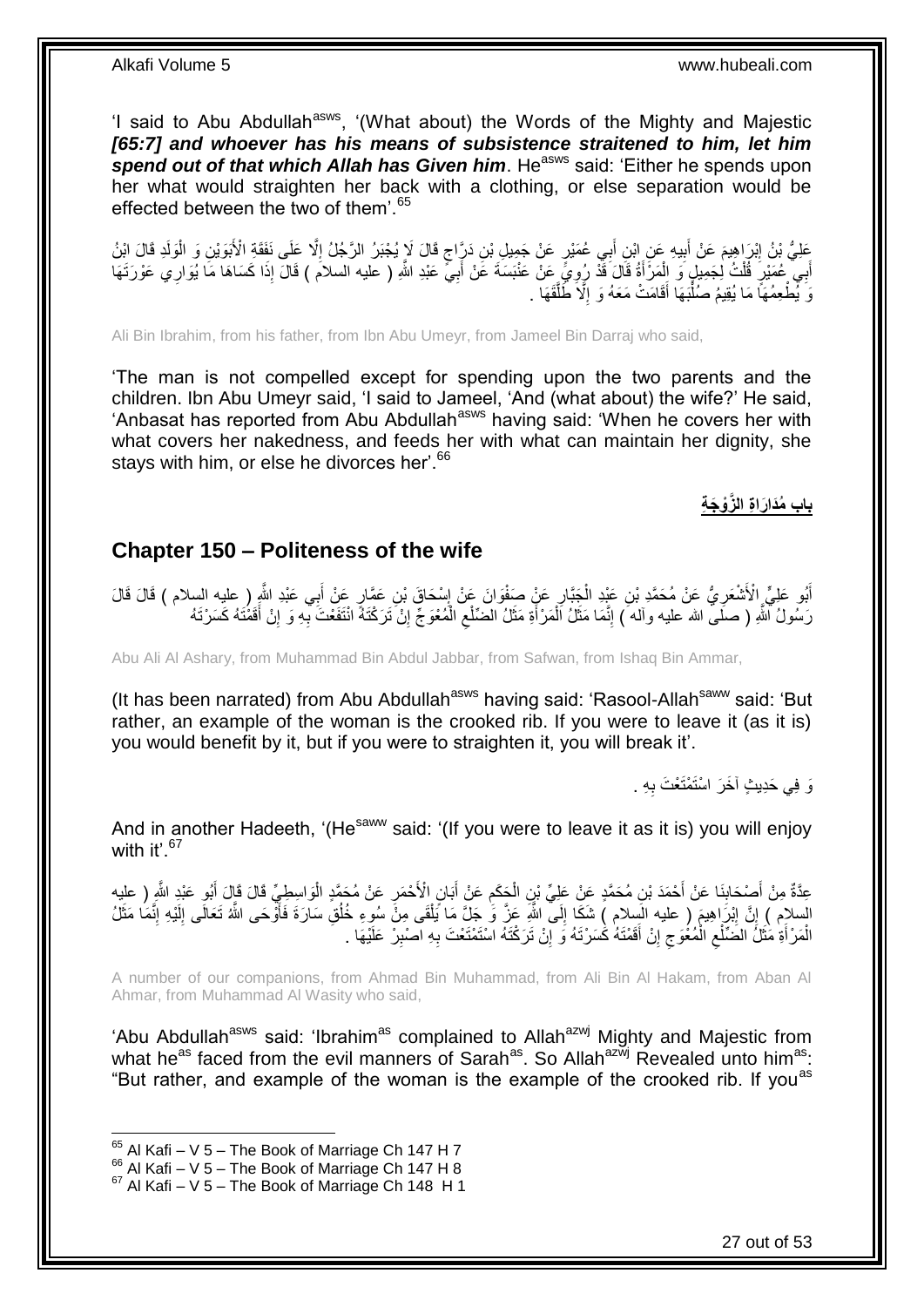were to straighten it, you will break it, but if you were to leave it (as it is), you<sup>as</sup> will enjoy with it. Be patient upon her"<sup>68</sup>

> **ة َم ْرأ َعلَى الْ ج ُب م ْن َطا َع ة ال َّزْوج باب َما َي َ**

### <span id="page-27-0"></span>**Chapter 151 – What is Obligated upon the women from obedience to the husband**

عِدَّةٌ مِنْ أَصْحَابِنَا عَنْ أَحْمَدَ بْنِ مُحَمَّدٍ بْنِ خَالِدٍ عَنْ أَبِيهِ عَنْ عَبْدِ اللَّهِ بْنِ عَال<br>عِدَّةٌ مِنْ أَصْحَابِنَا عَنْ أَحْمَدَ بْنِ مُحَمَّدٍ بْنِ خَالِدٍ عَنْ أَبِيهِ عَنْ عَبْدِ اللَّهِ بِاسْتِهِ ْ ِ ْ **!** َ **ِ** َ ِ َ عَلْدِ اللَّهِ ( عليهِ السلامِ ) قَالَ إِنَّ رَجُلًا مِنَ الْإِنْمُصَارِ عَلَى عَهْدِ رَسُولِ اللَّهِ ( صَلّٰى الله عليه وآلم ) خَرَجَ فِيَّ بَعْضٍ حَوَائِجِيم **∶** ِ فَعَهِدَ إِلَى امْرَأَتِهِ عَهْداً أَلَّا تَخْرُجَ مِنْ بَيْتِهَا حَتَّى يَقْدَمَ َ  $\frac{1}{2}$ ِ

A number of our companions, from Ahmad Bin Muhammad Bin Khalid, from his father, from Abdullah Bin Al Qasim Al Hazramy, from Abdullah Bin Sinan,

(It has been narrated) from Abu Abdullah $^{asws}$  having said: 'In the era of Rasool-Allah<sup>saww</sup>, a man from the Helpers went out regarding one of his needs, so he pledged from his wife a pledge that she would not go out from her house until he comes back.

قَالَ وَ إِنَّ أَبَاهَا مَرِضٍ فَبَعَثَتِ الْمَرْأَةُ إِلَى النَّبِيِّ (ِصلى الله عليه وأله ٍ) فَقَالَتْ إِنَّ زَوْجِي خَرَجَ وَ عَهِدَ إِلَيَّ أَنْ لَا أُخْرُجَ مِنْ ِ ِ ِ َ ْ ة<br>أ **∶** َ )<br>ะ َ َ لَ ِ ِ َبْنِتِي حَتَّى يَقْدَمَ وَ إِنَّ أَبِي قَدْ مَرِضَ فَتَأْمُرُنِيَ أَنْ أَعُودَهُ فَقَالَ رَسُولُ اللَّهِ ( صلى الله عليه والـه ) لَا اجْلِسِيَ فِي بَيْنِكِ وَ أَطِيعِي َ َ ْ ِ َ ِ َ زَ وْ جَك

He<sup>asws</sup> said: 'And her father was ill, so the woman sent a message to the Prophet<sup>saww</sup> saying, 'My husband went out and placed a pledge upon me that I shall not go out from my house until he comes back, and that my father has become sick, therefore instruct me that I can aid him'. So Rasool-Allah<sup>saww</sup> said: 'No! Sit in your house, and obey your husband'.

> قَالَ فَثَقُٰلَ فَأَرْسَلَتْ إِلَيْهِ ثَانِياً بِذَلِكَ فَقَالَتْ فَتَأْمُرُنِي أَنْ أُعُودَهُ فَقَالَ اجْلِسِي فِي بَيْتِكِ وَ أَطِيعِي زَوْجَكِ َ َ ْ َ لَ ِ َ َ َ

He<sup>asws</sup> said: 'So it was difficult (upon her), so she sent a message to him for a second time with that saying, 'So if you<sup>saww</sup> were to order me, I could aid him'. So he<sup>saww</sup> said:' Sit in your house and obey your husband'.

> **∶** قَالَ فَمَاتَ أَبُوهَا فَبَعَثَتْ إِلَيْهِ إِنَّ أَبِي قَدْ مَاتَ فَتَأْمُرُنِي أَنْ أَصَلِّيَ عَلَيْهِ فَقَالَ لَا اجْلِسِي فِي بَيْتِكِ وَ أَطِيعِي زَوْجَكِ َ ِ لَ  $\frac{1}{2}$ َ َ ِّ ُ ْ

He<sup>asws</sup> said: 'So her father died, and she sent a message to him<sup>saww</sup>, 'My father has died, so if you<sup>saww</sup> order me that I can Pray over him'. So he<sup>saww</sup> said: 'No, sit in your house and obey your husband'.

> قَالَ فَدُفِنَ الرَّجُلُ فَبَعَثَ إِلَيْهَا رَسُولُ اللَّهِ ( صلى الله عليه وأله ) إِنَّ اللَّه قَدْ غَفَرَ لَكِ وَ لِأَبِيكِ بِطَاعَتِكِ لِزَوْجِكِ . ِ ِ لَ ِ ِ

He<sup>asws</sup> said: 'So the man was buried, and Rasool-Allah<sup>saww</sup> sent a message to her: 'Allah<sup>azwj</sup> has Forgiven you and your father due to your obedience to your husband'.<sup>69</sup>

 $68$  Al Kafi – V 5 – The Book of Marriage Ch 148 H 2

 $69$  Al Kafi – V 5 – The Book of Marriage Ch 149 H 1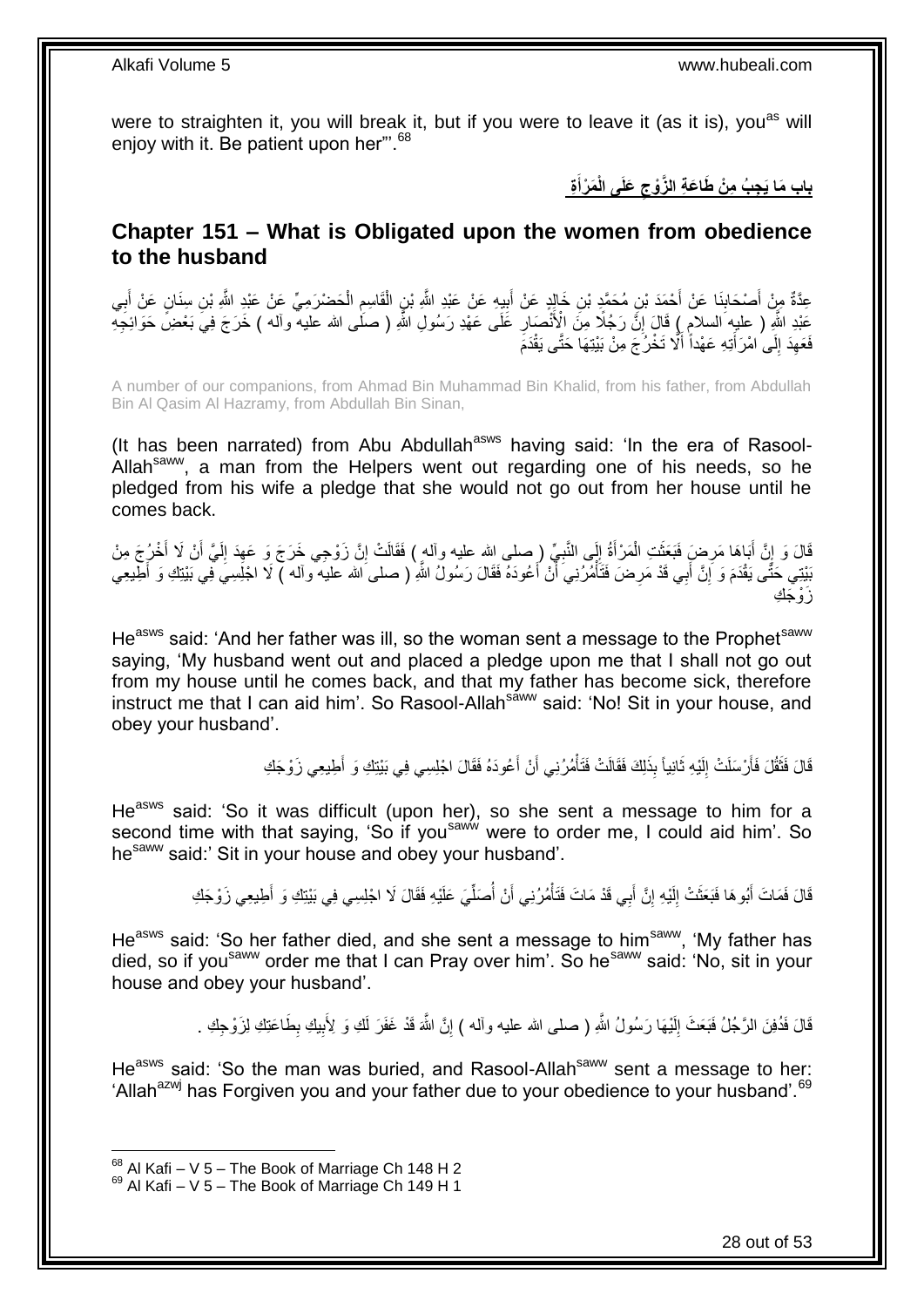مُحَمَّدُ بْنُ يَحْيَى عَنْ أَحْمَدَ بْنِ مُحَمَّدٍ عَنْ عَلِيِّ بْنِ الْحَكَمِ عَنْ عَلِيٍّ بْنِ أَبِي حَمْزَةَ عَنْ أَبِي بَصِبِرٍ قَالَ سَمِعْتُ أَبَا عَبْدِ الثَّهِ ( َ َ **ُ** ْ َ َ عليه السلام ) يَقُولُ خَطَبَ رِبَسُولُ اللَّهِ ( صلـّي اللهِ عليه واله ) النِّسَاءَ فَقَالَ يَا مَعَاشِرَ النِّسَاءِ تَصَدَّقْنَ وَ لَوْ مِنْ حُلِيِّكُنَّ وَ لَوْ بِتَمْرَةٍ وَ لَوْ بِشِْقٍّ تَمْرَةٍ فَإِنَّ أَكْثَرَكُنَّ حَطَبُ جَهَنَّمَ إِنَّكُنَّ تُكْثِرْنَ اللَّعْنَ وَ تَكْفُرْنَ الْعَشِيرَةَ ْ َّ ِ  $\ddot{\phantom{0}}$ َ ِ ِ **ِ** 

Muhammad Bin Yahya, from Ahmad Bin Muhammad, from Ali Bin Al Hakam, from Ali Bin Abu Hamza, from Abu Baseer who said,

'I heard Abu Abdullah<sup>asws</sup> saying: 'Rasool-Allah<sup>saww</sup> addressed the women, so he<sup>saww</sup> said: 'O group of women! Give charity, and even if it is from your ornaments, and even if it is with a date, and even if it is a part of a date, for the majority of you would be the fuel of the Fire if you frequently abuse and curse your associate (husband)'.

فَقَالَتِ امْرَأَةٌ مِنْ بَنِي سُلَيْم لَهَا عَقْلٌ يَا رِرَسُولَ اللَّهِ أَ لَيْسَ نَحْنُ الْأُمَّهَاتُ الْحَامِلَاتُ الْمُرْضِعَاتُ أَ لَيْسَ مِنَّا الْبَنَاتُ الْمُقِيمَاتُ وَ لَ َ لَ ٍ َ ْ ْ لَ َ ْ ْ الْأَخَوَاتُ الْمُشْفِقَاتُ خَرَقَ َلَمَهَا رَسُولُ اللَّهِ ( صلى الله عليه وأله ) فَقَالَ حَامِلَاتٌ وَالِدَاتَّ مُرْضِعَاتٌ رَحِيمَاتٌ لَوْ لَا مَا يَأْتِينَ ْ ْ إِلَى بُعُولَتِهِنَّ مَا دَخَلَتْ مُصَلِّيَةٌ مِنْهُنَّ النَّارَ ُ ِ יִי<br>; ِّ

So a woman from the Clan of Suleym for whom was intellect, said, 'O Rasool-Allah<sup>saww</sup>! Are we not the mothers, the carriers, the breast-feeders. Are there not from us, the daughters who stay (with their husbands), and the sisters who are kind?' So Rasool-Allah<sup>saww</sup> was moved emotionally and said to her: 'Childbearing, birth giving, breast-feeders, merciful ones, if only they do not bring to their husbands what would make them arrive to the Fire'.<sup>70</sup>

مُحَمَّدُ بْنُ يَحْيَى عَنْ أَجْمَدَ بْنِ مُحَمَّدٍ عَنِ ابْنِ مَحْبُوبٍ عَنٍْ عَبْدِ اللَّهِ بْنِ غَالِبٍ عَنْ جَابِرٍ الْجُعْفِيِّ عَنْ أَبِي جَعْفَرٍ ( عليه السلام ْ َ ) قَالَ خَرَجَ رَسُولُ اللَّهِ ( صَلى الله علَيه وَآله ) يَوْمَ النَّحْرِ إِلَي ظَهَّرٍ الْمَدِينَةِ عَلَى جَمَلٍ عَاْرِي الْجَسْمِ فَمَرًّ بِالنِّسَاءِ فَوَقَفَ ْ ِ ِ ِ ِ ْ ِ ْعَلَيْهِنَّ ثُمَّ قَالَ يَا مَعَاشِرَ الْنِّسَاءِ تَصَدَّقْنَ وَ أَطِعْنَ ْأَزْوَاجَكُنَّ فَإِنَّ أَكْثَرَكُنَّ فِي النَّارِ َ َ ِ اُ َ .<br>• • • • ِ

Muhammad Bin Yahya, from Ahmad Bin Muhammad, from Ibn Mahboub, from Abdullah Bin Ghalib, from Jabir Al Ju'fy,

(It has been narrated) from Abu Ja'far<sup>asws</sup> having said: 'Rasool-Allah<sup>saww</sup> went out on the day of the sacrifice (10<sup>th</sup> Zilhaji), to the back of Al-Medina upon a bare camel. So hesaww passed by the women, and hesaww paused above them, then said: 'O group of women! You should give charity, and obey your husbands, for most of you would be in the Fire'.

فَلَمَّا سَمِعْنَ ذَلِكَ بَكَيْنَ ثُمَّ قَامَتْ إِلَيْهِ امْرَأَةٌ مِنْهُنَّ فَقَالَتْ يَا رَسُولَ اللَّهِ ( صلح الله عليه وألمه ) فِي الذَّارِ مَعَ الْكُفَّارِ وَ اللَّهِ مَا َ لَ ∣∣<br>ِ∶ ا ماہ<br>سال ِ ِ ِ َخْنُ بِكُفَّارٍ فَنَكُونَ مِنْ أَهْلِ الذَّارِ فَقَالَ لَمَهَا رَسُولُ اللَّهِ ( صلى الله عليه وُاله ) إِنَّكُنَّ كَافِرَاتٌ بِحَقٌّ أَزَّوَاجِكُنَّ حَ ِ ِ َ ِ َ

So when they heard that, they wept. Then a woman from them stood up to him<sup>saww</sup> and said, 'O Rasool-Allah<sup>saww</sup>! In the Fire along with the disbelievers? By Allah<sup>azwj</sup>, we are not with disbelievers, so we should come to be from the inhabitants of the Fire'. So Rasool-Allah<sup>saww</sup> said to her: 'They are the ones who denied the rights of their husbands'.<sup>71</sup>

ائِنُ مَحْبُوبِ عَنْ عَبْدِ اللَّهِ بْنِ سِنَانٍ عَنْ أَبِي عَبْدِ اللَّهِ ( عِليه السِلام ) قَالَ لَيْسَ لِلْمَزِ أَةِ أَمْرٌ مَعَ زَوْجِهَا فِي عِتْقٍ وَ لَا صَدَقَةٍ وَ َ َ ْ لَا تَدْبِيرٍ وَ لَا هِبَةٍ وَ لَا نَذْرٍ فِي مَالِّهَا إِلَّا بِإِذْنِ زَوْجِهَا إِلَّا فِي زَكَاةٍ أَوْ بِرِّ وَالِدَيْهَا أَوْ صِلَةِ قَرَآبَتِهَا ۚ **!** َ ِ اُ ِ ة<br>-ِ ِ **ٔ** 

 $^{70}$  Al Kafi – V 5 – The Book of Marriage Ch 149 H 2

 $71$  Al Kafi – V 5 – The Book of Marriage Ch 149 H 3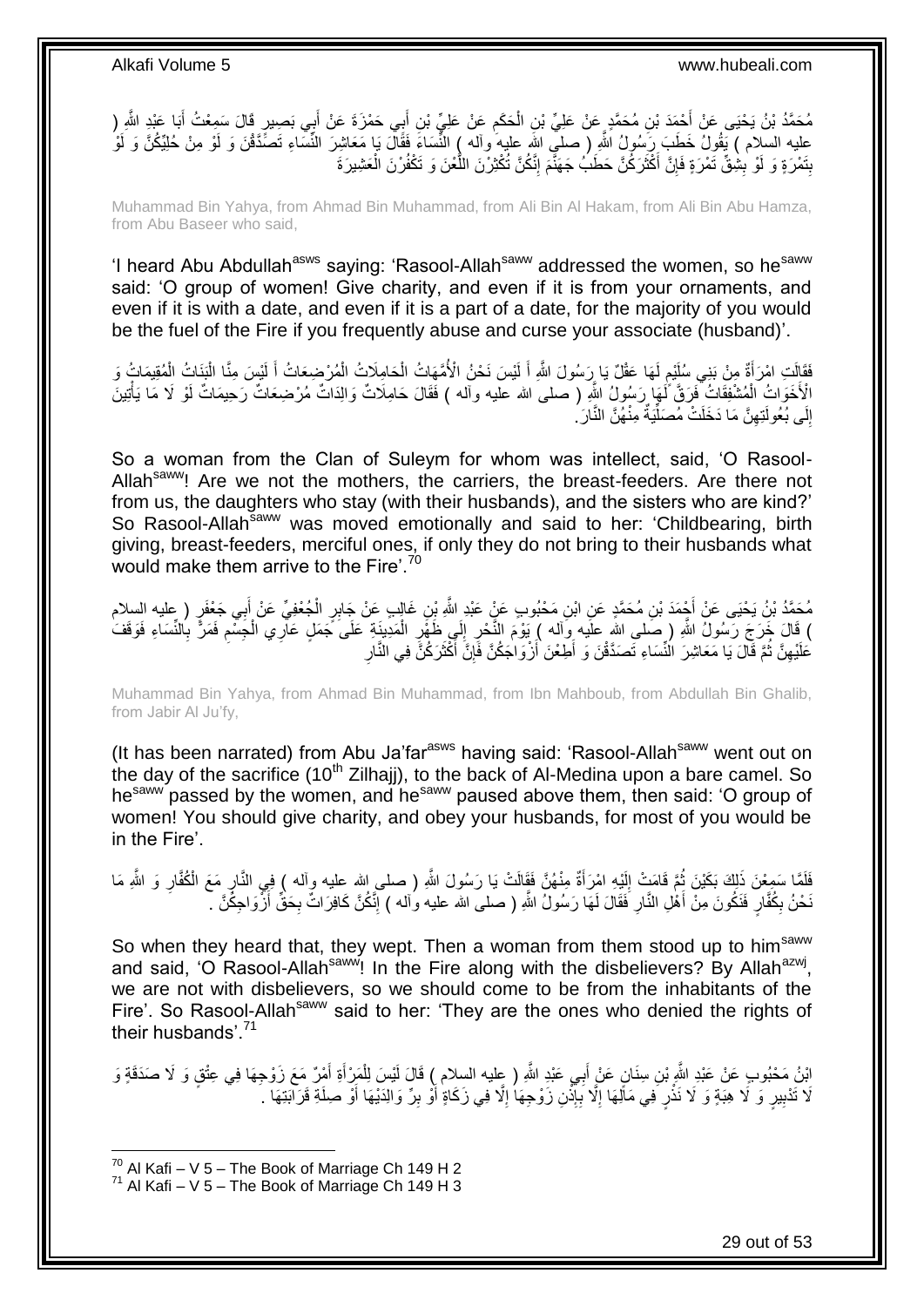Ibn Mahboub, from Abdullah Bin Sinan,

(It has been narrated) from Abu Abdullah<sup>asws</sup> having said: 'There is no command for the woman with her husband regarding emancipation (of a slave), nor charity, nor management, nor gifting, nor a vow in her wealth, except by the permission of her husband, except regarding Zakat, or righteousness with her parents, or maintaining good relationships with her near relatives'.<sup>72</sup>

عَلِيُّ بْنُ إِبْرَاهِيمَ عَنْ أَبِيهِ عَنِ النَّوْفَلِيِّ عَنِ السَّكُونِيِّ عَنْ أَبِي عَبْدِ اللَّهِ ( عليه السلام ) قَالَ قَالَ رَسُولُ اللَّهِ ( صلى الله عليه َ **!** َ ِ واْلَهُ ﴾ أَيُّمَا امْرَأَةٍ خَرَجَتْ مِنْ بَيْتِهَا بِغََيْرِ إِذْنِ زَوْجِهَا فَلَا نَفَقَّةً لَهَا حَتَّى تَرْجِعَ َ ْ ِ ِ َ

Ali Bin Ibrahim, from his father, from Al Nowfaly, from Al Sakuny,

(It has been narrated) from Abu Abdullah<sup>asws</sup> having said: 'Rasool-Allah<sup>saww</sup> said: 'Whichever woman goes out from her house without a permission of her husband, so there are no expenses for her until she returns'.<sup>73</sup>

> **ف ي الِّن َسا ء ة ال َّصَالح باب ف ي ق لَّ**

#### <span id="page-29-0"></span>**Chapter 152 – Scarcity of the righteousness among the women**

عِدَّةٌ مِنْ أَصْحَابِنَا عَنْ أَحْمَدَ بْنِ مُحَمَّدٍ بْنِ خَالِدٍ عَنْ أَبِيهِ عَنْ مُحَمَّدٍ بْنِ سِنَانٍ عَنْ ۚ عَمْرِو بْنِ مُسْلِمٍ عَنِ الثَّمَالِيِّ عَنْ أَبِي جَعْفَرٍ ِ َ ُّ **q !** َ َ ( عليه السلام ) قَالَ قَالَ رَسُولُ اللّهِ ( صلى الله عليه وأله ) النَّاجِيَ مِنَ الرِّجَالِ قَلِيلٌ وَ مِنَ النُّسَاءِ أَقَلُّ وَ لَقَلُّ قِيلَ وَ لِمَ يَا َ َ رَسُولَ اللَّهِ قَالَٰ لِأَنَّهُنَّ كَافِرَاتُ الْغَضَبِ مُؤْمِنَاتُ الرِّضَا ۚ ْ

A number of our companions, from Ahmad Bin Muhammad Bin Khalid, from his father, from Muhammad Bin Sinan, from Amro Bin Muslim, from Al Sumaly,

(It has been narrated) from Abu Ja'far $a<sup>sws</sup>$  having said: 'Rasool-Allah $a<sup>sww</sup>$  said: 'The salvaged from the men are a few, and from the women are fewer and fewer'. It was said, 'And why, O Rasool-Allah<sup>saww</sup>?' He<sup>saww</sup> said: 'Because they are disbelievers while angry, and Believers while pleased<sup>', 74</sup>

عَذْهُ عَنْ مُحَمَّدِ بْنِ عَلِيٍّ عَنْ مُحَمَّدِ بْنِ الْفُضَيْلِ عَنْ سَعْدِ بْنِ أَبِي عَمْرٍ وِ الْجَلَّابِ عَنْ أَبِي عَيْدٍ اللَّهِ ( عليه السلام ) أَنَّهُ قَالَ<br>. َ ْ َ ْ َ ْلِامْرَأَةِ سَعْدٍ هَنِيئاً لَكِ يَا خَنْسَاءُ فَلَوْ لَمْ يُعْطِكِ اللَّهُ شَيْئاً إِلَّا انْتَنَكَّ أُمَّ الْمُشْئِلِ لَقَدْ أَعْطَاكَ اللَّهُ خَيْراً كَثِيراً إِنَّمَا مَثَّلُ الْمَرْأَةِ لَ َ َ ْ ا<br>ا َ ْ ֺ֧֦֦֧֚֚֝֝֝֟֟֟֝֝֬֝֓֕֓֝ ِ الصَّالِحَةِ فِي النِّسَاءِ كَمَثَلِ الْغُرَابِ الْأَعْصَمِ فِي الْغِرْبَانِ وَ هُوَ الْأَبْيَضُ إِحْدَى الرِّجْلَيْنِ . **∶** ْ ِ ْ َ

From him, from Muhammad Bin Ali, from Muhammad Bin Al Fuzayl, from Sa'ad Bin Abu Amro Al Jallab,

(It has been narrated) from Abu Abdullah<sup>asws</sup> having said to the wife of Sa'ad: 'Congratulations to you, O Khansa'a! So even if Allah $^{a\bar{z}wj}$  does not Give you anything except for your daughter, Umm Al-Husayn, Allah<sup>azwj</sup> would have (still) Given you abundant goodness. But rather, the example of a righteous woman among the

 $72$  Al Kafi – V 5 – The Book of Marriage Ch 149 H 4

 $^{73}$  Al Kafi – V 5 – The Book of Marriage Ch 149 H 5

 $74$  Al Kafi – V 5 – The Book of Marriage Ch 150 H 1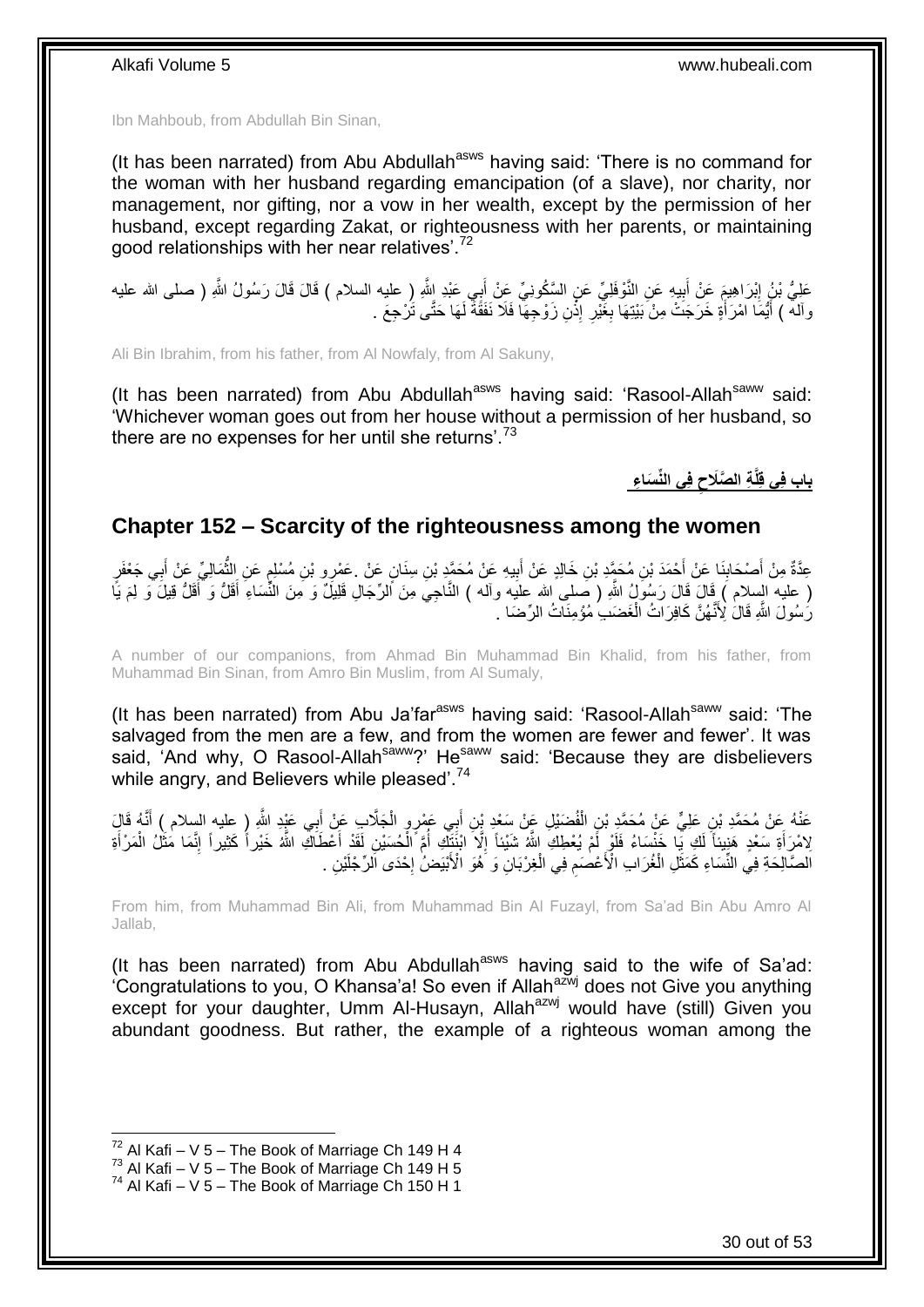women is like the example of the 'Chough' crow among the crows, and it is white in one of its legs'.<sup>75</sup>

عَلِيُّ بْنُ إِبْرَاهِيمَ عَنْ أَبِيهٍ عَنِ إِبْنِ أَبِي عُمَيْرٍ عَنْ حَفْصِ بْنِ الْبَخْتَرِيِّ عَنْ أَبِي عَبْدِ اللَّهِ ( عليه السلام ) قَالَ مَثَلُ الْمَرْأَةِ َ **∶** ْ َ **!** َ ון<br>∶ َ ْ َ الْمُؤْمِنَةِ مَثَّلٌ الشَّامَةِ فِي النُّوْرِ ۗ الْأَسْوَدِ ۖ ِ َّ ٔ • ْ

Ali Bin Ibrahim, from his father, from Ibn Abu Umeyr, from Hafs Bin Al Bakhtary,

(It has been narrated) from Abu Abdullah<sup>asws</sup> having said: 'The example of the Believing woman is like the example of the mole in the black bull'.<sup>76</sup>

ْ أَحْمَدُ بْنُ مُحَمَّدٍ الْعَاصِمِيُّ عَنْ عَلِيِّ بْنِ الْحَسَنِ بْنِ فَضَّالٍ عَنْ عَلِيِّ بْنِ أَسْبَاطٍ عَنْ عَمِّهِ يَعْقُوبَ بْنِ سَالِمٍ عَنْ مُحَمَّدِ بْنِ مُسْلِمٍ ֖֖֖֦֧֦֦֧֦֧ׅ֧ׅ֪֦֧ׅ֧֚֚֚֚֚֚֩֘֝֝֝֓֝֜֓֜֟֓֟֓֡֟֓֜֓֜֝֬ َ ْ ٍ عَنْ أَبِي جَعْفَرٍ ( عليه السلام ) قَالَ قَالَ رَسُولُ اللَّهِ ( صلى الله عليه وَاله ) إِنَّمَا مَثَلُ الْمَرْأَةِ الصَّالِحَةِ مُثَلُ الْغُرَابِ الْأَعْصَمِّ ْ َ ِ َ ِ ْ َ َ الَّذِي لَا يَكَادُ يُّقْدَرُ عَلَيْهِ قِيلَ وَ مَا الْغُرَابُ الْأَعْصَمُ الَّذِي لَا يَكَادُ يُقْدَرُ عَلَيْهِ قَالَ الْأَبْيَضُ إِحْدَى رِجْلَيْهِ . َّ ْ ِ יֲ<br>י

Ahmad Bin Muhammad Al Aasimy, from Ali Bin Al Husayn Bin Fazzal, from Ali Bin Asbaat, from his uncle Yaqoub Bin Salim, from Muhammad Bin Musoim,

(It has been narrated) from Abu Ja'far<sup>asws</sup> having said: 'Rasool-Allah<sup>saww</sup> said: 'But rather, an example of the righteous woman is an example of the Chough crow which is the one almost cannot be abled upon'. It was said, 'And what is the Chough crow which is the one almost cannot be abled upon?' He<sup>saww</sup> said: 'One of its legs is white<sup>'</sup>.77

مُحَمَّدُ بْنُ يَحْيَى عَنْ أَحْمَدَ بْنِ مُحَمَّدِ بْنِ عِيسَى عَنِ ابْنِ مَحْبُوبٍ عَنِ ابْنِ سِنَانٍ عَنْ بَعْضٍ أَصنْحَابِهِ عَنْ أَبِي جَعْفَرٍ ( عليه<br>. َ ِ َ السلام ) قَالَ قَالَ رَسُولُ اللَّهِ (َ صلـى اللهَ عليه وألـه )َ مَا لِإِبْلِيسَ جُنْدٌ أَعْظَمُ مِنَ الْنَّسَاءِ وَ الْغَضَىبِ . ْ َ

Muhammad Bin Yahya, from Ahmad Bin Muhammad Bin Isa, from Ibn Mahboub, from Ibn Sinan, from one of his companions,

(It has been narrated) from Abu Ja'far<sup>asws</sup> having said: 'Rasool-Allah<sup>saww</sup> said: 'There is no greater army for Iblees<sup>la</sup> than the women and the anger'.<sup>78</sup>

عِدَّةٌ مِنْ أَصْحَابِنَا عَنْ أَحْمَدَ بْنِ مُحَمَّدٍ الْبَرْقِيِّ عَنْ أَبِي عَلِيٍّ الْوَاسِطِيِّ رَفَعَهُ إِلَى أَبِي جَعْفَرٍ ( عليه السلام ) قَالَ إِنَّ الْمَرْأَةَ إِذَا **∣** َ َ ْ ِ َ  $\frac{1}{2}$ ْ ْ كَبِرَتْ ذَهَبَ خَيْرُ شَطَّرَيْهَا وَ بَقِيَ شَرُّهُمَا ۖ ذَهَّبَ جَمَالُهَا وَ عَقِمَ رَحِمُهَا ۖ وَ احْتَذَّ لِسَانُهَا ۖ . .<br>ا ِ

A number of our companions, from Ahmad Bin Muhammad Al Barqy, from Abu Ali Al Wasity,

(It has been narrated) raising it to Abu Ja'far<sup>asws</sup> having said: 'The woman, when she ages, the goodness of her two halves goes away, and there remains both her evils. Her beauty goes away, and her womb becomes barren, and her tongue rages'.<sup>79</sup>

 $^{75}$  Al Kafi – V 5 – The Book of Marriage Ch 150 H 2

 $76$  Al Kafi – V 5 – The Book of Marriage Ch 150 H 3

 $77$  Al Kafi – V 5 – The Book of Marriage Ch 150 H 4

 $78$  Al Kafi – V  $5$  – The Book of Marriage Ch 150 H 5

 $79$  Al Kafi – V 5 – The Book of Marriage Ch 150 H 6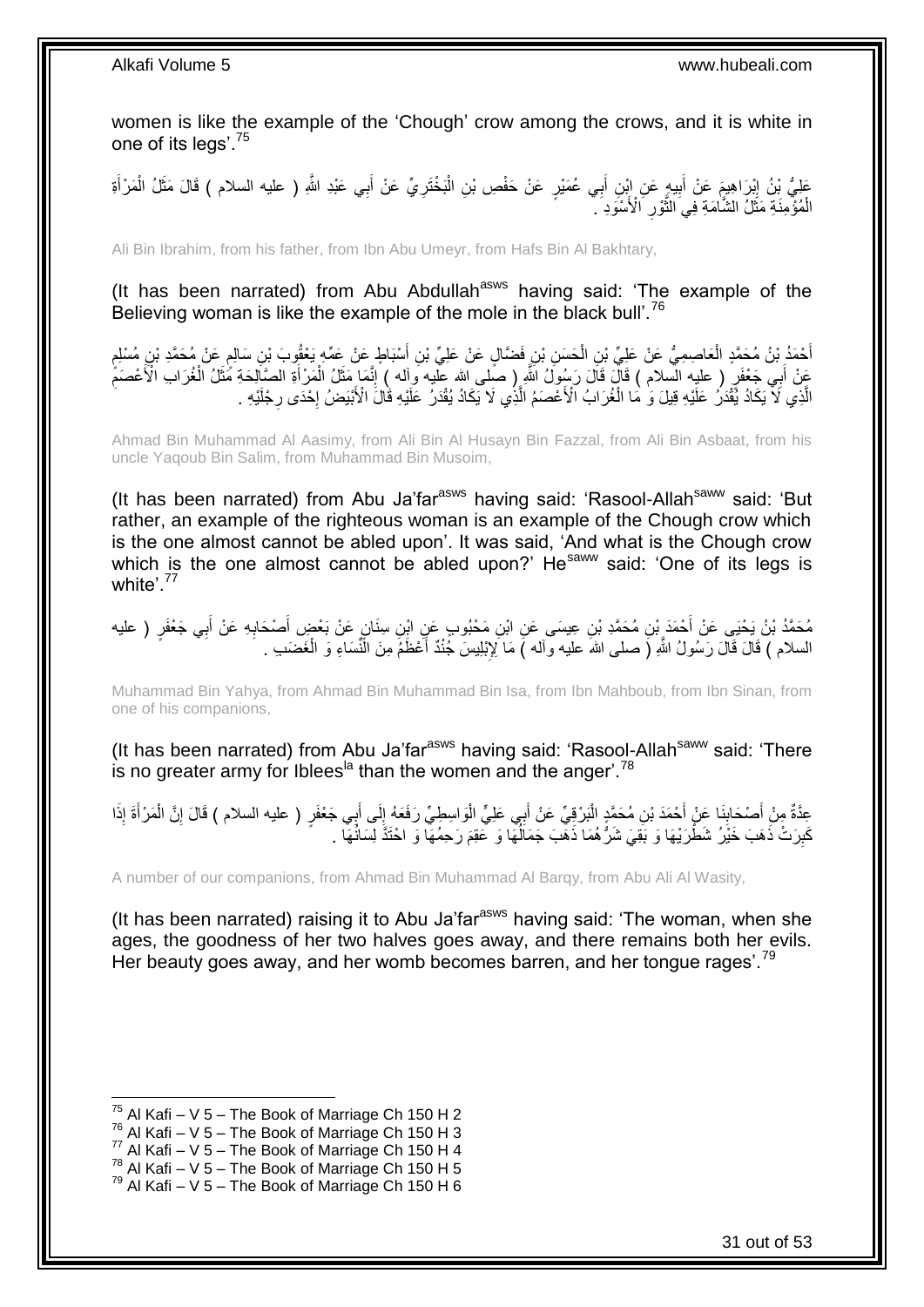**دي ب الِّن َسا ء باب ف ي َتأ ْ**

## <span id="page-31-0"></span>**Chapter 153 – Regarding disciplining the women**

عَلِيُّ بْنُ إِبْرَاهِيمَ عَنْ أَبِيهِ عَنِ النَّوْفَلِيِّ عَنِ السَّكُونِيِّ عَنْ أَبِي عَبْدِ النَّهِ ( عليه السلام ) قَالَ قَالَ رَسُولُ النَّهِ ( صلى الله عليه َ **!** ِ وَالْمْ ﴾ لَا تُنْزِلُوا النَّسَاءَ بِالْغُرَفَ وَ لَا تُعَلِّمُوَهُنَّ الْكِتَابَةَ وَ عَلَّمُوهُنَّ الْمِغْزَلَ وَ سُورَةَ النُّوْرِ . ْ ِّ ْ ِّ ْ ِ **∶** 

Ali Bin Ibrahim, from his father, from Al Nowfaly, from Al Sakuny,

(It has been narrated) from Abu Abdullah<sup>asws</sup> having said: 'Rasool-Allah<sup>saww</sup> said: 'Do not lodge the women in the room and do not teach them the writing, and teach them the spinning, and *Surah Al-Noor* (Chapter 24)<sup>'.80</sup>

عِدَّةٌ مِنْ أَصْحَابِنَا عَنْ سَهْلِ بْنِ زِيَادٍ عَنْ عَلِيٍّ بْنِ أَسْبَاطٍ عَنْ عَمِّهِ يَعْقُوبَ بْنِ سَالِمٍ رَفَعَهُ قَالَ قَالَ أُمِيرُ الْمُؤْمِنِينَ (ِ عليه **∣** َ ْ َ ֧֖֚֚֓֝֝֬֝ َ ِ السلام ) لَا تُعَلَّمُوا نِسَاءَكُمْ سُورَةَ يُوسُفَ وَ لَا تُقْرِءُوهُنَّ إِيَّاهَا فَإِنَّ فِيهَا الْفِتَنَ وَ عَلَّمُوهُنَّ سُورَةَ النُّورِ فَإِنَّ فِيهَا الْمَوَاعِظَ . ِّ ْ ِ ֖֧֦֧֦֧֦֧֦֧֦֧֦֧֦֧ׅ֧֦֧֦֧ׅ֧֦֧ׅ֧֦֧ׅ֧֦֧֦֧֦֧֦֧֦֧֦֧֦֧֦֧֦֧֦֧֦֧֧֦֧֧֧ׅ֦֧֧֧֚֚֜֓֓֜֓֓֜֓֓֜֓֓֓֡֓֡֓֞֡֡֡֡֡֡֡֓ **ٍ** ِّ ْ ∣ļ ِ

A number of our companions, from Sahl Bin Ziyad, from Ali Bin Asbaat, from his uncle Yaqoub Bin Salim, raising it, said,

'Amir Al-Momineen<sup>asws</sup> said: 'Do not teach your womenfolk *Surah Yusuf* (Chapter 12) nor recite it to them, for therein is the strife, and teach them *Surah Al Noor* (Chapter 24), for therein is the advice'.  $81$ 

َ عِدَّةٌ مِنْ أَصْحَابِنَا عَنْ سَهْلِ بْنِ زِيَادٍ عَنٍّ جَعْفَرِ بْنِ مُحَمَّدٍ الْأَشْعَرِيِّ عَنِ ابْنِ الْقَدَّاحِ عَنْ أَبِي عَبْدِ اللَّهِ ( عليه السلام ) قَالَ<br>-ِ ْ ِ **∶ ∶ ∣** َ ِ َنَّهَى رَسُولُ اللَّهِ ۖ( صلـى اللهُ عليه وَالْـه ) أَنْ يُرْكَبَ سَرْجٌ بِفَرْجٍ . ٍ **ِ** 

A number of our companions, from Sahl Bin Ziyad, from Ja'far Bin Muhammad Al Ashary, from Ibn Al Qaddah,

(It has been narrated) from Abu Abdullah<sup>asws</sup> having said: 'Rasool-Allah<sup>saww</sup> forbade the saddle to be ridden by a female<sup>'.82</sup>

عِدَّةٌ مِنْ أَصْحَابِنَا عَنْ أَحْمَدَ بْنِ أَبِي عَبْدِ اللَّهِ عَنْ مُحَمَّدِ بْنِ عَلِيٍّ عَنْ إِسْمَاعِيلَ بْنِ يَسَارٍ عَنْ مَنْصِنُورٍ بْنِ يُونُسَ عَنْ إِسْرَائِيلَ ِ اُ َ ِ َ ِ ِ ُ َّقْ يُونُسَ عَنْ َأَبِي إِسْحَاقَ عَنِ الْحَارِثِ الْأَعْوَرِ قَالَ قَالَ أَمِيزٌ الْمُؤْمِنِينَ ( عليه السلَّام ) لَا تَحْمِلُوَّا الْفُرُوجَ عَلَى السُّرُوجِ ْ َ ِ ِ ْ ِ َ ِ ْ <sup>ُفَ</sup>تُهَيِّجُو هُنَّ لِلْفُجُورِ ۖ . ِ ْ

A number of our companions, from Ahmad Bin Abu Abdullah, from Muhammad Bin Ali, from Ismail Bin Yasaar, from Mansour Bin Yunus, from Israil, from Yunus, from Abu Is'haq, from Al Haris Al Awr who said,

'Amir Al-Momineen<sup>asws</sup> said: 'Do not carry the female upon the saddle, for they would be incited for the immorality'.<sup>83</sup>

<sup>1</sup>  $80$  Al Kafi – V 5 – The Book of Marriage Ch 151 H 1

 $81$  Al Kafi – V 5 – The Book of Marriage Ch 151 H 2

 $82$  Al Kafi – V  $5$  – The Book of Marriage Ch 151 H 3

 $83$  Al Kafi – V 5 – The Book of Marriage Ch 151 H 4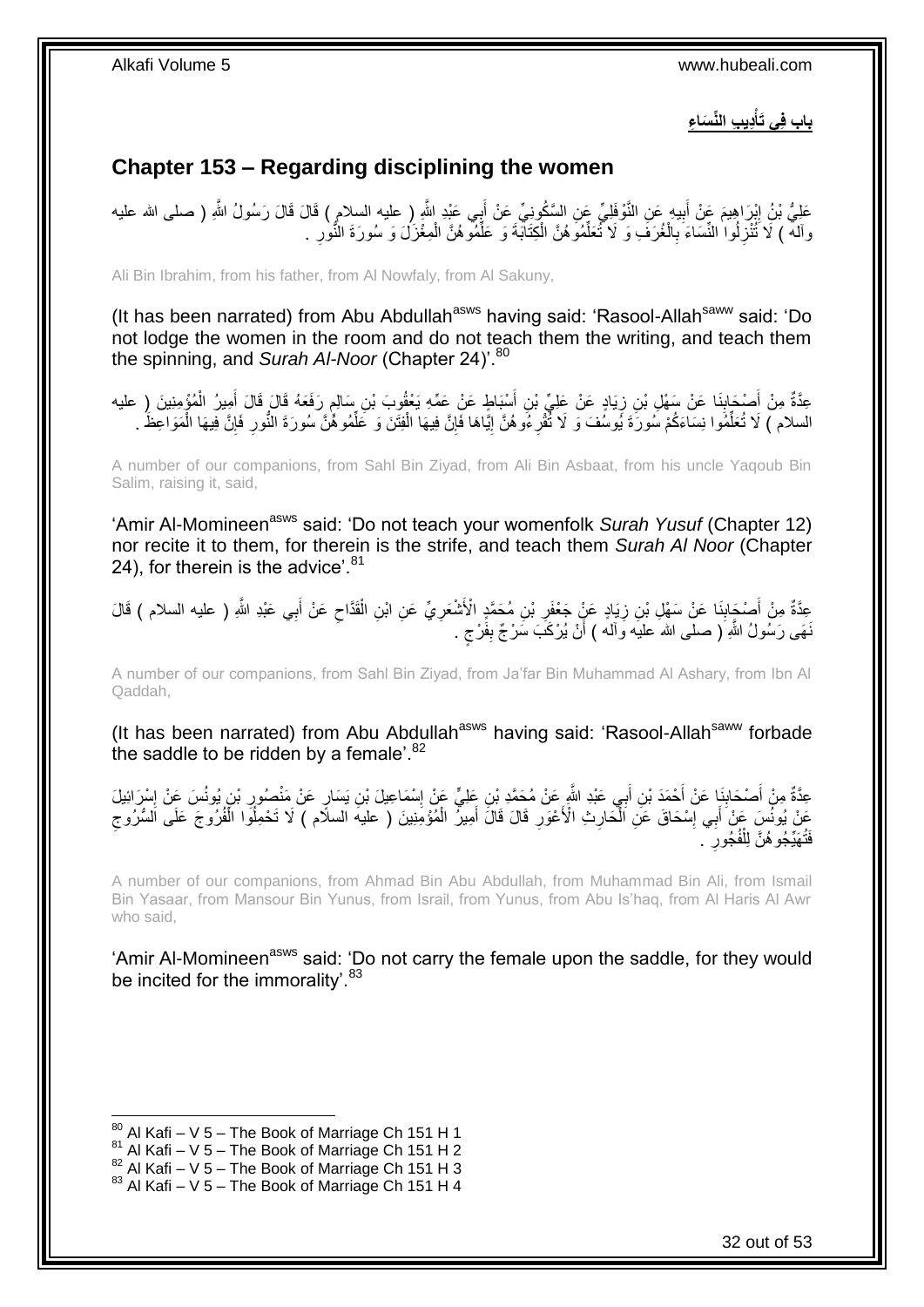**ه َّن باب ف ي َت ْر ك َطا َعت** 

### <span id="page-32-0"></span>**Chapter 154 – Regarding neglecting their obedience**

أَبُو عَلِيٍّ الْأَشْعَرِ يُّ عَنْ مُحَمَّدِ بْنِ عَبْدِ الْجَبَّارِ عَنْ صَفْوَانَ عَنْ إِسْحَاقَ بْنِ عَمَّارٍ قَالَ قُلْتُ لِأَبِي الْحَسَنِ ( عليه السلام ) وَ ْ ِ ِ ْ **∶** ْ سَأَلْتُهُ عَنِ الْمَرْأَةِ الْمُوسِرَةِ قَدْ حَجَّتْ حَجَّةَ الْإِسْلَامِ فَتَقُولُ لِزَوْجِهَا أَحِجَّنِي مِنْ مَالِّي أَ لَهُ أَنْ يَمْنَعَهَا قَالَ نَعَمُ يَقُولُ حَقِّي عَلَيْكِ<br>يَسْمَأْتُهُمْ عَلَى الْمَرْأَةِ الْمُ ֺ֦֧֦֦֧֦֧֦֦֧֦֧֦֪֦֧֦֪֦֪֦֪֦֪֦֪֦֧֦֪֦֪֪֦֪֪֦֝֟֟֟֟֟֟֟֟֟֟֟֟֟֟֟֟֟֟֟֟֟֓֟֟֟֓֟֓֟֓֕֟֓֟֓֟֓֟֓֟֓֟֟֓֟֟֓֟֟֟֟֟֟֟֟ َ لَ َ َ ِ ْ َ أَ ْ أَعْظَمُ مِنَْ حَقِّكِ عَلَيَّ فِي هَذَا . َ

Abu Ali Al Ashary, from Muhammad Bin Abdul Jabbar, from Safwan, from Is'haq Bin Ammar who said,

'I said to Abu Al-Hassan<sup>asws</sup>, and asked him<sup>asws</sup> about the affluent woman who had performed Hajj, a Hajj of Al-Islam, so she is saying to her husband, 'Take me to Hajj from my own wealth'. Is it for him that he forbids her?' He<sup>asws</sup> said: 'Yes. He should be saying, 'My right upon you is greater than your right upon me, with regards to this'.<sup>84</sup>

عِدَّةٌ مِنْ أَصْحَابِنَا عَنْ أَحْمَدَ بْنِ مُحَمَّدٍ عَنِ ابْنِ مَحْبُوبٍ عَنْ عَبْدِ اللَّهِ بْنِ سِنَانٍ عَنْ أَبِي عَبْدِ اللَّهِ ( عِليه السلام ) قَالَ ذَكَرَ<br>عَبْدَ اللَّهُ ( عِليه السلام ) قَالَ ذَكَرَ َ **∣** َ رَسُولُ اللَّهِ ( صَلَى الله عليه وِألَه ) النِّسَاءَ فَقَالَ اعْصُوهُنَّ فِي الْمَعْرُوفِ قَبْلَ أَنَّ يَأْمُرْنَكُمْ بِالْمُنْكَرِ وَ نَتَعَوَّذُوا بِاللَّهِ مِنْ شِرَارِهِنَّ ْ **∶ المناخ العامل** َ ْ ِ **∶** رَ كُونُوا مِنْۢ خِيَارِ هِنَّ عَلَى حَذَرٍ ۚ ۚ ِ

A number of our companions, from Ahmad Bin Muhammad, from Ibn Mahboub, from Abdullah Bin Sinan,

(It has been narrated) from Abu Abdullah<sup>asws</sup> having said: 'The women were mentioned to Rasool-Allah<sup>saww</sup>, so he<sup>saww</sup> said: 'Disobey them regarding the good before they enjoin you for the evil, and seek Refuge with Allah<sup>azwj</sup> from their evil ones, and become cautious from their good ones'.<sup>85</sup>

عَلِيُّ بْنُ إِبْرَاهِيمَ عَنْ أَبِيهِ عَنِ النَّوْفَلِيِّ عَنِ السَّكُونِيِّ عَنْ أَبِي عَبْدِ اللَّهِ ( عليه السلام ) فَإِلَ قَالَ رَسُولُ اللَّهِ ( صلى الله عليه **∣** יִין<br>: َ وَالَهُ ﴾ مَنْ أَطَاعِ امْرَأَتَهُ أَكَبَّهُ اللَّهُ عَلَى وَّجْهِهِ فِي النَّارِ قَيْلٌ وَ مَا تِلْكَ الطَّاعَةُ قَالَ تَطْلُبُ مِنْهُ الذَّهَابَ إِلَى الْحَمَّامَاتِ وَ ُ ْ ِ ِ َ ْ الْعُرُسَاتِ وَ الْعِيدَاتِ وَ النِّيَاحَاتِ وَ النَّيَابَ الرِّقَاقَ ۚ ِّ ْ ْ

Ali Bin Ibrahim, from his father, from Al Nowfaly, from Al Sakuny,

(It has been narrated) from Abu Abdullah<sup>asws</sup> having said: 'Rasool-Allah<sup>saww</sup> said: 'The one who obeys his wife, Allah<sup>azwj</sup> would Fling him upon his face in the Fire'. It was said, 'And what is that obedience?' He<sup>saww</sup> said: 'She seeks from him going to the bathhouses, and the weddings, and the Eids, and the mourning programs, and (for buying) thin cothes'. 86

> وَ بِإِسْنَادِهِ قَالَ قَالَ رَسُولُ اللَّهِ طَاعَةُ الْمَرْأَةِ نَدَامَةٌ . ِ **∶** َ ْ

And by his chain,

'He<sup>asws</sup> said: 'Rasool-Allah<sup>saww</sup> said: 'Obeying the woman is remorse'.<sup>87</sup>

<sup>1</sup>  $84$  Al Kafi – V 5 – The Book of Marriage Ch 152 H 1

 $85$  Al Kafi – V 5 – The Book of Marriage Ch 152 H 2

 $86$  Al Kafi – V  $5$  – The Book of Marriage Ch 152 H 3

 $87$  Al Kafi – V 5 – The Book of Marriage Ch 152 H 4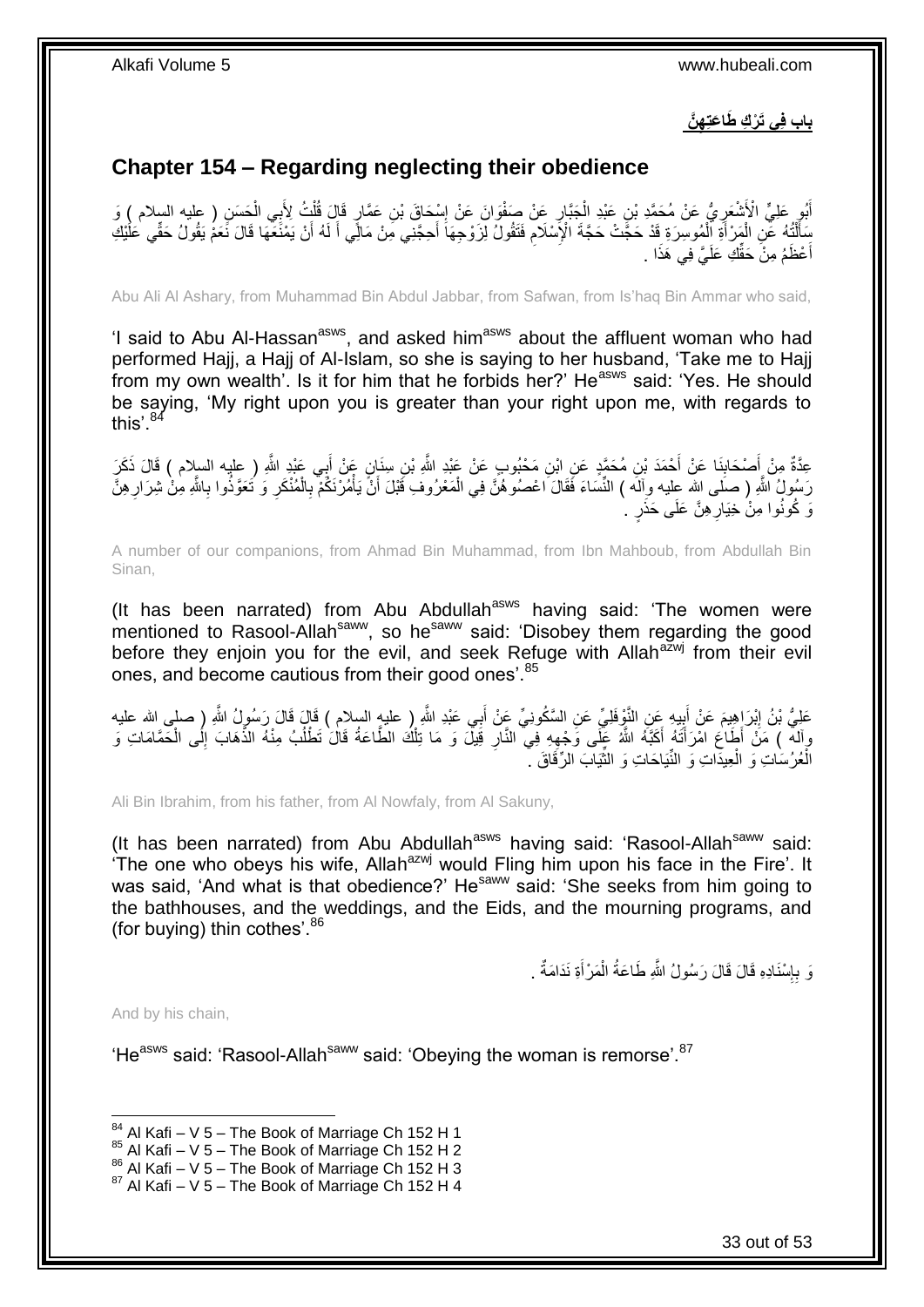عِدَّةٌ مِنْ أَصْحَابِنَا عَنْ أَحْمَدَ بْنِ أَبِي عَبْدِ اللَّهِ عَنِْ أَبِيهِ عَمَّنْ ذَكَرَهُ عَنِ الْحُسَيْنِ بْنِ الْمُخْتَارِ عَنْ أَبِي عَبْدِ اللَّهِ ( عليه السلام )<br>حَدَّةٌ مِنْ أَصْحَابِنَا عَنْ أَحْمَدَ بْنِ أَب **!** َ َ ِ َ َ ِ ْ ْ قَالَ قَالَ أُمِيرُ الْمُؤْمِنِينَ ( عليه السلام ) فِي كَلاَمٍ لَهُ اتَّقُوا شِرَارَ النِّسَاءِ وَ كُونُوا مِنْ خِيَارِهِنَّ عَلَى حَذَرٍ وَ إِنْ أَمَرْنَكُمْ ِ لَ ٍ ْ َ َ ِ بِالْمَعْرُوفِ فَخَالِفُوهُنَّ كَيْ لَا يَطْمَعْنَ مِنْكُمْ فِي الْمُنْكَرِّ ۚ . ْ **∶** ِ ْ

A number of our companions, from Ahmad Bin Abu Abdullah, from his father, from the one who mentioned it, from Al Husayn Bin Al Mukhtar,

(It has been narrated) from Abu Abdullah<sup>asws</sup> having said: 'Amir Al-Momineen<sup>asws</sup> said in a speech of his: 'Fear the evil ones of the women, and become cautious upon their good ones, and if they were to instruct you with the goodness, so oppose them so they would not expect obedience from you regarding the evil'.<sup>88</sup>

وَ عَنْهُ عَنْ أَبِيهِ رَفَعَهُ إِلَى أَبِي جَعْفَرٍ ( عليه السلام ) قَالَ ذُكِرَ عِنْدَ أَبِي جَعْفَرٍ ( عليه السلام ) النِّسَاءُ فَقَالَ لَا تُشَاوِرُوهُنَّ فِي َ َ  $\frac{1}{2}$ **!** ِ النَّجْوَى وَ لَاَ تُطِيعُوهُنَّ فِي َذِي قَرَابَةٍ م

And from him, from his father,

(It has been narrated) raising it to Abu Ja'far<sup>asws</sup>, said, 'The women were mentioned in the presence of Abu Ja'far<sup>asws</sup>, so he<sup>asws</sup> said: 'Do not consult them in the secret counsels, nor obey them among the near relatives'. 89

مُحَمَّدُ بْنُ يَحْيَى عَنْ مُحَمَّدِ بْنِ الْحُسَيْنِ عَنْ عَمْرِو بْنِ عُثْمَانَ عَنِ الْمُطَّلِبِ بْنِ زِيَادٍ رَفَعَهُ عَنْ أَبِي عَبْدِ اللَّهِ ( عليه السلام )<br>يَدِينَ يَهُمْ يَنْ يَحْيَى عَنْ مَجْدِينِ بِإِمْ أَسْرَ ْ َ ِ ْ **ٔ** ْ قَالَ تَعَوَّذُوا بِاللَّهِ مِنْ طَالِحَاتِ نِسَائِكُمْ وَ كُونُوا مِنَّ خِيَارِ هِنَّ عَلَى خَذَرٍ وَ لَا تُطِيَعُوَ هُنَّ فِي الْمَعْرُوفَ ۖ فَيَأْمُرْنَكُمْ بِالْمُنْكَرِ . **∶ ∶** ِ ْ ِ **ٔ** 

Muhammad Bin Yahya, from Muhammad Bin Al Husayn, from Amro Bin Usman, from Al Muttalib Bin Ziyad,

(It has been narrated) raising it from Abu Abdullah<sup>asws</sup> having said: 'Seek Refuge with Allah $a^{2xy}$  from the wicked ones of your womenfolk, and become cautious from their good ones, and do not obey them regarding the good so that they would enjoin you with the evil'.<sup>90</sup>

وَ عَنْهُ عَنْ أَبِي عَِبْدِ اللَّهِ الْجَامُورَانِيِّ عَنِ الْحَسَنِ بْنِ عَلِيِّ بْنِ أَبِي حَمْزَةَ عَنْ صَنْدَلٍ عَنِ ابْنِ مُسْكَانَ عَنْ سُلَيْمَانَ بْنِ خَالِدٍ قَالَ ْ ْ َ َ سَمِعْتُ أَبَا عَبْدِ اللَّهِ ( عليه السلام ) يَقُولُ إِيَّاكُمْ وَ مُشَاوَرَةَ النِّسَاءِ فَإِنَّ فِيهِنَّ الضَّعْفُ وَ اَلْوَهْنَ وَ الْعَجْزَ . ْ ِ ِ ِ َ ْ

And from him, from Abu Abdullah Al Jamourany, from Al Hassan Bin Ali Bin Abu Hamza, from Sandal, from Ibn Muskan, from Suleyman Bin Khalid who said,

'I heard Abu Abdullah<sup>asws</sup> saying: 'Beware of consulting with the women, for in them is the weakness, and the frailty, and the frustration'.  $91$ 

وَ عَنْهُ عَنْ يَعْقُوبَ بْنِ يَزِيدَ عَنْ رَجُلٍ مِنْ أَصْحَابِنَا يُكَنَّى أَبَا عَبْدِ اللَّهِ رَفَعَهُ إِلَى أَبِي عَبْدِ اللَّهِ ( عليه السلام ) قَالَ قَالَ أَمِيرُ َ ِ َ ∣, َ **∶** أَ الْمُؤْمِنِينَ ( عليه السلاَم ) فِي خِلَافِ اَلنِّسَاءِ الْبَرَكَةُ . ْ ْ

And from him, from Yaqoub Bin Tazeed, from a man from our companions teknonymed as Abu Abdullah,

1  $88$  Al Kafi – V 5 – The Book of Marriage Ch 152 H 5

- $89$  Al Kafi V 5 The Book of Marriage Ch 152 H 6
- $^{90}$  Al Kafi V 5 The Book of Marriage Ch 152 H 7

 $91$  Al Kafi – V 5 – The Book of Marriage Ch 152 H 8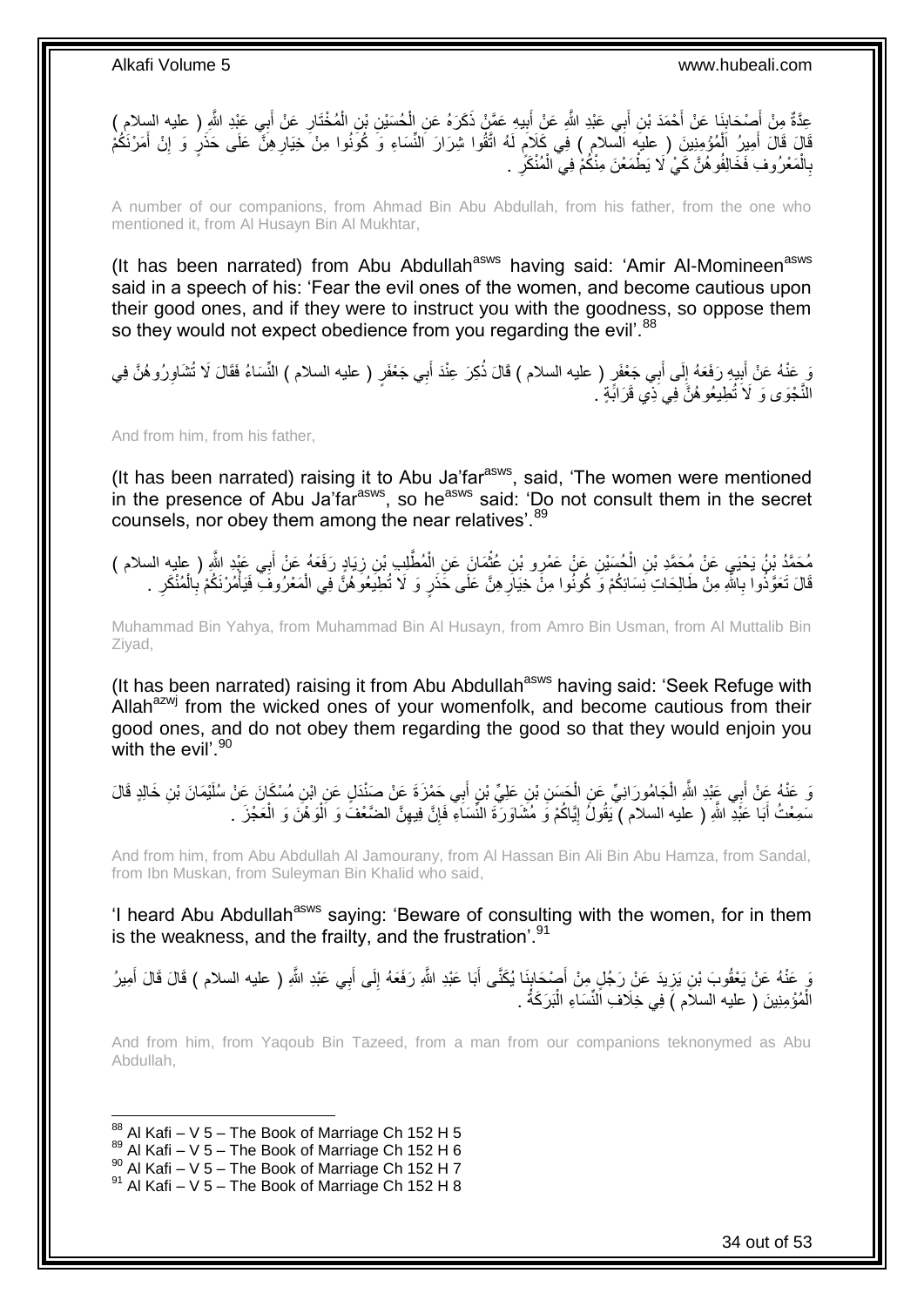(It has been narrated) raising it to Abu Abdullah<sup>asws</sup> having said: 'Amir Al-Momineen $^{asws}$  said regarding opposing the women, is the Blessing<sup>7,92</sup>

> ْ وَ بِهَذَا الْإِسْنَادِ قَالَ قَالَ أَمِيرُ الْمُؤْمِنِينَ ( صلوات الله عليه ) كُلُّ امْرِئٍ تُدَبِّرُهُ امْرَأَةٌ فَهُوَ مَلْعُونٌ . َ ْ َ **∶**

And by this chain,

'He<sup>asws</sup> said: 'Amir Al-Momineen<sup>asws</sup> said: 'Every man who is managed by a woman, so he is an accursed'.<sup>93</sup>

مُحَمَّدُ بْنُِ يَجْيَى عَنْ أَحْمَدَ بْنِ مُحَمَّدٍ عَنِ الْحُسَيْنِ بْنِ سَيْفٍ عَنْ إِسْحَاقَ بْنِ عَمَّارٍ رَفَعَهُ قَالَ كَانَ رَسُولُ اللَّهِ ( صلى الله عليه ∣l<br>∶ ْ واْله ) إِذَا أَرَادَ الْحَرْبَ دَعَا نِسَاءَهُ فَاسْتَشَارَهُنَّ ثُمَّ خَالَفَهُنَّ ۚ ـ ُ ْ

Muhammad Bin Yahya, from Ahmad Bin Muhammad, from Al Husayn Bin Sayf, from Is'haq Bin Ammar, raising it,

'He<sup>asws</sup> said: 'Whenever Rasool-Allah<sup>saww</sup> intened the battle, would call his<sup>saww</sup> wives, so he<sup>saww</sup> would consult them, then oppose them<sup>'.94</sup>

عَلِيٌّ عَنْ أَبِيهِ عَنْ عَمْرِو بْنِ عُثْمَانَ عَنْ بَعْضِ أَصْحَابِهِ عَنْ أَبِي عَبْدِ اللَّهِ ( عليه السلام ) قَالَ اسْتَعِيذُوا بِاللَّهِ مِنْ شِرَارِ َ ِ َ **ٔ !** َ ِ ِ ُنِسَائِكُمْ وَ كُونُوا مِنْ خِيَاَرِ هِنَّ عَلَى حَذَرٍ وَ لَا تُطِيعُوهُنَّ فِي الْمَعْرُوَفِ فَيَدْعُونَكُمْ إِلَى الْمُنْكَرِ ْ ِ ِ ْ ِ

Ali, from his father, from Amro Bin Usman, from one of his companions,

(It has been narrated) from Abu Abdullah<sup>asws</sup> having said: 'Seek Refuge with Allah<sup>azwj</sup> from the evils ones of your womenfolk, and become cautious from their good ones, and do not obey them regarding the good, so they would invite you to the evil'.

ْ َوَ قَالَ ذَلكَ رَسُولُ اللَّهِ ( صلى الله عليه وأله ) النِّسَاءُ لَا يُشَاوَرْنَ فِي النَّجْوَى وَ لَا يُطَعْنَ فِي ذَوِي الْقُرْبَى إِنَّ الْمَرْأَةِ إِذَا َ ْ ِ أَسَنَّتْ ذَهَبَ خَيْرٌ شَطْرَيْهَا وَ بَعِيَ شَرُّهُمَا وَ ذَلِكَ أَنَّهُ يَعْقِمُ رَحِمُهَا وَ يَشُّوءُ فَأُفْهَا وَ يَحْتَدُّ لِسَانُهَا وَ إِنِّ الرَّجْلَ إِذَا أَسَنَّ ذَهَبَ ُ َ َ ِ ثَلُّ شَطْرَيْهِ وَ بَقِيَ خَيْرٌ هُمَا وَ ذَلِكَ أَنَّهُ يَئُوبٌ عَقْلُهُ وَ يَسْتَخْكِمُ رَأْيُهُ وَ يَحْسُنُ خُلُقُهُ . ا<br>ا َ ُ ة<br>أ

And he<sup>asws</sup> said: 'Rasool-Allah<sup>saww</sup> said: 'The women should not be consulted in the secret counsels, and should not be obeyed among the near relatives. The woman, when she becomes aged, both halves of the goodness goes away and there remain both of her evil halves, and that is her womb becomes barren, and her manners become evil, and her tongue rages; and the man, when he becomes aged, his two halves of evil go away, and there remains his two good halves, and that is his intellect gets refined, and his view becomes wiser, and his manners improve'.<sup>95</sup>

 $92$  Al Kafi – V 5 – The Book of Marriage Ch 152 H 9

 $93$  Al Kafi – V 5 – The Book of Marriage Ch 152 H 10

 $^{94}$  Al Kafi – V 5 – The Book of Marriage Ch 152 H 11

 $95$  Al Kafi – V 5 – The Book of Marriage Ch 152 H 12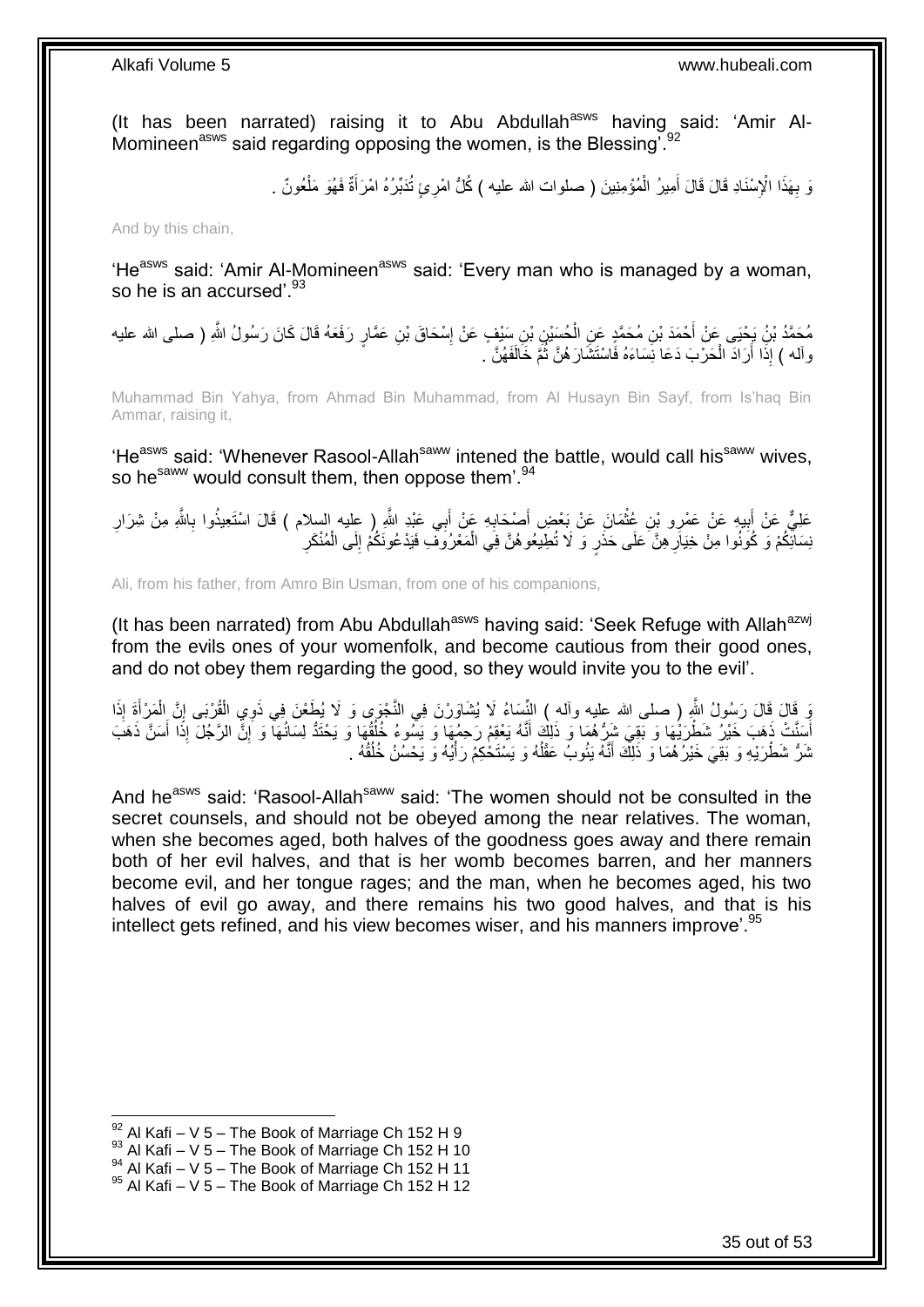**باب الَّت َسُّتر**

## <span id="page-35-0"></span>**Chapter 155 – The covering up**

عَلِيُّ بِْنُ إِبْرَاهِيمَ عَنْ أَبِيهِ وَ مُحَمَّدُ بْنُ إِسْمَاعِيلَ عَنِ الْفَضْلِ بْنِ شَاذَانَ جَمِيعاً عَنِ ابْنِ أَبِي عُمَيْرٍ عَنْ إِبْرَاهِيمَ بْنِ عَبْدِ الْحَمِيدِ َ ْ ِ **!** َ ِ ْ ِ عَنٍّ الْوَلِيدِّ بْنِ صُبِيعٍ عََنْ أَبِي عَبْدِ اللَّهِ ( عليه السلاَمِ ) قَالَ قَالَ رَسُولُ اللَّهِ ( صلَى الله عَليه والَه ) لَيْسَ لِلنِّسَاءِ مِنْ سَرَوَاتِ َ ٍ ِ ْ الطَّرِيقِ شَيْءً وَ لَكِنَّهَا تَمْشِيَ فِي جَانِبِ الْحَائِطِ وَ الطَّرِيقِ ِ **ٍ** ْ

Ali Bin Ibrahim, from his father and Muhammad Bin Ismail, from Al Fazl Bin Shazaan altogether, from iBn Abu Umeyr, from Ibrahim Bin Abdul Hameed, from Al Waleed Bin Sabeeh,

(It has been narrated) from Abu Abdullah<sup>asws</sup> having said: 'Rasool-Allah<sup>saww</sup> said: 'It is not for the women anything from the centre of the road, but she would be walking in the side of the wall and the road'.<sup>96</sup>

ائِنُ أَبِي عُمَيْرٍ عَنِّ إِبْرَاهِيمَ بْنِ عَبْدٍ الْحَمِيدِ عَنِ الْوَلِيدِ بْنِ صَبِيحٍ عَنٍْ أَبِي عَبْدِ اللَّهِ ( عليه السلام ) قَالَ قَالَ رَسُولُ اللَّهِ ( صلى َ ٍ ِ ْ ْ ِ الله علَيْه وأله ً) أَيُّ اَمْرَ أَةٍ تُطَيَّبَتْ ثُمَّ خَرَجَتْ مِنْ بَيْتِهَا فَهِيَ تُلْعَنَّ حَتَّى ثَرْجِعَ إِلَى بَيْتِهَا مَتَى مَا رَجَعَتْ . ِ ْ ِ ُ َ

Ibn Abu Umeyr, form Ibrahim Bin Abdul Hameed, from Al Waleed Bin Sabeeh,

(It has been narrated) from Abu Abdullah<sup>asws</sup> having said: 'Rasool-Allah<sup>saww</sup> said: 'Whichever woman perfumes herself, then goes out from her house, so she is cursed until she return to her house whenever she returns'  $97$ 

عَلِيُّ بْنُ إِبْرٍ اهِبِمَ عَنْ صَالِحٍ بْنِ السِّنْدِيِّ عَنْ جَعْفَرِ بْنِ بَشِيرٍ عَنِ ابْنِ بُكَيْرٍ عَنْ رَجُلٍ عَنْ أَبِي عَبْدِ اللَّهِ ( عليه السلام ) قَالَ لَا َ ِ ِ َبْنْبَغِّي لِلْمَرْ أَةِ أَنْ تُجَمِّرَ ثَوْبَهِّا إِذَا خَرَجَتْ مِنْ بَيْتِهَا ۚ ـِ ة<br>ا َ َ ْ

Ali Bin Ibrahim, from Salih Bin Al Sindy, from Ja'far Bin Basheer, from Ibn Bukeyr, from a man,

(It has been narrated) from Abu Abdullah<sup>asws</sup> having said: 'It is not befitting for the woman that she aromatises her clothes when she goes out from her house'.<sup>98</sup>

مُحَمَّدُ بْنُ يَحْيَى عَنْ عَبْدِ اللَّهِ بْنِ مُحَمَّدٍ عَنِ ابْنِ أَبِي عُمَيْرٍ عَنْ هِشَامٍ بْنِ سَالِمٍ عَنْ أَبِي عَبْدِ اللَّهِ ( عليه السلام ) قَالَ قَالَ َ ֧֧֧֧֚֓֝֝֓֝֓֝֬֝֓ ِ َ رَسُولُ اللَّهِ ( صَلمى الله عليه وألهَ ) لَيْسَ لِلنِّسَاءِ مِنْ سَّرَاةِ الطَّرِيقِ وَ لَكِنْ جَنْبَيْهِ يُحْنِي وَسَطَّهُ . ِ

Muhammad Bin Yahya, from Abdullah Bin Muhammad, from Ibn Abu Umeyr, from Hisham Bin Salim,

(It has been narrated) from Abu Abdullah<sup>asws</sup> having said: 'Rasool-Allah<sup>saww</sup> said: 'It is not for the women from the centre of the road, meaning its middle, but to its sides'.<sup>99</sup>

عَلِيُّ بْنُ إِنْرَاهِيمَ عَنْ أَبِيهِ وَ مُحَمَّدُ بْنُ إِسْمَاعِيلَ عَنِ الْفَضْلِ بْنِ شَاذَانَ جَمِيعاً عَنِ ابْنِ أَبِي عُمَيْرٍ عَنْ حَفْصِ بْنِ الْبَخْتَرِيِّ عَنْ َ ْ ِ **!**  ِ ِ ْ أَبِي ۖ عَبْدِ اَللَّهِ ( عليه السَلام ) قَالَ لَا يَنْنَجِي لِلْمَرْ أَةِ أَنْ تَنْكَشِفَ بَيِّنَ يَدَيِ الْيَهُودِيَّةِ وَّ النَّصْرَ اَنِيَّةٍ فَإِنَّهُنَّ يَصِفْنَ ذَلِكَ لِأَزْوَاجِهِنَّ . اُ َ ْ َ ِ ِ ْ  $\ddot{\phantom{0}}$ 

Ali Bin Ibrahim, from his father and Muhammad Bin Ismail, from Al Fazl Bin Shazaan, altogether from Ibn Abu Umeyr, from Hafs Bin Al Bakhtary,

<sup>1</sup>  $96$  Al Kafi – V 5 – The Book of Marriage Ch 153 H 1

 $^{97}$  Al Kafi – V 5 – The Book of Marriage Ch 153 H 2

 $98$  Al Kafi – V 5 – The Book of Marriage Ch 153 H 3

 $99$  Al Kafi – V 5 – The Book of Marriage Ch 153 H 4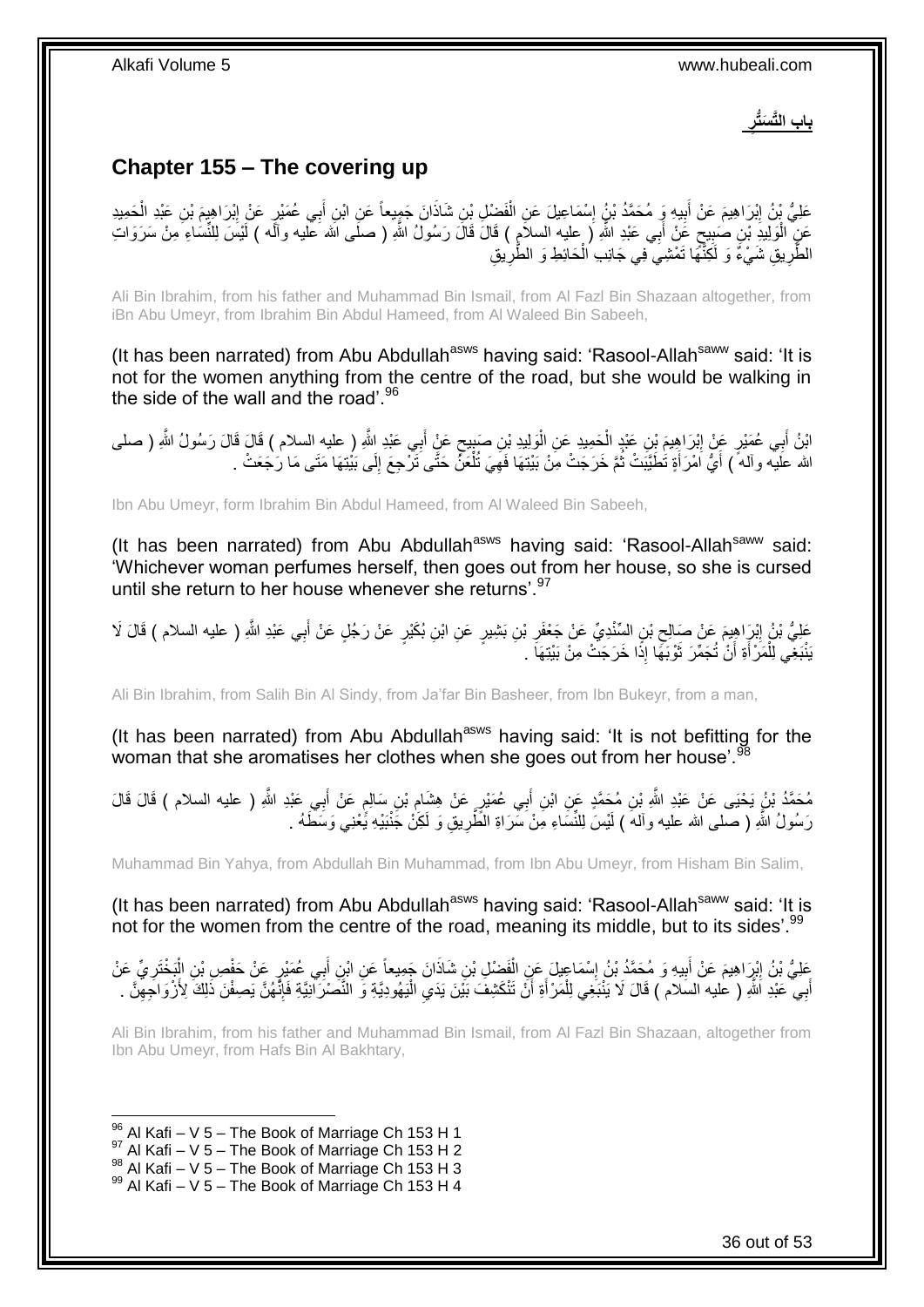(It has been narrated) from Abu Abdullah<sup>asws</sup> having said: 'It is not befitting for the woman that she uncovers herself in front of the Jewish women and the Christian women, for they can describe that to their husbands'.<sup>100</sup>

عِدَّةٌ مِنْ أَصْبِحَابِذَا عَنْ سَهْلِ بْنِ زِيَادٍ عَنْ مُحَمَّدِ بْنِ الْجَسَنِ بْنِ شَمُّونٍ عَنْ عَبْدِ اللَّهُ بْنِ عَبْدِ الرَّحْمَنِ عَنْ مِسْمَعٍ أَبِي سَيَّارٍ عَنْ ِ َ ِ َ ٍ ْ ِ أَبِي عَبْدِ اللَّهِ ( َعِليه السلام ) قَالَ فِيمَا أَخَذَ رَسُولُ اللَّهِ (َ صَلَى الله ً عليه وأله ) مِنَ الْمَيْعَةِ عَلَى النِّسَاءِ أَنْ كَمَا يَحْتَبِينَ ًوَ لَا ْ َ َ ِ َ يَقْعُدْنَ مَعَ الرِّجَالِ فِي الْخَلَاءِ ْ

A number of our companions, from Sahl Bin Ziyad, from Muhammad Bin Al Hassan Bin Shamoun, from Abdullah Bin Abdul Rahman, from Misma'a Abu Sayyar,

(It has been narrated) from Abu Abdullah<sup>asws</sup> having said: 'Regarding what Rasool-Allah<sup>saww</sup> took from the allegiances upon the women is that they would not be sitting with their knees up, nor would be sitting with the men in private<sup>'.101</sup>

**ُه َّن َع ْن خَال ٍل ُتْكَرهُ لَ باب الَّن ْهي** 

### <span id="page-36-0"></span>**Chapter 156 – The forbidding from the haristyles being disliked for them**

عَلِيُّ بْنُ إِبْرَاهِيمَ عَنْ أَبِيهِ عَنِ النَّوْفَلِيِّ عَنِ السَّكُونِيِّ عَنْ أَبِي عَبْدِ اللَّهِ إِ طلبِهِ السلام ) قَالَ إِنَّ أَمِيرَ الْمُؤْمِنِينَ إِ عليه السلام ) َ ِ َ ِ ْ َ ِ نَهَى عَنِ الْقَنَازِعِ وَ الْقُصَصِ وَ نَقْشِ الْخِضَابِ عَلَّى الرَّاحَةِ وَ قَالَ إِنَّمَا هَلَكَتْ نِسَاءُ بَنِي إِسْرَائِيلَ مِنْ قِبَلِ الْقُصَصِ وَ نَقْشِ ِ ِ ْ ْ ِ ْ ْ خِضَابِ . ْ ال

Ali Bin Ibrahim, from his father, from Al Nowfaly, from Al Sakuny,

(It has been narrated) from Abu Abdullah<sup>asws</sup> having said: 'Amir Al-Momineen<sup>asws</sup> forbade from the (hairstyles of) the humping (their hairs in raised portions at different parts of the head), and (leaving part of the) hair upon the foreheads, and drawings of dye upon the palms, and said: 'But rather, the women of the Children of Israel were destroyed from the reason of the (hairstyles of) hair upon the foreheads and the drawings of the dyes'.<sup>102</sup>

عَذَّةٌ مِنْ أَصْحَابِنَا عَنْ سَهْلِ بْنِ زِيَادٍ عَنْ مُحَمَّدِ بْنِ الْحَسَنِ بْنِ شَمُّونٍ عَنْ عَبْدِ اللَّهِ بْنِ عَبْدِ الرَّحْمَنِ عَنْ مِسْمَعٍ عَنْ أَبِي عَبْدِ ْ ِ **∣** َ ِ َ **≀** اللَّهِ ( عليه السلام ) قَالَ قَالَ رَسُولُ اللَّهِ ( صلى اللهَ عليه واله ) لَا تَحِلُّ لِامْرَأَةٍ حَاضَتَ أَنْ تَتَّخِذَ قُصَّةً أَوْ جُمَّةً ۚ. َ َ َ

A number of our companions, from Sahl Bin Ziyad, from Muhammad Bin Al Hassan Bin Shamoun, from Abdullah Bin Abdul Rahman, from Misma'a,

(It has been narrated) from Abu Abdullah<sup>asws</sup> having said: 'Rasool-Allah<sup>saww</sup> said: 'It is not Permissible for the menstruating woman that she takes (a hairstyle of) hair upon the forehead or form knots' 103

مُحَمَّدُ بْنُ يَحْيَى عَنْ أَحْمَدَ بْنِ مُحَمَّدٍ عَنْ عَلِيٍّ بْنِ النُّعْمَانِ عَنْ ثَابِتِ بْنِ أَبِي سَعِيدٍ قَالَ سُئِلَ أَبُو عَبْدِ النَّهِ إِحْلِيهِ السلام ) عَنِ<br>مُحَمَّدُ بْنُ يَحْيَى عَنْ أَحْمَدَ بْنِ مُحَمَّ َ **ِ** َ َ َ النِّسَاءِ يَجْعَلْنَ فِي رُءُوِسِهِنَّ الْقَرَامِلَ قَالَ يَصِلْحُ الصُّوفُ وَ مَا كَانَ مِنْ شَعُّرِ امْرَأَةٍ نَفْسِهَا وَ كَرِهَ لِلْمَرْأَةِ أَنْ تَجْعَلَ الْقَرَامِلَ مِنْ ْ َ َ ْ ِ َ ِ ُ ْ ْ نَّعْرِ غَيْرِهَا فَإِنّْ وَصَلَتْ شَعْرَهَا بِصُوْفٍ أَوْ بِشَّعْرِ نَفْسِهَا فَلَا يَضُرُّهَا . ِ **∣** ِ ِ ِ **∶** 

 $100$  Al Kafi – V 5 – The Book of Marriage Ch 153 H 5

 $101$  Al Kafi – V 5 – The Book of Marriage Ch 153 H 6

 $102$  Al Kafi – V 5 – The Book of Marriage Ch 154 H 1

 $103$  Al Kafi – V 5 – The Book of Marriage Ch 154 H 2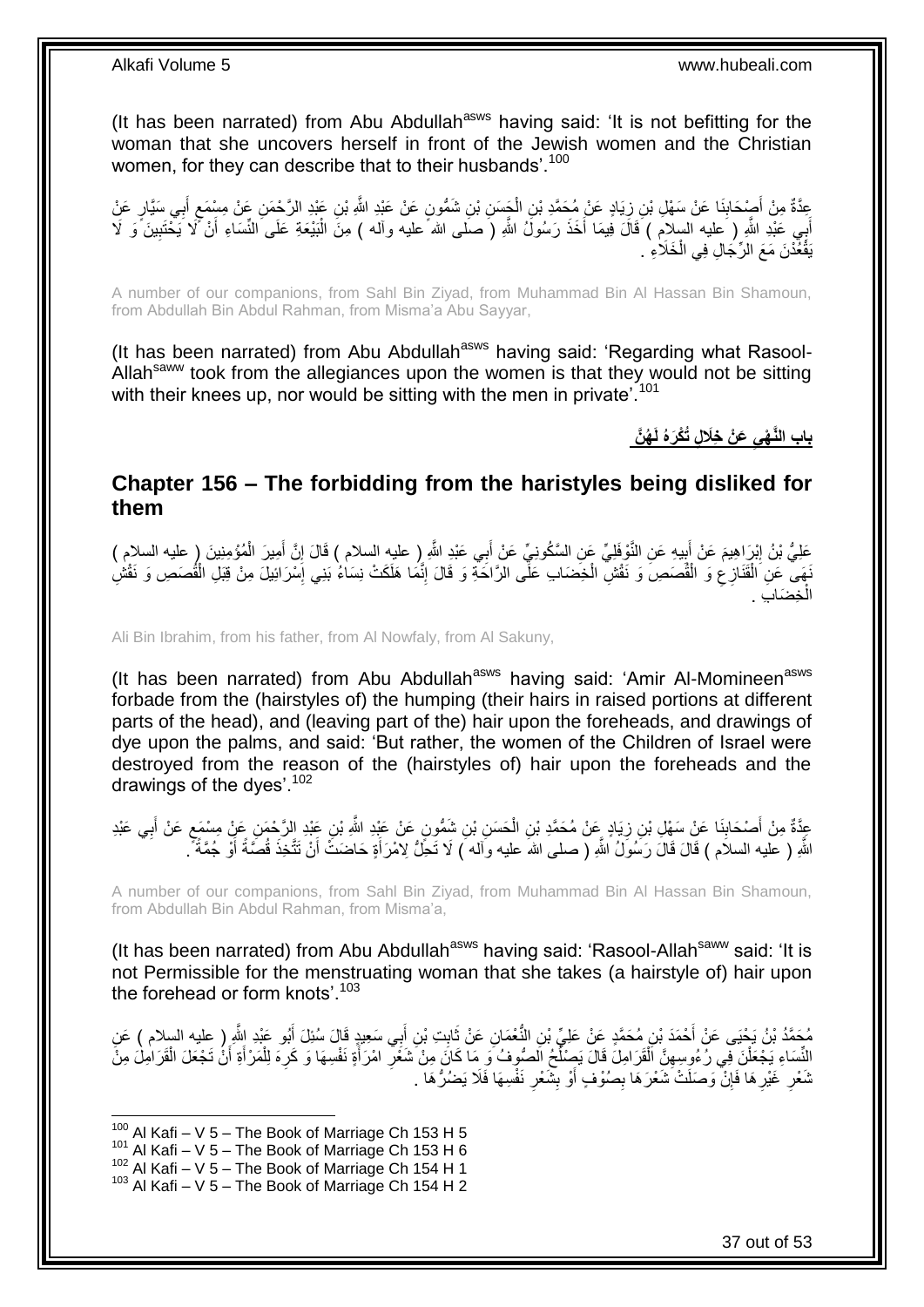Muhammad Bin Yahya, from Ahmad Bin Muhammad, from Ali Bin Al Noman, from Sabit Bin Abu Saeed who said,

'Abu Abdullah<sup>asws</sup> was asked about the women who were making loops and knots in their heads. He<sup>asws</sup> said: 'The wool is correct and whatever was from the hair of the woman herself, and it is dislike for the woman that she makes the loops from the hair of someone else. So if she were to join her hair with wool, or with her own hair, so it is not harmful'.<sup>104</sup>

مُحَمَّدُ بْنُ يَحْيَى عَنْ مُحَمَّدِ بْنِ الْحُسَيْنِ عَنْ عَبْدِ الرَّحْمَنِ بْنِ أَبِي هَاشِم عَنْ سَالِمِ بْنِ مُكْرَمٍ عَنْ سَعْدٍ الْإِسْكَافِ عَنْ أَبِي جَعْفَرٍ ْ َ ֧֖֖֖֦֧֦֧֦֧֧֦֧֚֚֚֩֘֝֬֝֝֓֝֓֜*֬* ِ ֧֧֚֓֝֝֓֝֬ َ ( ِعِليه السلام ) قَالَ سُئِلَ عَنِ الْقَرَامِلِ الَّتِي تَصْنَعُهَا النِّسَاءُ فِي رُءُوَّسِهِنَّ يَصَنْنُهُ بِشُعُورِ هِنَّ فَقَالَ لَاَ بَأْسَ عَلَى الْمَرْأَةِ بِمَا **ٍ** ِ ْ ِ َّ ْ ْ ِ َ ْ َتَزَيَّنَتْ بِهِ لِزَوْجِهَا ِ

Muhammad Bin Yahya, from Muhammad Bin Al Husayn, from Abdul Rahman Bin Abu Hashim, from Salim Bin Mukram, from Sa'ad Al Iskaf,

(It has been narrated) from Abu Ja'far $a_{\text{sws}}$ , said, 'He $a_{\text{sws}}$  was asked about the (hairstyle of) the loops which the women were making in their heads, joing with their own hair. So he<sup>asws</sup> said: 'There is no problem upon the woman with whatever she adorns herself with for her husband'.

قَالَ فَقُلْتُ بَلَغَنَا أَنَّ رَسُولَ اللَّهِ ( صلبى الله عليهِ وألمه ) لَعَنَ الْوَاصِلَةَ وَ الْمَوْصُولَةَ فَقَالَ لَيْسَ هُنَاكَ إِنَّمَا لَعَنَ رَسُولُ اللَّهِ ( اً ْ ِ ْ ْ صلى الله عليه وأله ) الْوَاصِلَةَ وَ الْمَوْصُولَةَ الَّتِي تَزْنِي فِي شَبَابِهَا فَلَمَّا كَبِرَتْ قَادَتِ النِّسَاءَ إِلَى الرِّجَالِ فَتِلْكَ الْوَاصِلَةُ وَ ِ ِ ِ َّ ْ ْ ْ الْمَوْصُولَةُ . ْ

He (the narrator) said, 'I said, 'It has reached us that Rasool-Allah<sup>saww</sup> cursed the joiner and the joined'. So he<sup>asws</sup> said: '(Its meaning is) not over there. But rather, Rasool-Allah<sup>saww</sup> cursed the joiner and the joined who used to commit adultery during her youth, so when she grew older, she guided the women to the men. So that is the joiner and the joined'.<sup>105</sup>

> **ة َم ْرأ ْي ه م َن الْ لَ باب َما َي حلُّ الَّن َظ ُر إ َ**

### <span id="page-37-0"></span>**Chapter 157 – What is Permissible to look at from the woman**

عِدَّةٌ مِنْ أَصْحَابِنَا عَنْ أَحْمَدَ بْنِ مُحَمَّدِ بْنِ عِيسَى عَنِ ابْنِ مَحْبُوبٍ عَنْ جَمِيلِ بْنِ دَرَّاجٍ عَنِ الْفُضِيْلِ بْنِ يَسَارٍ قَالَ سَأَلْتُ أَبَا ْ ٍ َ **ِ** َ ْ َ عَبْدِ اللَّهِ ( عليهَ السلام ) عَنِ الذِّرَاعَيْنِ مِنَ الْمَرْأَةِ أَ هُمَا مِنَ الزِّينَةِ الَّتِي قَالَ الشَّهُ تَبَأَّرَكَ وَ تَعَالَى وَ لا يُبْدِّينَ زِينَتَهُنَّ إِلَّا<br>... َ َ ْ ِ ِ َّ لِبُعُولَٰتِهِنَّ قَالَ نَعَمْ وَ مَا ٰذُونَ الْخِمَارِ مِنَ الزِّينَةِ وَ مَا دُونَ السِّوَارَيْنِ . **∶** ْ ِ

A number of our companions, from Ahmad Bin Muhammad Bin Isa, from Ibn Mahboub, from Jameel Bin Darraj, from Al Fuzayl Bin Yasaar who said,

'I asked Abu Abdullah<sup>asws</sup> about the two arms from the woman, are these two from the ornaments which Allah<sup>azwj</sup> Blessed and High Speaks of **[24:31] and not display** *their ornaments except to their husbands*?' He<sup>asws</sup> said: 'Yes, and whatever is

 $104$  Al Kafi – V 5 – The Book of Marriage Ch 154 H 3

 $105$  Al Kafi – V 5 – The Book of Marriage Ch 154 H 4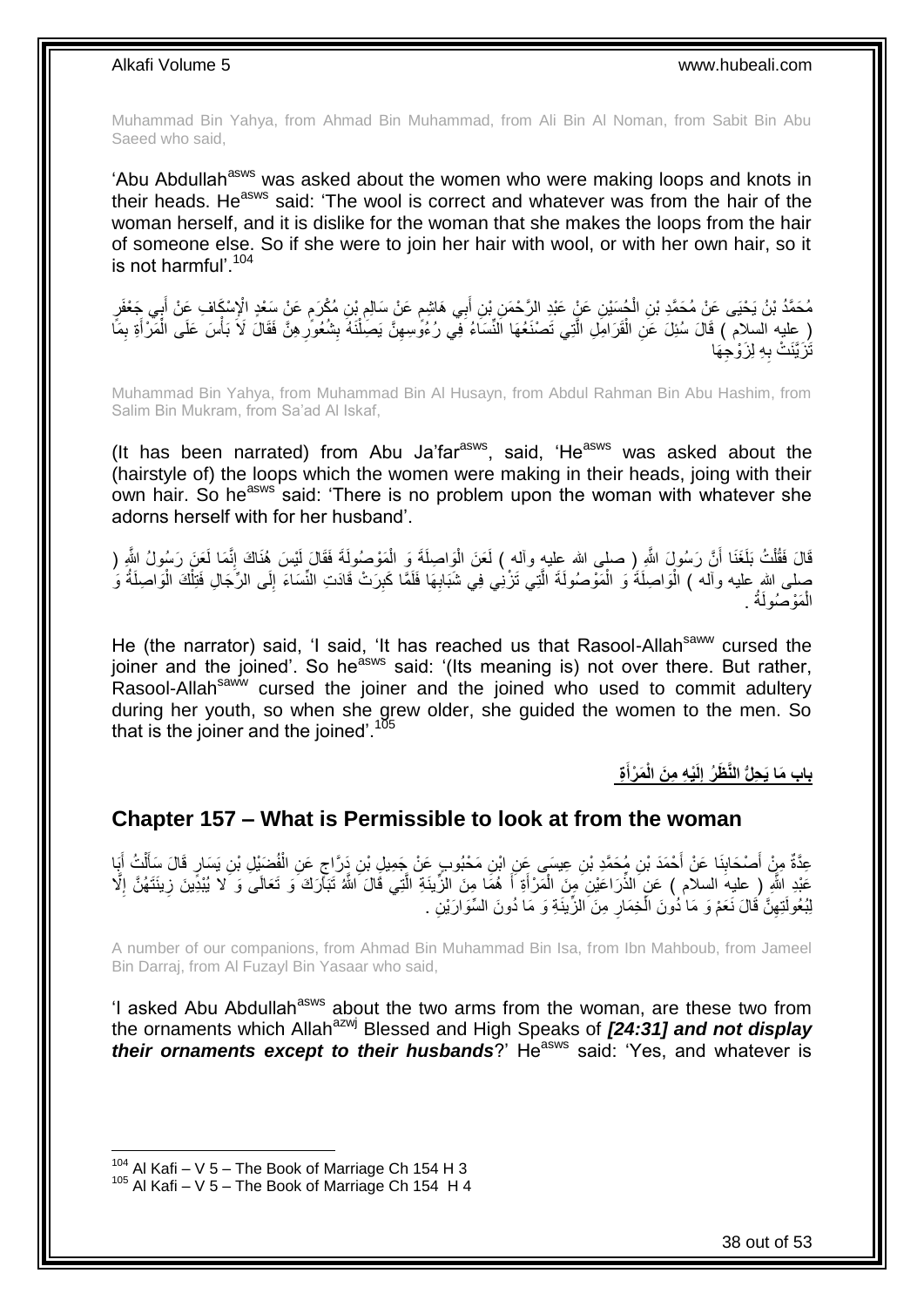besides the scarf is from the adornment, and whatever is besides the two bracelets'.<sup>106</sup>

مُحَمَّدُ بْنُ يَحْيَى عَنْ أَحْمَدَ بْنِ مُحَمَّدِ بْنِ عِيسَى عَنْ مَرْوَكِ بْنِ عُيَيْدٍ عَنْ بَعْضٍ أَصْحَابِنَا عَنْ أَبِي عَبْدِ اللَّهِ ( عليه السلام )<br>يُمْدَمُّهُ بِي أَي مَن يَمْدِينَ بِنَّ مُحَمَّدِ بْنِ عِيسَى َ َ َ ِ قَالَ قُلْتُ لَهُ مَا يَحِلُّ لِلرَّجُلِ أَنَّ يَرَى مِنَ الْمَرْ أَةِ إِذَا لَمْ يَكُنْ مَحْرَماً قَالَ الْوَجْهُ وَ الْكَفَّانِ وَ الْقَدَمَانِ ۗ. ْ ْ َ ْ اُ ْ ْ

Muhammad Bin Yahya, from Ahmad Bin Muhammad Bin Isa, from Marwak Bin Ubeyd, from one of our companions,

(It has been narrated) from Abu Abdullah<sup>asws</sup>, said, 'I said to him<sup>asws</sup>, 'What is Permissible for the man that he sees from the woman, when he does not happen to be with sanctity?' He<sup>asws</sup> said: 'The face, and the two palms, and the two feet'.<sup>107</sup>

َعْمَدُ بْنُ مُجَمَّدِ بْنِ عِيسَى عَنْ مُحَمَّدِ بْنٍ خَالِدٍ وَ الْحُسَيْنِ بْنِ سَعِيدٍ عَنِ الْقَاسِمِ بْنِ عُرْوَةَ عَنْ عَنْدٍ الثَّهِ بْنِ بُكَيْرٍ عَنْ زُرَارَةَ عَنْ  $\ddot{\phantom{a}}$ ْ ْ أَبِي عَبْدِ اللَّهِ ( عليه السلام ) فِي قَوْلِ اللَّهِ تَبَارَكَ وَ تَعَالَىَ إِلَّا ما ظَهَرَ مِنْها قَالَ الَزِّينَةُ الظَّاهِرَةُ الْكُحْلُ وَ الْخَاتَمُ . َ ِ ْ

Ahmad Bin Muhammad Bin Isa, from Muhammad Bin Khalid, and Al Husayn Bin Saeed, from Al Qasim Bin Urwat, from Abdullah Bin Bukeyr, from Zurara,

(It has been narrated) from Abu Abdullah<sup>asws</sup> regarding the Words of Allah<sup>azwj</sup> Blessed and High [24:31] except what appears thereof. He<sup>asws</sup> said: The apparent adornment, the kohl and the ring'.<sup>108</sup>

لْحُسَيْنُ بْنُ مُحَمَّدٍ عَنْ أَحْمَدَ بْنِ إِسْجَاقَ عَنْ سَعْدَانَ بْنِ مُسْلِمٍ عَنْ أَبِي بَصِيرٍ عَنْ أَبِي عَبْدِ اللَّهِ ( عليه السلام ) قَالَ سَأَلْتُهُ عَنْ<br>ُ ْ ْ َ َ َ ٍ ِ ْ قَوْلِ اللَّهِ تَعَالَى وَ لا يُبْدِينَ زِينَتَهُنَّ إِلَّا ما ظَهَرَ مِنْها قَالَ الْخَاتُمُ وَ الْمَسَكَةُ وَ هِيَ الْقُلُبِّ . ْ ْ ِ ِ ْ

Al Husayn Bin Muhammad, from Ahmad Bin Is'haq, from Sa'dan Bin Muslim, from Abu Baseer,

(It has been narrated) from Abu Abdullah<sup>asws</sup>, said, 'I asked him<sup>asws</sup> about the Words of Allah<sup>azwj</sup> the Exalted **[24:31] and do not display their ornaments except what** appears thereof. He<sup>asws</sup> said: 'The ring, and the bracelet and the anklet'.<sup>109</sup>

مُحَمَّدُ بْنُ يَحْيَى عَنْ أَحْمَدَ بْنِ مُحَمَّدٍ عَنْ عَلِيٍّ بْنِ الْحَكَمِ عَنْ سَنْيْبِ بْنِ عَمِيرَةَ عَنْ سَعْدِ الْإِسْكَافِ عَنْ أَبِي جَعْفَرٍ ( عليه<br>بدين المقام وكان المقام المقام المقام المقام المقام المقام ا  $\ddot{\phantom{a}}$ ْ َ السِلام ) قَالَ اسْتَقْبَلَ شَابٍّ مِنَ الْأَنْصَارِ امْرَأَةً بِالْمَدِينَةِ وَ كَانَ النِّسَاءُ يَتَقَنَّعْنَ خَلْفَ آذَانِهِنَّ فَنَظَرَ إِلَيْهَا وَ ِهِيَ مُقْبِلَةٌ فَلَمًّا جَازَتْ ِ ِ ْ ْ ِ َ **∶** ِ لَ َظِّرَ اِلْيُهَا وَ دَخَلَ فِي زُقَاقٍ قَدْ سَمَّاهُ بِبَنِّي فُلَانٍ فَجَعَلَ يَنْظُرُ خَلْفَهَا وَ اعْتَرَضَ وَجْهَهُ عَظِّمَ فِي الْحَائِطِ أَوْ زُجَاجَةٌ فَشَقَّ وَجْهَهُ **!** لَ ِ َ ْ ْ فَلَمَّا مَضَتِ الْمَرْأَةُ نَظَّرَ فَإِذًّا الدِّمَاءُ تَسِيلُ عَلَى ۖصَدْرِهِ وَ تَوْبِهِ فَقَالَ وَ اللَّهِ لِأَنْتِيَنَّ رَسُولَ اللَّهِ ( صلى الله عليه واله ) وَ لَأُخْبِرَنَّهُ ِ َ ِ َ ْ ِ

Muhammad Bin Yahya, from Ahmad Bin Muhammad, from Ali Bin Al hakam, from Sayf Bin Ameyra, from Sa'ad Al Askaf,

(It has been narrated) from Abu Ja'far<sup>asws</sup> having said: 'A youth from the Helpers faced a woman in Al-Medina, and the women used to wear their scarves behind their ears. So he looked at her and he was facing him. So when she passed by he kept looking at her, and she entered into an alleyway which had been named by the Clan of so and so. So he went on looking at her behind, and his face scaped against a sharp bone in the wall, or a piece of glass, and his face was cut. So when the woman went away, he looked and saw that the blood was flowing upon his chest and

 $106$  Al Kafi – V 5 – The Book of Marriage Ch 155 H 1

 $107$  Al Kafi – V 5 – The Book of Marriage Ch 155 H 2

 $108$  Al Kafi – V  $5$  – The Book of Marriage Ch 155 H 3

 $109$  Al Kafi – V 5 – The Book of Marriage Ch 155 H 4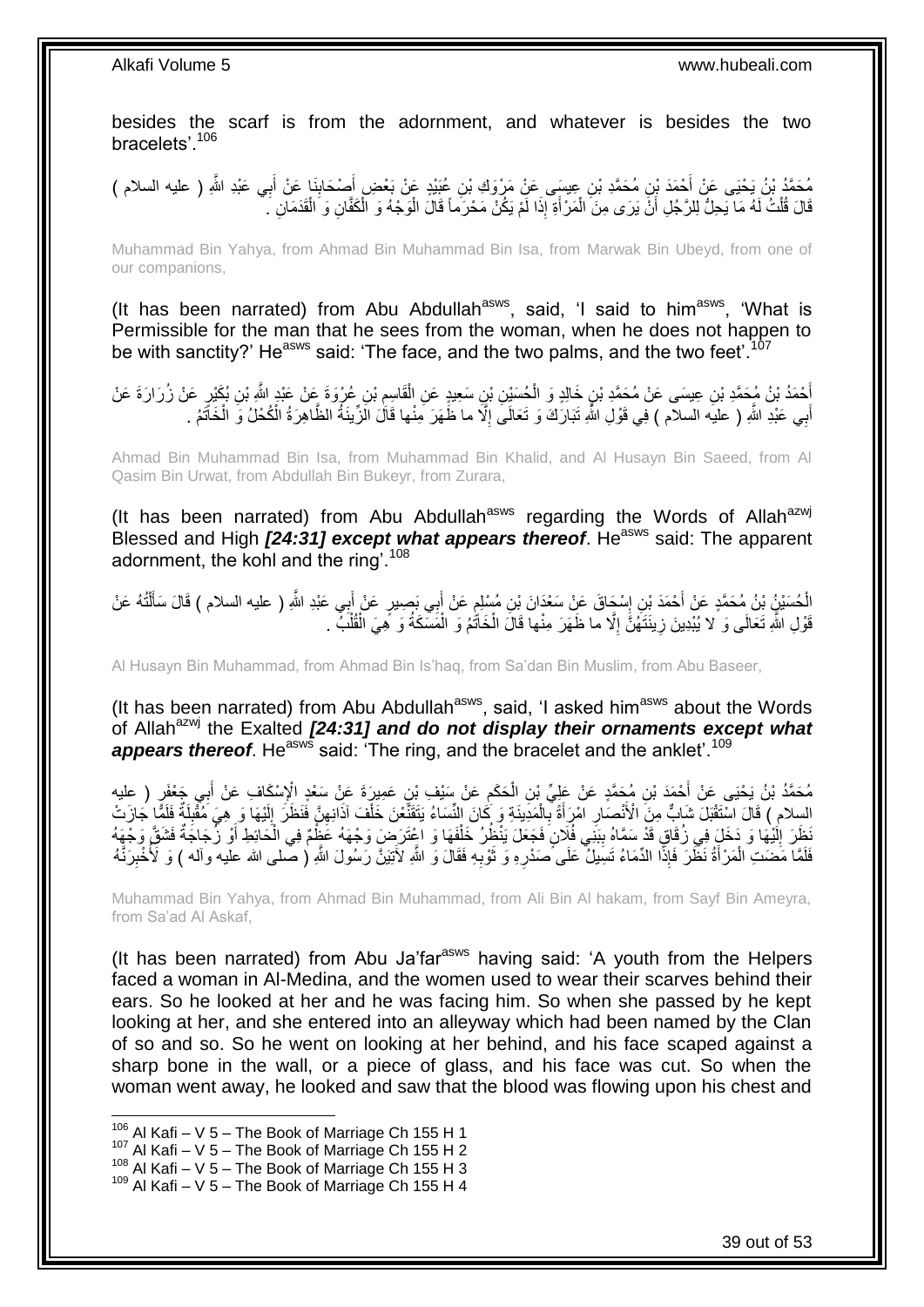his clothes. So he said, 'By Allah<sup>azwj</sup>! I shall go over to Rasool-Allah<sup>saww</sup> and inform himsaww'.

قَالَ فَأَتَنَاهُ فَلَمَّا رَآهُ رَسُولُ اللَّهِ ( صلى الله عليه وألمه ) قَالَ لَمُه مَا هَذَا فَأَخْبَرَهُ فَهَبَطَ جَبْرَئِيلُ ( عليه السلام ) بِهَذِهِ الْآيَةِ قُلْ َ َ **∶** لِلْمُؤْمِنِينَ يَغُضُّوا مِنْ أَبْصارِ هِمْ وَ يَخْفَظُوا فُرُوجَهُمْ ذلِكَ أَزْكى لَهُمْ إِنَّ اللَّهَ خَبِيرٌ بِما يَصْنَغُونَ <sub>.</sub> ُ ِ َ ْ ِ ِ ِ اُ

He<sup>asws</sup> said: 'So he came over to him<sup>saww</sup>. So when Rasool-Allah<sup>saww</sup> saw him, said to him: 'What is this?' So he informed him<sup>saww</sup>. So Jibraeel<sup>as</sup> descended with this Verse [24:30] Say to the believing men that they should cast down their looks and *guard their private parts; that is purer for them; surely Allah is Aware of what*  they are doing<sup>110</sup>

**َوا ع د م َن الِّن َسا ء باب الْقَ**

### <span id="page-39-0"></span>**Chapter 158 – Rules for women**

عَلِيُّ بْنُ إِبْرَاهِيمَ عَنْ أَبِيهِ عَنِ إِبْنِ أَبِي عُمَيْرٍ عَنْ حَمَّادِ بْنِ عُثْمَانَ عَنِ الْحَلَبِيِّ عَنْ أَبِي عَبْدِ اللَّهِ ( عليه السلام ) أَنَّهُ قَرَأَ أَنْ **!** َ <u>֖֚֚֓</u> َ َ َ ِ ْ **ٔ** َ َ بَضَعْنِ ثِيَابَهُنَّ قَالَ الْخِمَارَ وَ الْجِلْبَابَ قُلْتُ بَيْنَ يَدَيْ مَنْ كَانَ فَقَالَ بَيْنَ يَدَيُّ مَنْ كَانَ عَيْرَ مُتَبَرِّجَةٍ بِزِينَةٍ فَإِنَّ لَمْ تَفْعَلْ فَهُوَ<br>يَسْتَعْنِ ثِيابَهُنَّ قَالَ الْخِمَارَ ْ ْ ْ ْ ∣ļ ِ خَيْرٌ لِّمَا ۖ وَ الْزِّينَةُ الَّتِي يُبْدِينَ لَهُنَّ شَيْءٌ فِي الْآيَةِ الْأُخْرَى. َّ

Ali Bin Ibrahim, from his father, from Ibn Abu Umeyr, from Hammad Bin Usman, from Al Halby, from Al Halby,

(It has been narrated) from Abu Abdullah<sup>asws</sup> [24:60] if they put off their clothes. He<sup>asws</sup> said: 'The scarf and the robe'.<sup>111</sup>

عَلِيُّ بْنُِ إِبْرَاهِيمَ عَنْ أَبِيهِ عَنِ ابْنِ أَبِي عُمَيْرٍ عَنْ مُحَمَّدٍ بْنِ أَبِي حَمْزَةَ عَنْ أَبِي عَبْدِ اللَّهِ ( عليه السلام ) قَالَ الْقَوَاعِدُ مِنَ َ َ َ  $\ddot{\phantom{a}}$ َ **ֽוּ** ْ النِّسَاءِ لَيْسَ عَلَيْهِنَّ جُنَاحٌ أَنْ يَضَعْنَ ثِيَابَهُنَّ قَالَ تَضَعُ الْجِلْبَابَ وَحْدَهُ . ْ ْ َ ِ

Ali Bin Ibrahim, from his father, from Ibn Abu Umeyr, from Muhammad Bin Abu Hamza,

(It has been narrated) from Abu Abdullah $a<sup>asws</sup>$  having said: 'From the fundamental rules of the women, there is no blame upon them if they were to place off their clothes, placing off the robe alone'.<sup>112</sup>

ِ عِدَّةٌ مِنْ أَصْحَابِذَا عَنٍْ أَحْمَدَ بْنِ مُحَمَّدٍ عَنِ ابْنٍ مَحْبُوبٍ عَنِ الْعَلَاءِ بْنِ رَزِينٍ عَنْ مُحَمَّدٍ بْنِ مُسْلِمٍ عَنْ أَبِي جَعْفَرٍ ( عليه ْ َ **∣** َ َ ֦֦֦֦֦֚֩֘֝֝֝֝֝֝֝ السلام ) فِي قَوْلَهِ عَزَّ وَ جَلَّ وَ الْقَواعِدُ مِنَ النِّساءِ اللَّاتِي لاَ يَرْجُونَ نِكاحاً مَّا الَّذِي يَصْلُحُ لَهُنَّ أَنَّ يَضَعْنَ مِنْ ثِيَابِهِنَّ قَالَ ا<br>ا َّ ْ ِ َ بَابُ . ا<br>ا جِلْبَ ْ ال

A number of our companions, from Ahmad Bin Muhammad, from Ibn Mahboub, from Al A'ala Bin Razeyn, from Muhammad Bin Muslim,

(It has been narrated) from Abu Ja'far<sup>asws</sup> regarding the Words of the Mighty and Majestic *[24:60] And (as for) women advanced in years who do not hope for a* 

 $110$  Al Kafi – V 5 – The Book of Marriage Ch 155 H 5

 $111$  Al Kafi – V 5 – The Book of Marriage Ch 156 H 1

 $112$  Al Kafi – V 5 – The Book of Marriage Ch 156 H 2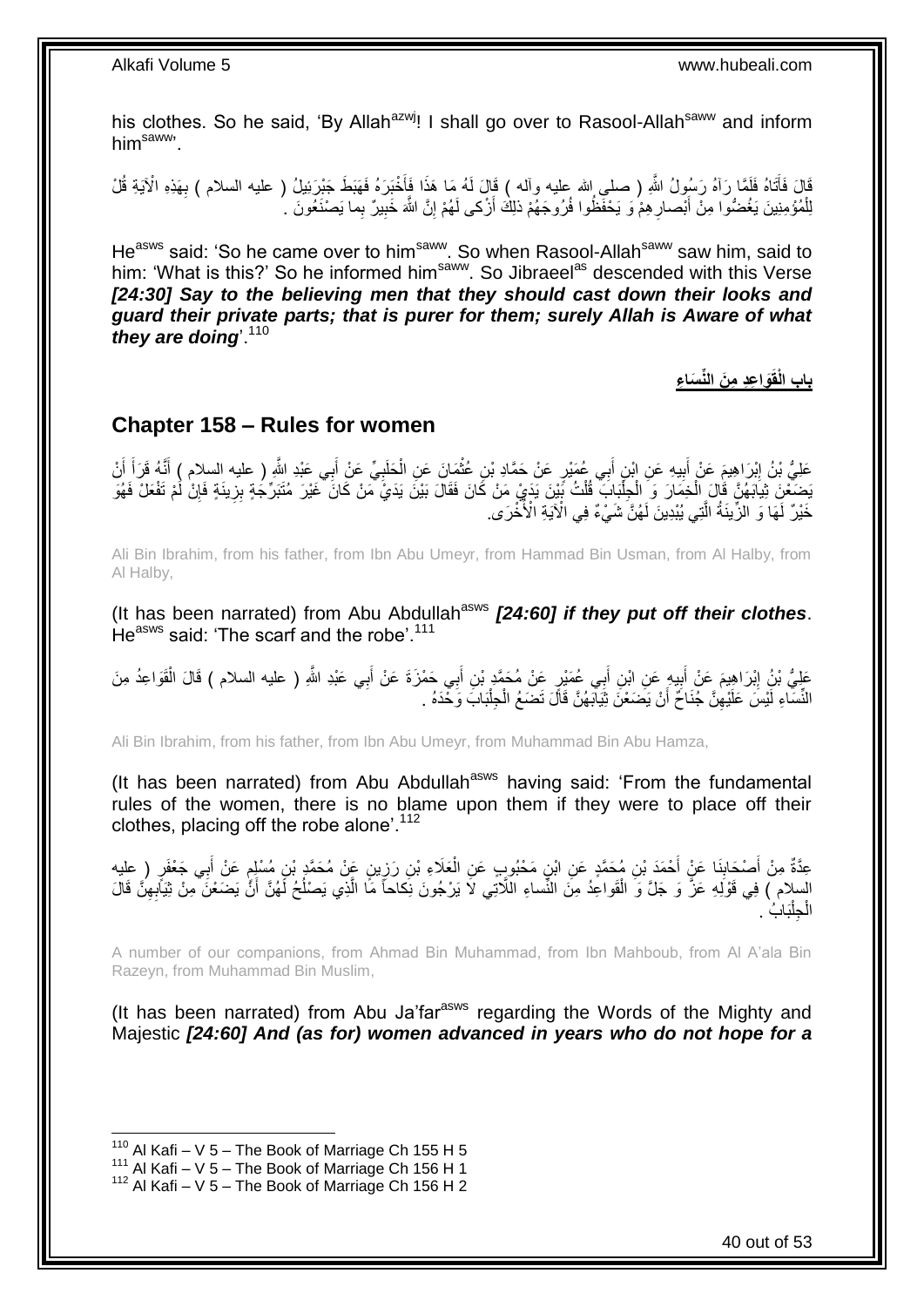*marriage, it is no sin for them if they put off their clothes, he<sup>asws</sup> said: 'The* robe'. $113$ 

عَلِيُّ بِنُ إِبْرَاهِيمَ عَنْ أَبِيهِ عَنْ جَمَّادِ بْنِ عِيسَى عَنٍْ حَرِيزِ بْنِ عَبْدِ اللَّهِ عَنْ أَبِي عَبْدِ اللَّهِ ( عليه السلام ) أَنَّهُ قَرَأَ أَنْ يَضَعْنَ َ ِ **ٍ** ֑֧֦֧<u>֓</u> َ ِ َ َ يْدِابَهُنَّ قَالَ الْجِلْبَابَ وَ الْخِمَارَ إِذَا كَانَتِ الْمَرْأَةُ مُسِنَّةً . َ ْ ْ ا.<br>ا ْ

Ali Bin Ibrahim, from his father, from Hammad Bin Isa, from Hareyz Bin Abdullah,

(It has been narrated) from Abu Abdullah<sup>asws</sup> (the Verse) having been recited [24:60] *it is no sin for them if they put off their clothes*, he<sup>asws</sup> said: 'The robe and the scarf when the woman has aged'.<sup>114</sup>

> **ول ي اْإل ْرَب ة م َن ال ِّر َجا ل باب أ ُ**

### <span id="page-40-0"></span>**Chapter 159 – The ones from the men devoid of physical desire**

مُحَمَّدُ بْنُ إِسْمَاعِيلَ عَنِ الْفَضْلِ بْنِ شَاذَانَ وَ أَبُو عَلِيٍّ الْأَشْعَرِيُّ عَنْ مُحَمَّدِ بْنِ عَبْدٍ الْجَنَّارِ عَنْ صَفْوَانَ بْنِ يَحْيَى عَنِ ابْنِ<br>مُحَمَّدُ بْنُ إِسْمَاعِيلَ عَنِ الْفَضْلِ بْنِ شَاذَا ِ ْ **∶** َ ْ ِ ٍَّ ) عليه السالم ( َع ْن َقْو ِل ََّّللاِ َع َّز َو َج َّل َبا َج ْعَف ُ أ ل ِل ُم ْس َما َن َع ْن ُز ََّا َََّة َقا َل َست ََّْب ِة ِم َن ال َِّّجا ْْلِ ولِ ا أ ِعي َن َغْيَّ اب التَّ و أ َ ْ َ ُ ِ ِ **∶** َ إِلَى آخِرِ الْآيَةِ قَالَ الْأَحْمَقُ الَّذِي لَا يَأْتِيَّ الْنِّسَاءَ . ْ َّ ِ ِ

Muhammad Bin Ismail, from Al Fazl Bin Shazaan, andAbu Ali Al Ashary, from Muhammad Bin Abdul Jabbar, from Safwan Bin Yahya, from Ibn Muskan,from Zurara who said,

'I asked Abu Ja'far<sup>asws</sup> about the Words of Allah<sup>azwj</sup> Mighty and Majestic *[24:31or the male servants not having need (of women)* – up to the end of the Verse. He<sup>asws</sup> said: 'The idiots who do not go to the women'.<sup>115</sup>

حُمَيْدُ بْنُ زِيَادٍ عَنِ الْحَسَنِ بْنِ مُحَمَّدٍ عَنْ غَيْرِ وَاحِدٍ عَنْ أَبَانِ بْنٍ عُثْمَانَ عَنْ عَبْدِ الرَّحْمَنِ بْنِ أَبِي عَبْدِ اللَّهِ قَالَ سَأَلْتُهُ عَنْ ْ َ ِ ْ ِ ْ اً<br>أ َ أُولِي الْإِرْبَةِ مِنَ الرِّجَالِ قَالَ الْأَحْمَقُ الْمُوَلَّى غَلَيْهِ الَّذِي لَا يَأْتِي النِّسَاءَ . َّ ْ ُ ْ

Humeyd Bin Ziyad, from Al Hassan Bin Muhammad, from someone else, from Aban Bin Usman, from Abdul Rahman Bin Abu Abdullah who said,

'I asked him<sup>asws</sup> about the ones from the men devoid of physical desire. He<sup>asws</sup> said: The stupid slave who does not go to the women'.<sup>116</sup>

َالْحُسَيْنُ بِنِۢ مُحَمَّدٍ عَنْ مُعَلَّى بِْنِ مُحَمَّدٍ وَ عَلِيُّ بْنُ إِبْرَاهِيمَ عَنْ أَبِيهِ جَمِيعاً عَنْ جَعْفَرِ بْنِ مُحَمَّدٍ الْأَشْعَرِيِّ عَنْ عَبْدِ الثَّهِ بْنِ<br>... **ٍ** ِ َ ِ ْ ِ ِ مَيْمُونَ الْقَذَّاحِ عَنْ أَبِي عَبْدِ إِلَّهِ عَنْ أَبِيهِ عَنْ أَبَائِهِ ( عَليهم السلام) قَالَ كَإِنَ بِالْمَدِينَةِ رَجُّلَإِنِ بُسَمَّى أَحَدُّهُمَا هِينَ وَ الْآخَرُ ْ َ ْ ِ ِ َ ِ مَانِعٌ فَقَالَا لِرَّجُلٍ وَ رَسُّولُ اللَّهِ ( صِلْيَ الله عليه وألهُ ) يَسْمُعُ إِذَا افْتَتَحْتُمُ الطَّائِفَ إِنّْ شَاءَ اللَّهُ فَعَلَيْكَ بِابْنَةِ غَيْلَانَ الثَّقَفِيَّةِ فَإِنَّهَا<br>مُرْكِمَ فَقَالاً لِرَّجُمِيءَ  $\frac{1}{2}$ َّ ِ ثْمُهُو ۚ كَا خَلَاءُ مُبَّتَّلَةٌ هَنْفَاءُ شَنْبَاءُ إِذَا جَلَسَتْ تَثَنَّتْ وَ إِذَا تَكَلَّمَتَّ غَنَّتْ تُقْبِلُ بِأَرْبَعٍ وَ تُدْبِرُ بِثَمَانٍ بَيْنَ رِجْلَيْهَا مِثْلُ الْقَدَحِ ٍ َ **∶** ِ َّ ة<br>أ  $\zeta$ ْ ْ ِ َ ِ ِ

Al Husayn Bin Muhammad, from Moalla Bin Muhammad and Ali Bin Ibrahim, from his father, altogether from Ja'far Bin Muhammad Al Ashary, from Abdullah Bin Maymoun Al Qaddah,

(It has been narrated) from Abu Abdullah<sup>asws</sup>, from his<sup>asws</sup> father<sup>asws</sup>, from his<sup>asws</sup> forefathers<sup>asws</sup> having said: 'There were two men in Al-Medina, one of them was called Hayt and the other one Mani'e. So they both said to a man, and Rasool-

 $113$  Al Kafi – V 5 – The Book of Marriage Ch 156 H 3

 $114$  Al Kafi – V 5 – The Book of Marriage Ch 156 H 4

<sup>115</sup> Al Kafi – V  $5$  – The Book of Marriage Ch 157 H 1

<sup>116</sup> Al Kafi – V 5 – The Book of Marriage Ch 157 H 2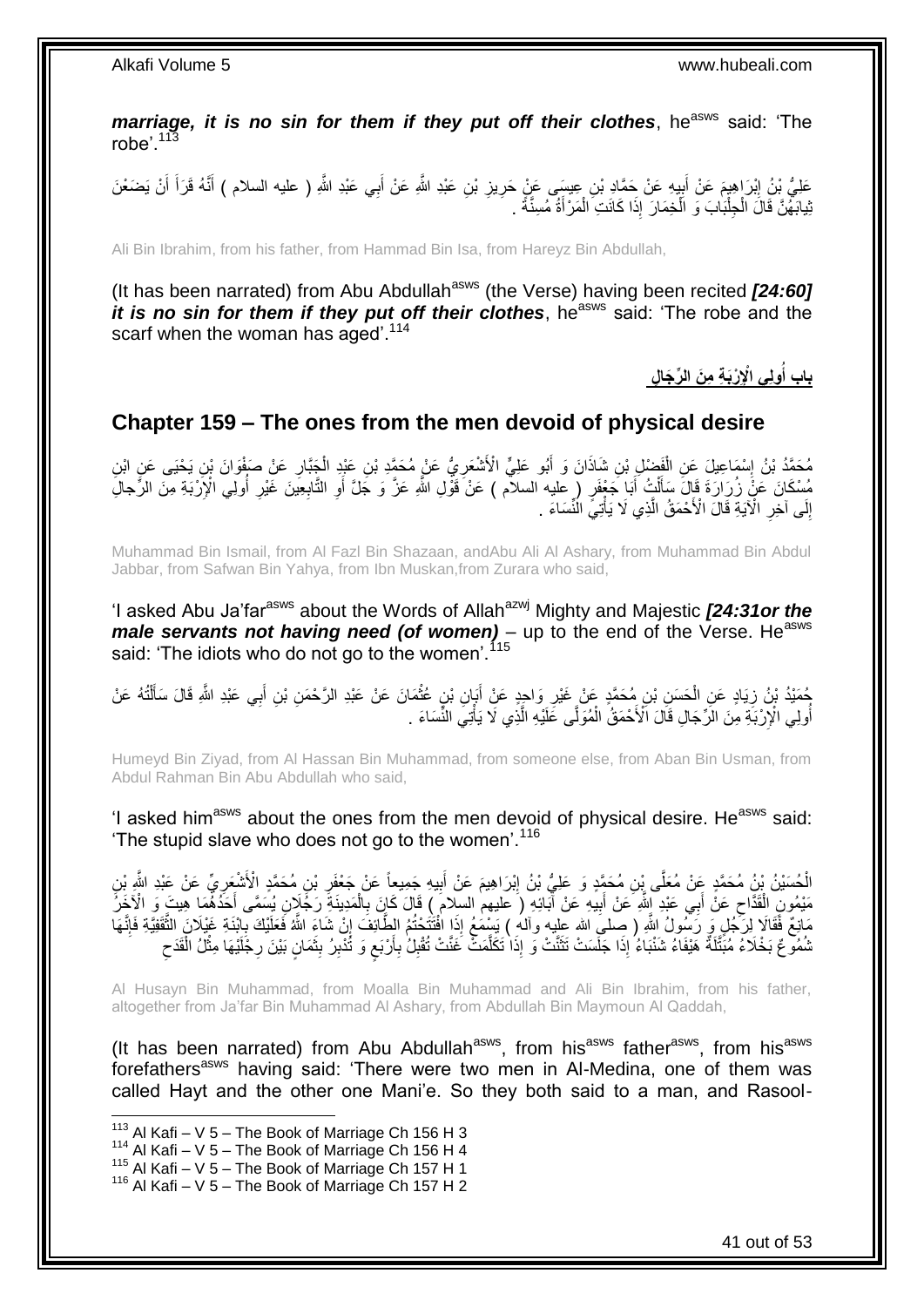Allah<sup>saww</sup>, 'When you go to Al-Taif, Allah<sup>azwj</sup> Willing, so upon you is a daughter of Gaylan Al-Saqafy for she is a candle of the miserly, moist, slender, sweet. Whenever she sits, she bends, and when she speaks, she sings. She comes with four and goes back with eight, between her legs is the likeness of the cup'.

فَقَالَ النَّبِيُّ (صلى الله عليه وأله ) لَا أُرِيكُمَا مِنْ أُولِي الْإِرْبَةِ مِنَ الرِّجَالِ فَأَمَرَ بِهِمَا رَسُولُ اللَّهِ ( صلى الله عليه وأله )<br>فَقَالَ النَّبِيُّ ( صلى الله عليه وأله ) لا أُرِيكُمَا مِنْ أَولِي ا ِ ِ َ ا<br>ا ِ ُ فَغُرِّبَ بِهِمَا إِلَى مَكَانٍ يُقَالُ لَهُ الْعَرَايَا وَ كَانَا بَنَسَوَّقَانِ فِي كُلَّ جُمُعَةٍ . ْ  $\frac{1}{2}$ ِ

So the Prophet<sup>saww</sup> said: 'Isaww do not view the two of you as the ones devoid of physical desire from the men'. So Rasool-Allah<sup>saww</sup> ordered with the two of them and they were exiled with to a place called Araya, and they were both trading during every Friday'.<sup>117</sup>

> **لَى ن َسا ء إ باب الَّن َّم ة َظر ْه ل الذِّ أ َ**

### <span id="page-41-0"></span>**Chapter 160 – The looking at the women of the people under responsibility (***Ahl Al-Zimma***)**

عَلِيُّ بْنُِ إِبْرَاهِيمَ عَنْ أَبِيهِ عَنِ النَّوْفَلِيِّ عَنِ السَّكُوِنِيِّ عَنِْ أَبِي عَبْدِ اللَّهِ ( عليه السلام ) قَالَ قَالَ رَسُولُ اللَّهِ ( صلى الله عليه َ  $\frac{1}{2}$ ِ واللَّه ) لَا ُحُرْمَةً ٰلِنِسَاءِ أَهْلِ الذُّمَّةِ أَنْ يُّنْظَرَ إِلَى شُعُورِ هِنَّ وَ أَيْدِيهِنَّ . ِ َ ِ ∣∣<br>∶ َ

Ali Bin Ibrahim, from his father, from Al Nowfaly, from Al Sakuny,

(It has been narrated) from Abu Abdullah<sup>asws</sup> having said: 'Rasool-Allah<sup>saww</sup> said: 'There is no Prohibition to look at the women of the *Ahl Al-Zimma* if one looks at their hair and their hands'.<sup>118</sup>

> **ْه ل ال َّسَوا د ْع َرا ب َو أ لَى ن َسا ء اْْلَ إ باب الَّن َظر َ**

### <span id="page-41-1"></span>**Chapter 161 – The looking at the women of the Bedouins and the Nomads**

عِدَّةٌ مِنْ أَصْدَابِذَا عَنْ أَحْمَدَ بْنِ مُحَمَّدِ بْنِ عِيسَى عَنِ ابْنِ مَحْبُوبِ عَنْ عَبَّادِ بْنِ صُهَيْبٍ قَالَ سَمِعْتُ أَبَا عَبْدِ اللَّهِ ( عليه السلام<br>-َ ِ َ ) يَقُولُ لَا بَأْسَ بِالنَّظَرِ إِلَى رُءُوسِ أَهْلِ الثِّهَامَةِ وَ الْأَعْرَابِ وَ أَهْلِ السَّوَادِ وَ الْعُلُوجِ لِأَنَّهُمْ إِذَا نُهُوا لَا يَنْتَهُونَ قَالَ وَ َ َ  $\frac{1}{2}$ ِ ِ ِ ْ الْمَجْنُونَةِ وَ الْمَغْلُوَبَةِ عَلَى عَقْلِهَا وَ لَاَ بَأْسَ بِالنَّظَرِ إِلَى شَعْرِهَا وَ جَسَدِهَا مَا لَمْ يَتَعَمَّدْ ذَلِكَ ۖ ِ ِ **∶ ∶ ٔ** ْ ْ

A number of our companions, from Ahmad Bin Muhammad Bin Isa, from Ibn Mahboub, from Abbad Bin Suheyb who said,

'I heard Abu Abdullah<sup>asws</sup> saying: 'There is no problem with looking at the heads of the negligent women, and the Bedouins, and the Nomads, and the Infidels, because when they are forbade, they will not be desisting; and the insane woman, and the one whose intellect is overcome, and there is no problem with looking at her hair, and her body for as long as you do not deliberate to that'.<sup>119</sup>

<sup>&</sup>lt;sup>117</sup> Al Kafi – V 5 – The Book of Marriage Ch 157 H 3

<sup>118</sup> Al Kafi – V  $5$  – The Book of Marriage Ch 158 H 1

 $119$  Al Kafi – V 5 – The Book of Marriage Ch 159 H 1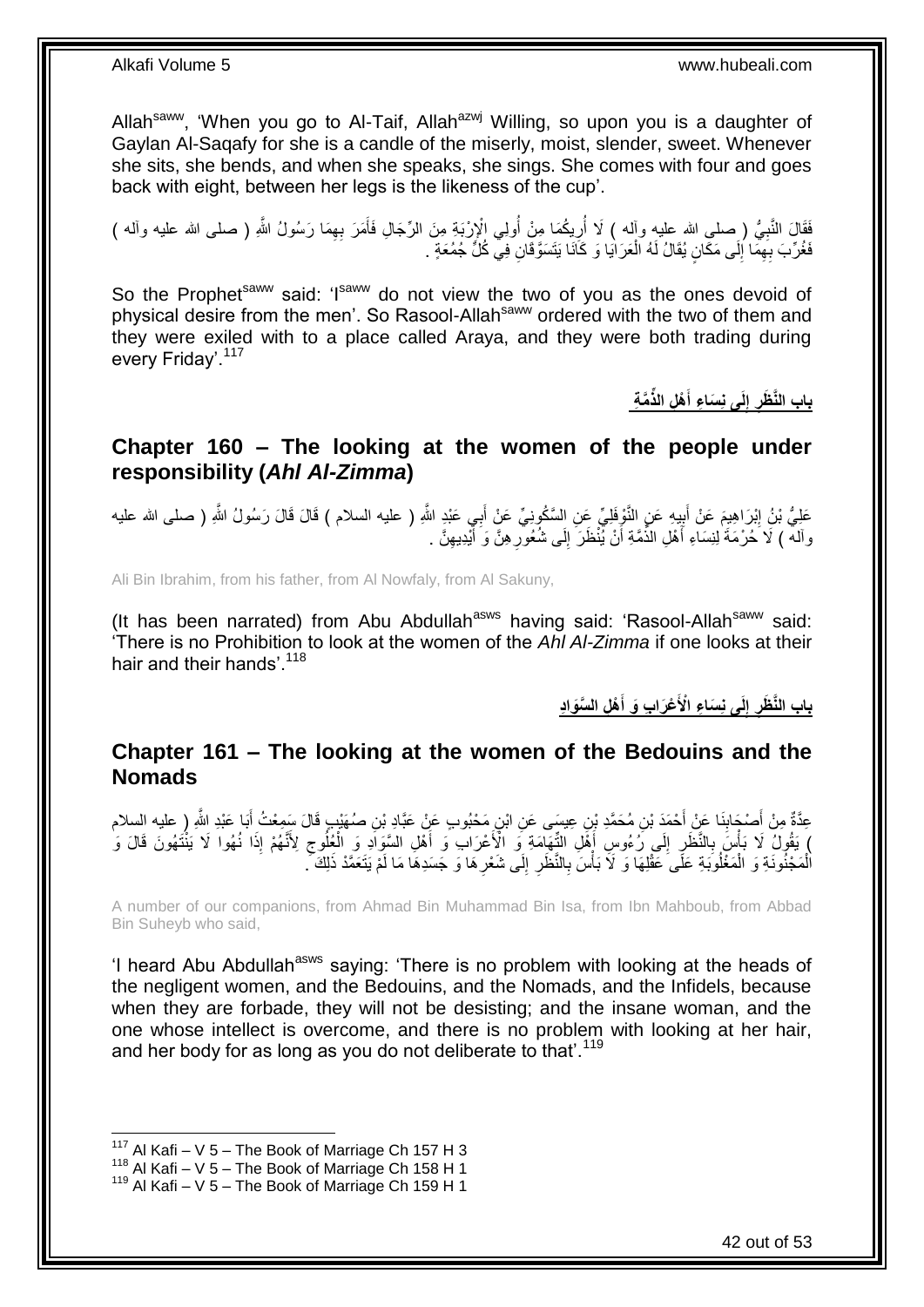**ْوََل د َّم َها ت اْْلَ اْإل َما ء َو أ باب ق َناع ُ** 

### <span id="page-42-0"></span>**Chapter 162 – Scarf of the slave girls and the mothers of the children**

عِدَّةٌ مِنْ أَصْحَابِنَا عَنْ أَحْمَدَ بْنِ مُحَمَّدِ بْنٍ عِيسَى عَنْ مُحَمَّدِ بْنِ إِسْمَاعِيلَ بْنِ بَزِيعٍ قَالَ سَأَلْتُ أَبَا الْحَسَنِ الرِّضَا ( عليه السلام **!** َ ْ َ ْ اً<br>أ ٍ ِ ِ ) عَنْ أُمَّهَاتِ الْأَوْلَادِ ۖ أَ لَهَا أَنْ تَكْشِفَ رَأْسَهَا بَيْنَ أَيْدِي الرِّجَالِۖ قَالَ تَقَنَّعُ ۚ َ ا<br>أ اً لَ َ ر<br>ا

A number of our companions, from Ahmad Bin Muhammad Bin Isa, from Muhammad Bin Ismail Bin Bazie who said,

'I asked Abu Al-Hassan Al-Reza<sup>asws</sup> about the mother of the children, is it for her that she uncovers her head in front of the men?' He<sup>asws</sup> said: 'She should wear a scarf'.<sup>120</sup>

مُحَمَّدُ بْنُ يَحْيَى عَنْ أَحْمَدَ بْنِ مُحَمَّدٍ عَنِ ابْنِ مَحْبُوبٍ عَنْ هِشَامِ بْنِ سَالِمٍ عَنْ مُحَمَّدٍ بْنِ مُسْلِمٍ قَالَ سَمِعْتُ أَبَا جَعْفَرٍ (ِ عليه<br>. ֧֝֟׆֧ ِ َ م<br>م السلام ﴾ يَقُولُ لِّنْسَ عَلَى الْأُمَّةِ قِنَاعٌ فِي الصَّلَاةِ وَ لَا عَلَى الْمُدَبَّرُةِ وَ لَا عُلَى الْمُكَاتَبَةِ إِذَا اشْتُرِكْضَ عَلَيْهَا قِنَاعٌ فِي الْصُّلَاةِ وَ ِ ْ ْ هِيَ مَمْلُوكَةٌ حَتَّى تُؤَدِّيَ جَمِيعَ مُكَاثَّبَتِهَا ۚ وَ يَجْرِي عَلَيْهَا مَا يَجْرِي عَلَى الْمَمْلُوكِ فِي الْحُذُودِ كُلِّهَا . ْ ْ ِّ

Muhammad Bin Yahya, from Ahmad Bin Muhammad, from Ibn Mahboub, from Hisham Bin Salim, from Muhammad Bin Muslim who said,

'I heard Abu Ja'farasws saying: 'It is not upon the slave girl to wear the scarf during the Prayer, nor upon the slave girl assigned to be free upon the death of her master, nor upon the contracted slave girl when it is stipulated when the scarf is stipulated upon her, and she is an owned slave until she pays off the entirety of her contract, and there shall flow upon her whatever flows upon the owned slaves from the legal punishments (*Hadd*), all of them'.<sup>121</sup>

**َح ة الِّن َسا ء باب ُم َصافَ**

#### <span id="page-42-1"></span>**Chapter 163 – Shaking the hands of women**

عِدَّةٌ مِنْ أَصْحَابِنَا عَنْ أَحْمَدَ بْنِ مُحَمَّدٍ عَنْ عُثْمَانَ بْنِ عِيسَى عَنْ سَمَاعَةَ بْنِ مِهْرَانَ قَالَ سَأَلْتُ أَبَا عَبْدِ النَّهِ إِلَيْهِ السلامِ)<br>-ْ َ ِ َ ْ َ عَنْ مُصَافَحَةٍ الرَّجُلِ الْمَرْأَةَ قَالَ لَا يَجِلُّ لِلرَّجُلِ أَنْ يُصَافِحَ الْمَرْأَةَ إِلَّا امْرَأَةً يَحْرُمُ عَلَّيْهِ أَنْ يَتَزَوَّجَهَا أُخْتٌ أَوْ عَمَّةٌ أَوْ عَمَّةٌ أ َ ِ َ ْ اُ َ ْ َ َ ا<br>په َ ؛<br>أ َ خَالَةٌ أَوِ ابْنَةُ أُخْتٍ أَوْ نَحْوُهَا فَأَمَّا الْمَرْأَةُ الَّتِي يَجِلُّ لَهُ أَنْ يَثَّزَوَّجَهَا فَلَا يُصَافِحْهَا إِلَّا مِنْ وَرَاءِ النُّوْبِ وَ لَا يَغْمِزْ كَفَّهَا . **∶** اً ِ َ َّ َ ْ َ َ ُ َّ

A number of our companions, from Ahmad Bin Muhammad, from Usman Bin Isa, from Sama'at Bin Mihran who said,

'I asked Abu Abdullah<sup>asws</sup> the men shaking the hands of women. He<sup>asws</sup> said: 'It is not Permission for the man that he shakes the hand of the woman unless the woman hand sanctity to him if he had married her, or a sister, or a daughter, or a paternal aunt, or a maternal aunt, or a daughter of a sister, or so. So as for the woman whom it is Permissible for him to be married to her, so he should not shake her hand except from behind the cloth, and he should not squeeze her palm'.<sup>122</sup>

 $120$  Al Kafi – V 5 – The Book of Marriage Ch 160 H 1

 $121$  Al Kafi – V 5 – The Book of Marriage Ch 160 H 2

 $122$  Al Kafi – V 5 – The Book of Marriage Ch 161 H 1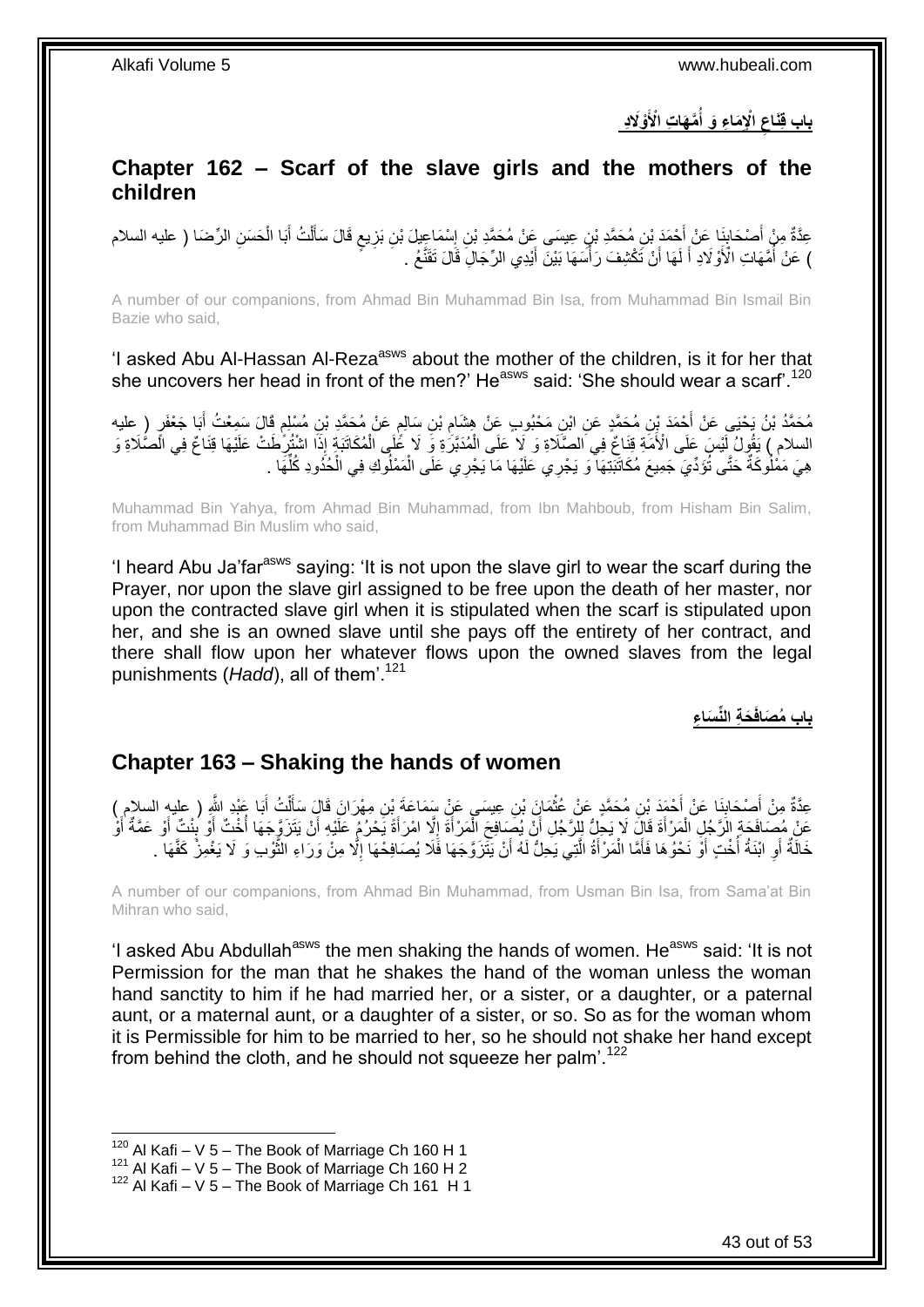عَلِيُّ بْنُ إِبْرَاهِيمَ عَنْ أَبِيهِ عَنِ ابْنِ أَبِي عُمَيْرٍ عَنْ أَبِي أَيُّوبَ الْخَزَّازِ عَنْ أَبِي بَصبيرٍ قَالَ قُلْتُ لِأَبِي عَبْدِ اللَّهِ ( عليه السلام )<br>. ِ ْ َ **∤** ْ َ َ ِ َ ِ هَلْ يُصَافِحُ الرَّجُلُ الْمَرْأَةَ لَيْسَتْ بِذِيَ مَحْرَم فَقَالَ لَا َإِلَّا مِنْ وَرَاءِ الثَّوْبِ . َّ ِ ٍ **∣** ْ

Ali Bin Ibrahim, from his father, from Ibn Abu Umeyr, from Abu Ayoub Al Khazzaz, from Abu Baseer who said,

'I said to Abu Abdullah<sup>asws</sup>, 'Can the man shake the hand of the woman who is not with a sanctity (with him)?' So he<sup>asws</sup> said: 'No, except from behind the cloth'.<sup>123</sup>

عَلِيُّ بْنُ إِبْرَاهِيمَ عَنْ مُحَمَّدِ بْنِ سَالِمٍ عَنِّ بَعْضِ أَصِدْحَابِهِ عَنِ الْحَكَمِ بْنِ مِسْكِينٍ قَالَ حَدَّثَتْنِي سَعِيدَةُ وَ مِنَّةُ أَخْنَا مُحَمَّدِ بْنِ أَبِي<br>وَالِّذَا أَنْهُمْ أَنْ الْمَدَّةِ لَهِ مَ َ ِ ْ ِ َ ٍ ِ َ ُ عُمَيْرِ بَيَّاعِ السَّابِرِيِّ قَالَتَا دَخَلْنَا عَلَى أَبِي عَبْدِ اللَّهِ ( عِليه اَلسلام ) فَقُلْنَا تَعُوذُ الْمَرْأَةُ أَخَاهَا قَالَ نَعَمْ قُلْنَا تُصَافِحُهُ قَالَ مِنْ ْ ِ ِ ْ َ َ ْ ْ َ وَرَاءًِ الثَّوْلَّبِ قَالَتٌ إِحْدَاهُمَا إِنَّ أَخْتِي هَذِهِ تُعُودُ إِخْوَتَهَا قَالَ إِذَا عُدْتِ إِخْوَتَكِ فَلَا تَلْبَسِي الْمُصَبَّغَةَ . ْ יֲ<br>י ·<br>∶ ֧<u>׀</u> ·<br>∶ ة<br>أ ْ

Ali Bin Ibrahim, from Muhammad Bin Salim, from one of his companions, from Al Hakam Bin Miskeen who said, 'Saeda narrated to me as well as Minnat, a sister of Muhammad Bin Abu Umeyr Baya'a Al Sabiry, who both said,

'We went over to Abu Abdullah<sup>asws</sup>, so we said, 'Can the woman familiarise herself with her brother?' He<sup>asws</sup> said: 'Yes'. We said, 'Can we shake his hand?' He<sup>asws</sup> said: 'From behind the cloth'. One of them said, 'This sister of mine familiarises with her brothers'. He<sup>asws</sup> said: 'When you familiarise with your brother so do not wear the  $dve$ '.<sup>124</sup>

> **ِّي ) صلى هللا عليه وآله ( الِّن َسا َء ة ُمَباَيَع ة الَّنب باب صفَ**

#### <span id="page-43-0"></span>**Chapter 164 – Description of the pledging of the allegiances to the Prophetsaww by the women**

عِدَّةٌ مِنْ أَصْحَابِذَا عَنْ أَحْمَدَ بْنِ مُحَمَّدِ بْنِ خَالِدٍ عَنْ مُحَمَّدِ بْنِ عَلِيٍّ عَنْ مُحَمَّدِ بْنِ أَسْلَمَ الْجَبَلِيِّ عَنْ عَبْدِ الرَّحْمَنِ بْنِ سَالِمٍ<br>وَيَرَبَّهُمْ الرَّحْمَنِ بَنِ مِسْلِمٍ َ **∣** َ ֦֖֖֖֖֚֚֚֚֚֚֬֝֝֬֝ ْ الْأَشَلِّ عَنِ الْمُفَضَّلِ بْنِ عُمَرَ قَإِلَ قُلْتُ لِأَبِي عَنْدٍ اللَّهِ ( عليه السَلامِ ٓ) كَيْفَ مَاسَحَ رَسُولُ إِلَيْهِ ( صلى الله عليه وآلهَ ) النِّسَاءُ ْ ْ حِينَ بَايَعَهُّنَّ قَالَ دَعَا بِمِرْكَذِهِ الَّذِي كَانَ يَتُوَّضَأُ فِيهِ فَصَبَّ فِيهِ مَاءٍ ثُمَّ غَمَسَ يَدَهُ الْيُمْنَى فَكُلَّمَا بَايَعَ وَاحِدَةً مِنْهُنَّ قَالَ اغْمِسِي ْ ُ ا<br>ا َّ ِ َّ يَدَكِ فَتَعْمِسُ كَمَا غَمَسَ رَسُولُ اللَّهِ ( صلى الله عليه وألمه ) فَكَانَ هَذَا مُٰمَاسَحَتَهُ إِيَّاهُنَّ ِ

A number of our companions, from Ahmad Bin Muhammad Bin Khalid, from Muhammad Bin Ali, from Muhammad Bin Aslam Al Jably, from Abdul Rahman Bin Salim Al Ashal, from Al Mufazzal Bin Umar who said,

'I said to Abu Abdullah<sup>asws</sup>, 'How did Rasool-Allah<sup>saww</sup> touch the hands of the women when they pledged their allegiances to him<sup>saww</sup>?' He<sup>asws</sup> said: 'He<sup>saww</sup> called for his<sup>saww</sup> bowl which he<sup>saww</sup> used to perform his<sup>saww</sup> ablution in, so he<sup>saww</sup> poured water in it, then immersed his<sup>saww</sup> right hand therein. So every time one of them pledged her allegiance, he<sup>saww</sup> said: 'Immerse your hand'. So she would immerse just as Rasool-Allahsaww had immersed. Thus, this was hissaww 'touching' of their hands'.

> عَلِيُّ بْنُ إِبْرَاهِيمَ عَنْ أَبِيهِ عَنْ بَعْضِ أَصْحَابِهِ عَنْ أَبِي عَبْدِ اللَّهِ ( عليه السلام ) مِثْلَهُ . َ ِ َ **!** َ ِ لَ ْ

Ali Bin Ibrahim, from his father, from one of his companions,

1

44 out of 53

 $123$  Al Kafi – V 5 – The Book of Marriage Ch 161 H 2  $124$  Al Kafi – V 5 – The Book of Marriage Ch 161 H 3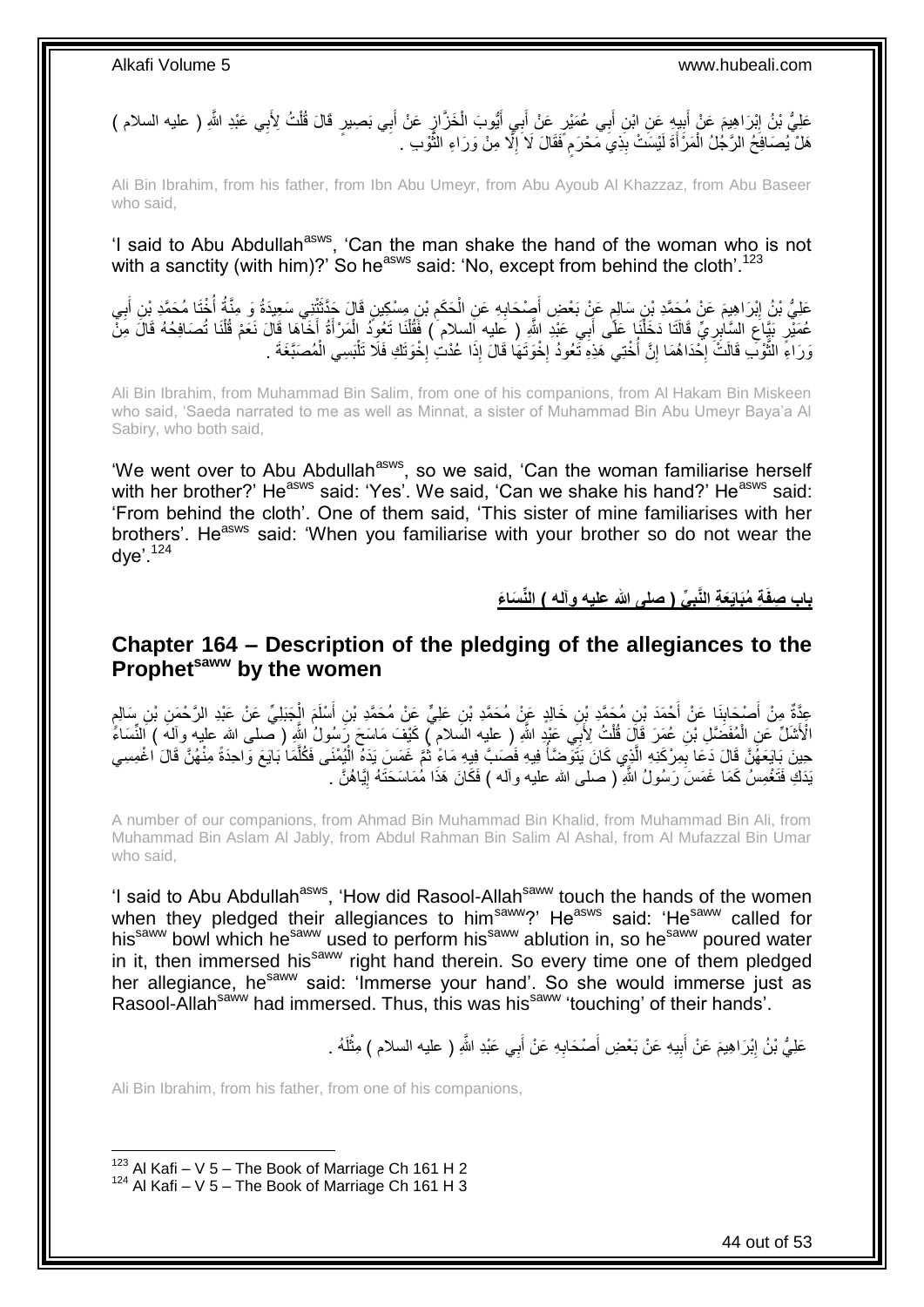from Abu Abdullah<sup>asws</sup>, similar to it.<sup>125</sup>

أَيُو عَلِيٍّ الْأَشْعَرِيُّ عَنْ أَحْمَدَ بْنِ إِسْمَاقَ عَنْ سَعْدَانَ بْنِ مُسْلِمٍ قَالَ قَالَ أَبُو عَبْدِ اللَّهِ ( عِليه السلام ) أَ تَدْرِي كَيْفَ بَايَعَ رَسُولُ َ م ِ َ ِ ِ َ اللَّهِ ( صَلَّى الله َعَلِيه وآله ) النِّسَاءَ قُلْتُ اللَّهُ أَعْلَمُ وَ ابْنُ رَِسُولُكِ أَعْلَمُ قَالَ جَمَعَهُنَّ حَوْلَهُ ثُمَّ دَعَا بِتُوْرِ بَرَامِ فَصِبَّ فِيهِ نَحْسُوجاً ا دیکھیے َ َ ْ **ื** ِ **;** نُّمَّ غُمَسَ يَدَهُ فِيهِ ثُمَّ قَالَ اسْمَعْنِ يَا هَؤُلاءِ أُبَايِعُكُنَّ عَلَى أَنْ لَا تُشْرِكْنَ بِاللَّهِ شَيْئاً وَ لَا تَشْرِكْنَ مَا تَّقْرُلُ وَلاَدَكُنَّ ُ ِ **∶** ِ ر<br>ا ِ َ ْ وَ لَا تَأْتِينَ بِبُهْتَانٍ تَفْتَرِينَهُ بَيْنَ أَيْدِيكُنَّ وَ أَرْجُلِكُنَّ وَ لَا تَعْصِينَ بُعُولَنَكُنَّ فِي مَعْرُوفٍ أَقْرَرْتُنَّ قُلْنَ نَعَمْ اً َ ِ **∣** ֧֖֦֧֦֧֦֧֦֧֦֧֦֦֦֦֦֦֦֧֧֦֧֝֟֓֓֓֓֓֓֓֓֓֓֓֓֓֓֓֡֟֓֓֓֓֓֓֓֓֓֓֓֡֓֓֡֓֓֡֓֓֡֓֓֡֬֓֓֡֡֬֓֓֡֡֬֓֓ ْ َ

Abu Ali Al Ashary, from Ahmad Bin Is'haq, from Sa'dan Bin Muslim who said,

'Abu Abdullah<sup>asws</sup> said: 'Do you know how Rasool-Allah<sup>saww</sup> accepted the allegiances of the women?' I said, 'Allah<sup>azwj</sup> Knows and the son<sup>asws</sup> of His<sup>azwj</sup> Rasool<sup>saww</sup> knows'. Heasws said: 'Hesaww gathered them around himsaww, then called for a *Baram* bowl, so he<sup>saww</sup> poured a little water into it, then immersed his<sup>saww</sup> hand in it, then said: 'Listen all of you! You are pledging allegiance upon a stipulation that you will not be associating anything with Allah<sup>azwj</sup>, nor would you be stealing, nor committing adultery, nor kill your children, nor be coming with false accusations forged by your hands and your feet, and you will not be disobeying your husbands regarding the good. Do you agree?' They said, 'Yes'.

فَأَخْرَجَ يَدَهُ مِنَ التَّوْرِ ثُمَّ قَالَ لَمُنَّ اغْمِسْنَ أَيْدِيَكُنَّ فَفَعَلْنَ فَكَانَتْ يَدُ رَسُولِ اللَّهِ ( صلى الله عليه وأله ) الطَّاهِرَةُ أَطْيَبَ مِنْ أَنْ ْ َ .<br>• • • • ِ َ يَمَسَّ بِّهَا كَفَّ أُنْثَى لَّيْسَتْ لَهُ بِمَحْرَم . ٍ ِ ا<br>ا **∶** 

So he<sup>saww</sup> extracted his<sup>saww</sup>hand from the bowl, then said to them: 'Immerse your hands'. So they did it. So the hand of Rasool-Allah<sup>saww</sup> was the pure, the good, from it having been touched by the palm of a female who had no sanctity with him<sup>saww, 126</sup>

**باب الُّد ُخو ل َعلَى الِّن َسا ء**

### <span id="page-44-0"></span>**Chapter 165 – The entering the (chambers of) women**

ِ عِدَّةٌ مِنْ أَصْحَابِنَا عَنْ أَحْمَدَ بْنِ أَبِي عَبْدِ اللَّهِ عَنْ أَبِيهٍ عَنْ هَارُونَ بْنِ الْجَهْمِ عَنْ جَعْفَرِ بْنِ عُمَرَ عَنْ أَبِي عَبْدِ اللَّهِ ( عليه ֺ֝ ْ **!** َ َ ِ َ السلام ) قَالَ نَهَى رَسُولُ اللَّهِ ( َصلَى الله عليه وأله ) أَنْ يَدْخُلَ الرِّجَالُ عَلَى اَلْنُسَاءِ إِلَّا بِإِذْنِهِنَّ . ِ ْ ِ ِ

A number of our companions, from Ahmad Bin Abu Abdullah, from his father, from Haroun Bin Al Jaham, from Ja'far Bin Umar,

(It has been narrated) from Abu Abdullah<sup>asws</sup> having said: 'Rasool-Allah<sup>saww</sup> forbade the men from entering the (chambers of) women without their permission'.<sup>127</sup>

> نَ بِهَذَا الْإِسْنَادِ أَنْ يَدْخُلَ دَاخِلٌ عَلَى النِّسَاءِ إِلَّا بِإِذْنِ أَوْلِيَائِهِنَّ . ِ اُ **ٔ** ِ ِ اً **∶**

And by this chain,

'(He<sup>saww</sup> said: 'The entering one should not enter the (chambers of) women except with the permission of their quardians'.<sup>128</sup>

<sup>1</sup>  $125$  Al Kafi – V 5 – The Book of Marriage Ch 162 H 1

 $126$  Al Kafi – V 5 – The Book of Marriage Ch 162 H 2

 $127$  Al Kafi – V  $5$  – The Book of Marriage Ch 163 H 1

 $128$  Al Kafi – V 5 – The Book of Marriage Ch 163 H 2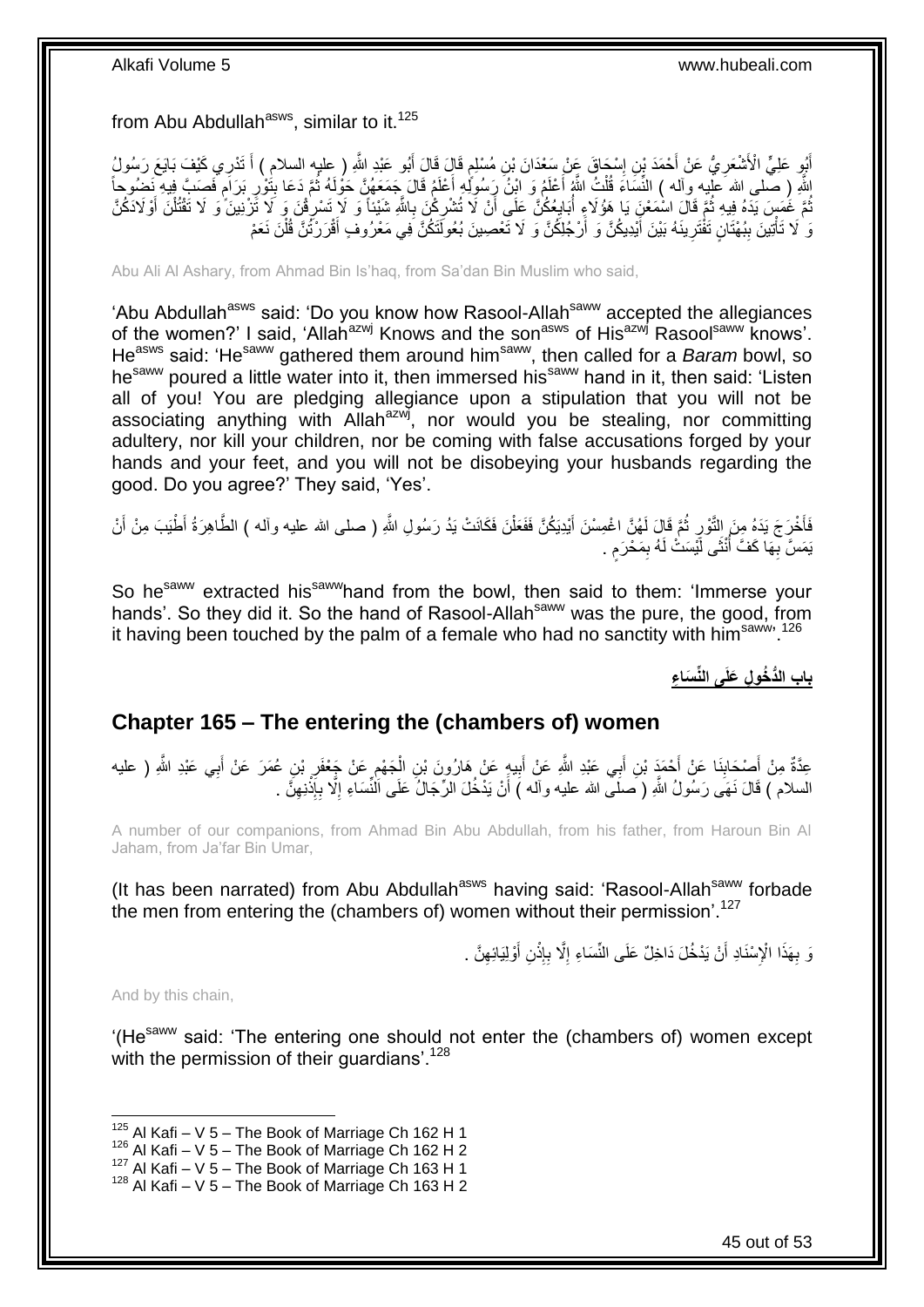عِدَّةٌ مِنْ أَصْحَابِنَا عَنْ أَحْمَدَ بْنِ مُحَمَّدٍ عَنِ ابْنِ مَحْبُوبٍ عَنْ أَبِي أَيُّوبَ الْخَزَّازِ عَنْ أَبِي عَبْدٍ اللَّهِ ( عليه السلام ) قَالَ يَسْتَأْذِنُ<br>حَقَّدُ مِنْ جَمِيعَةٍ الْمَسْلام الْمَدَّةِ مِنْ أَن َ ِ ْ َ َ َ ِ َ ْ الرَّجُلُ إِذَا دَخَلَ عَلَى أَبِيهِ وَ لَا يَسْتَأْذِنُ الْأَبُ عَلَى الِاَّيْنِ قَالَ وَ يَسْتَأْذِنُ الرَّجُلُ عَلَى ابْنَتِهِ وَ أُخْتِهِ إِذَا كَانَتَا مُتَزَوِّجَتَيْنِ . ْ ِ َ :<br>ا ْ

A number of our companions, from Ahmad Bin Muhammad, from Ibn Mahboub, from Abu Ayoub Al Khazzaz,

(It has been narrated) from Abu Abdullah<sup>asws</sup> having said: 'The man should seek permission when he enters the (chambers of) his father, but the father shall not seek permission from the son; and the man shall seek permission of his daughter and his sister when they were married (before entering into their chambers)'.<sup>129</sup>

ِ أَحْمَدُ بْنُ مُحَمَّدٍ عَنِ ابْنِ فَضَّالٍ عَنْ أَبِي جَمِيلَةَ عَنْ مُحَمَّدٍ بْنِ عَلِيٍّ الْحَلَبِيِّ قَالَ قُلْتُ لِأَبِي عَبْدِ اللَّهِ ( عليه السلام ) الرَّجُلُ ْ **∶** ْ َ ِ َسْتَأْذِنُ عَلَى أَبِيهِ قَإِّلَ نُغَّمْ قَدْ كُنَّتُ أَسْتَأْذِنُ عَلَى أَبِي وَ لَيْسَتْ أُمِّي عِنْدَهُ إِنَّمَا هِيَ امْرِ أَةُ أَبِي تَّنُوفَيِّتُ أُمَّي وَ نَيْكُونُ َ ا<br>أ **!** َ َ ُ َ َ ِ ا<br>ا مِنْ خَلْوَتِهِمَا مَا لَا أُحِبُّ أَنْ أَفْجَأَهُمَا عَلَيْهِ وَ لَا يُحَِبَّانِ ذَلِكَ مِنِّي السَّلَامُ أَصْوَبُ وَ أَحْسَنُ ۗ . َ َ َ َ اُ ان<br>المستقبل ِ ْ

Ahmad Bin Muhammad, from Ibn Fazzal, from Abu Jameela, from Muhammad Bin Al Al Halby who said,

'I said to Abu Abdullah<sup>asws</sup>, 'The man has to seek permission to his father (prior to entering his chamber)?' He<sup>asws</sup> said: 'Yes. I<sup>asws</sup> had sought permission upon my<sup>asws</sup> father<sup>asws</sup> and my<sup>asws'</sup> mother<sup>as</sup> was not with him<sup>asws</sup>. But rather, she was a wife of my<sup>asws</sup> father, my<sup>asws</sup> mother<sup>as</sup> had died and l<sup>asws</sup> was a boy, and there happened from their privacy what lasws did not like that lasws should surprise them, nor would they have like that from me<sup>asws</sup>. The greeting is more correct and better'.<sup>130</sup>

ِ عِدَّةٌ مِنْ أَصْحَابِنَا عَنْ أَحْمَدَ بْنِ أَبِي عَِيْدِ اللَّهِ عَنْ إِسْمَاعِيلَ بْنِ مِهْرَانَ عَنْ عُبَيْدِ بْنِ مُعَاوِيَةٍ بْنِ شُرَيْحٍ عَنْ سَيْفِ بْنِ عَمِيرَةَ ∣l<br>∶ َ **∣** َ ٍ ِّعَنْ عَفْرِو بْنِ َشِفْرٍ عَنْ جَابِرٍ عَنِّ أَبِي جَعْفَرٍ ( عليه السلام ) عَنْ جَابِرٍ بْنِ عَبْدِ اللَّهِ أَلْأَنْصَارِيٌّ قَالَ خَرَجَ رَسُولُ اللَّهِ ( ِ<br>پُ ِ َ صلى الله عليه وآلمٌ ) يُرِيدُ فَأَطِمَةَ ( عَلَيها السَّلاُم ) وَ أَنَا مَعَهُ فَلَمًا انْتَهَيْنَ إِلَى الْبَاب وَضِمَع يَدَهُ عَلَيْهِ فَدَفَعَهُ ثُمَّ قَالَ السَّلَامُ َ ِ ْ ِ ْ عَلَيْكُمْ فَقَالَتْ فَاطِمَةُ عَلَيْكَ السَّلَامُ يَا رَسُولَ اللَّهِ قَالَ أَدْخُلُ قَالَتْ ادْخُلْ يَا رَسُولُ َ َ اللَّهِ لَيْسَ عَلَيَّ قِنَاعٌ فَقَالَ يَا فَاطِمَةُ خُذِي فَضْلَ مِلْحَفَتِكِ فَقَنِّعِي بِهِ رَأْسَكِ فَفَعَلَتْ ِ ْ

A number of our companions, from Ahmad Bin Abu Abdullah, from Ismail Bin Mihran, from Ubeyd Bin Muawiya Bin Shurayh, from Sayf Bin Amerya, from Amro Bin Shimr, from Jabir,

(It has been narrated) from Abu Ja'far<sup>asws</sup>, from Jabir Bin Abdullah Al-Ansary who said, 'Rasool-Allah<sup>saww</sup> went out to visit Fatima<sup>asws</sup> and I was with him<sup>saww</sup>. So when he<sup>saww</sup> ended up to the door, he<sup>saww</sup> placed his<sup>saww</sup> hand upon it and knocked it, then said: 'The greetings be upon you<sup>asws</sup>!' So Fatima<sup>asws</sup> said: 'And the greetings be upon you<sup>saww</sup>, O Rasool-Allah<sup>saww</sup>!' He<sup>saww</sup> said: 'Can I<sup>saww</sup> enter?' She<sup>asws</sup> said: 'Enter, O Rasool-Allah<sup>saww</sup>!' He<sup>saww</sup> said: 'Can I<sup>saww</sup> enter and the one who is with me<sup>saww</sup>?' So she<sup>asws</sup> said: 'O Rasool-Allah<sup>saww</sup>! There is no scarf upon me<sup>asws</sup>'. So he<sup>saww</sup> said: 'O Fatima<sup>asws</sup>! Take the excess of your<sup>asws</sup> bed spread, so cover your<sup>asws</sup> head with it'. So she<sup>asws</sup> did.

نُّمَّ قَالَ السَّلَامُ عَلَيْكُمْ فَقَالَتْ فَاطِمَةُ وَ عَلَيْكَ السَّلَامُ يَا رَسُولَ اللَّهِ قَالَ أَذْخُلُ قَالَتْ نَعَمْ يَا رَسُولَ اللَّهِ قَالَ أَنَا وَ مَنْ مَعِي قَالَتْ وَ َ َ مَنْ مَعَكَ

 $129$  Al Kafi – V 5 – The Book of Marriage Ch 163 H 3

 $130$  Al Kafi – V 5 – The Book of Marriage Ch 163 H 4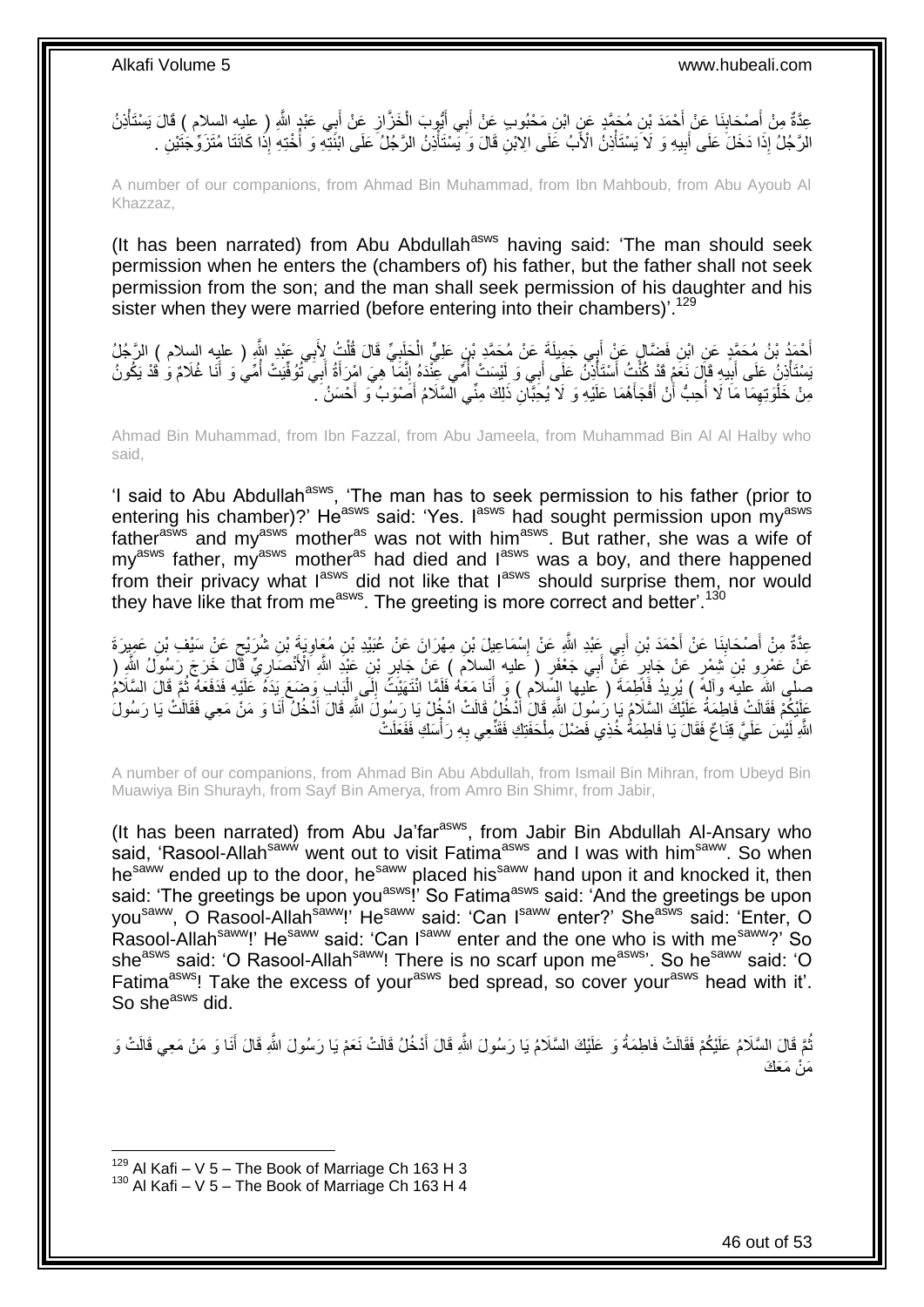Then he<sup>saww</sup> said: 'The greetings be upon you<sup>asws</sup>!'. So Fatima<sup>asws</sup> said: 'And the greetings be upon you<sup>saww</sup>, O Rasool-Allah<sup>saww</sup>!'. He<sup>saww</sup> said: 'Can I<sup>saww</sup> enter?' She<sup>asws</sup> said: 'Yes, O Rasool-Allah<sup>saww</sup>'. He<sup>saww</sup> said: 'I<sup>saww</sup> and the one who is with me<sup>saww</sup>?' She<sup>asws</sup> said: 'And the one who is with you<sup>saww</sup>'.

ٌَّ َلَد ْط َقا َل َجاب ُنُه َب نَّ ْصَف َُّ َمت ا َو ْج ُه َلا ِطَمَة ) عليها السالم ( أ ِاَ ُ َو ذ َج ََّاَدٍة َخ َل ََّ ُسو ُل ََّّللاِ ) صلا َّللا عليه وهله ( َو َد َخل ِ َ َ ْ فَقَالَ رَسُولُ اللّهِ ( صلى الله عليه وألِه ) مَا لِي أَرَىٰ وَجْهَكِ أَصْفَرَ قَالَتْ بَإِ رَسُولَ اللهِ الْجُوعُ فَقَالَ ( صلى الله عليه وأله ) ْ َ َ اللَّهُمَّ مُشْبِعَ الْجَوْعُةِ وَ دَافِعَ الضِّيْعَةِ أَشْبِعْ فَاطِمَةَ بِنْتَ مُحَمَّدٍ قَالَ جَابِرٌ فَوَ اللَّهِ لَنَظَرْتُ إِلَى الدَّمِ يَنْحَدِرُ مِنْ قُصَاصِهَا حَتَّى عَادَ ِ **!** ِ َ ْ ِ ِ ِ وَجْهُٰهَا أَخَّمَرَ فَمَا جَاعَتْ بَعْدَ ذَلِكَ الْيَوْمَ َ ِ :<br>ا

Jabir said, 'So Rasool-Allah<sup>saww</sup> entered and I entered, and the face of Fatima<sup>asws</sup> was pale like the belly of a locust. So Rasool-Allah<sup>saww</sup> said: 'What is the matter that Isaww see your<sup>asws</sup> face as pale?' She<sup>asws</sup> said: 'O Rasool-Allah<sup>saww</sup>, the hunger'. So he<sup>saww</sup> said: 'O Allah<sup>azwj</sup>, Satiator of the hunger and Repeller of the loss, Satiate Fatima<sup>asws</sup> daughter<sup>asws</sup> of Muhammad<sup>saww</sup>!' Jabir said, 'So, by Allah<sup>azwj</sup>, I looked at the blood flowing from its flowing until her<sup>asws</sup> face returned to being red. So she<sup>asws</sup> did not suffer hunger after that day'.<sup>131</sup>

**باب آ َخ ُر مْن ُه**

### <span id="page-46-0"></span>**Chapter 166 – Another Chapter from it**

عِدَّةٌ مِنْ أَصْحَابِنَا عَنْ أَحْمَدَ بْنِ أَبِي عَبْدِ اللَّهِ عَنْ أَبِيهِ وَ مُحَمَّدُ بْنُ يَحْيَى عَنْ أَحْمَدَ بْنِ مُحَمَّدِ بْنِ عِيسَى عَنِ الْحُسَيْنِ بْنِ سَعِيدٍ َ **!** َ َ َ **∣** ْ جَمِيعاً عَنِ النَّضَّرِ بْنِ سُوَيْدٍ عَنِ الْقَاسِعِ بْنِ سُلَيْمَانَ عَنْ جَرَّاحٍ الْمَدَائِنِيِّ عَنْ أَبِي عَبْدَِ اللَّهِ ( عليه السلامِ ) قَالَ لِيَسْتَأْذِنَ الَّذِينَ ِ ْ ِ َّ ْ َ ْ ٍ مَلَكَتْ أَيْمَانُكُمْ وَ الَّذِينَ لَمْ يَبْلُغُواَ الْحُلُمَ مِنْكُمْ ثَلَاثَ مَرَّاتٍ كَمَأَّ أَمَرَكُمُ اللَّهُ عَزَّ وَ حَلَّ وَ مَنْ بَلَغَ الْحُلُمَ فَلَا يَلِجُ عَلَى أُمِّهِ وَ لَا َ ُ ْ ُ َّ َ ُ ْ ُ عَلَى أُخْتِهِ وَ لَا عَلَى خَالَتِهِ وَ لَا عَلَى سِوَى ٰذَلِكَ إِلَّا بِإِذْنٍۢ فَلَا تَأْذَنُوا خُتَّى يُسَلِّمَ وَ السَّلَامُ طَاعَةٌ لِثَّهِ عَزَّ وَ جَلَّ ِّ ْ **ٔ ∶** ِ ُ

A number of our companions, from Ahmad Bin Abu Abdullah, from his father, and Muhammad Bin Yahya, from Ahmad Bin Muhammad Bin Isa, from Al Husayn Bin Saeed, altogether from Al Nazar Bin Suweyd, from Al Qasim Bin Suleyman, from Jarrah Al Madainy,

(It has been narrated) from Abu Abdullah<sup>asws</sup> having said: 'Let them seek permission, those whom your right hands possess, and those who have not yet reached puberty, three times from you just as Allah<sup>azwj</sup> Mighty and Majestic has Commanded you; and the ones who have attained puberty, so he should neither enter into (chamber of) his mother, nor the (chamber of) his sister, nor the (chamber of) his maternal aunt, nor the (chamber of) anyone besides that, except by permission. So do not give permission until they have greeted, and the greeting is in obedience to Allah<sup>azwj</sup> Mighty and Majestic'.

َّقَالَ وَ قَالَ أَبُو عَبْدِ اللَّهِ ( عليه السلام ) لِيَسْتَأْذِنْ عَلَيْكَ خَادِمُكَ إِذَا بَلَغَ الْحُلُمَ فِي ثَلَاثِ عَوْرَاتٍ إِذَا دَخَلَ فِي شَيْءٍ مِنْهُنَّ وَ لَوْ ُ ْ ْ َ كَانَ بَيْتُهُ فِي بَيْتِكَ قَالَ وَ لْيَسْتَأْذِنْ عَلَيْكَ بَعْدَ الْعِشَاءِ الَّتِي تُسَمَّى الْعَتَمَةَ وَ حِينَ نَّصنبِحُ وَ حِينَ تَضَعُونَ ثِيَابَكُمْ مِنَّ الظَّهِيرَةِ إِنَّمَا ْ ْ :<br>ا ِ ِ ِ ْ َّ أَمَرَ اللَّهُ عَزٌّ وَ جَلَّ بِذَلِكَ لِلْخَلْوَةِ فَإِنَّهَا سَاعَةُ غِرَّةٍ وَ خَلْوَةٍ . ْ ِ ْ ْ َ

He (the narrator) said: 'And Abu Abullah<sup>asws</sup> said: 'Let your servant seek permission to you when he has attained puberty during three times of privacy, when he enters the (chamber of) anyone of them, even though his room is inside your house. And let him seek permission after the evening which is called *Al-Atmat*, and when it is the

 $131$  Al Kafi – V 5 – The Book of Marriage Ch 163 H 5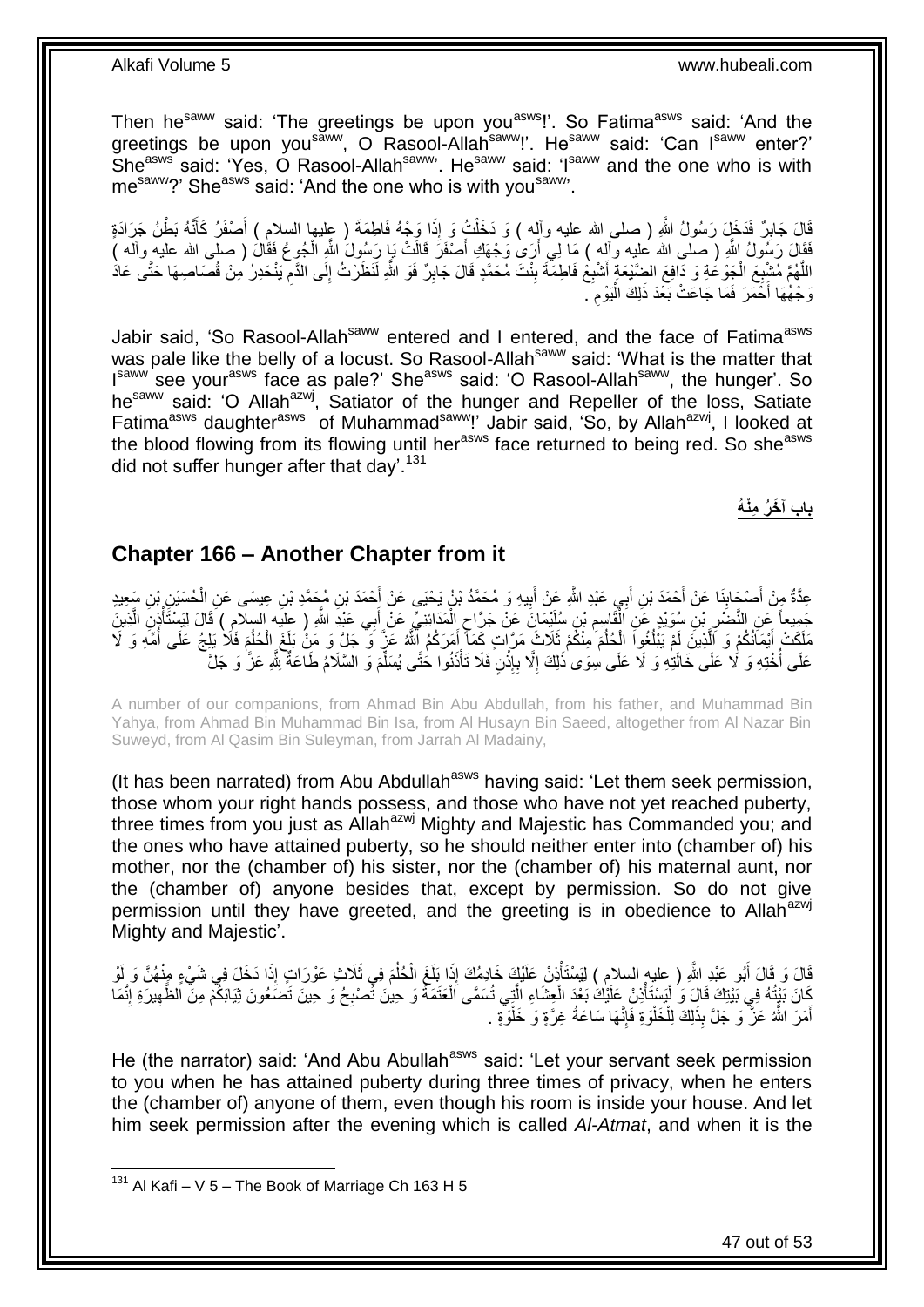morning, and when you put-off your clothes from the backs. But rather, Allah<sup>azwj</sup> Mighty and Majestic has Commanded with that for the privacy, for these are timings of inattention and privacy'.<sup>132</sup>

عِدَّةٌ مِنْ أَصْحَابِنَا عَنْ أَجْمَدَ بْنِ مُحَمَّدٍ عَنِ ابْنِ فَضَّالٍ عَنْ أَبِي جَمِيلَةً عَنْ مُحَمَّدٍ الْحَلَبِيِّ عَنْ زُرَارَةَ عَنْ أَبِي عَبْدٍ الثَّهِ ( عليه **∣** َ ِ َ ِ ْ َ السِلام ) فِي قَوْلِ اللَّهِ عَزَّ وَ جَلَّ الَّذِينَ مَلَّكَتْ أَيْمانُكُمْ قَالَ هِيَ خَاصَّةٌ فِي الرِّجَالِ دُونَ النِّسَاءِ قُلْتُ فَالنِّسَاءُ يَسْتَأْذِنَّ فِي هَذِهِ َ َّ ة<br>أ ْ َ الثَّلَاثِ سَاعَاتٍ قَالَ لِإ وَ لَكِنْ يَدْخُلْنَ وَ يَخْرُجْنَ وَ الَّذِينَ لَمْ يَبْلُغُوا الْحُلُمَ مِنْكُمْ قَالَ مَثْلُ كُمْ يَنْلُغُوا الْحُلْمَ مِنْكُمْ فَالْ عَلَيْكُمُ اسْتِئْذَانٌ كَاسْتِئْذَانِ ُ ْ ان<br>ا َّ ْ َّ مَنْ قَدْ بَلَغَ فِي هَذِهِ الثَّلَاثِ سَاعَاتٍ . َّ لَ

A number of our companions, from Ahmad Bin Muhammad, from Ibn Fazzal, from Abu Jameela, from Muhammad Al Halby, from Zurara,

(It has been narrated) from Abu Abdullah<sup>asws</sup> regarding the Words of Allah<sup>azwj</sup> Mighty and Majestic **[33:55] what their right hands possess**, he<sup>asws</sup> said: 'It is particularly regarding the men besides the women'. I said, 'So the women should seek permission during these three times?' He<sup>asws</sup> said: 'No, but they can enter and exit, and the ones who have yet to attain puberty from you. From yourselves, it is upon you that you seek permission like the permission of the ones who have reached puberty during these three times'.<sup>133</sup>

مُحَمَّدُ بْنُ يَحْيَى عَنْ أَحْمَدَ بْنِ مُحَمَّدٍ وَ عِدَّةٌ مِنْ أَصْحَابِنَا عَنْ أَحْمَدَ بْنِ أَبِي عَثِدِ اللَّهِ جَمِيعاً عَنْ مُحَمَّدٍ بْنِ عِيسَى عَنْ يُوسُفَ **!** َ َ بْنِ عَقِيلٍ عَنْ مُحَمَّدِ بْنِ قَيْسٍ عَنْ أَبِي جَعْفَرٍ ( عليه السَلامِ ) قَالَ لِيَسْتَأْذِنْكُمْ الَّذِينَ مَلَكَتْ أَيْمَانُكُمْ وَ الَّذِينَ لَمْ يَبْلُغُوا الْجُلُمَ مِنْكُمْ َ َّ ْ ُ َّ ُ ثَلَاثَ مَرَّاتٍ مِنْ قَبْلِ صَلَاةً الْفَجْرِ فَم حِينً تُصَعُونَ ثِيَابَكُمْ مِنَ الظَّهِيرَةِ وَ مِنْ بَعْدٍ صَلَاةِ الْعِشَاءِ ثَلَاثُ عَوْرَاتٍ لَكُمْ لَيْسَ ْ ِ ِ ْ عَلَيْكُمْ وَ لَا عَلَيْهِمْ جُنَاحٌ بَعْدَهُنَّ طَوَّ إِفُونَ عَلَيْكُمْ وَ مَنْ بَلَغَ الْحُلْمَ مِنْكُمْ فَلَإ يَلِجُ عَلَى أُمِّهِ وَ لَا عَلَى الْبَنَيْهِ وَ لَا عَلَى ابْنَتِهِ وَ لَا ِ ا<br>ا ُ ُ ْ عَلَى مَنْ سِوَى ذَٰلِكَ إِلَّا بِإِذْنٍ وَ لَا يَأْذَنَّ لِأَحَدٍ حَتَّى يُسَلِّمَ فَإِنَّ السَّلَامَ طَاعَةُ الرَّحْمَنِ ۖ. ِ ِّ ة<br>أ **ٔ ∶** ِ

Muhammad Bin yahya, from Ahmad Bin Muhammad, and a number of our companions, from Ahmad Bin Abu Abdullah, altogether, from Muhammad Bin Isa, from Yusuf Bin Aqeel, from Muhammad Bin Qays,

(It has been narrated) from Abu Ja'far<sup>asws</sup> having said: 'Let them seek permission, those whom your right hands possess, and those who have yet to attain puberty, three times from you – from before the Dawn Prayer, and when you are putting off your clothes from the backs, and from after the evening Prayer, three times of privacy for you. There is no blame upon you nor upon them after these to go around, and the one who has attained puberty from you, so he should not enter the (chamber of) his mother, nor the (chambers of) his sister, nor the (chambers of) his daughter, nor the (chambers of) anyone besides that, except by permission, and he should not permit anone unless he greets, for the greeting is obedience to the Beneficent'.<sup>134</sup>

عِدَّةٌ مِنْ أَصِدْحَابِذَا عَنْ أَحْمَدَ بْنِ أَبِي عَيْدٍ الثَّهِ عَنْ أَبِيهِ عَنْ خَلَفٍ بْنِ حَمَّادٍ عَنْ<br>مَعَنَّذُ مِنْ أَصِدْحَابِذَا عَنْ أَحْمَدَ بْنِ أَبِي عَيْدٍ الثَّهِ عَنْ أَبِيهِ عَنْ خَلَفٍ بْنِ حَمَّادٍ م َ َ ِ ْ ِ **⊥** َ اْبِي عَبْدِ اللَّهِ ( عَليه السلام ) فِيَ قَوْلِ اللَّهِ عَزَّ وَ جَلَّ يا أَيُّهَا الَّذِينَ آمَنُوا لِيَسْتَأْذِنْكُمُ الَّذِينَ مَلَكَتْ أَيْمانُكُمْ وَ الَّذِينَ لَمْ يَبْلُغُوا اَلْحُلْمَ َّ ْ َّ َ َ َ ُ ْ  $\overline{a}$ َّ مِنَّكُمْ ثَلاثَ مَرَّاتٍ قِيلَ مَنْ هُمْ فَقَالٍَ هُمُ الْمَمْلُوكُونَ مِنَ الرِّجَالِ وَ النِّسَاءِ وَ الصِّبْيَانُ الَّذِينَ لَمْ يَبْلُغُوا يَسْتَأْذِنُونَ عَلَيْكُمْ عِنْدَ هَذِهِ َّ ْ ْ ُ لَ الثَّلَإِثِ الْعَوْرَاتِ مِنْ بَعْدِ صَلَاةِ الْعِثْبِاءِ وَ هِيَ الْعَتَمَةُ وَ جِينَ تَصَعُونَ ثِيَابَكُمْ مِنَ الظَّهِيرَةِ وَ مِنْ قَبْلِ صَلَاةِ الْفَجْرِ وَ يَدْخُلُ ْ ٔ<br>ٔ ِ ْ ِ ْ ْ مَمْلُوكُكُمْ [وَ غِلْمَانُكُمْ] مِنْ بَعْدِ هَذِهِ الثَّلَاثِ عَوْرَاتٍ بِغَيْرِ إِذْنٍ إِنْ شَاءُوا . ِ **ٔ** ِ ِ َّ ْ

A number of our companions, from Ahmad Bin Abu Abdullah, from his father, from Khalaf Bin Hammad, from Rabie Bin Abdullah, from Al Fuzayl Bin Yasaar,

1  $132$  Al Kafi – V 5 – The Book of Marriage Ch 164 H 1  $133$  Al Kafi – V  $5$  – The Book of Marriage Ch 164 H 2

 $134$  Al Kafi – V 5 – The Book of Marriage Ch 164 H 3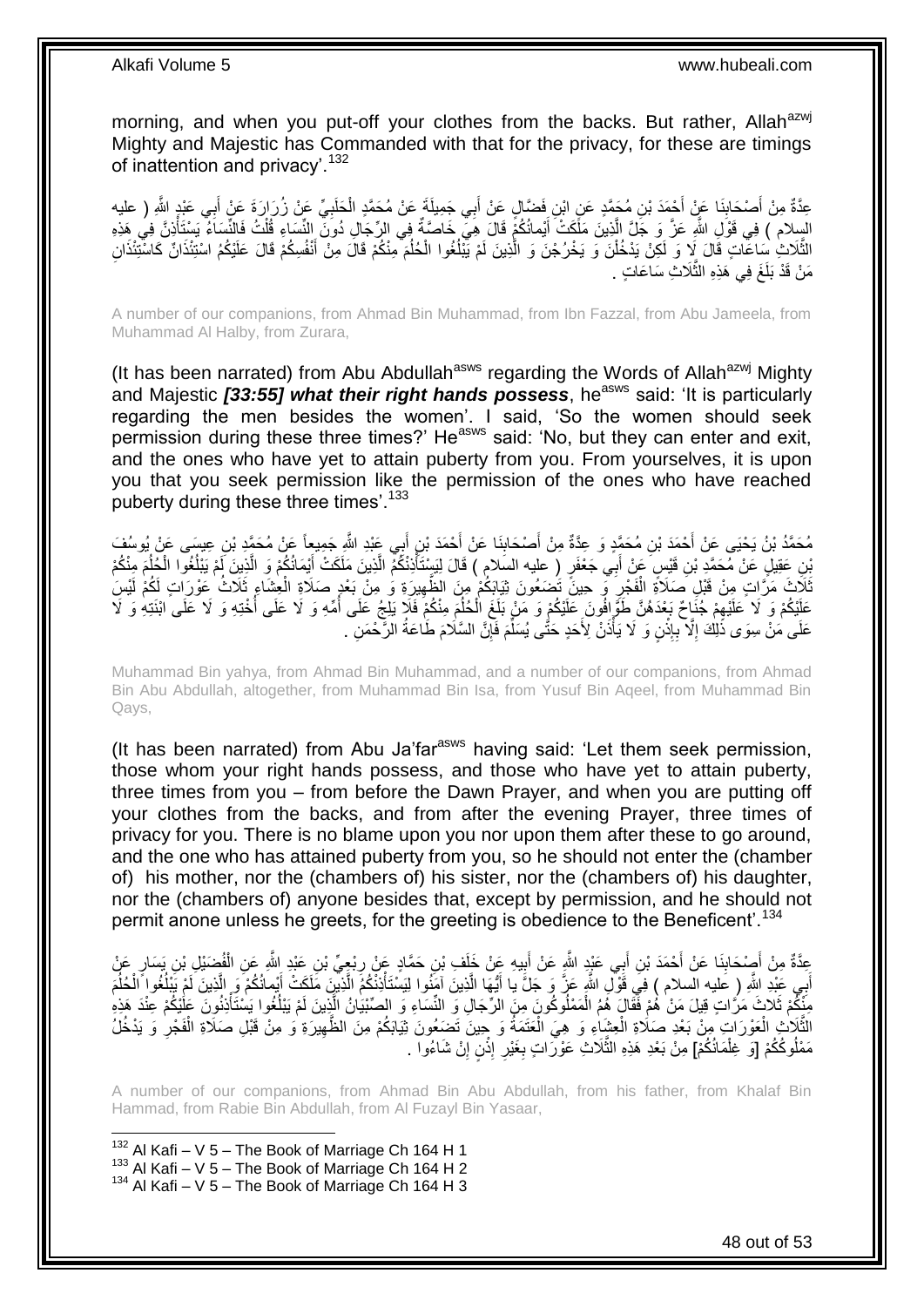(It has been narrated) from Abu Abdullah<sup>asws</sup> regarding the Words of Allah<sup>azwj</sup> Mighty and Majestic *[24:58] O you who believe! Let those whom your right hands possess and those of you who have not attained to puberty ask permission from you three times.* It was said, 'Who are they?' So he<sup>asws</sup> said: 'They are the slaves, from the men and the women and the children who have not yet attained puberty, they should be seeking permission from you during these three privacies – from after the *Al-Isha* Prayer, and it is (called) *Al-Atmat*, and when you are putting off your cothes from the backs, and from before *Al-Fajr* Prayer; and your slaves and your boys can enter from after these three times of privacy without permission, if they so desire to'.<sup>135</sup>

> باب مَا يَحِلُّ لِلْمَمْلُوكِ النَّظَرُ إِلَيْهِ مِنْ مَوْلَاتِهِ

#### <span id="page-48-0"></span>**Chapter 167 – What is Permissible for the slaves to look at from his mistress**

مُحَمَّدُ بِنُ يَحْيَى عَنْ عَبْدِ اللَّهِ وَ أَحْمَدَ ابْنَيْ مُحَمَّدٍ عَنْ عَلِيِّ بْنِ الْحَكَمِ عَنْ أَبَانٍ بْنِ عُثْمَانَ عَنْ عَبْدِ الأَرْحْمَنِ بْنِ أَبِي عَبْدِ اللَّهِ **ٔ** َ ِ ْ َ قَالَ سَأَلْتُ أَبَا عَلْدِ اللَّهِ ( عليه السلام ) عَنِّ الْمَمْلُوكِ يَرَى شَعْرَ مَوْ لَاتِهِ قَالَ لَا بَأْسَ . َ ْ َ ْ ْ

Muhammad Bin Yahya, from Abdullah and Ahmad, two sons of Muhammad Bin Ali Bin Al Hakam, from Aban Bin Usman, from Abdul Rahman Bin Abu Abdullah who said,

'I asked Abu Abdullah<sup>asws</sup> about the slave who sees the hair of his mistress. He<sup>asws</sup> said: 'There is no problem'.<sup>136</sup>

عِدَّةٌ مِنْ أَصْحَابِذَا عَنْ أَحْمَدَ بْنِ مُحَمَّدٍ مْنٍ إِسْمَاعِيلَ عَنْ إِبْرَاهِيمَ بِنِ أَبِي الْبِلَادِ وَ يَحْيَى بْنِ إِبْرَاهِيمَ عَنْ أَبِيهِ ِ ْ َ ِ ِ َ **∣** َ ِ َ ِ إِبْرَاهِيمَ عَنْ مُعَاَوِيَةَ بْنِ عَمَّارٍ قَالَ كُنَّا عِنْدَ أَبِي عَبْدِ اللَّهِ إِ طليه السلامِ ) نَحْواً مِنَّ ثَإِلَيْلِيَنَ رَجُلًا إِذْ دَخَلَ عَلَيْهِ أَبِي فَرَحَّبَ بِهِ ِ ِ ِ َ **ٔ** أُبُو عَيْدٍ الثَّهِ ( عليه السِّلام ) وَّ أَجْلَسَهُ إِلَى جَنْبِهِ فَأَقْبَلَ عَلَيْهِ طَوِيلًا ثُمَّ قُلْ أَبُو عَبْدِ اللَّهِ ( عَليه السلام ) إِنَّ لِأَبِي مُعَّاوِيَةَ حَاجَةً َ ِ ِ َ َ ِ ِ َ ُ ِ فَلَوْ خَفَّقْتُمْ فَقُمُْنَا جَمِيعاً فَقَالَ ٰلِي أَبِي ارْجَعْ يَا مُعَاوِيَةُ فَرَجَعْتُ **∶** َ

A number of our companions, from Ahmad Bin Muhammad, from Muhammad Bin Ismail, from Ibrahim Bin Abu Al Balaad and Yahya Bin Ibrahim, from his father Ibrahim, from Muawiya Bin Ammar who said,

'There were aprroximately thirty men in the presence of Abu Abdullah<sup>asws</sup>, when my father came over to him<sup>asws</sup>. So Abu Abdullah<sup>asws</sup> welcomed him and made him to be seated to his<sup>asws</sup> side, and faced him for a long time. Then Abu Abdullah<sup>asws</sup> said: 'There is a need for Abu Muawiya to me<sup>asws</sup>, so if you could lessen'. So we stood up altogether, but my father said to me, 'Return, O Muawiya!'. So I returned.

فَقَالَ أَبُو عَبْدٍ اللَّهِ ( عليه السلام ) هَذَا ابْنُكَ قَالَ نَعَمْ وَ هُوَ يَزْعُمُ أَنَّ أَهْلَ الْمَدِينَةِ يَصْنَعُونَ شَيْئاً لَا يَحِلُّ لَهُمْ قَالٍ وَ مَا هُوَ قُلْتُ ْ َ َ ْ إِنَّ الْمَرْأَةَ الْقُرَشِيَّةُ وَ الْهَاشِمِيَّةُ تَزْكَبُ وَ تَضَعُمٍ يَدَهَا عَلَى رَأْسِ الْأَسْوَدِ وَ ذِرَاعَيْهَا عَلَى عَثُقَةٍ فَقَالَ أَبُو عَبْدِ اللَّهِ ( عليه السلام ْ ْ ْ <u>֖֚֚֚֚֚֚֚֓</u> َ ا<br>ا∫ا لَ يَا بُنَيَّ أَ مَا تَقْرَأُ الْقُرْآنَ قُلْتُ بَلَى قَالَ اقْرَأْ هَذِهِ الْآيَةَ لا جُناحَ عَلَيْهِنَّ فِي آبائِهِنَّ وَلا لا عَلَيْتَ أَنَّ مَتَّى بَلَغَ وَ لا ما مَلَكَتْ ِ ِ ْ ْ ْ َ َ ِ أَيْمانُهُنَّ ثُمَّ قَالَ يَا بُنَيَّ لَا بَأْسَ أَنْ يَرَى الْمَمْلُوكُ الشَّعْرَ وَ السَّاقَ -ْ ْ ُ َ

So Abu Abdullah<sup>asws</sup> said: 'This is your son?' He said, 'Yes, and he is alleging that the people of Al-Medina are doing something which is not Permissible for them'. He<sup>asws</sup> said: 'And what is it?' I said, 'The Qureyshi Hashimite woman rode and placed

 $135$  Al Kafi – V 5 – The Book of Marriage Ch 164 H 4

 $136$  Al Kafi – V 5 – The Book of Marriage Ch 165 H 1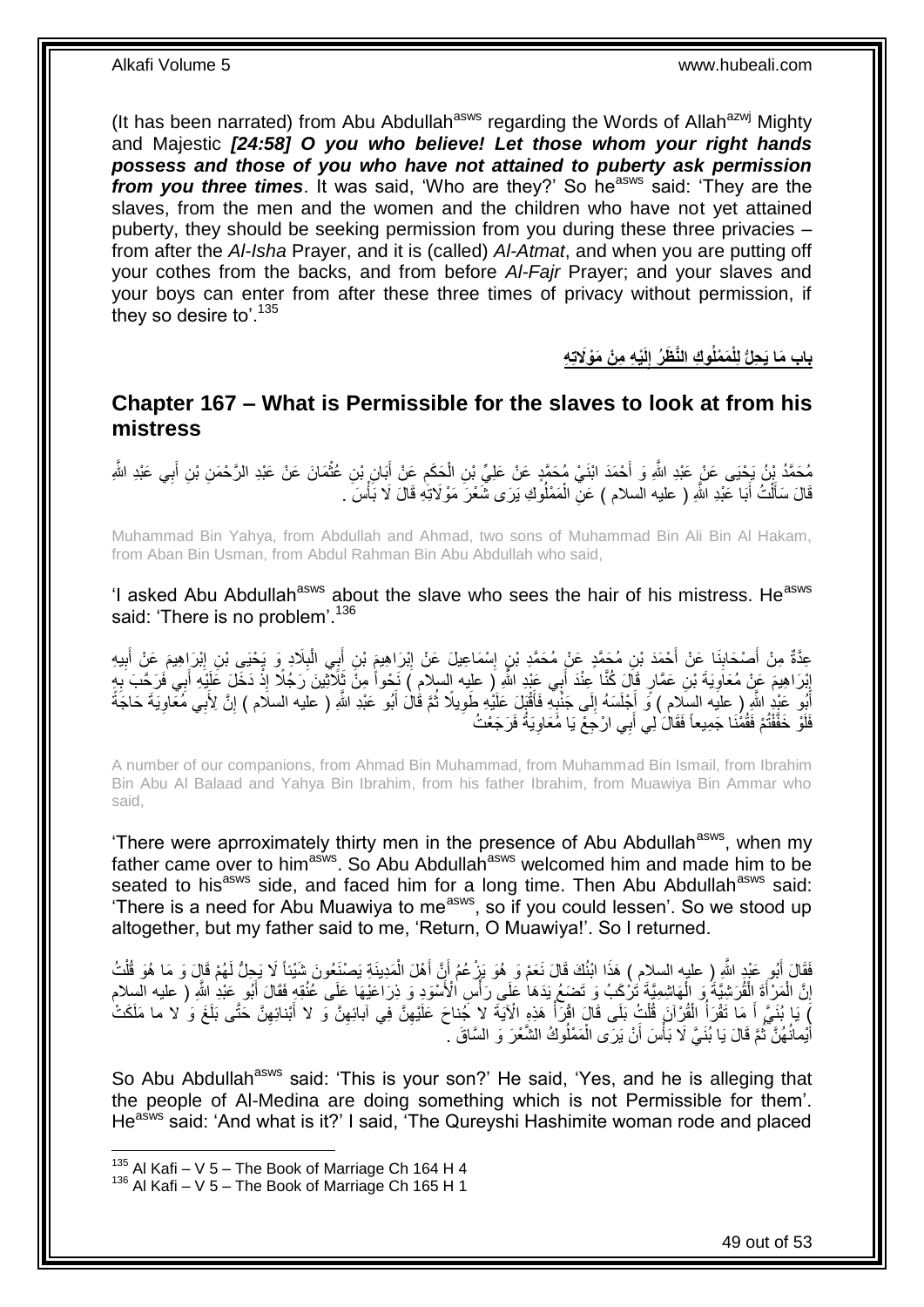her hand upon the head of the black (slave), and her arm was upon his neck'. So Abu Abdullah<sup>asws</sup> said: 'O my<sup>asws</sup> son! Have you not read the Quran?' I said, 'Yes'. He<sup>asws</sup> said: 'Recite this Verse [33:55] There is no blame on them (wives) in *respect of their fathers, nor their sons*' until he<sup>asws</sup> reached '*nor of what their* right hands possess'. Then he<sup>asws</sup> said: 'O my<sup>asws</sup> son! There is no problem if the slave were to see the hair and the leg<sup>'.137</sup>

عَلِيُّ بْنُ إِبْرَاهِيمَ عَنْ أَبِيهِ وَ مُجَمَّدُ بْنُ إِسْمَاعِيلَ عَنِ الْفَضْلِ بْنِ شَاذَانَ عَنٍ ابْنِ أَبِي عُمَيْرٍ عَنْ مُعَاوِيَةَ بْنِ عَمَّارٍ قَالَ قُلْتُ َ ْ ِ **! ֽוּ** ْ ِ لِأَبِيّ عَبْدِ اللّهِ ( عليه السّلام ) الْمَمْلُوكُ يَرَى شَعْرَ مَوْلَاتِهِ وَ سَاقَهَا قَالَ لَا بَأْسَ . َ ،<br>أ ْ

Ali Bin Ibrahim, from his father and Muhammad Bin Ismail, from Al Fazl Bin Shazaan, from Ibn Abu Umeyr, from Muawiya Bin Ammar who said,

'I said to Abu Abdullah<sup>asws</sup>, 'The slave sees the hair and the leg of his mistress'. He<sup>asws</sup> said: 'There is no problem'.<sup>138</sup>

مُحَمَّدُ بْنُ يَحْيَى عَنِْ أَحْمَدَ بْنِ مُحَمَّدٍ عَنِ ابْنِ مَحْبُوبٍ عَنْ يُونُسَ بْنِ عَمَّارٍ وَ يُونُسَ بْنِ يَعْقُوبَ جَمِيعاً عَنْ أَبِي عَبْدِ اللَّهِ (<br>. َ َ عليه السلام ) قَالَ لَا يَحِلُّ لِلْمَرْ أَةِ أَنْ يَنْظُرَ عَبْدُهَا إِلَى شَيْءٍ مِنْ جَسَدِهَا إِلَّا إِلَى شَعْرِهَا غَيْرَ مُتَعَمِّدٍ لِذَلِكَ َ ∣∣<br>∶ اً َ ْ ِ ِ

Muhammad Bin Yahya, from Ahmad Bin Muhammad, from Ibn Mahboub, from Yunus Bin Ammar and Yunus Bin Yaqoub, altogether,

(It has been narrated) from Abu Abdullah<sup>asws</sup> having said: 'It is not Permissible for the woman that her slave should see anything from her body except for her hair, without deliberation to that'.

> نَ فِي رِوَايَةٍ أُخْرَى لَا بَأْسَ أَنْ يَنْظُرَ إِلَى شَعْرِهَا إِذَا كَانَ مَأْمُوناً . َ **ٔ** .<br>ا ِ ْ **∶** ِ

And in another report, '(He<sup>asws</sup> said): 'There is no problem if he looks at her hair when he was a Believer'.  $139$ 

 **ن خ ْصَيا باب الْ**

#### <span id="page-49-0"></span>**Chapter 168 – The Eunuchs**

حُمَيْدُ بْنُ زِيَادٍ عَنٍ الْحَسَنِ بْنِ مُحَمَّدٍ عَنْ عَيْدِ اللَّهِ بْنِ جَبَلَةَ عَنْ عَبْدِ الْمَلِكِ بْنِ عُتْبَةَ النَّخَعِيِّ قَالَ سَأَلْتُ أَبَا عَبْدِ اللَّهِ ( عليه ْ ِ َ ْ ĺ ْ السلام ) عَنْ أُمِّ الْوَلَدِ هَلْ يَصْلُحُ أَنْ يَنْظُرَ إِلَيْهَا خَصِيٌّ مَوْلَاهَا وَ هِيَ تَغْتَسِلُ قَالَ لَا يَحِلُّ ذَلِكَ ۖ. لَ ِ اً ا<br>-:<br>ا ان<br>ا

Humeyd Bin Ziyad, from Al Hassan Bin Muhammad, from Abdullah Bin Jabala, from Abdul Malik Bin Utba Al Nakhaie who said,

'I asked Abu Abdullah<sup>asws</sup> about a mother of the child, is it correct that a eunuch looks at his mistress and she is bathing'. He<sup>asws</sup> said: 'That is not Permissible'.<sup>140</sup>

عَلِيُّ بْنُ إِبْرَاهِيمَ عَنْ أُبِيهِ عَنِ ابْنِ أَبِي عُمَيْرٍ عَنْ مُحَمَّدِ بْنِ إِسْحَاقَ قَالَ سَأَلْتُ أَبَا الْحَسَنِ مُوسَى ( عليه السلام ) قُلْتُ يَكُونُ<br>سَعِنُّ بْنُ إِبْرَاهِيمَ مُنْ أُبِيهِ عَنِ ابْنِ بِنُ مُ ْ َ ْ َ ِ َ **!** َ יִי (ו ْ لِلرَّجُلِ الْخَصِيُّ يَدْخُلُ عَلَى نِسَائِهِ فَيُنَاوِلُهُنَّ الْوَصْنُوءَ فَيَرَى شُعُورَ هُنَّ قَالَ لَا . ْ ْ ا<br>ا ِ

 $137$  Al Kafi – V 5 – The Book of Marriage Ch 165 H 2

 $138$  Al Kafi – V 5 – The Book of Marriage Ch 165 H 3

 $139$  Al Kafi – V  $5$  – The Book of Marriage Ch 165 H 4

 $140$  Al Kafi – V 5 – The Book of Marriage Ch 166 H 1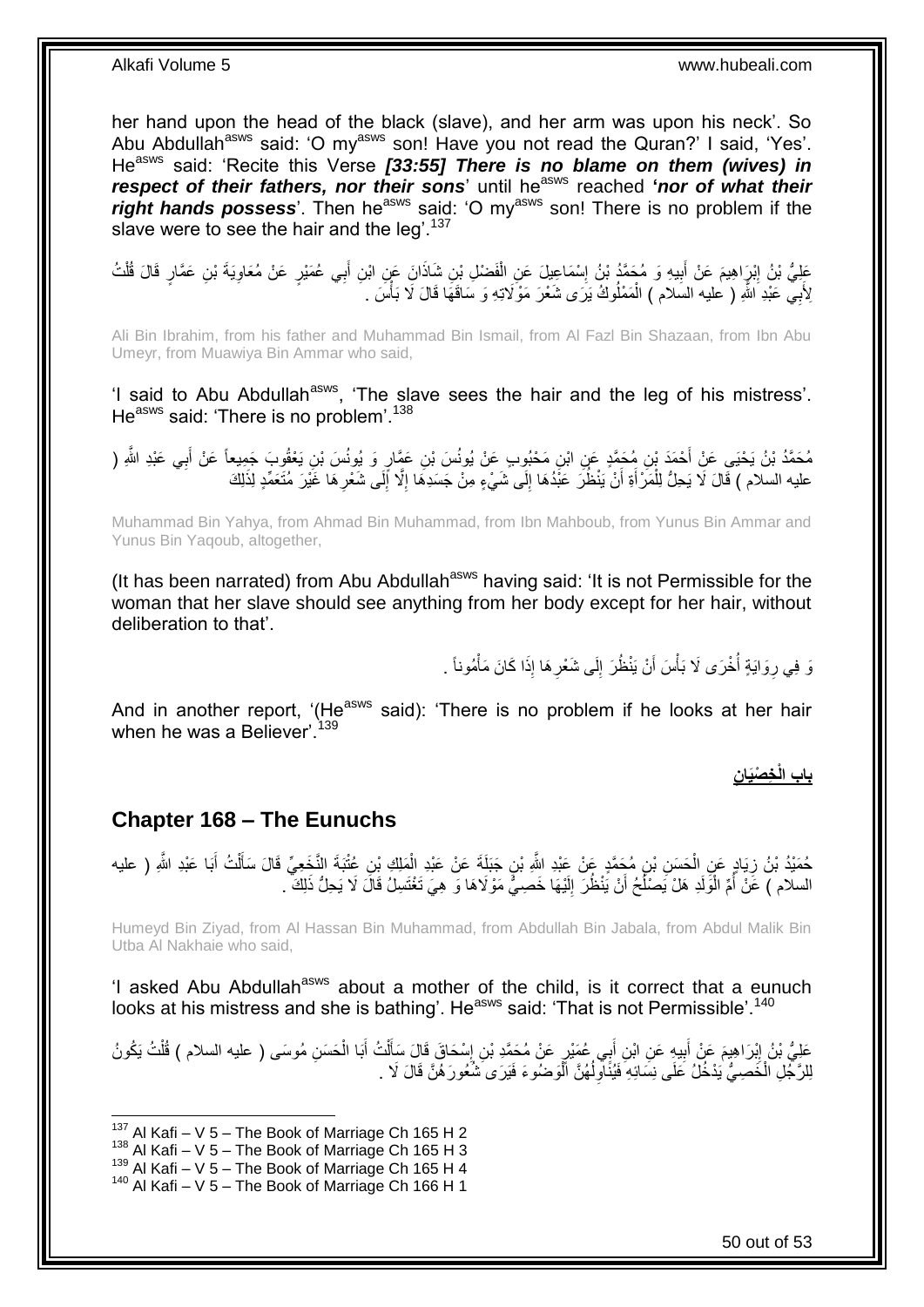Ali Bin Ibrahim, from his father, from Ibn Abu Umeyr, from Muhammad Bin Is'haq who said,

'I asked Abu Al-Hassan Musa<sup>asws</sup> saying, 'The man happens to have a eunuch for him, who enters upon his womenfolk, so he gives them (water for) the ablution, so he sees their hair'. He<sup>asws</sup> said: 'No'.<sup>141</sup>

> **َي ة الْق َنا ُع َجار ج ُب َعلَى الْ باب َمَتى َي**

#### <span id="page-50-0"></span>**Chapter 169 – When is the scarf Obligatory upon the girl**

عِدَّةٌ مِنْ أَصْحَابِذَا عَنْ ِسَهْلِ بْنِ زِيَادٍ وَ عَلِيُّ بْنُ إِبْرَاهِيمَ عَنْ أَبِيهِ جَمِيعاً عَنِ إِبْنِ أَبِي نَجْرَانَ عَنْ عَاصِمٍ بْنِ حُمَيْدٍ عَنْ مُحَمَّدِ ¦ **∣** َ ِ َ **!** ِ َّبْنِ مُسْلِمٍ عَنْ أَبِي جَعْفَرٍ ( عليهَ السلام ) قَالَ لَا يَصَلْحُ لِلْجَارِيَةِ إِذَا حَاضَتْ إِلَّا أَنْ تَخْتَمِرَ إِلَّا أَنْ لَا تَجِدَهُ ۚ. ِ َ ِ **∶** ْ ُ َ ٍ َ

A number of our companions, from Sahl Bin Ziyad and Ali Bin Ibrahim, from his father, altogether from Ibn Abu Najran, from Aasim Bin Humeyd, from Muhammad Bin Muslim,

(It has been narrated) from Abu Ja'far<sup>asws</sup> having said: 'It is not correct for the girl when she menstruates unless she wears a scarf, unless she does not find it'.<sup>142</sup>

مُحَمَّدُ بْنُ إِسْمَاعِيلَ عَنِ الْفَضْلِ بْنِ شَاذَانَ وَ أَبُو عَلِيٍّ الْأَشْعَرِيُّ عَنْ مُحَمَّدٍ بْنِ عَبْدِ الْجَبَّارِ عَنْ صَفْوَانَ بْنِ يَحْيَى عَنْ عَبْدِ<br>دَعَيْدَ الْمَسْلَمِينَ عَنْ الْفَضْلِ بْنِ شَاذَانَ ْ ِ َ ْ **֡** ِ الرَّحْمَنِ بْنِ الْحَجَّاجِ قَالَ سَأَلْتُ أَبَا إِبْرَاهِيمَ ( عليه السِّلام ) عَنِ الْجَارِيَةِ الَّتِي لَمْ تُدْرِكْ مَتَيَ يَنْبَغِي لَهَا أَنْ تُغَطِّيَ رَأْسَهَا مِمَّنْ ِ َّ ِ ْ ֦֦֦֦֦֦֦֦֦֦֦֪֦֦֦֦֦֦֦֦֧֦֧֚֚֚֚֚֝֟֝֝֝֝֝֝֝֝֝֬֟֝֝֟֟֓֡֟֟֟֟֓֡֟֟֓֡֟ َ ْ َ ِ ْ ْ َ لْيْسَ بَيْنَهَا وَ بَيْنَهُ مَحْرَمٌ وَ مَتَى يَجِبُ عَلَيْهَا أَنْ تُقَنِّعَ رَأْسَهَا لِلصَّلَاةِ قَالَ لَا تُغَطِّي رَأْسَهَا حَتَّى تَحْرُمَ عَلَيْهَا الصَّلَاةُ . ْ أ ْ َ

Muhammad Bin Ismail, from Al Fazl Bin Shazaan, and Abu Ali Al Ashary, from Muhammad Bin Abdul Jabbar, from Safwan Bin Yahya, from Abdul Rahman Bin Al Hajjaj who said,

'I asked Abu Ibrahim<sup>asws</sup> about the girl who has yet to attain puberty, when is it befitting for her that she covers her head from the one there is no sanctity between her and him, and when is it Obligatory upon her than she wear a scarf upon her head for the Prayer. He<sup>asws</sup> said: 'She does not have to cover her head until the Prayer is sanctified (becomes Obligatory) upon her'.<sup>143</sup>

> **َّبلَ ْن ُتقَ ت ي َي ُجو ُز أ َي ة ال َّص غي َر ة الَّ َجار باب َحِّد الْ َ**

### <span id="page-50-1"></span>**Chapter 170 – Limit of the young girl who he is allowed to be kissed**

مُحَمَّدُ بْنُ يَحْيَى عَنْ أَحْمَدَ بْنِ مُحَمَّدٍ عَنْ عَلِيِّ بْنِ الْحَكَمِ عَنْ عَبْدِ النَّهِ بْنِ يَحْيَى الْكَاهِلِيِّ عَنْ الْجَاهِلِيِّ مَنْ تَحْدَدَ الْكَاهِلِيِّ وَ أَظُنُّنِي قَدْ َ َ ْ ֺ֧֧ׅׅׅׅ֧֚֚֚֚֚֚֚֚֚֚֚֚֚֚֚֚֚֚֝֘֝֘֝֘֜֡֓֡֡֬֜֓֡֡֡֬֜֓֡֡֡֡֡֬֜֓֡֡֬ ْ ْ حَضَرْتُهُ قَالَ سَأَلْتُهُ عَنْ جُوَيْرِيَةٍ لَيْسَ بَيْنِي وَ بَيْنَهَا مَحْرَٰمٌ تَغْشَانِي فَأَحْمِلُهَا فَأَقَبَّلُهَا فَقَالَ ۚ إِذَا أَتَى عَلَيْهَا سِتُّ سِنِينَ فَلَا تَضَعْهَا ِ ֺ֦֪֦֧֦֦֧֦֧֦֦֖֦֪֦֖֦֪֦֪֦֦֦֦֦֦֪֦֪֦֪֪֦֪֦֧֦֪֦֪֦֧֟֟֟֟֟֟֟֟֟֟֟֟֟֟֟֟֟֟֟֟֟֟֟֟֟֟֟֟֟֓֕֟֟֓֟֩֕֓֞֟֝֟֝֟֟֟֟֟֟֟֟ َ َ ُ ر<br>ا ُ َ عَلَى حَجْرِكَ . **∶** 

Muhammad Bin Yahya, from Ahmad Bin Muhammad, from Ali Bin Al Hakam, from Abdullah Bin Yahya Al Kahily, from Abu Ahmad Al Kahily, and I think I have seen him, said,

 $141$  Al Kafi – V 5 – The Book of Marriage Ch 166 H 2

 $142$  Al Kafi – V 5 – The Book of Marriage Ch 167 H 1

 $143$  Al Kafi – V 5 – The Book of Marriage Ch 167 H 2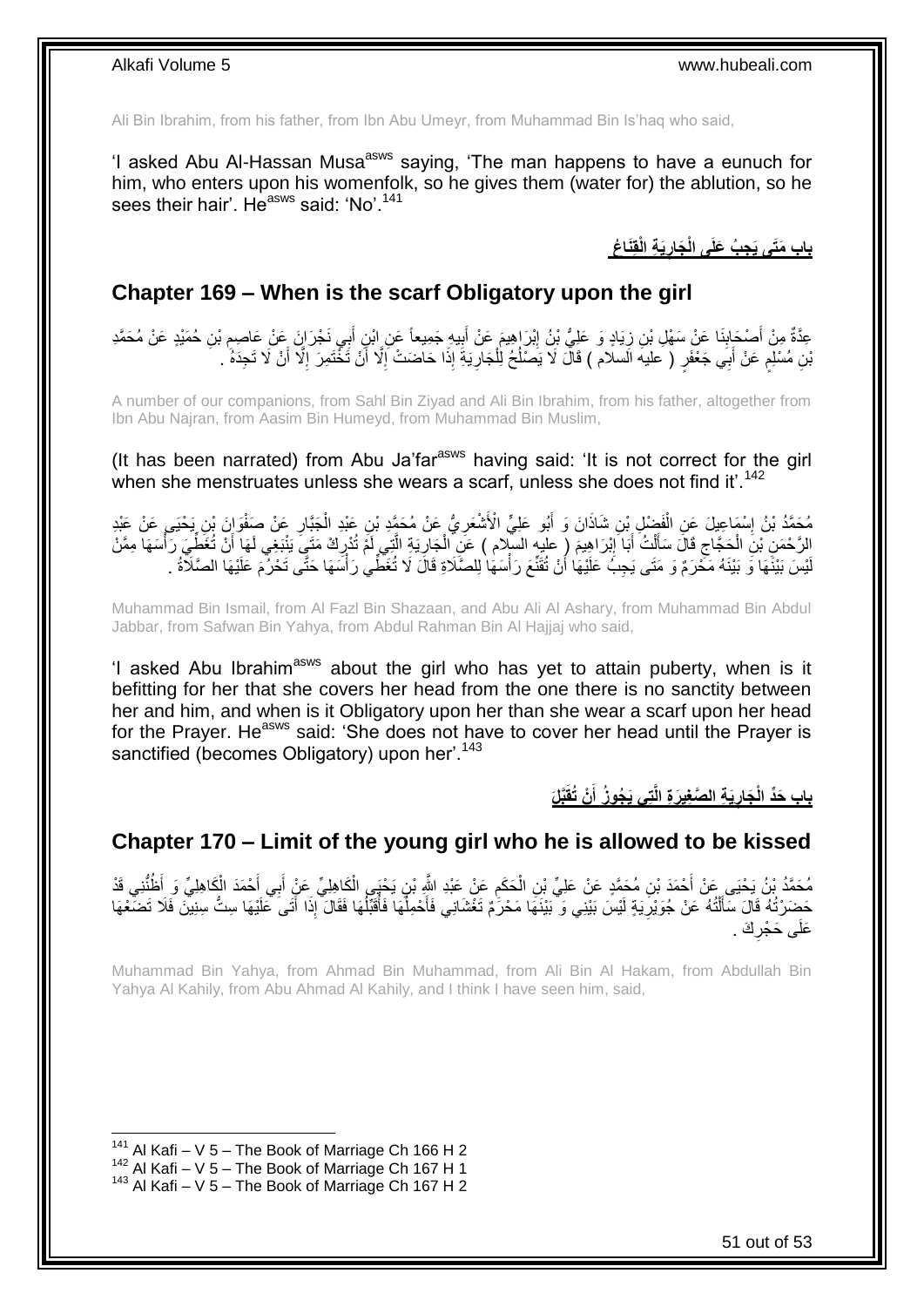'I asked him<sup>asws</sup> about a girl, there not been a sanctity between me and her, and she dazes me, so I carry her and I kiss her. So he<sup>asws</sup> said: 'When there come upon her six years, so do not place her upon your lap'.<sup>144</sup>

حُمَيْدُ بْنُ زِيَادٍ عَنِ الْحَسَنِ بْنِ مُحَمَّدِ بْنِ سَمَاعَةَ عَنْ غَيْرِ وَاحِدٍ عَنْ أَبَانِ بْنِ عُثْمَانَ عَنْ عَبْدِ الرَّحْمَنِ بْنِ يَحْيَى عَنْ زُرَارَةَ<br>-; **ٔ** َ ِ ْ عَنْ أَبِي عََّذِ اللَّهِ (َ عليه الَسلاَم ) قَالَ قَالَ إِذَا بَلَغَتِ الْجَارِيَةُ الْحُرَّةُ سِتَّ سِنِينَ فَلَا يَنْبَغِي لَكَ أَنْ تُقَبِّلَهَا  $\,$ ْ ِ ْ َ َ

Humeyd Bin Ziyad, from Al Hassan Bin Muhammad Bin Sama'at, from someone else, from Aban Bin Usman, from Abdul Rahman Bin Yahya, from Zurara,

(It has been narrated) from Abu Abdullah<sup>asws</sup> having said: 'When the free girl reaches six years, so it is not befitting for you that you kiss her'.<sup>145</sup>

عِدَّةٌ مِنْ أَصْحَابِذَا عَنْ سَهْلِ بْنِ زِيَادٍ عَنْ هَارِرُونَ بْنِ مُسْلِمٍ عَنْ بَعْضٍ رِجَالِهِ عَنْ أَبِي الْحَسَنِ الرِّضَا ( عليه السلام ) أَنَّ ْ َ **∶** ֧<del>֓</del> ِ ِ َ بَعْضَ بَنِي هَاشِمَ دَعَاهُ مَعَ جَمَاَعَةَ مِنْ أَهْلِهِ فَأَتَى بِصَبِيَّةٍ لَهُ فَأَنْنَاهَا أَهْلُ الْمَجْلِسِ جَمِيعاً إِلَيْهِمْ فَلَمَا دَنَتْ مِنْهُ سَأَلَ عَنْ سِنِّهَا ٍ ِ لَ ِ ْ َ َ ِ ِ َ َ َ فَقِيلَ خَمْسٌ فَنَحَّأَهَا عَنْهُ .

A number of our companions, from Sahl Bin Ziyad, from Haroun Bin Muslim, from one of his men,

(It has been narrated) from Abu Al-Hassan Al-Reza<sup>asws</sup> that one of the Clan of Hashim<sup>as</sup> invited him<sup>asws</sup> along with a group of his<sup>asws</sup> family members. So he came over with a young girl of his, and he made her go near the people of the gathering each of them. So when she approached him<sup>asws</sup>, he<sup>asws</sup> asked about her age. So it was said, 'Five'. So he<sup>asws</sup> forbade her from it'.<sup>146</sup>

**ل َك باب ف ي َن ْح و ذَ**

#### <span id="page-51-0"></span>**Chapter 171 – Regarding approximate to that**

عَلِيُّ بْنُ إِبْرَاهِيمَ عَنْ أَبِيهِ عَنِ النَّوْفَلِيِّ عَنِ السَّكُونِيِّ عَنِْ أَبِي عَبْدِ اللَّهِ ( عليه السلام ) قَالَ سُئِلَ أَمِيرُ الْمُؤْمِنِينَ ( عليه السلام **!** َ ِ ْ َ َ ) عَنِ الصَّبِيِّ يَحْجُمُ الْمَرْ أَةَ قَالَ إِنْ كَانَ يُخْسِنُ يَصِفُ فَلَا ۚ . יִי, ْ ِ

Ali Bin Ibrahim, from his father, from Al Nowfaly, from Al Sakuny,

(It has been narrated) from Abu Abdullah<sup>asws</sup> having said: 'Amir Al-Momineen<sup>asws</sup> was asked about the young child cupping the woman. He<sup>asws</sup> said: 'If he was good at it, he can describe it, so no'.<sup>147</sup>

عِدَّةٌ مِنْ أَصْحَابِنَا عَنْ أَحْمَدَ بْنِ أَبِي عَبْدٍ اللَّهِ قَالَ اسْتَأْذَنَ ابْنُ أُمِّ مَكْثُومٍ عَلَى النَّبِيِّ ( صلى الله عليه وأله ) وَ عِنْدَهُ عَائِشَةُ وَ<br>حَدَّةٌ مِنْ أَصْحَابِ **∣** َ ِ ٍ ا<br>المسلماني ْ َ حَفْصَهُ فَقَالَ لَهُمَا قُومَا فَادْخُلَا اَلْبَيْتَ فَقَالَنَا إِنَّهُ أَعْمَى فَقَالَ إِنْ لَمْ يَرَكُمَا َفَإِنَّكُمَا تَرَيَانِهِ ۖ ِ ِ َ ِ ْ

A number of our companions, from Ahmad Bin Abu Abdullah who said,

'Ibn Umm Maktoum sought permission to visit the Prophet<sup>as</sup>, and in his<sup>saww</sup> presence were Ayesha and Hafsa, so he<sup>saww</sup> said to them both, 'Arise and enter the (other)

 $144$  Al Kafi – V 5 – The Book of Marriage Ch 168 H 1

 $145$  Al Kafi – V 5 – The Book of Marriage Ch 168 H 2

 $146$  Al Kafi – V  $5$  – The Book of Marriage Ch 168 H 3

<sup>147</sup> Al Kafi – V 5 – The Book of Marriage Ch 169 H 1